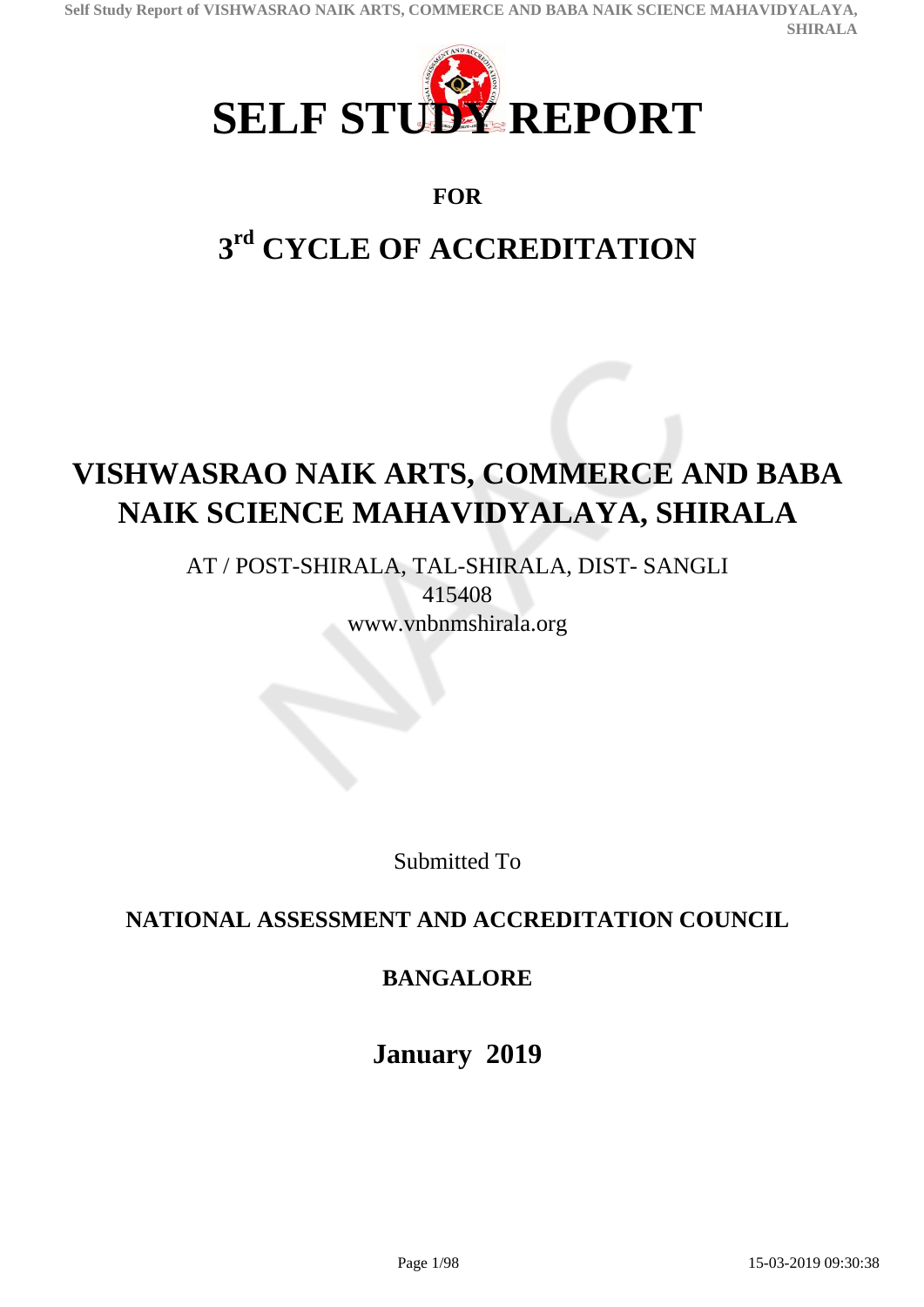# **1. EXECUTIVE SUMMARY**

# **1.1 INTRODUCTION**

P.P. Swami Vivekanand Sewashram Sanstha,Shirala has been established in the year 1956 by Late. Vasantrao Naik (Baba) with the aim of inculcation of the higher education to rural and hilly area students. The college, Vishwasrao Naik Arts,Commerce and Baba Naik Science Mahavidyalaya, Shirala is permanently affiliated to Shivaji University, Kolhapur. It is grant –in- aid college, recognized under 2(F) and 12(B) by the U.G.C. Since its inception our college is trying to implement the goal and mission stated by the Sanstha. In the year,2013 second cycle of NAAC accredited at B level. As per the guidelines of the NAAC, Internal Quality assurance Cell (IQAC) is formed and functioning actively towards the qualitative measures.

The college offers 8 undergraduate courses. The college has been imparting qualitative education through different streams. There are about 10 faculty members have successfully completed minor research projects. The college is well-equipped with laboratories, library with internet access and reading room.

### **Vision**

#### **Vision** :

The motto of our management is **??????? ???????** (Aharnish Sevamahe) to provide modern education to the youth of rural, hilly and drought prone area which is located in D zone at the affordable cost for their overall development.

### **Mission**

### **Missions** :

To impart value based education to make the students responsible citizens which was the vision of our founder late Mr. Vasantrao Naik (Baba).

### **Goals** :

- 1. To impart value based job oriented and real life education.
- 2. To empower the students through modern learning techniques and participation in curricular, co-curricular,

extra-curricular and extension activities.

- 3. To develop research culture among the faculty and the students.
- 4. To provide quality education to all by means of sheer hard work, dedication and devotion.
- 5. To promote scientific temper among the students and make them better and responsible citizens of India.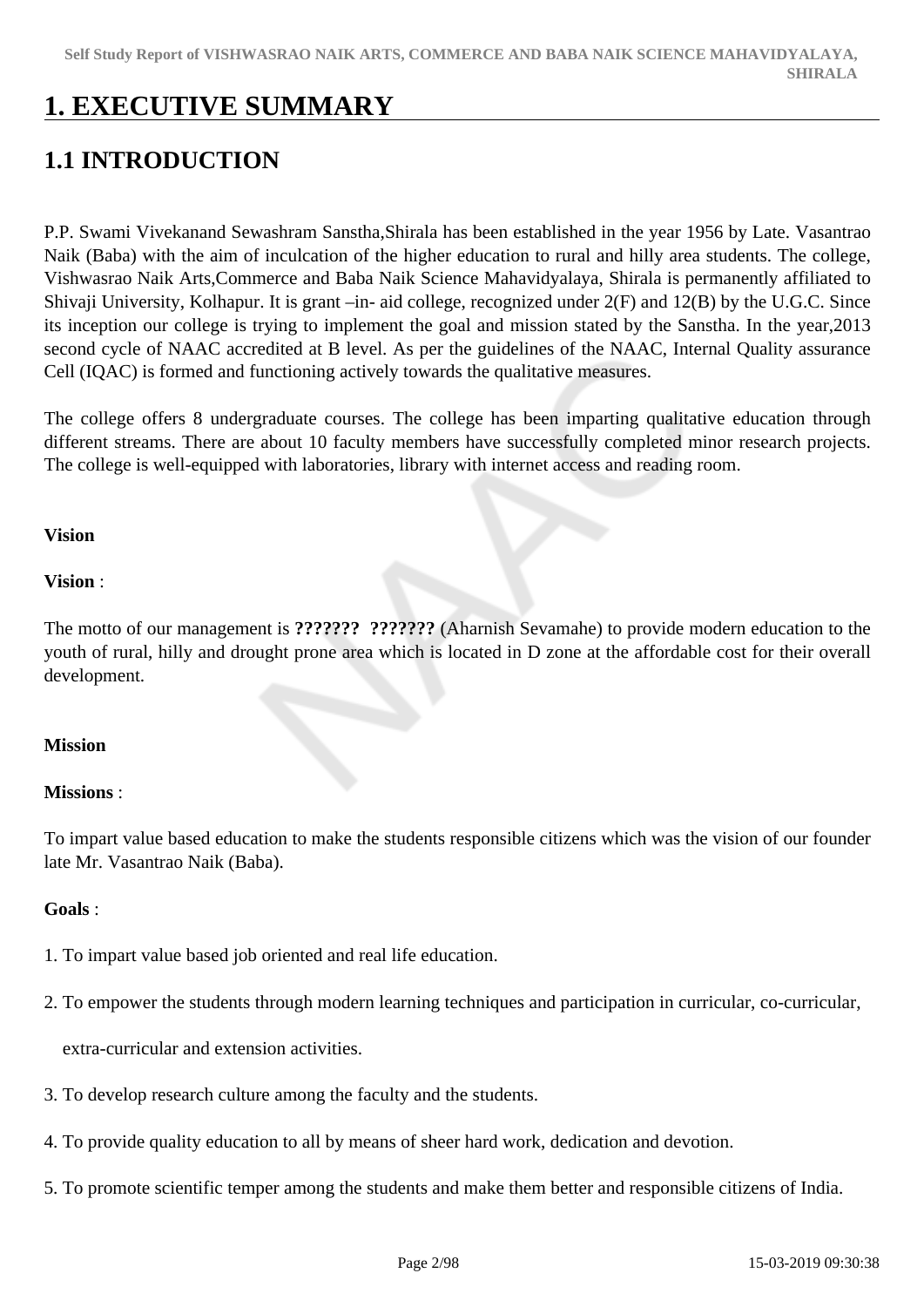- 6. To inculcate human and cultural values among the students and make them better and responsible citizens.
- 7. To ensure values like truth, good character, honesty, anti-exploitation spirit, sacrifice and service among the

students through education.

- 8. To aim at overall personality development through extracurricular activities.
- 9. To attain communal and social development through infrastructural facilities of the college.
- 10. To provide a platform to the students to enhance their skills and potentials as well as sense of social

responsibilities and nationality through sports, cultural, N. S. S. and other activities.

- 11. To train the students to face various competitive examinations.
- 12. To organize placement camps for the students for the jobs wherever possible.

# **1.2 Strength, Weakness, Opportunity and Challenges(SWOC)**

## **Institutional Strength**

The college is multi-faculty providing co-education with highly qualified staff. It has different programmes like Arts, Commerce and Science. The college is located in the rural D zone area. The institute has Senior College having 8 UG Departments.

- 1. Our University examination results are consistently excellent.
- 2. Many of the teachers are honored with Best Teacher Award by P.P Swami Vivikanand Sevashram Sanstha Shirala. Some of the non teaching staff are honored with Best administrate award by P.P Swami Vivikanand Sevashram Sanstha Shirala.
- 3. The Library is enriched with a number of books, Journals, e-journals OPAC system, INFLIBNET and internet facilities. Four computers are installed in library. The library has Spacious Reading Hall. Rare and useful books available in Library.
- 4. NSS (boys and girls) units are proactive. The student participates in University level camps. The college has a long tradition of cultural activities.
- 5. The placement cell helps and guides the students for the placement in various companies. The college organizes seminars, workshops and conferences for teachers and students every year.
- 6. Meritorious sports and cultural achievements our Sport department is outstanding, various students are national and international players. Number of girl's students is more and increasing yearly.
- 7. Very good co-ordination in teaching staff, non-teaching staff and students.
- 8. Large area available for ground.

### **Institutional Weakness**

- 1. As the college is located in the rural D Zone area, there is a limitation for extension of infrastructure.
- 2. The Government does not provide Non Salary Grants to the college. As a result there are certain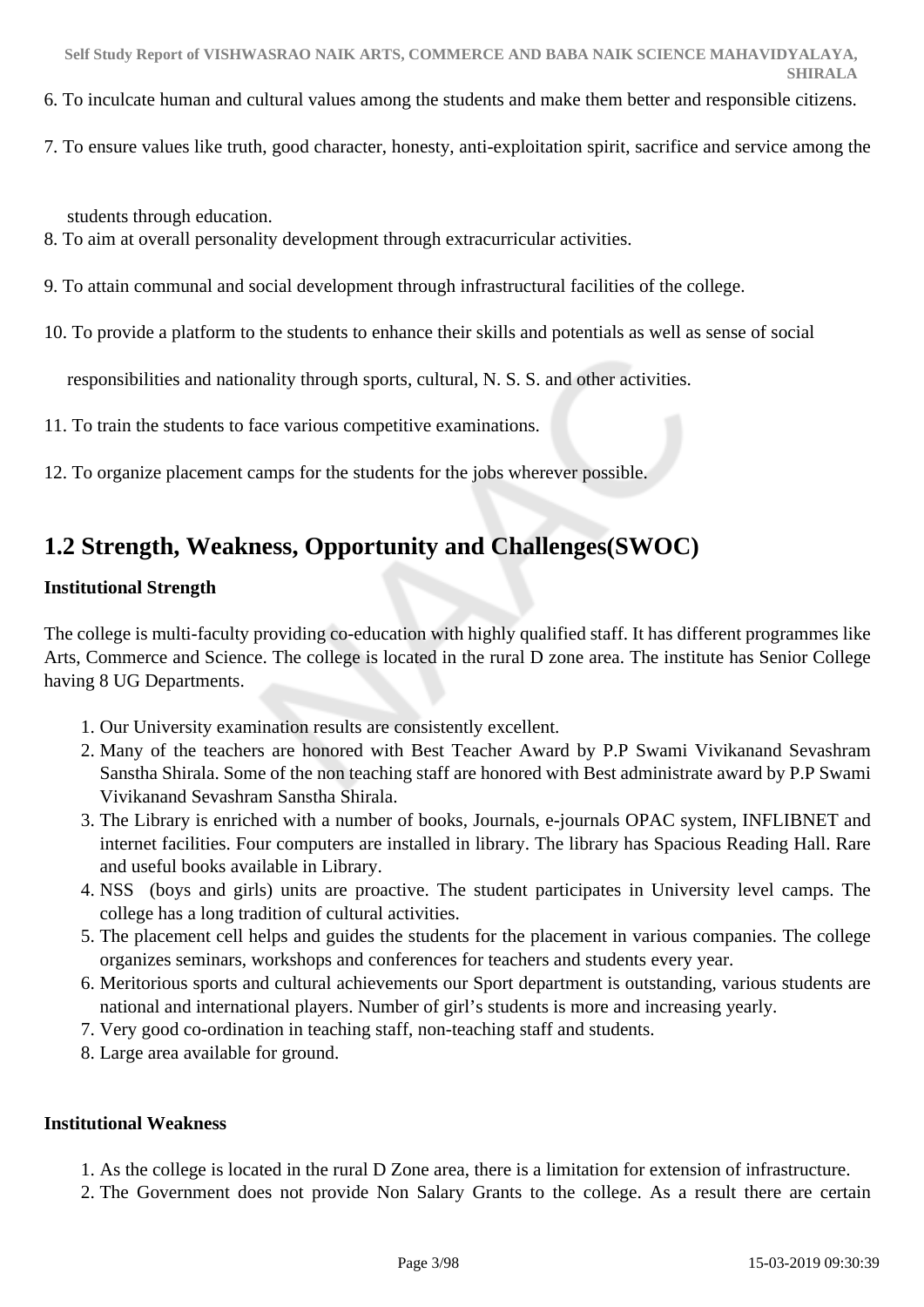limitations in expanding infrastructural facilities.

- 3. Technical problem on the part of government and University for the recruitment of required staff.
- 4. Because of the University and Government policies, the post graduate courses cannot be started immediately.

### **Institutional Opportunity**

- 1. Introduction of new career oriented courses and short term skill development programmes.
- 2. Imparting traditional education to flourish so for.
- 3. Post graduate courses in some subjects.
- 4. Industrial linkages can be strengthened to receive training to the students.

## **Institutional Challenge**

- 1. The development of Communication skills for rural students and slow learners is major challenge.
- 2. New recruitment of teaching and non teaching staff as per government regulations.
- 3. Unavailability of funds from government, UGC and University for the Infrastructure development.
- 4. Additional ICT based facilities in classroom and laboratories.

# **1.3 CRITERIA WISE SUMMARY**

# **Curricular Aspects**

The college offers wide range of courses among UG programmes under Arts, Comm. and Science faculty. The College is affiliated to Shivaji University, Kolhapur, and hence follows University designed curriculum. The college however makes significant contribution in the curriculum design and development through its faculties who are the members of the Boards of Studies and sub-committee. Some of the faculties are representing respective Board of Studies of the University. Prin. Dr. Patil U.S. (Microbiology) and Dr. Smt, Chavan S.K.(Marathi) have been appointed as the active members of BOS. Seven of the faculty members are contributing to reconstructing and revision of the syllabi. The teachers Dr D.Y. Jamadar, Dr.S.K.Chavan, Dr. A.K.Kate, Dr. T. R. Havaldar and Dr. M. N. Salve have contributed to preparation of SIM of Distance Education mode of the University. The center of YCMOU is also effectively run by college. Responding to market demands College runs certificate courses which are helpful to students to acquire additional knowledge. The CBCS is applied to all UG courses. Social issues and environmental concerns have been prime aspects of our college. Number of programmes such as seminar, workshop or invited talks on Save and Educate girls, Women empowerment, Nirbhaya rally, Gender issues, Health and Hygiene, Hemoglobin checkup camp, Yoga for Health etc. are specially conducted. Human values are inculcated among the students through certain activities in which invited talks or speeches are delivered by student on autobiography of eminent personalities. The IQAC is preparing a structured feedback mechanism for collecting inputs from the students on the curriculum and general ambiance in the college.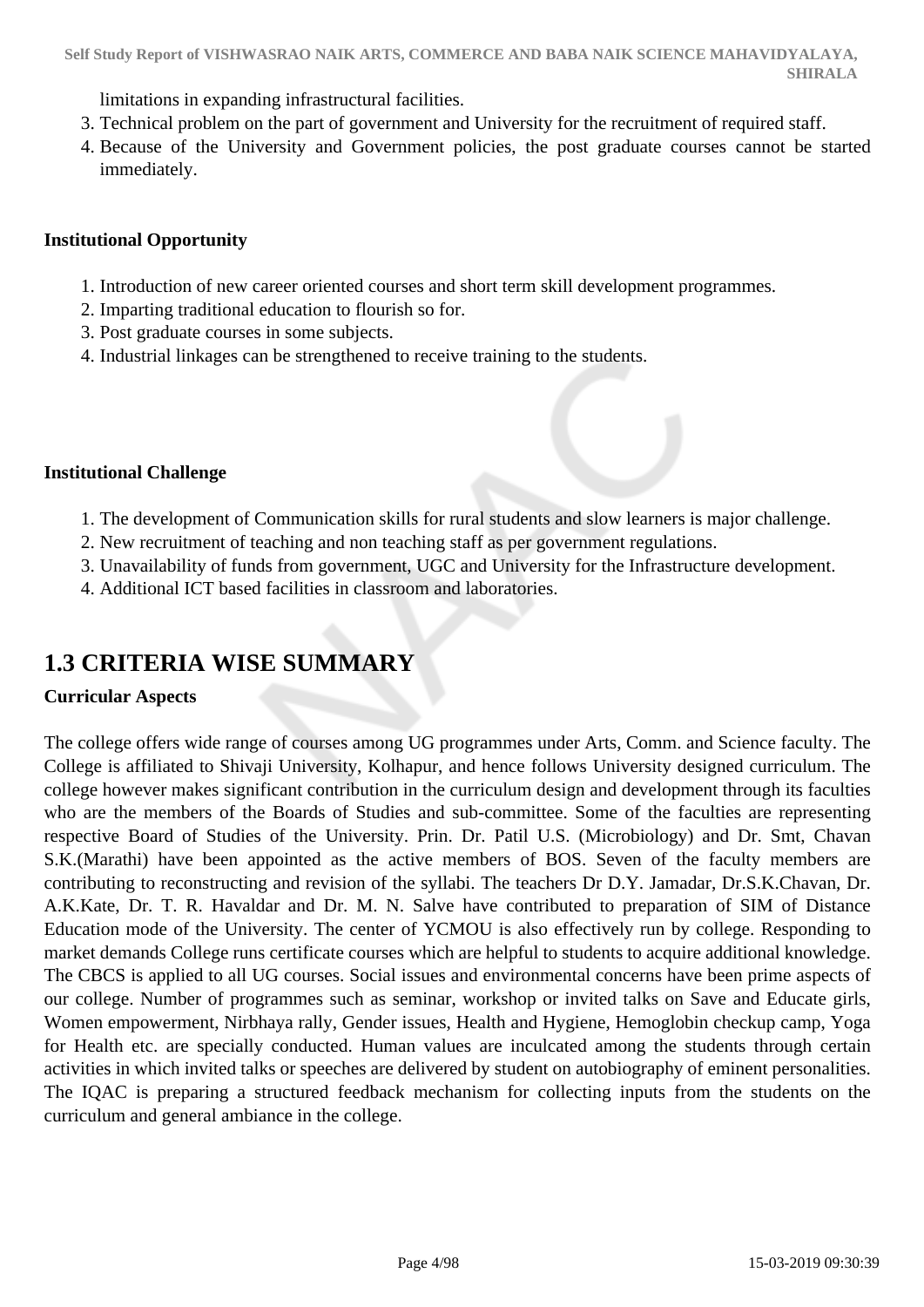#### **Teaching-learning and Evaluation**

The soul of academic endeavor in a higher education institution is teaching, learning and evaluation. The college has systematically incorporated effective and innovative tools and techniques of teaching, learning and evaluation. Absolute transparency and systematic mechanism are adopted in the admission process which is elaborately presented in the prospectus and the college website. The College complies with the Government Reservation Policy gives preference to economically and socially backward rural students, the differently-abled and outstanding sports persons. To cater to the diverse needs of the students various subject combinations are offered so that the students can choose the combination of subjects according to their liking and competence. The advanced learners are encouraged for research-based activities like research paper presentations in various conferences and "Avishkar" competition. All the academic, cultural, extracurricular and social activities of the college are student-centric instilling human values and ethics among the students. Learning is made Learnercentric through collaborative, interactive and independent learning methods. The results of the students have been consistently excellent. The Faculty members are encouraged to use ICT enabled facilities and online course materials like INFLIBNET, n-LIST, etc. The college has provided good learning infrastructure such as internet and WIFI facilities, LCDs, software, Computer, educational CDs, e-books/journals, and modern equipments in the laboratories. The evaluation methods are communicated to the students and the stakeholders by way of prospectus, website, notices and departmental meetings. During orientation the students are given a clear idea about the syllabus and evaluation procedure.

Maximum faculty members are availing the leaves for attending seminars, conferences, workshops, Refresher and Orientation courses.

#### **Research, Innovations and Extension**

The college is keen on strengthening research, consultancy and extension services for its qualitative progress and development. In our College two faculty members are research guides. Ten faculties are involved in Minor research projects. Most of teachers have published their research papers in reputed journals with good impact factors. The Institutional Social responsibility (ISR) activity of the college is very strong.

The students participate in various rallies such as 'Lek Ladakhi' Jan jagruti Rally, Nirbhaya Rally, Ahimsa Rally, International AIDS day - Social Awareness Rally, Voting Awareness & Cycle Rally, Daru bandi payi dindi, Celebration of International Yoga Day, HIV Awareness etc. The College has awarded Rs,50,000/- from government of Mhaharashtra for Lek Wachawa abhiyan. The students perform street plays on issues like female foeticide, superstitions, voter awareness etc. and get prizes from university. Some students and faculty members work with NGOs to help the poor and helpless people and animals. The college has many linkages to strengthen the bond between nearest colleges and the society. The college has MOU with College, Industry and other regional level MOUs to inculcate knowledge and bridging the students with the society. All these research activities have been initiated efficiently through IQAC center.

#### **Infrastructure and Learning Resources**

The college is located in the rural area with 6.7 acres area with all facilities for students. Ground floor has Principal, Vice-Principal cabin and staff room, Library and Science laboratories. Class rooms are located in ground floor and first floor. The ladies hostel is located at College Campus. The College is under CCTV Surveillance. The college has spacious and reading hall with good seating capacity for boys and girls. There is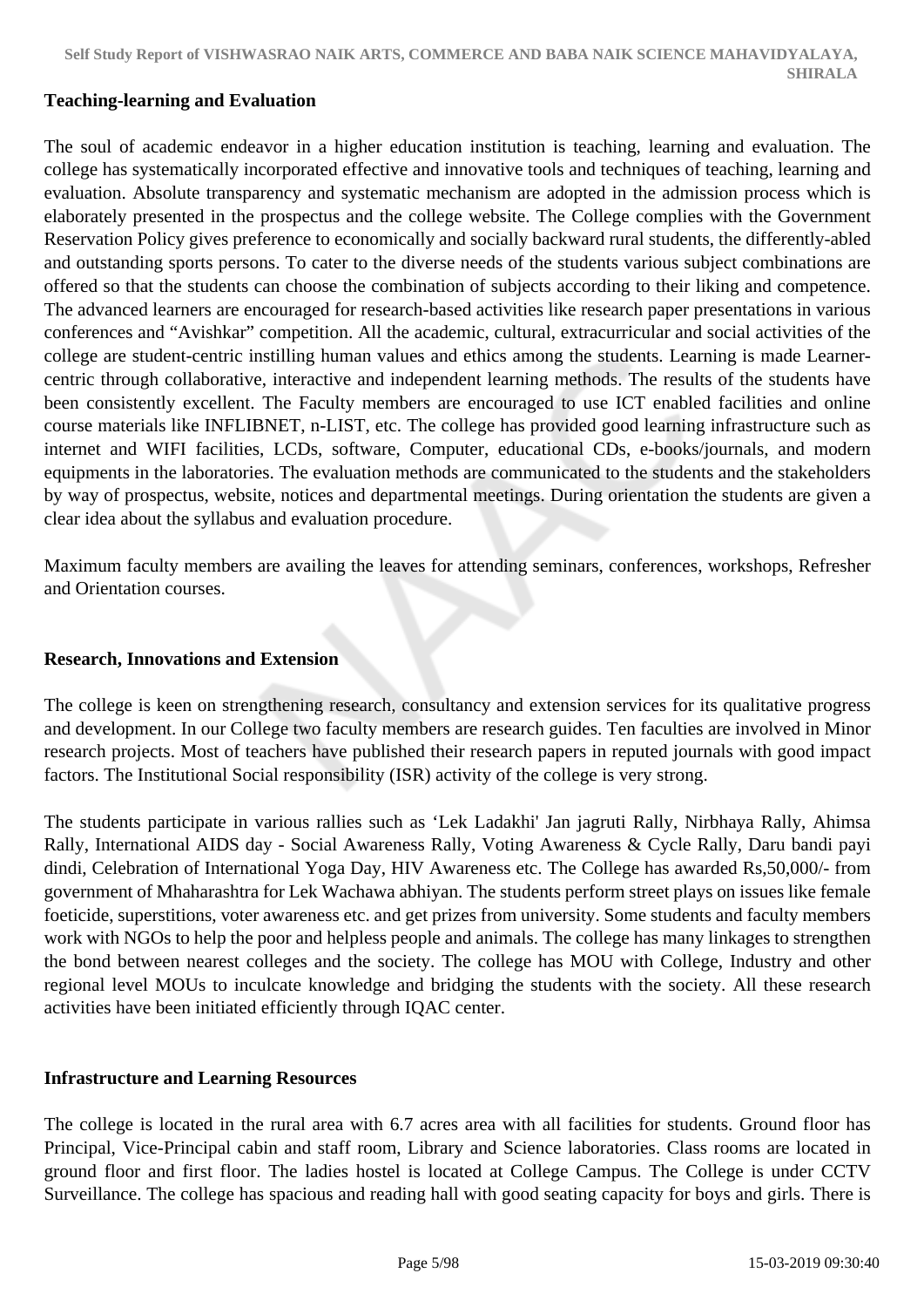OPAC system in the library which also provides e-journals, e-books and data base for e-learning. The annual budget for maintenance is prepared yearly in the LMC newly named CDC & IQAC. All the laboratories are equipped with fire safety and first aid box.

### **Student Support and Progression**

We believe that education, imparted through various, co-curricular and extension activities must be learneroriented. The college supports the students from various categories to avail different scholarships and free ships given by the University, State, Central Government and other agencies. In our college, the students of Sport department have achieved **gold** and **silver medals**. We have 04 capability enhancement & development schemes such as Yoga and Meditation, personal counseling etc., are arranged in our institute. A number of students qualify in NET, SET, Civil Services and State Government examinations. Students from sports have achieved grand success at National & International level. Every year, College organizes annual gathering and cultural activities. The institute also organizes Zonal & Inter Zonal tournaments of sports. The college has registered alumni association. Our alumni are employed in prominent positions in the Government, Non Government organizations and in multinational companies. Our alumni Miss. Priyanka Patil has participated National SRD Pared. She has got presidential award offered by Shivaji University, Kolhapur.

### **Governance, Leadership and Management**

The college is governed by P.P. Swami Vivekanad Sewashram Sansth Shirala. The top management comprising of managing council and College Development Committee (CDC) that provides a road map and general guidelines for quality policy in order to create a holistic learning environment. The institution has a well defined quality policy and plans which are in tune with the goals of the higher education. The college promotes culture of participative management. There are more than 46 committees working for teaching and extracurricular activities. For participative management, Institute and College appointed Vice –Principal and Head of Department for smooth administration. The management encourages and support involvement of staff improvement for all activities through interactive sessions with teaching and administrative staff. The quality policy of Institution pronounces that college is committed to pursue high standard of excellence in all our endeavors, by focusing on teaching- learning and extension and administration, management, sports and cultural activities. The major part of quality policy adheres to the vision, mission of the institution, which refers to higher social responsibilities for providing education to socially and economically backward classes. The institute has a well defined financial and infrastructural development policy. The college IQAC has been playing very vital role in designing, framing and implementing policies of the college. The different academic activities have been initiated through IQAC for quality assurance and enhancement.

### **Institutional Values and Best Practices**

The college with its faculty and students, has been actively engaged in activities. The best practices like women empowerment, inculcation of values through co and extracurricular activities are in practice. To ensure the safety and security of girl students, the college conducts efficient civil campaign, *Beti Bachao and Beti Padhao* Campaign and Nirbhaya Rally. NSS and other departments conduct these activities related to health issues, hygiene and security. The college takes necessary steps for Solid, Liquid and E-waste management. For green landscaping and beautification of the campus, Green Audit is also conducted. Tree plantation, Botanical garden, Compost pit (Vermicompost) as well as lawn in the premises make the ambience pleasant. Renewable energy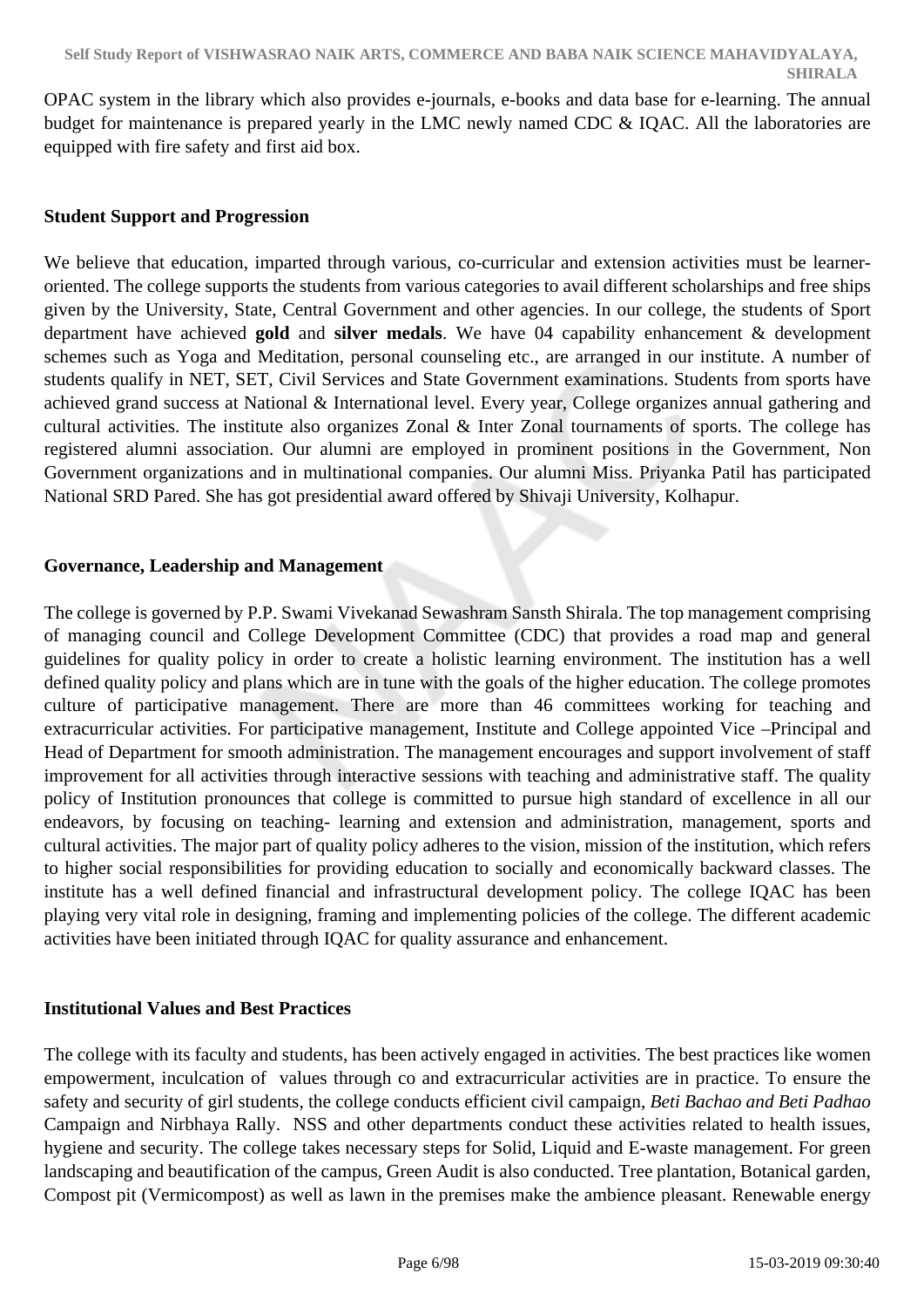resources like LED bulbs are used. To make campus pollution free, most of the students and faculties use public transport facility and bicycle. Every year, college celebrates birth and death anniversaries, national festivals as per notification of Shivaji University, Kolhapur and government of Maharashtra. For effective teaching and learning college organizes poster presentation, *Rangoli*, Seminars, Group discussion, Models, microtoon, Quiz competition along with ICT technology. The performance of the institution is in tune with its vision, mission and goals.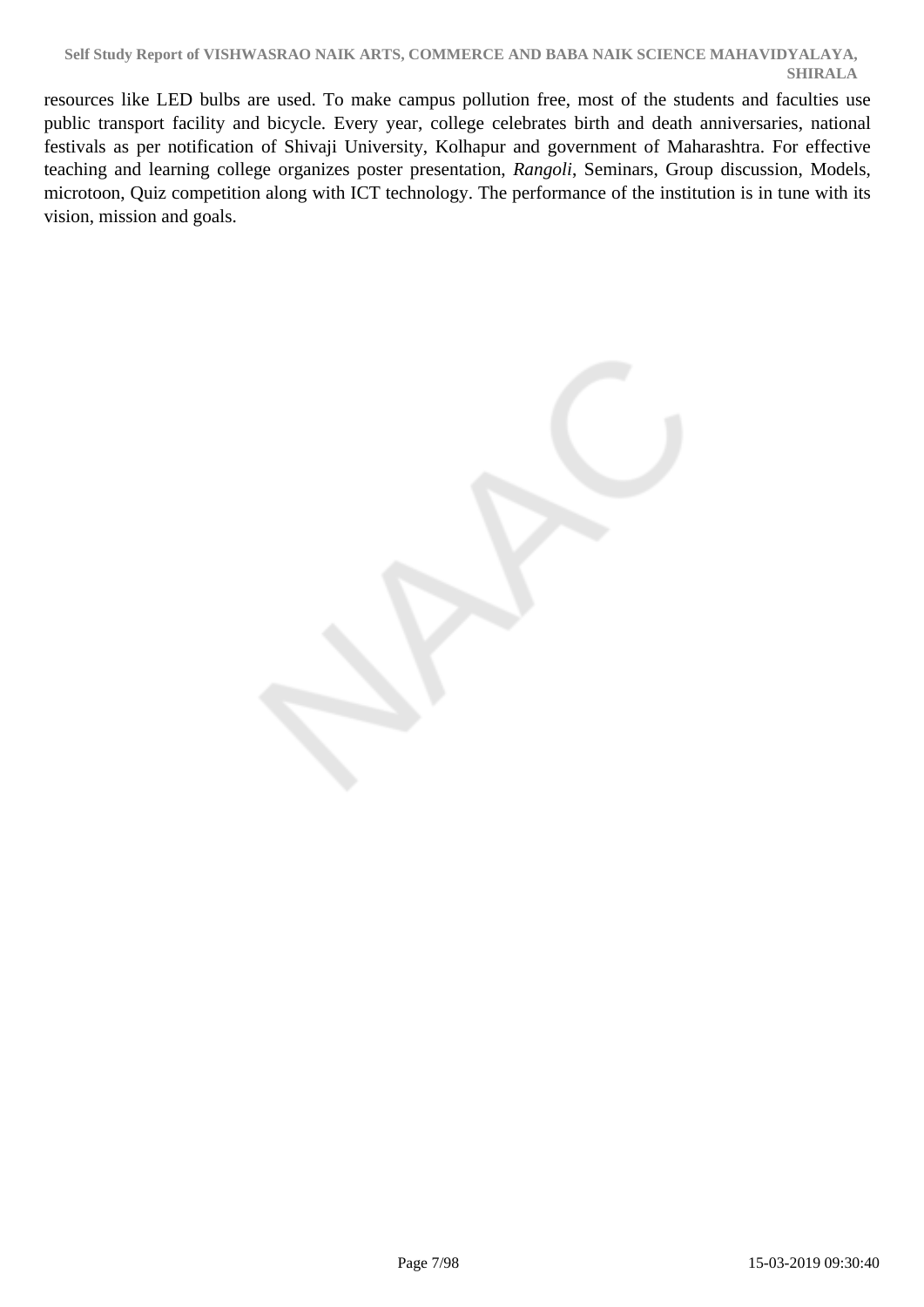# **2. PROFILE**

# **2.1 BASIC INFORMATION**

| Name and Address of the College |                                                                                          |  |  |  |  |  |
|---------------------------------|------------------------------------------------------------------------------------------|--|--|--|--|--|
| Name                            | VISHWASRAO NAIK ARTS, COMMERCE AND<br>BABA NAIK SCIENCE MAHAVIDYALAYA,<br><b>SHIRALA</b> |  |  |  |  |  |
| Address                         | AT / POST-SHIRALA, TAL-SHIRALA, DIST-<br><b>SANGLI</b>                                   |  |  |  |  |  |
| City                            | <b>SHIRALA</b>                                                                           |  |  |  |  |  |
| <b>State</b>                    | Maharashtra                                                                              |  |  |  |  |  |
| Pin                             | 415408                                                                                   |  |  |  |  |  |
| Website                         | www.vnbnmshirala.org                                                                     |  |  |  |  |  |

|                     | <b>Contacts for Communication</b>                          |                                          |               |                  |                                   |  |  |  |  |
|---------------------|------------------------------------------------------------|------------------------------------------|---------------|------------------|-----------------------------------|--|--|--|--|
| <b>Designation</b>  | <b>Name</b>                                                | <b>Telephone with</b><br><b>STD Code</b> | <b>Mobile</b> | Fax              | <b>Email</b>                      |  |  |  |  |
| Principal           | <b>UJWALA</b><br><b>SANJAY</b><br><b>PATIL</b>             | 02345-272107                             | 9975625272    | 02345-27210<br>8 | vishwasraonaik@r<br>ediffmail.com |  |  |  |  |
| IQAC<br>Coordinator | <b>TANAJI RA</b><br><b>MCHANDR</b><br>A<br><b>HAVALDAR</b> | 02345-271208                             | 9763706440    | 02345-27120<br>7 | tanajihavaldar@gm<br>ail.com      |  |  |  |  |

| <b>Status of the Institution</b> |              |
|----------------------------------|--------------|
| <b>Institution Status</b>        | Grant-in-aid |

| <b>Type of Institution</b> |                                         |
|----------------------------|-----------------------------------------|
| By Gender                  | Co-education                            |
| By Shift                   | Regular<br>$\overline{\phantom{a}}$ Day |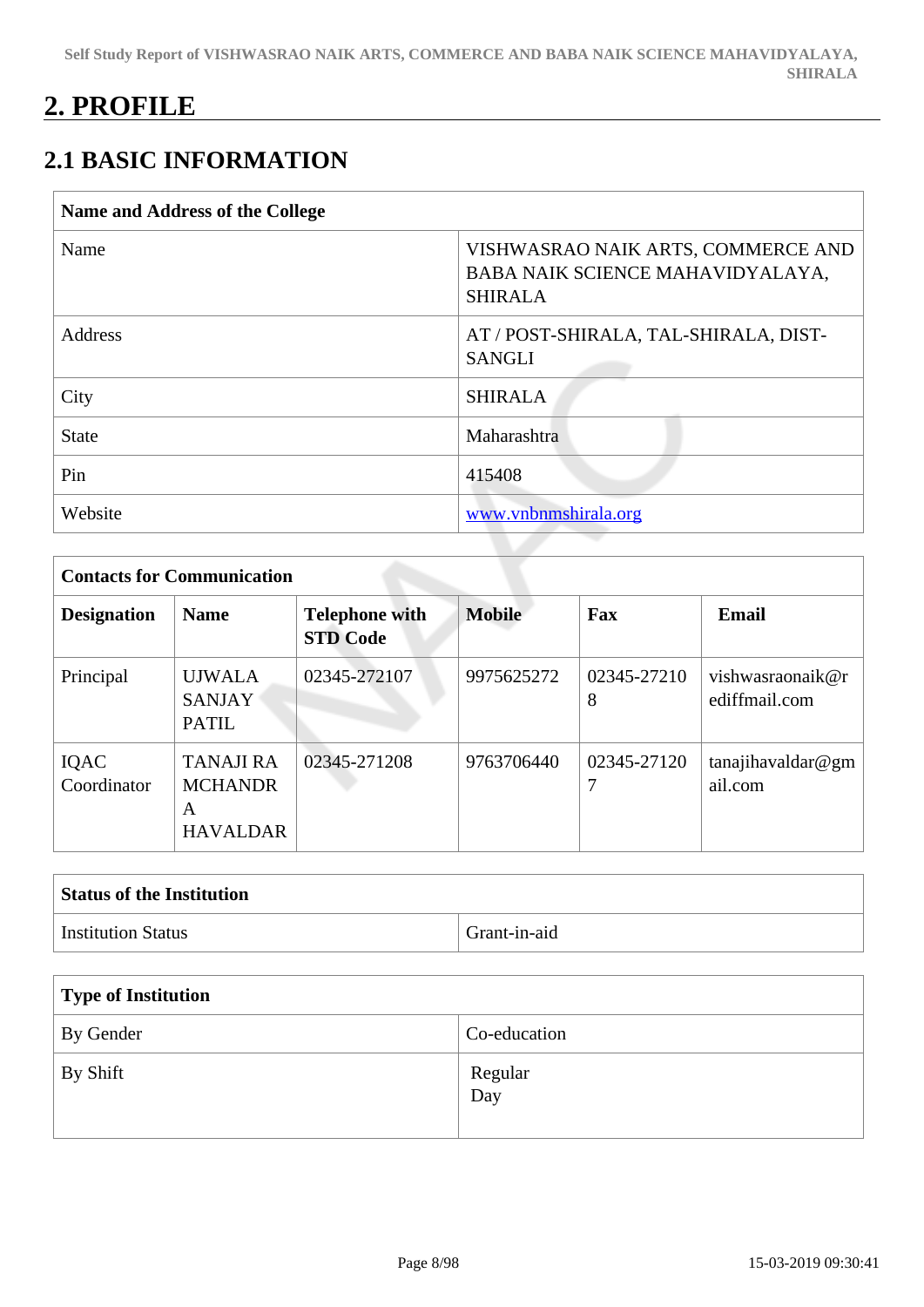**Self Study Report of VISHWASRAO NAIK ARTS, COMMERCE AND BABA NAIK SCIENCE MAHAVIDYALAYA, SHIRALA**

 $\sqrt{ }$ 

| <b>Recognized Minority institution</b>                                                                                                   |                                                                                                 |      |                                        |                |                              |                      |                                                                                                     |
|------------------------------------------------------------------------------------------------------------------------------------------|-------------------------------------------------------------------------------------------------|------|----------------------------------------|----------------|------------------------------|----------------------|-----------------------------------------------------------------------------------------------------|
|                                                                                                                                          | If it is a recognized minroity institution                                                      |      |                                        | No             |                              |                      |                                                                                                     |
| <b>Establishment Details</b>                                                                                                             |                                                                                                 |      |                                        |                |                              |                      |                                                                                                     |
|                                                                                                                                          | Date of establishment of the college                                                            |      |                                        | 01-06-1970     |                              |                      |                                                                                                     |
| college)                                                                                                                                 |                                                                                                 |      |                                        |                |                              |                      | University to which the college is affiliated/ or which governs the college (if it is a constituent |
| <b>State</b>                                                                                                                             |                                                                                                 |      | <b>University name</b>                 |                |                              | <b>Document</b>      |                                                                                                     |
| Maharashtra                                                                                                                              |                                                                                                 |      | Shivaji University                     |                |                              |                      | <b>View Document</b>                                                                                |
| <b>Details of UGC recognition</b>                                                                                                        |                                                                                                 |      |                                        |                |                              |                      |                                                                                                     |
| <b>Under Section</b>                                                                                                                     |                                                                                                 | Date |                                        |                |                              | <b>View Document</b> |                                                                                                     |
| 2f of UGC                                                                                                                                |                                                                                                 |      | 31-03-2004                             |                |                              | <b>View Document</b> |                                                                                                     |
| 12B of UGC<br>31-03-2004                                                                                                                 |                                                                                                 |      |                                        |                |                              | <b>View Document</b> |                                                                                                     |
| <b>Statutory</b><br><b>Regulatory</b><br><b>Authority</b>                                                                                | <b>Recognition/App</b><br>roval details Inst<br>itution/Departme<br>nt programme                |      | Day, Month and<br>year(dd-mm-<br>yyyy) |                | <b>Validity in</b><br>months |                      | <b>Remarks</b>                                                                                      |
| No contents                                                                                                                              |                                                                                                 |      |                                        |                |                              |                      |                                                                                                     |
| <b>Details of autonomy</b>                                                                                                               |                                                                                                 |      |                                        |                |                              |                      |                                                                                                     |
| UGC), on its affiliated colleges?                                                                                                        | Does the affiliating university Act provide for<br>conferment of autonomy (as recognized by the |      |                                        | N <sub>o</sub> |                              |                      |                                                                                                     |
| <b>Recognitions</b>                                                                                                                      |                                                                                                 |      |                                        |                |                              |                      |                                                                                                     |
|                                                                                                                                          |                                                                                                 |      |                                        | N <sub>o</sub> |                              |                      |                                                                                                     |
| Is the College recognized by UGC as a College<br>with Potential for Excellence(CPE)?<br>Is the College recognized for its performance by |                                                                                                 |      |                                        | N <sub>o</sub> |                              |                      |                                                                                                     |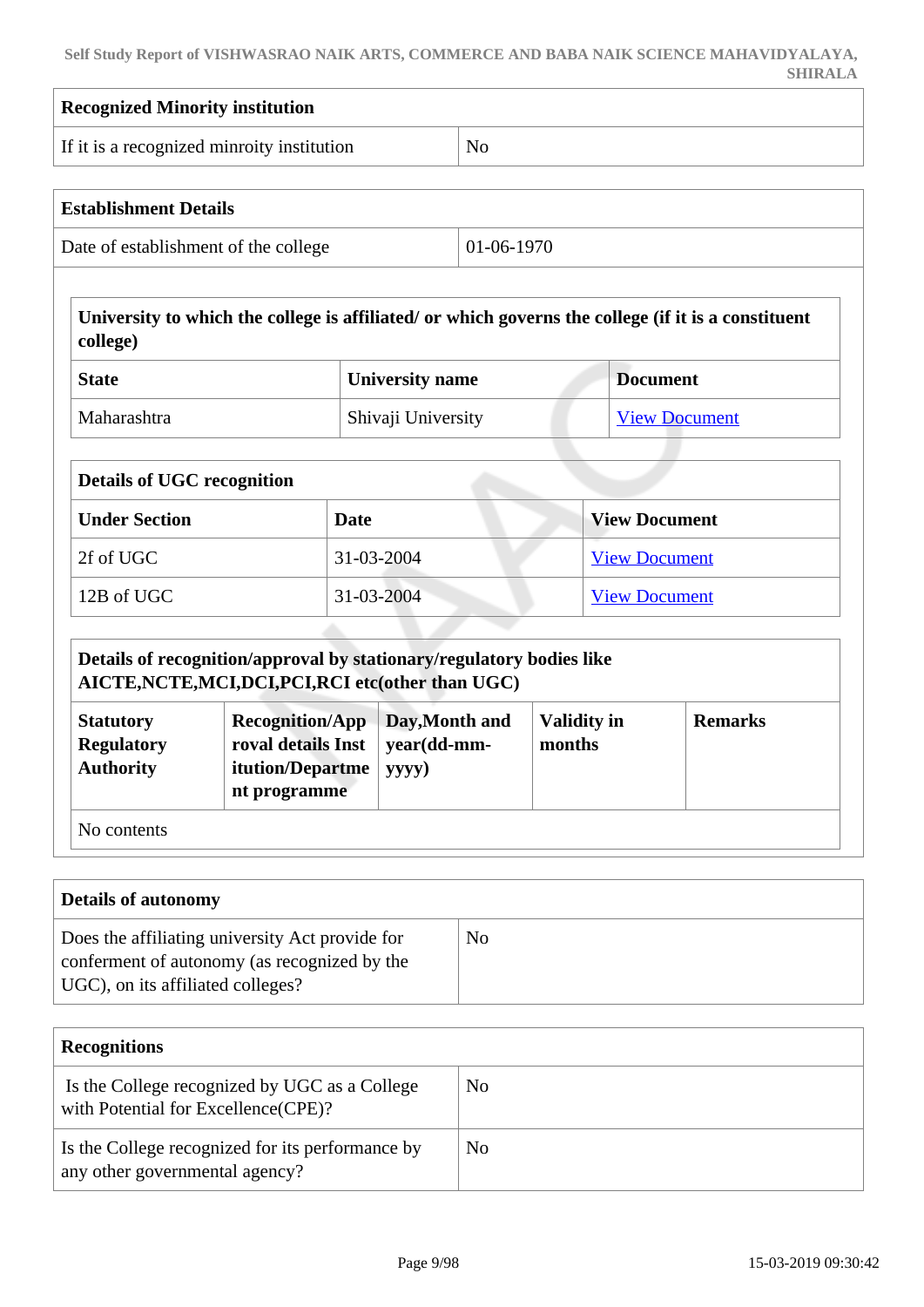| <b>Location and Area of Campus</b> |                                                 |           |                                |                             |  |  |  |  |
|------------------------------------|-------------------------------------------------|-----------|--------------------------------|-----------------------------|--|--|--|--|
| <b>Campus Type</b>                 | <b>Address</b>                                  | Location* | <b>Campus Area</b><br>in Acres | Built up Area in<br>sq.mts. |  |  |  |  |
| Main campus<br>area                | AT / POST-SHIRALA, TAL-<br>SHIRALA, DIST-SANGLI | Rural     | 6.7                            | 3017                        |  |  |  |  |

# **2.2 ACADEMIC INFORMATION**

|                    | Details of Programmes Offered by the College (Give Data for Current Academic year) |                                     |                                             |                                        |                                      |                                             |  |  |  |
|--------------------|------------------------------------------------------------------------------------|-------------------------------------|---------------------------------------------|----------------------------------------|--------------------------------------|---------------------------------------------|--|--|--|
| Programme<br>Level | <b>Name of Pr</b><br>ogramme/C<br>ourse                                            | <b>Duration</b> in<br><b>Months</b> | <b>Entry</b><br>Qualificatio<br>$\mathbf n$ | <b>Medium</b> of<br><b>Instruction</b> | <b>Sanctioned</b><br><b>Strength</b> | No.of<br><b>Students</b><br><b>Admitted</b> |  |  |  |
| <b>UG</b>          | BA, Marathi                                                                        | 36                                  | <b>HSC</b>                                  | Marathi                                | 408                                  | 144                                         |  |  |  |
| <b>UG</b>          | BA, English                                                                        | 36                                  | <b>HSC</b>                                  | English                                | 408                                  | 61                                          |  |  |  |
| <b>UG</b>          | BA, Hindi                                                                          | 36                                  | <b>HSC</b>                                  | Hindi                                  | 408                                  | 121                                         |  |  |  |
| <b>UG</b>          | BA, Economi<br>$\mathbf{c}\mathbf{s}$                                              | 36                                  | <b>HSC</b>                                  | Marathi                                | 408                                  | 163                                         |  |  |  |
| <b>UG</b>          | BA, History                                                                        | 36                                  | <b>HSC</b>                                  | Marathi                                | 408                                  | 170                                         |  |  |  |
| <b>UG</b>          | BCom,Com<br>merce                                                                  | 36                                  | <b>HSC</b>                                  | Marathi                                | 360                                  | 237                                         |  |  |  |
| <b>UG</b>          | BSc, Chemist<br>ry                                                                 | 36                                  | <b>HSC</b>                                  | English                                | 504                                  | 416                                         |  |  |  |
| <b>UG</b>          | BSc, Microbi<br>ology                                                              | 36                                  | <b>HSC</b>                                  | English                                | 504                                  | 289                                         |  |  |  |
| <b>UG</b>          | BA, Geograp<br>hy                                                                  | 24                                  | <b>HSC</b>                                  | Marathi                                | 288                                  | 85                                          |  |  |  |
| <b>UG</b>          | <b>BA, Poltical</b><br>Science                                                     | 24                                  | <b>HSC</b>                                  | Marathi                                | 288                                  | 80                                          |  |  |  |
| <b>UG</b>          | BSc, Physics                                                                       | 24                                  | <b>HSC</b>                                  | English                                | 336                                  | 53                                          |  |  |  |
| <b>UG</b>          | <b>BSc,Mathem</b><br>atics                                                         | 24                                  | <b>HSC</b>                                  | English                                | 336                                  | 53                                          |  |  |  |
| <b>UG</b>          | BSc, Botany                                                                        | 24                                  | <b>HSC</b>                                  | English                                | 336                                  | 132                                         |  |  |  |
| <b>UG</b>          | BSc,Zoology                                                                        | 24                                  | <b>HSC</b>                                  | English                                | 336                                  | 130                                         |  |  |  |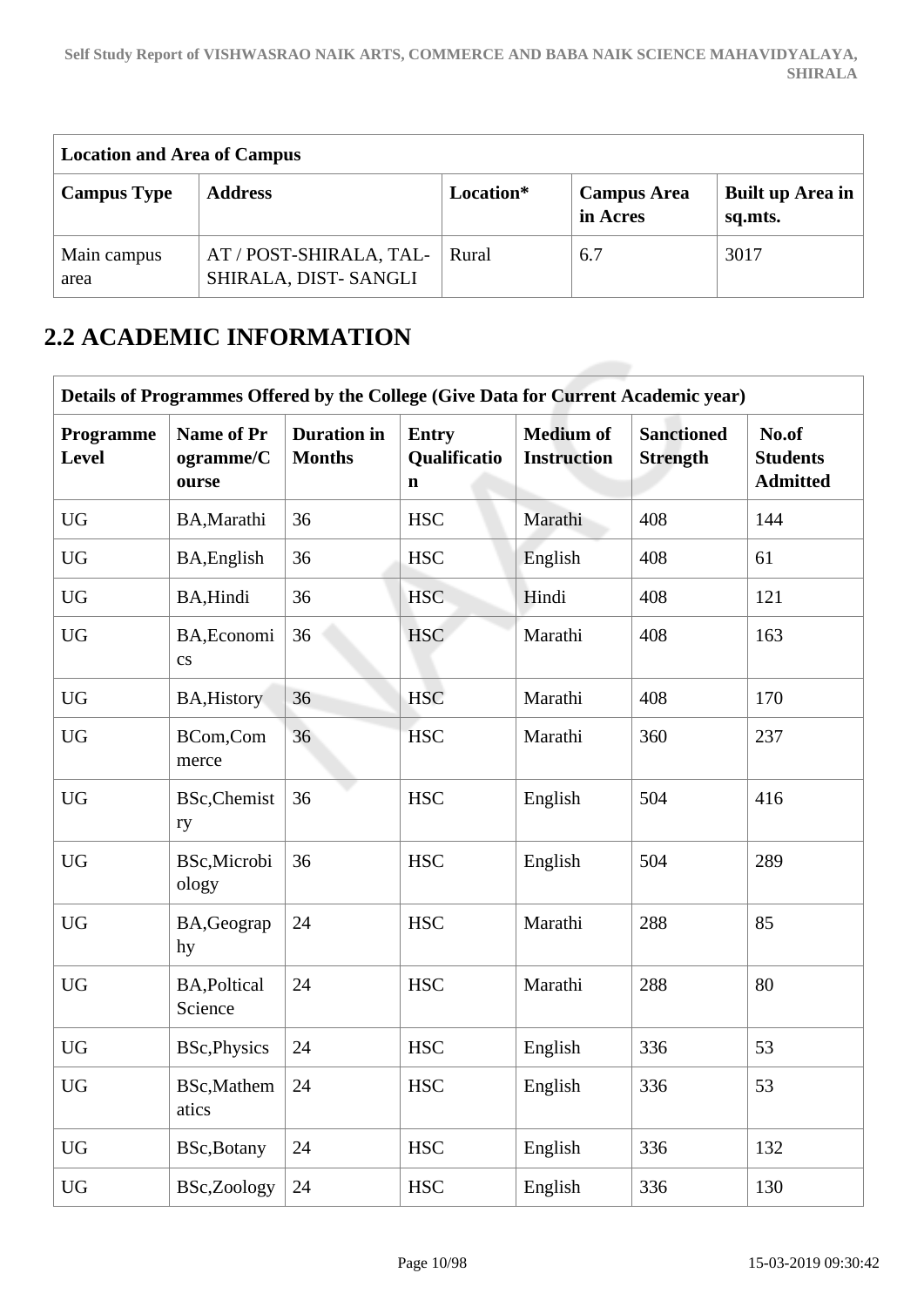|                                                                                     |                  |                |                  |                  |                | <b>Teaching Faculty</b>    |                |                  |                |                            |                  |                |
|-------------------------------------------------------------------------------------|------------------|----------------|------------------|------------------|----------------|----------------------------|----------------|------------------|----------------|----------------------------|------------------|----------------|
|                                                                                     | <b>Professor</b> |                |                  |                  |                | <b>Associate Professor</b> |                |                  |                | <b>Assistant Professor</b> |                  |                |
|                                                                                     | Male             | Female         | Others           | Total            | Male           | Female                     | Others         | Total            | Male           | Female                     | Others           | Total          |
| Sanctioned by the<br>UGC /University<br><b>State</b><br>Government                  |                  |                |                  | $\overline{0}$   |                |                            |                | $\boldsymbol{0}$ |                |                            |                  | 32             |
| Recruited                                                                           | $\overline{0}$   | $\mathbf{0}$   | $\boldsymbol{0}$ | $\mathbf{0}$     | $\overline{0}$ | $\theta$                   | $\mathbf{0}$   | $\boldsymbol{0}$ | $\overline{0}$ | $\overline{0}$             | $\overline{0}$   | $\overline{0}$ |
| Yet to Recruit                                                                      |                  |                |                  | $\boldsymbol{0}$ |                |                            |                | $\boldsymbol{0}$ |                |                            |                  | 32             |
| Sanctioned by the<br>Management/Soci<br>ety or Other<br>Authorized<br><b>Bodies</b> |                  |                |                  | $\boldsymbol{0}$ |                |                            |                | $\overline{0}$   |                |                            |                  | 13             |
| Recruited                                                                           | $\overline{0}$   | $\overline{0}$ | $\overline{0}$   | $\mathbf{0}$     | $\overline{0}$ | $\overline{0}$             | $\overline{0}$ | $\mathbf{0}$     | $\overline{0}$ | $\overline{0}$             | $\boldsymbol{0}$ | $\overline{0}$ |
| Yet to Recruit                                                                      |                  |                |                  | $\overline{0}$   |                |                            |                | $\overline{0}$   |                |                            |                  | 13             |

# **Position Details of Faculty & Staff in the College**

|                                                                                 | <b>Non-Teaching Staff</b> |                |                |                |  |  |  |  |  |
|---------------------------------------------------------------------------------|---------------------------|----------------|----------------|----------------|--|--|--|--|--|
|                                                                                 | <b>Male</b>               | <b>Female</b>  | <b>Others</b>  | <b>Total</b>   |  |  |  |  |  |
| Sanctioned by the<br><b>UGC</b> / University State<br>Government                |                           | mar i          |                | 24             |  |  |  |  |  |
| Recruited                                                                       | 18                        | $\overline{0}$ | $\overline{0}$ | 18             |  |  |  |  |  |
| Yet to Recruit                                                                  |                           |                |                | 6              |  |  |  |  |  |
| Sanctioned by the<br>Management/Society<br>or Other Authorized<br><b>Bodies</b> |                           |                |                | $\overline{0}$ |  |  |  |  |  |
| Recruited                                                                       | $\overline{0}$            | $\overline{0}$ | $\overline{0}$ | $\theta$       |  |  |  |  |  |
| Yet to Recruit                                                                  |                           |                |                | $\overline{0}$ |  |  |  |  |  |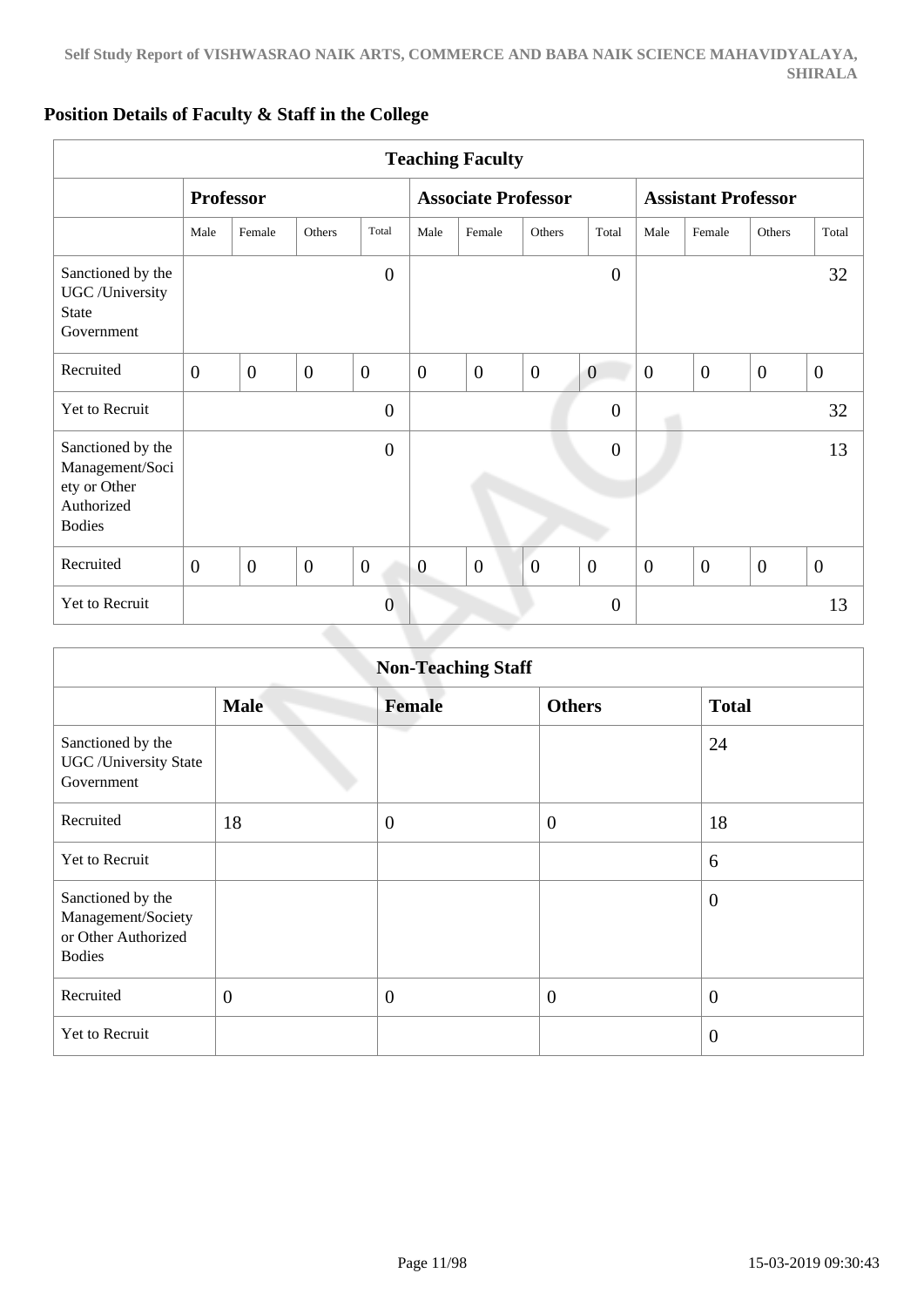|                                                                                 | <b>Technical Staff</b> |              |                |                  |  |  |  |  |
|---------------------------------------------------------------------------------|------------------------|--------------|----------------|------------------|--|--|--|--|
|                                                                                 | <b>Male</b>            | Female       | <b>Others</b>  | <b>Total</b>     |  |  |  |  |
| Sanctioned by the<br><b>UGC</b> /University State<br>Government                 |                        |              |                | $\theta$         |  |  |  |  |
| Recruited                                                                       | $\mathbf{0}$           | $\theta$     | $\overline{0}$ | $\mathbf{0}$     |  |  |  |  |
| Yet to Recruit                                                                  |                        |              |                | $\mathbf{0}$     |  |  |  |  |
| Sanctioned by the<br>Management/Society<br>or Other Authorized<br><b>Bodies</b> |                        |              |                | $\theta$         |  |  |  |  |
| Recruited                                                                       | $\mathbf{0}$           | $\mathbf{0}$ | $\overline{0}$ | $\boldsymbol{0}$ |  |  |  |  |
| Yet to Recruit                                                                  |                        |              |                | $\overline{0}$   |  |  |  |  |

# **Qualification Details of the Teaching Staff**

|                                     | <b>Permanent Teachers</b> |                |                |                            |                |                |                            |                |                |                |
|-------------------------------------|---------------------------|----------------|----------------|----------------------------|----------------|----------------|----------------------------|----------------|----------------|----------------|
| <b>Highest</b><br>Qualificatio<br>n | <b>Professor</b>          |                |                | <b>Associate Professor</b> |                |                | <b>Assistant Professor</b> |                |                |                |
|                                     | Male                      | Female         | <b>Others</b>  | Male                       | Female         | Others         | Male                       | Female         | Others         | Total          |
| D.sc/D.Litt.                        | $\overline{0}$            | $\overline{0}$ | $\overline{0}$ | $\theta$                   | $\overline{0}$ | $\overline{0}$ | $\overline{0}$             | $\theta$       | $\overline{0}$ | $\overline{0}$ |
| Ph.D.                               | $\overline{0}$            | $\mathbf{0}$   | $\overline{0}$ | $\overline{0}$             | $\mathbf{1}$   | $\overline{0}$ | $\overline{4}$             | $\overline{0}$ | $\overline{0}$ | 5              |
| M.Phil.                             | $\overline{0}$            | $\overline{0}$ | $\overline{0}$ | $\theta$                   | $\overline{0}$ | $\overline{0}$ | $\overline{0}$             | $\mathbf{1}$   | $\overline{0}$ | $\mathbf{1}$   |
| PG                                  | $\theta$                  | $\overline{0}$ | $\overline{0}$ | 1                          | $\overline{0}$ | $\overline{0}$ | 6                          | $\theta$       | $\overline{0}$ | 7              |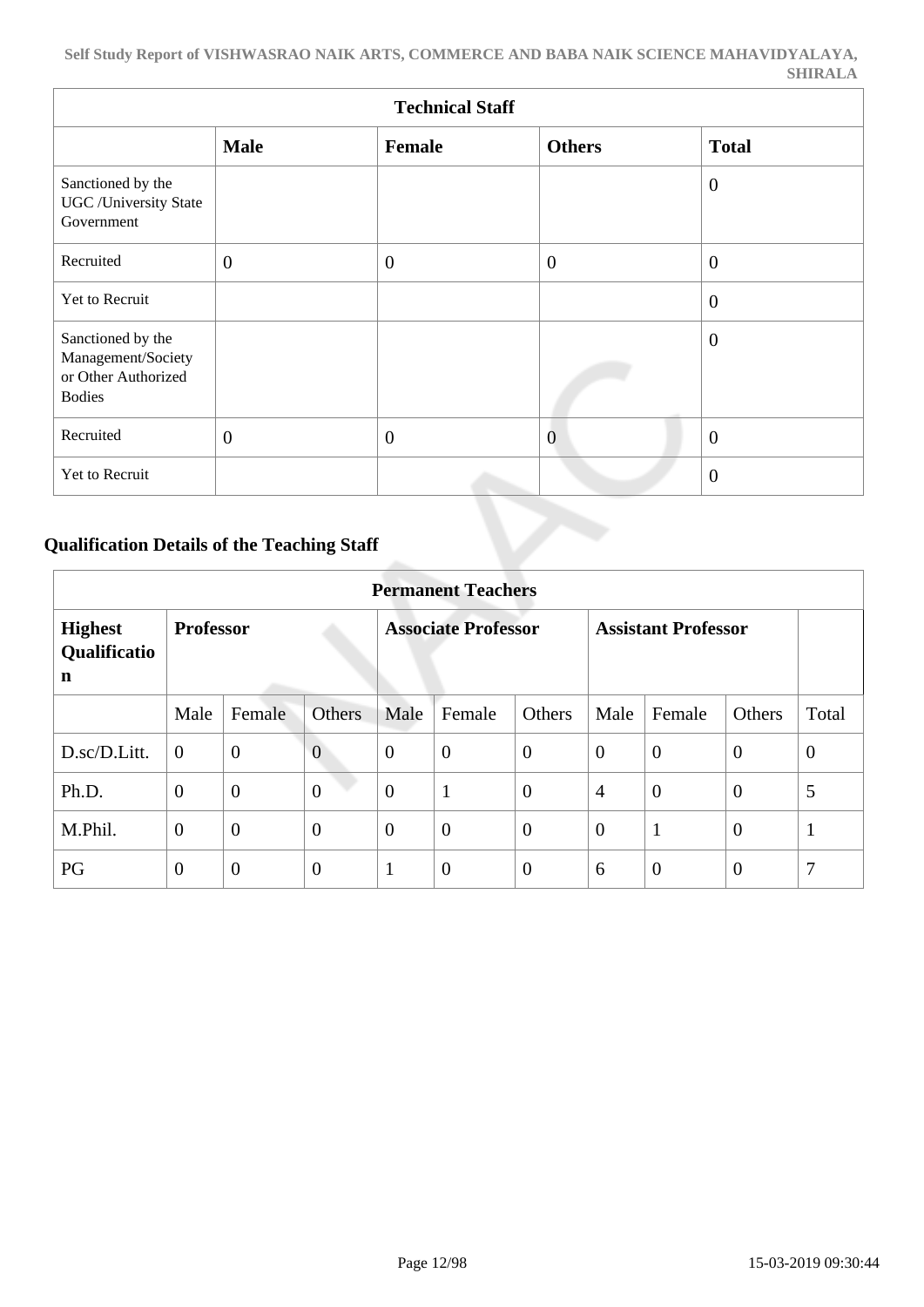| <b>Temporary Teachers</b>                     |                  |                  |                  |                            |                  |                |                            |                |                |                |
|-----------------------------------------------|------------------|------------------|------------------|----------------------------|------------------|----------------|----------------------------|----------------|----------------|----------------|
| <b>Highest</b><br>Qualificatio<br>$\mathbf n$ | <b>Professor</b> |                  |                  | <b>Associate Professor</b> |                  |                | <b>Assistant Professor</b> |                |                |                |
|                                               | Male             | Female           | Others           | Male                       | Female           | Others         | Male                       | Female         | Others         | Total          |
| D.sc/D.Litt.                                  | $\overline{0}$   | $\boldsymbol{0}$ | $\boldsymbol{0}$ | $\boldsymbol{0}$           | $\boldsymbol{0}$ | $\overline{0}$ | $\overline{0}$             | $\overline{0}$ | $\overline{0}$ | $\overline{0}$ |
| Ph.D.                                         | $\overline{0}$   | $\overline{0}$   | $\overline{0}$   | $\overline{0}$             | $\overline{0}$   | $\overline{0}$ | $\overline{4}$             | $\overline{4}$ | $\overline{0}$ | 8              |
| M.Phil.                                       | $\overline{0}$   | $\overline{0}$   | $\overline{0}$   | $\overline{0}$             | $\overline{0}$   | $\overline{0}$ | $\theta$                   | $\overline{0}$ | $\overline{0}$ | $\overline{0}$ |
| PG                                            | $\theta$         | $\overline{0}$   | $\theta$         | $\boldsymbol{0}$           | $\boldsymbol{0}$ | $\overline{0}$ | 14                         | 28             | $\overline{0}$ | 42             |

|                                     | <b>Part Time Teachers</b> |                |                            |                |                            |                |                |          |                |                |
|-------------------------------------|---------------------------|----------------|----------------------------|----------------|----------------------------|----------------|----------------|----------|----------------|----------------|
| <b>Highest</b><br>Qualificatio<br>n | <b>Professor</b>          |                | <b>Associate Professor</b> |                | <b>Assistant Professor</b> |                |                |          |                |                |
|                                     | Male                      | Female         | <b>Others</b>              | Male           | Female                     | <b>Others</b>  | Male           | Female   | Others         | Total          |
| D.sc/D.Litt.                        | $\overline{0}$            | $\overline{0}$ | $\overline{0}$             | $\overline{0}$ | $\overline{0}$             | $\overline{0}$ | $\overline{0}$ | $\theta$ | $\theta$       | $\overline{0}$ |
| Ph.D.                               | $\overline{0}$            | $\overline{0}$ | $\overline{0}$             | $\overline{0}$ | $\overline{0}$             | $\theta$       | $\overline{0}$ | $\theta$ | $\theta$       | $\overline{0}$ |
| M.Phil.                             | $\boldsymbol{0}$          | $\mathbf{0}$   | $\overline{0}$             | $\overline{0}$ | $\overline{0}$             | $\theta$       | $\theta$       | $\theta$ | $\theta$       | $\overline{0}$ |
| PG                                  | $\overline{0}$            | $\theta$       | $\overline{0}$             | $\overline{0}$ | $\overline{0}$             | $\overline{0}$ | $\theta$       | $\theta$ | $\overline{0}$ | $\overline{0}$ |

| <b>Details of Visting/Guest Faculties</b> |             |               |               |              |
|-------------------------------------------|-------------|---------------|---------------|--------------|
| <b>Number of Visiting/Guest Faculty</b>   | <b>Male</b> | <b>Female</b> | <b>Others</b> | <b>Total</b> |
| engaged with the college?                 |             |               |               |              |

## **Provide the Following Details of Students Enrolled in the College During the Current Academic Year**

| <b>Programme</b> |        | <b>From the State</b><br><b>Where College</b><br>is Located | <b>From Other</b><br><b>States of India</b> | <b>NRI Students</b> | Foreign<br><b>Students</b> | <b>Total</b> |
|------------------|--------|-------------------------------------------------------------|---------------------------------------------|---------------------|----------------------------|--------------|
| <b>UG</b>        | Male   | 457                                                         | $\theta$                                    | U                   | 0                          | 457          |
|                  | Female | 556                                                         |                                             | O                   | $\Omega$                   | 557          |
|                  | Others | $\theta$                                                    | $\overline{0}$                              |                     | $\left($                   | $\theta$     |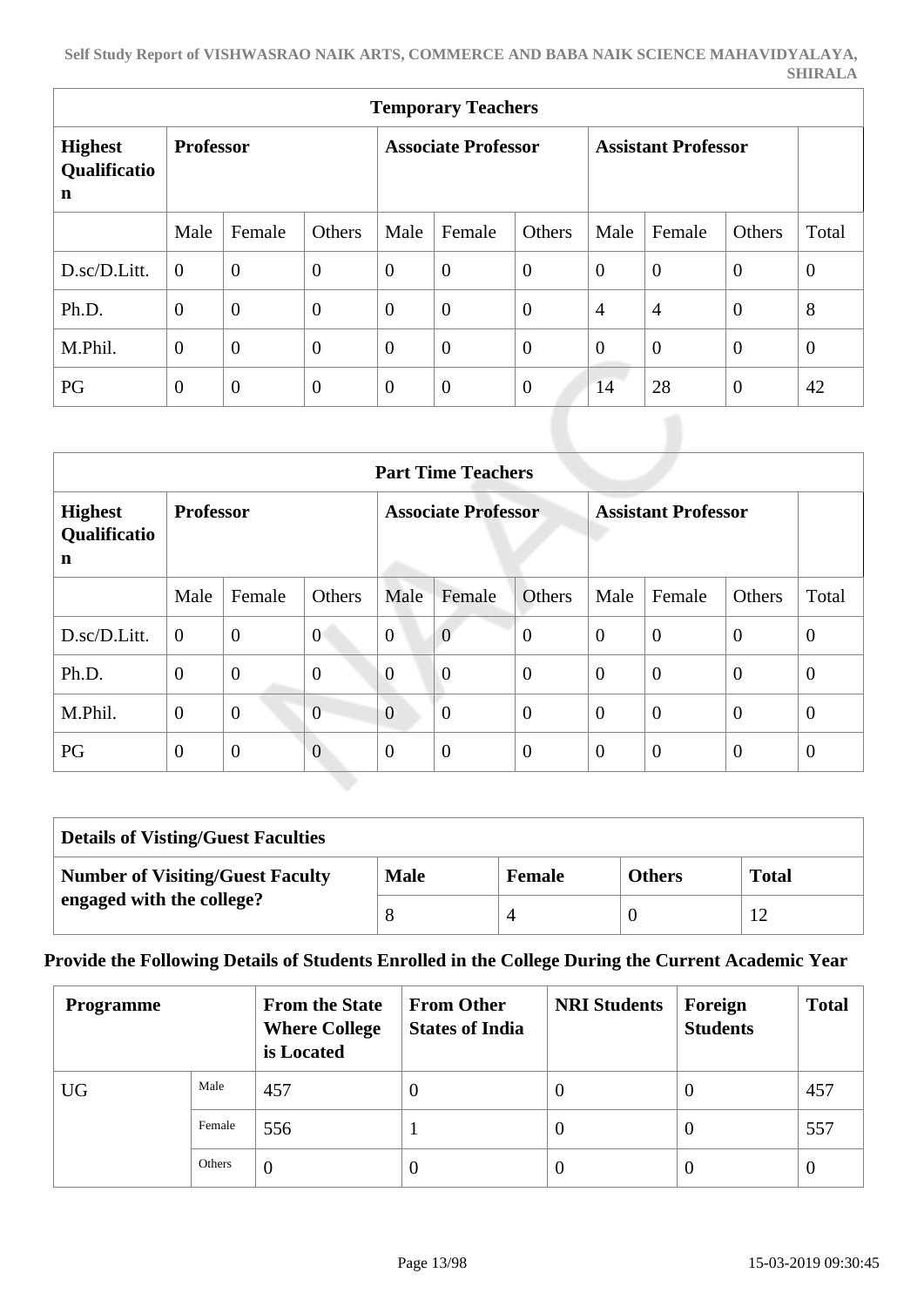| <b>rears</b> |        |                  |                  |                  |                  |
|--------------|--------|------------------|------------------|------------------|------------------|
| Programme    |        | Year 1           | Year 2           | Year 3           | Year 4           |
| <b>SC</b>    | Male   | 33               | 25               | 34               | 18               |
|              | Female | 15               | 27               | 35               | 20               |
|              | Others | $\overline{0}$   | $\boldsymbol{0}$ | $\mathbf{0}$     | $\overline{0}$   |
| <b>ST</b>    | Male   | $\boldsymbol{0}$ | $\boldsymbol{0}$ | $\boldsymbol{0}$ | $\boldsymbol{0}$ |
|              | Female | $\overline{0}$   | $\boldsymbol{0}$ | $\overline{0}$   | $\mathbf{0}$     |
|              | Others | $\overline{0}$   | $\overline{0}$   | $\overline{0}$   | $\mathbf{0}$     |
| <b>OBC</b>   | Male   | 65               | 43               | 74               | 31               |
|              | Female | 44               | 34               | 53               | 49               |
|              | Others | $\overline{0}$   | $\overline{0}$   | $\boldsymbol{0}$ | $\overline{0}$   |
| General      | Male   | 362              | 377              | 365              | 433              |
|              | Female | 310              | 419              | 377              | 497              |
|              | Others | $\mathbf{0}$     | $\overline{0}$   | $\boldsymbol{0}$ | $\overline{0}$   |
| Others       | Male   | $\overline{0}$   | $\boldsymbol{0}$ | $\mathbf{0}$     | $\overline{0}$   |
|              | Female | $\overline{0}$   | $\mathbf{0}$     | $\overline{0}$   | $\overline{0}$   |
|              | Others | $\overline{0}$   | $\boldsymbol{0}$ | $\boldsymbol{0}$ | $\overline{0}$   |
| Total        |        | 829              | 925              | 938              | 1048             |

 **Provide the Following Details of Students admitted to the College During the last four Academic Years**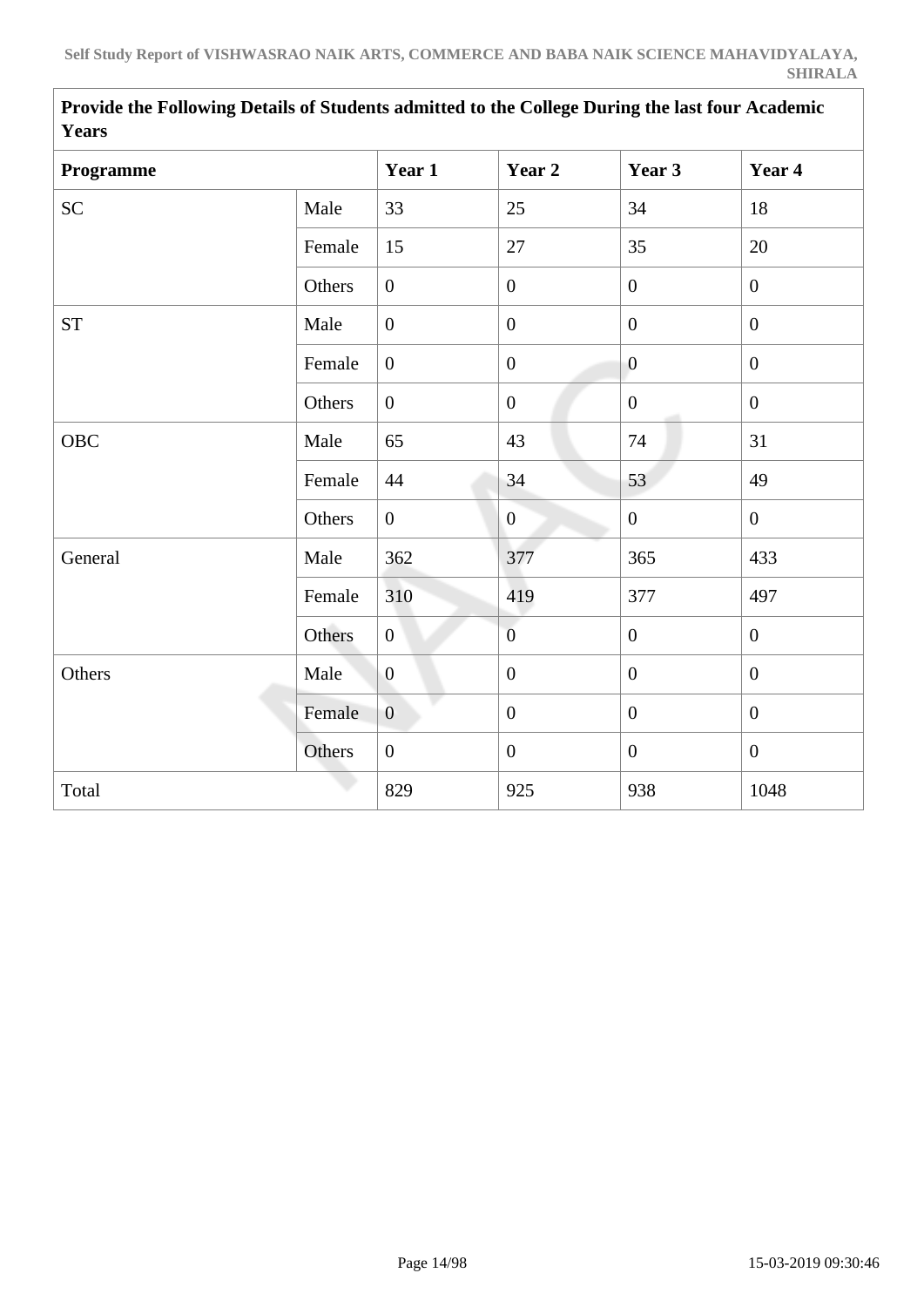# **3. Extended Profile**

# **3.1 Program**

# **Number of courses offered by the institution across all programs during the last five years**

| <b>Response:</b> $14$ File Description  | Document             |
|-----------------------------------------|----------------------|
| Institutional Data in Prescribed Format | <b>View Document</b> |

# **Number of programs offered year-wise for last five years**

| 2017-18 | 2016-17 | 2015-16 | 2014-15 | 2013-14 |
|---------|---------|---------|---------|---------|
| 14      |         | 14      | 14      |         |

# **3.2 Students**

# **Number of students year-wise during the last five years**

| 2017-18                                 | 2016-17 | $2015 - 16$ |                 | 2014-15              | 2013-14 |  |
|-----------------------------------------|---------|-------------|-----------------|----------------------|---------|--|
| 1048                                    | 938     | 926         |                 | 934                  | 863     |  |
| <b>File Description</b>                 |         |             | <b>Document</b> |                      |         |  |
| Institutional Data in Prescribed Format |         |             |                 | <b>View Document</b> |         |  |

# **Number of seats earmarked for reserved category as per GOI/State Govt rule year-wise during the last five years**

| 2017-18                 | 2016-17                                 | 2015-16 |           | 2014-15              | 2013-14 |  |
|-------------------------|-----------------------------------------|---------|-----------|----------------------|---------|--|
| 662                     | 612                                     | 612     |           | 674                  | 649     |  |
| <b>File Description</b> |                                         |         | Document. |                      |         |  |
|                         | Institutional Data in Prescribed Format |         |           | <b>View Document</b> |         |  |

## **Number of outgoing / final year students year-wise during the last five years**

| 2017-18 | 2016-17        | 2015-16 | 2014-15 | 2013-14 |
|---------|----------------|---------|---------|---------|
| 291     | $\cap$<br>ا ڪڪ | 246     | 240     | 224     |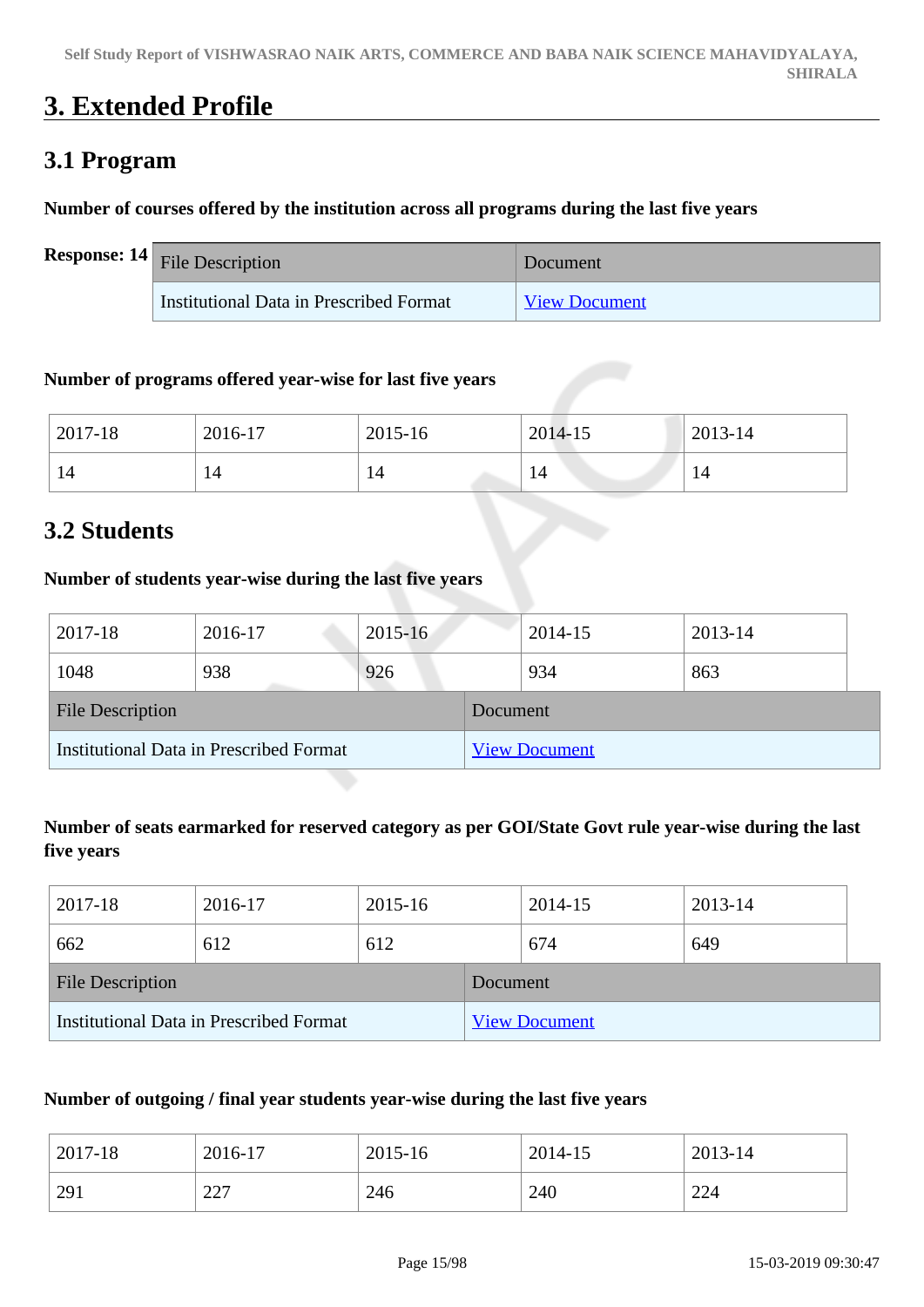**Self Study Report of VISHWASRAO NAIK ARTS, COMMERCE AND BABA NAIK SCIENCE MAHAVIDYALAYA, SHIRALA**

| File Description                        | Document             |
|-----------------------------------------|----------------------|
| Institutional Data in Prescribed Format | <b>View Document</b> |

# **3.3 Teachers**

### **Number of full time teachers year-wise during the last five years**

| 2017-18                 | 2016-17                                 | 2015-16 |          | 2014-15              | 2013-14 |  |
|-------------------------|-----------------------------------------|---------|----------|----------------------|---------|--|
| 14                      | 15                                      |         |          | 20                   | 20      |  |
| <b>File Description</b> |                                         |         | Document |                      |         |  |
|                         | Institutional Data in Prescribed Format |         |          | <b>View Document</b> |         |  |

### **Number of sanctioned posts year-wise during the last five years**

| 2017-18                                 | 2016-17 | 2015-16 |          | 2014-15              | 2013-14 |
|-----------------------------------------|---------|---------|----------|----------------------|---------|
| 32                                      | 32      | 32      |          | 32                   | 32      |
| <b>File Description</b>                 |         |         | Document |                      |         |
| Institutional Data in Prescribed Format |         |         |          | <b>View Document</b> |         |

# **3.4 Institution**

### **Total number of classrooms and seminar halls**

**Response: 18**

 **Number of computers**

**Response: 32**

### **Total Expenditure excluding salary year-wise during the last five years ( INR in Lakhs)**

| 2017-18 | 2016-17 | 2015-16 | 2014-15 | 2013-14 |
|---------|---------|---------|---------|---------|
| 10.03   | 14.99   | 15.13   | 55.32   | 9.69    |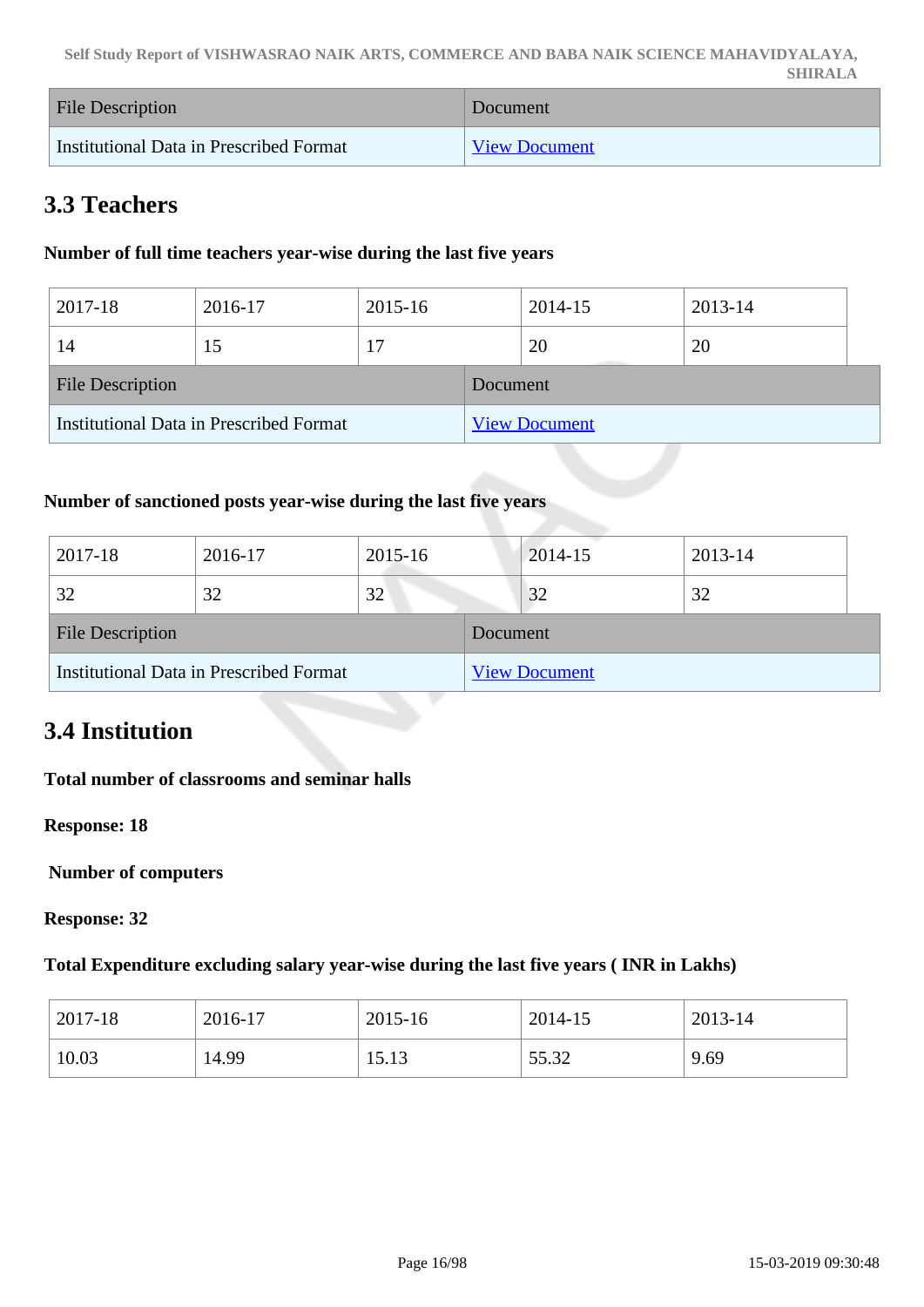# **4. Quality Indicator Framework(QIF)**

# **Criterion 1 - Curricular Aspects**

# **1.1 Curricular Planning and Implementation**

 **1.1.1 The institution ensures effective curriculum delivery through a well planned and documented process** 

### **Response:**

The college is affiliated to Shivaji University Kolhapur. It follows university designed curriculum. The university prepares an academic calendar that specify the duration of the semester, the date of commencement and the end of the semesters. In the beginning of an academic year college prepares and implements an academic calendar for each academic year and action plan is prepared by IQAC. Separate timetable for UG and other programmes are prepared. Change of syllabi made by university after every three to five years. College procures required books and research journals in the library as per the requirement. Eight departments have computers with internet connectivity. Teachers are encouraged to use ICT. The curriculum for the teaching is distributed in the departmental Meeting among the faculty. Teaching plan is framed in the beginning of academic year and accordingly executed. The details of this plan are noted in the Teachers' Academic diary every year. Extra classes are conducted whenever needed.

Each department conducts class tests for internal assessment. The ICT equipments' and laboratories are used for teaching and learning process. Department organizes seminars and lectures of experts in the concerned subjects. Wall papers are exhibited by the students and teachers motivate them for such activities.

The College has prepared and implemented an academic calendar for every year. College faculty receives all the needed support from institute for effective transformation of the curriculum and improvement of teaching practices.

Practices are as follows:

To impart the curriculum effectively, teachers are provided with syllabi, academic calendar, and

Academic diaries, and are encouraged to use various teaching aids. Faculties of the subjects are deputed to attend the workshops on revised syllabus. The separate budgetary provision is made for the participation of teacher in workshops. The college deputes the faculty for the Faculty Improvement Programmes and Quality Improvement Programmes conducted by the university and other institutions. The faculties are deputed to attend Orientation/Refresher courses, and summer schools/ Short term courses. The college also organizes seminars, conferences, workshops for the benefit of the teachers and students. The college publishes annually 'Vasant Vishv Magazine'.

The college provides library and e-learning facility (INFLIBNET) to the faculty for effective teaching of the curriculum. The college upgrades the laboratories from time to time. Students' feedback on teacher's performance and curriculum is collected to make teaching-learning process more effective. The Principal gives necessary instructions to the individual teacher after analysis of the feedback and a letter of appreciation is also given to a teacher showing good performance. The faculties are also encouraged to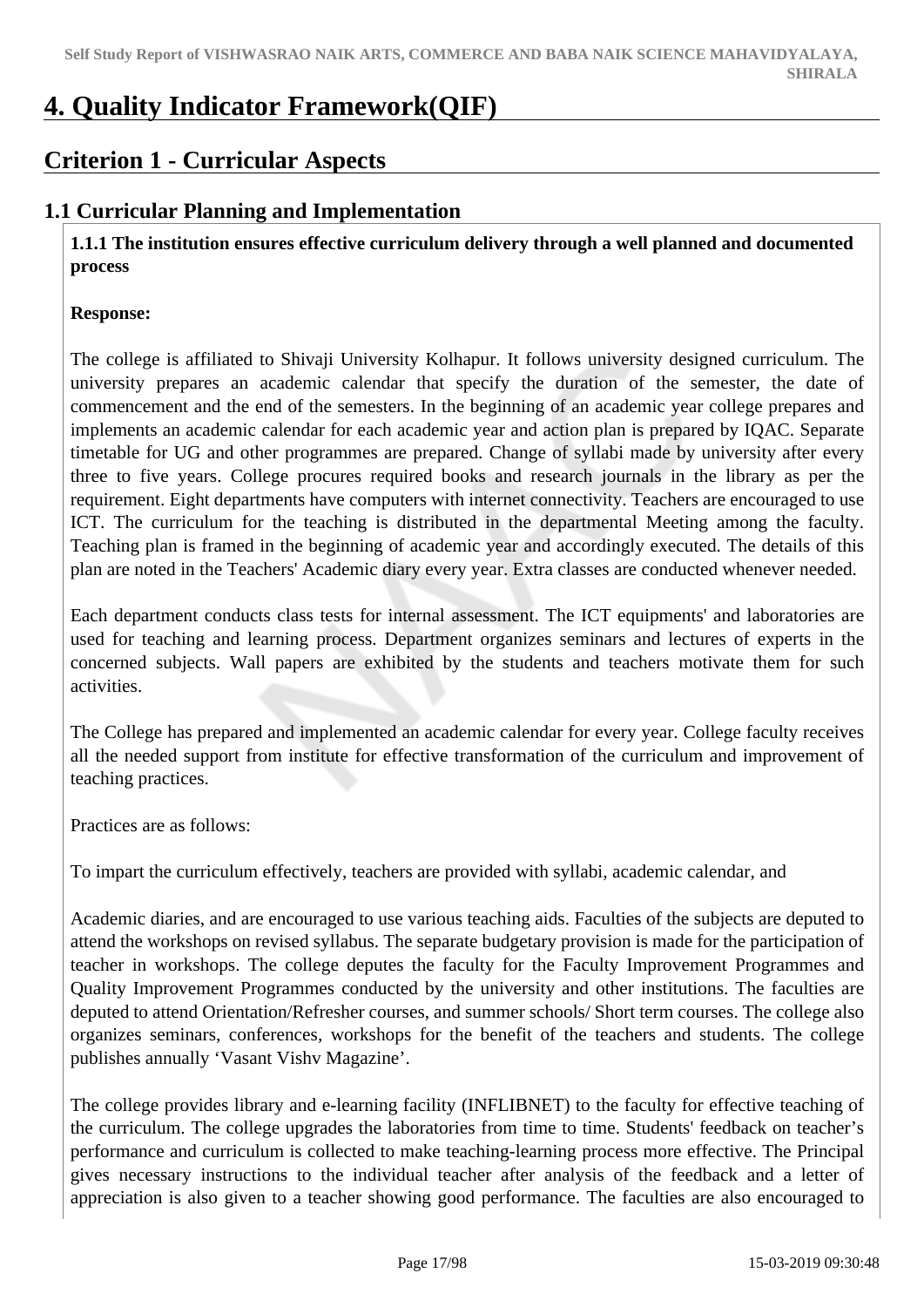undertake research activities by providing them necessary assistance.

| <b>File Description</b>         | <b>Document</b>      |  |
|---------------------------------|----------------------|--|
| Any additional information      | <b>View Document</b> |  |
| Link for Additional Information | <b>View Document</b> |  |

### **1.1.2 Number of certificate/diploma program introduced during the last five years**

#### **Response:** 50

## 1.1.2.1 **Number of certificate/diploma programs introduced year-wise during the last five years**

| $12017 - 18$ | 2016-17   | 2015-16 | 2014-15 | 2013-14 |
|--------------|-----------|---------|---------|---------|
|              | <b>TT</b> | 10      | 10      | 10      |

| <b>File Description</b>                     | <b>Document</b>      |
|---------------------------------------------|----------------------|
| Details of the certificate/Diploma programs | <b>View Document</b> |
| Any additional information                  | <b>View Document</b> |

## **1.1.3 Percentage of participation of full time teachers in various bodies of the Universities/ Autonomous Colleges/ Other Colleges, such as BoS and Academic Council during the last five years**

**Response:** 93.02

1.1.3.1 Number of teachers participating in various bodies of the Institution, such as BoS and Academic Council year-wise during the last five years

| 2017-18  | 2016-17 | 2015-16 | 2014-15 | 2013-14  |
|----------|---------|---------|---------|----------|
| <u>ب</u> |         | ັ       | ັ       | <u>ب</u> |

| <b>File Description</b>                                                | <b>Document</b>      |
|------------------------------------------------------------------------|----------------------|
| Details of participation of teachers in various bodies   View Document |                      |
| Any additional information                                             | <b>View Document</b> |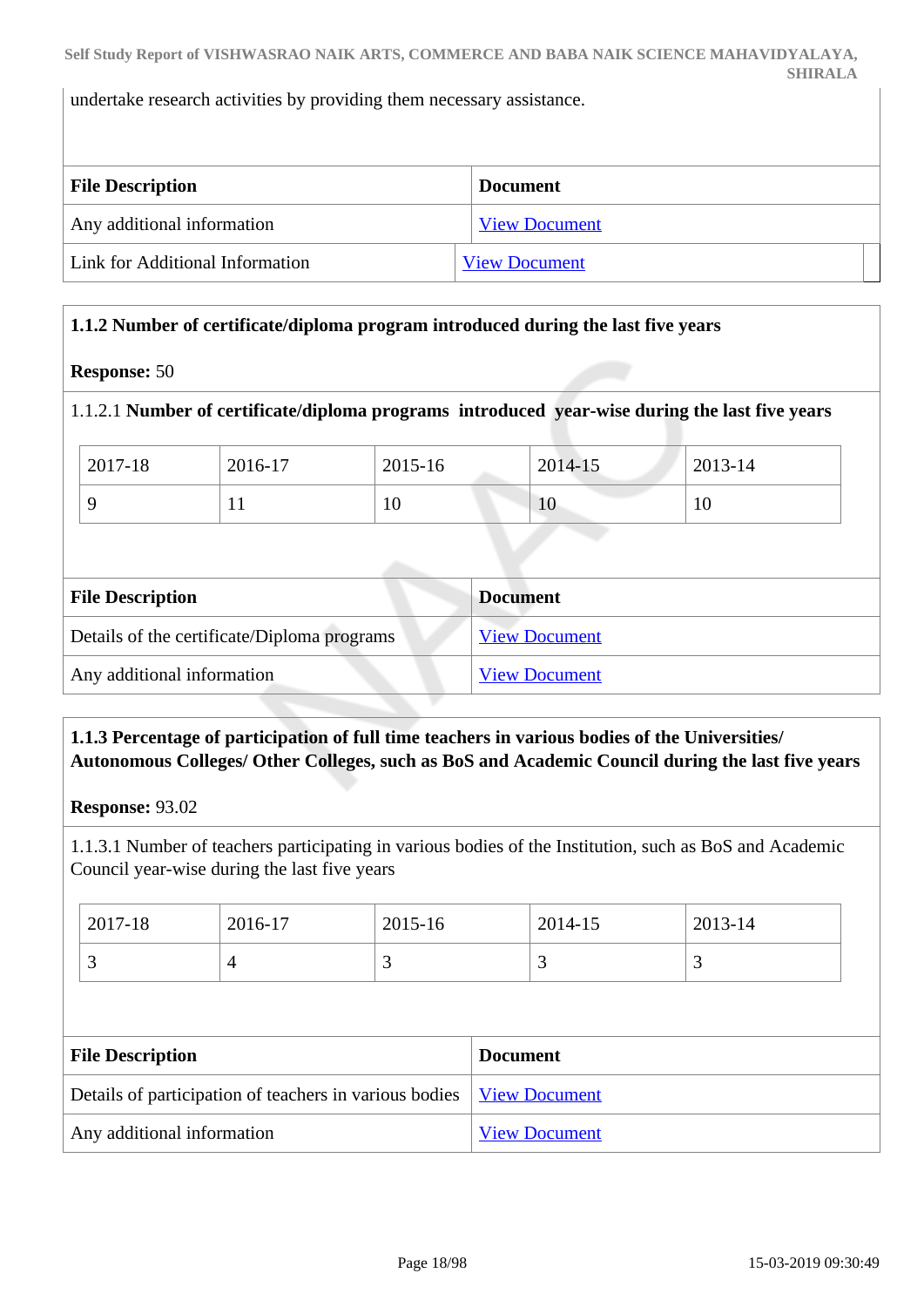# **1.2 Academic Flexibility**

| 1.2.1 Percentage of new Courses introduced out of the total number of courses across all Programs |
|---------------------------------------------------------------------------------------------------|
| offered during last five years                                                                    |
|                                                                                                   |

### **Response:** 0

| 1.2.1.1 How many new courses are introduced within the last five years |                      |  |
|------------------------------------------------------------------------|----------------------|--|
| <b>File Description</b>                                                | <b>Document</b>      |  |
| Details of the new courses introduced                                  | <b>View Document</b> |  |

# **1.2.2 Percentage of programs in which Choice Based Credit System (CBCS)/Elective course system has been implemented**

**Response:** 21.43

1.2.2.1 Number of programs in which CBCS/ Elective course system implemented.

Response: 3

| <b>File Description</b>                              | <b>Document</b>      |
|------------------------------------------------------|----------------------|
| Name of the programs in which CBCS is<br>implemented | <b>View Document</b> |
| Any additional information                           | <b>View Document</b> |

# **1.2.3 Average percentage of students enrolled in subject related Certificate/ Diploma programs/Addon programs as against the total number of students during the last five years**

**Response:** 97.05

1.2.3.1 Number of students enrolled in subject related Certificate or Diploma or Add-on programs yearwise during the last five years

| 2017-18 | 2016-17 | 2015-16 | 2014-15 | 2013-14 |
|---------|---------|---------|---------|---------|
| 1003    | 922     | 920     | 883     | 840     |

| <b>File Description</b>                                                                        | <b>Document</b>      |
|------------------------------------------------------------------------------------------------|----------------------|
| Details of the students enrolled in Subjects related<br>to certificate/Diploma/Add-on programs | <b>View Document</b> |
| Any additional information                                                                     | <b>View Document</b> |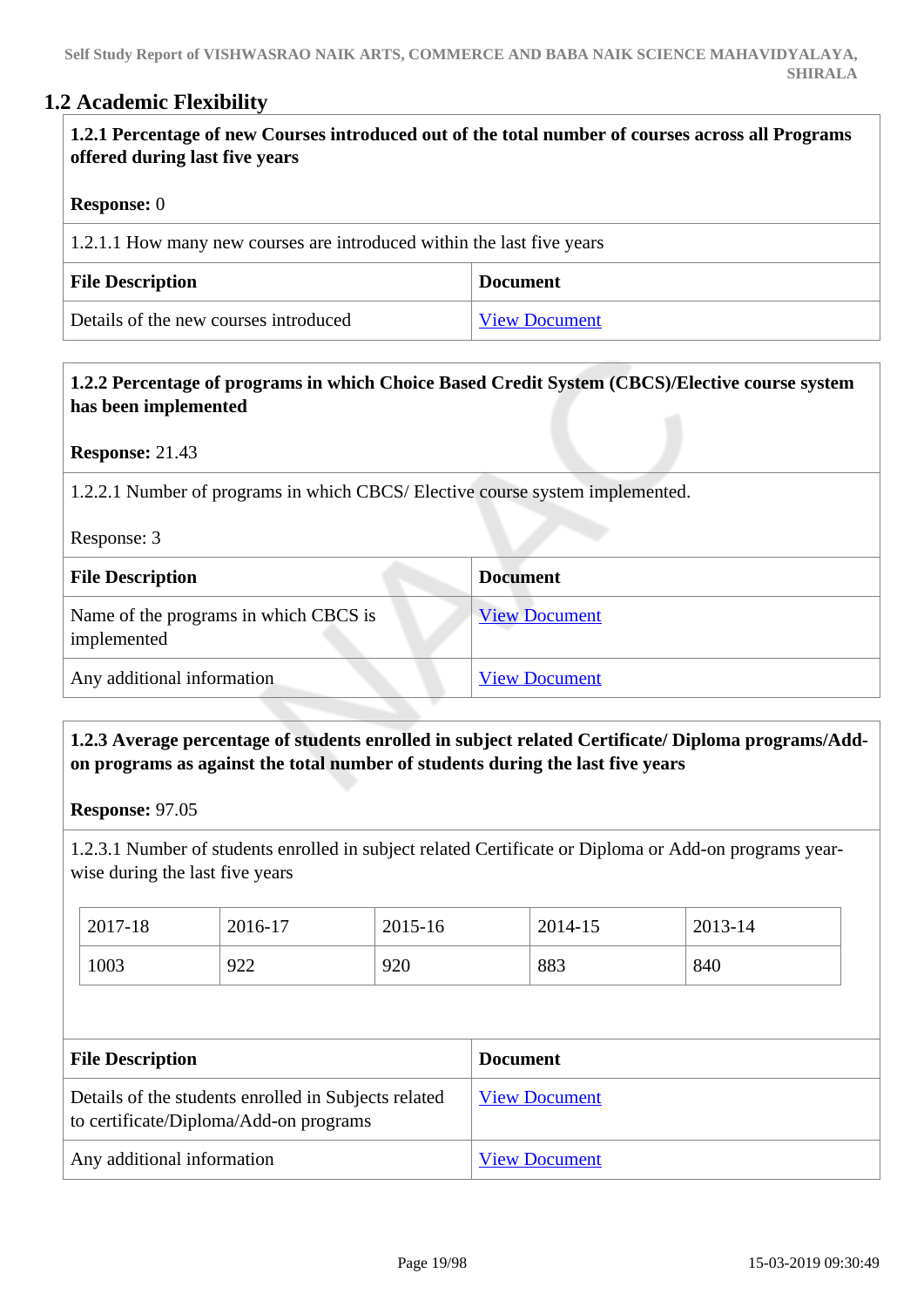# **1.3 Curriculum Enrichment**

# **1.3.1 Institution integrates cross- cutting issues relevant to Gender, Environment and Sustainability, Human Values and Professional Ethics into the Curriculum**

### **Response:**

Designing and restructuring of courses mainly lies with the affiliating university. The college, however, makes significant contribution in the curriculum design and development through the faculty who are the members of **Boards of Studies** in various subjects. Taking into consideration, the suggestions by the faculty of the other institutions, they frame the syllabi of the courses/ subjects. Our college organized workshop on **revised syllabus** for the subject **Chemistry** in the year 2013-14, suggestions received from the faculty are considered for the enrichment of the curriculum. Such workshops of different subjects have been conducted by the college.

The curriculum of various courses is prescribed by the University. However, the faculties working on Boards of Studies address the cross cutting issues while framing and revising the syllabi. The college has also taken efforts to integrate the issues addressed during the implementation of the curriculum as follows:

## **Gender**

**Grievance Committee** brings awareness regarding gender sensibility among the students by organizing various programmes. The college conducts **group discussion, debate competition** to create awareness among the students about gender balance.

### **Climate Change, Environmental Education:**

**Save Environment Rally** to create awareness regarding biodiversity in society.NSS department organizes programmes for save environment. Environmental Science is compulsory subject for B.A.-II, B.Com.-II & B. Sc-II. Syllabus of this subject is totally concerned with environmental sustainability. Projects are compulsory for this subject, which are completed by students.

# **ICT:**

ICT equipments' are used for effective Teaching-learning process. Information is communicated about the activities/events/meetings to the faculty through ICT. **Library is fully computerized and administrative process is partial computerized.** College organizes guest lectures, conducts various workshops about current issues for improving soft skills and to bring awareness regarding current issues and environmental awareness.

| <b>File Description</b>    | <b>Document</b>      |
|----------------------------|----------------------|
| Any Additional Information | <b>View Document</b> |

 **1.3.2 Number of value added courses imparting transferable and life skills offered during the last five years**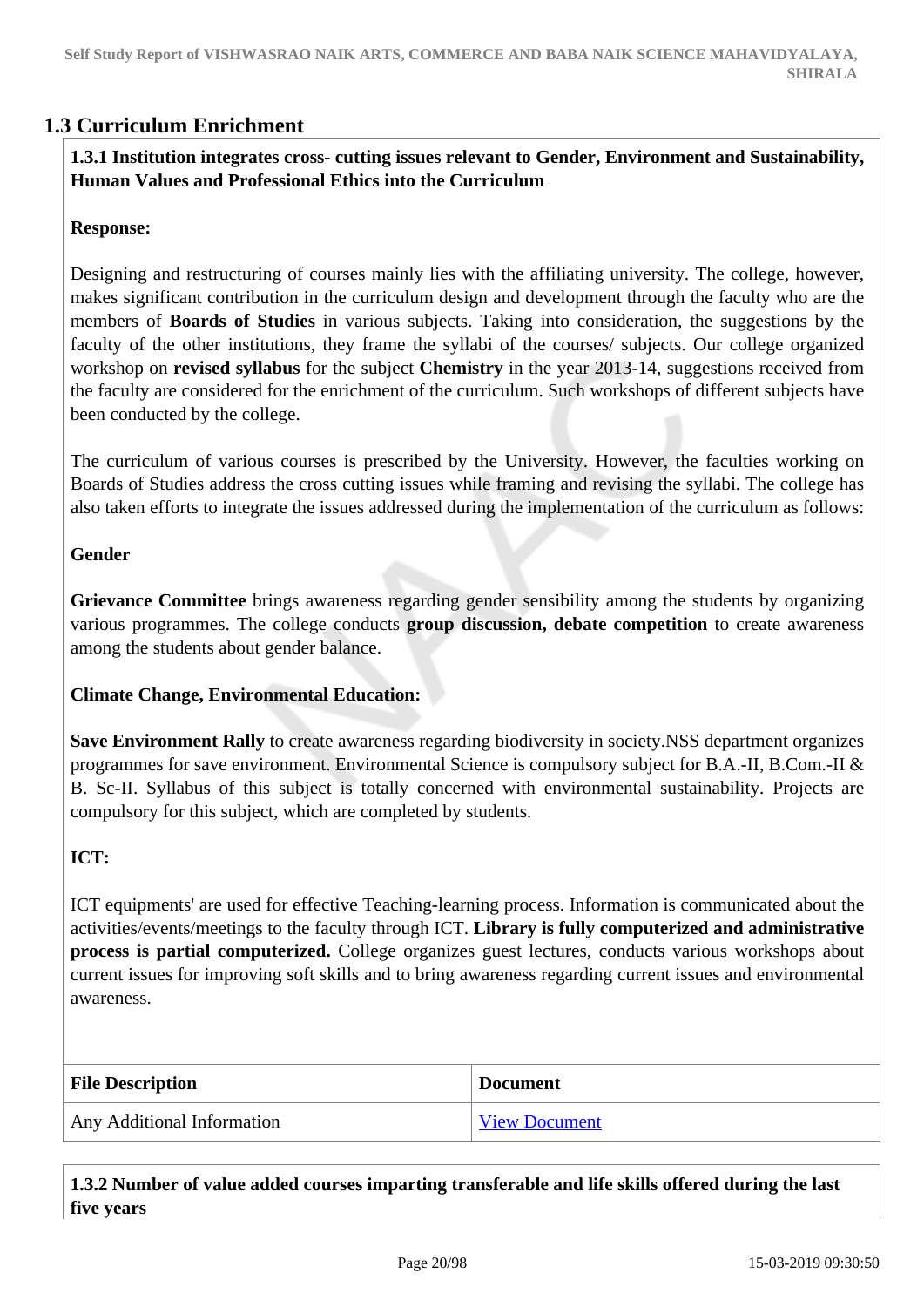# **Response:** 10

1.3.2.1 Number of value-added courses imparting transferable and life skills offered during the last five years

Response: 10

| <b>File Description</b>                                                      | <b>Document</b>      |
|------------------------------------------------------------------------------|----------------------|
| Details of the value-added courses imparting<br>transferable and life skills | <b>View Document</b> |

| 1.3.3 Percentage of students undertaking field projects / internships |                      |
|-----------------------------------------------------------------------|----------------------|
| <b>Response: 58.21</b>                                                |                      |
| 1.3.3.1 Number of students undertaking field projects or internships  |                      |
| Response: 610                                                         |                      |
| <b>File Description</b>                                               | <b>Document</b>      |
| List of students enrolled                                             | <b>View Document</b> |
| Institutional data in prescribed format                               | <b>View Document</b> |
| Any additional information                                            | <b>View Document</b> |

# **1.4 Feedback System**

 **1.4.1 Structured feedback received from 1) Students, 2)Teachers, 3)Employers, 4)Alumni and 5)Parents for design and review of syllabus-Semester wise/ year-wise A.Any 4 of the above**

**B.Any 3 of the above**

**C. Any 2 of the above**

**D. Any 1 of the above**

**Response:** A.Any 4 of the above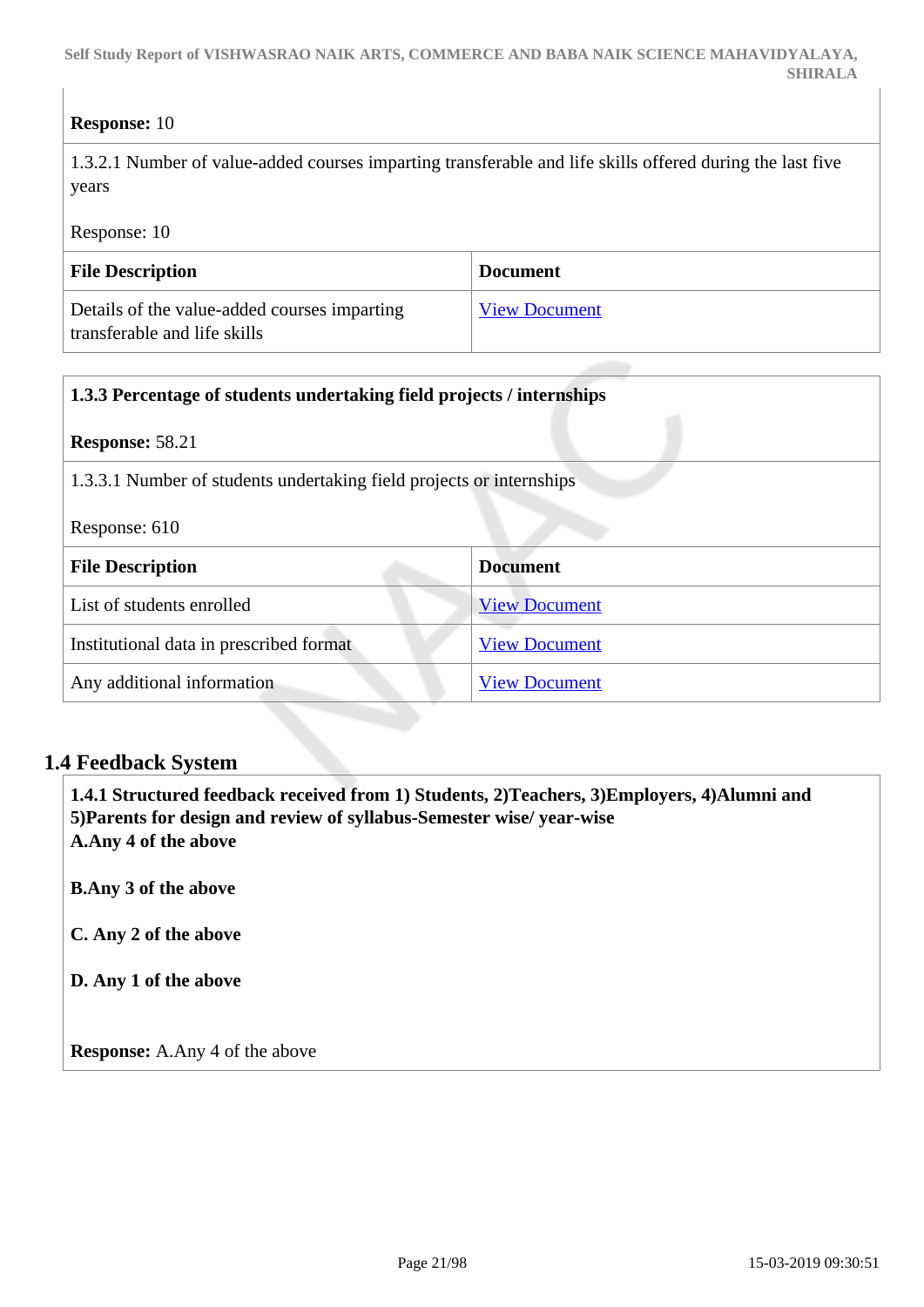**Self Study Report of VISHWASRAO NAIK ARTS, COMMERCE AND BABA NAIK SCIENCE MAHAVIDYALAYA, SHIRALA**

| <b>File Description</b>                                                                                                                           | <b>Document</b>      |
|---------------------------------------------------------------------------------------------------------------------------------------------------|----------------------|
| Any additional information                                                                                                                        | <b>View Document</b> |
| Action taken report of the Institution on feedback<br>report as stated in the minutes of the Governing<br>Council, Syndicate, Board of Management | <b>View Document</b> |
| URL for stakeholder feedback report                                                                                                               | <b>View Document</b> |

 **1.4.2 Feedback processes of the institution may be classified as follows: A. Feedback collected, analysed and action taken and feedback available on website B. Feedback collected, analysed and action has been taken C. Feedback collected and analysed D. Feedback collected Response:** A. Feedback collected, analysed and action taken and feedback available on website **File Description Document** Any additional information [View Document](https://assessmentonline.naac.gov.in/storage/app/hei/SSR/102349/1.4.2_1547278569_2485.pdf) URL for feedback report [View Document](http://vnbnmshirala.org/)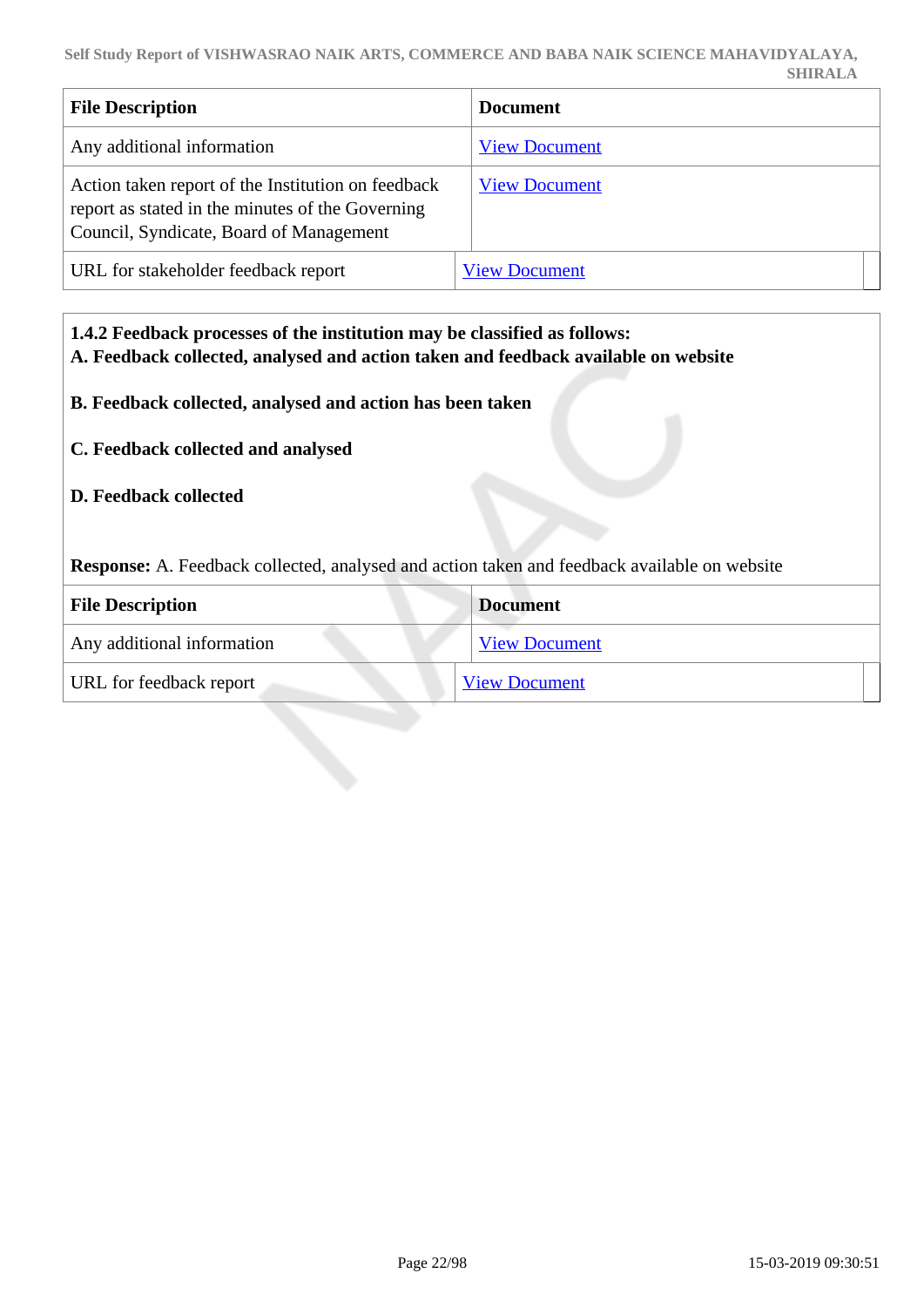# **Criterion 2 - Teaching-learning and Evaluation**

# **2.1 Student Enrollment and Profile**

## **2.1.1 Average percentage of students from other States and Countries during the last five years**

### **Response:** 0.02

2.1.1.1 Number of students from other states and countries year-wise during the last five years

| 2017-18 | 2016-17 | $2015 - 16$ | 2014-15 | 2013-14 |
|---------|---------|-------------|---------|---------|
|         |         |             |         | ν       |

| <b>File Description</b>                       | <b>Document</b>      |
|-----------------------------------------------|----------------------|
| List of students (other states and countries) | <b>View Document</b> |
| Institutional data in prescribed format       | <b>View Document</b> |
| Any additional information                    | <b>View Document</b> |

## **2.1.2 Average Enrollment percentage (Average of last five years)**

### **Response:** 75.82

2.1.2.1 Number of students admitted year-wise during the last five years

| 2017-18 | 2016-17 | 2015-16 | 2014-15 | 2013-14 |
|---------|---------|---------|---------|---------|
| 1048    | 938     | 926     | 934     | 863     |

### 2.1.2.2 Number of sanctioned seats year-wise during the last five years

| 2017-18 | 2016-17 | 2015-16 | 2014-15 | 2013-14 |
|---------|---------|---------|---------|---------|
| 1320    | 1176    | 176     | 1296    | 1248    |

| <b>File Description</b>                 | <b>Document</b>      |
|-----------------------------------------|----------------------|
| Institutional data in prescribed format | <b>View Document</b> |

**2.1.3 Average percentage of seats filled against seats reserved for various categories as per**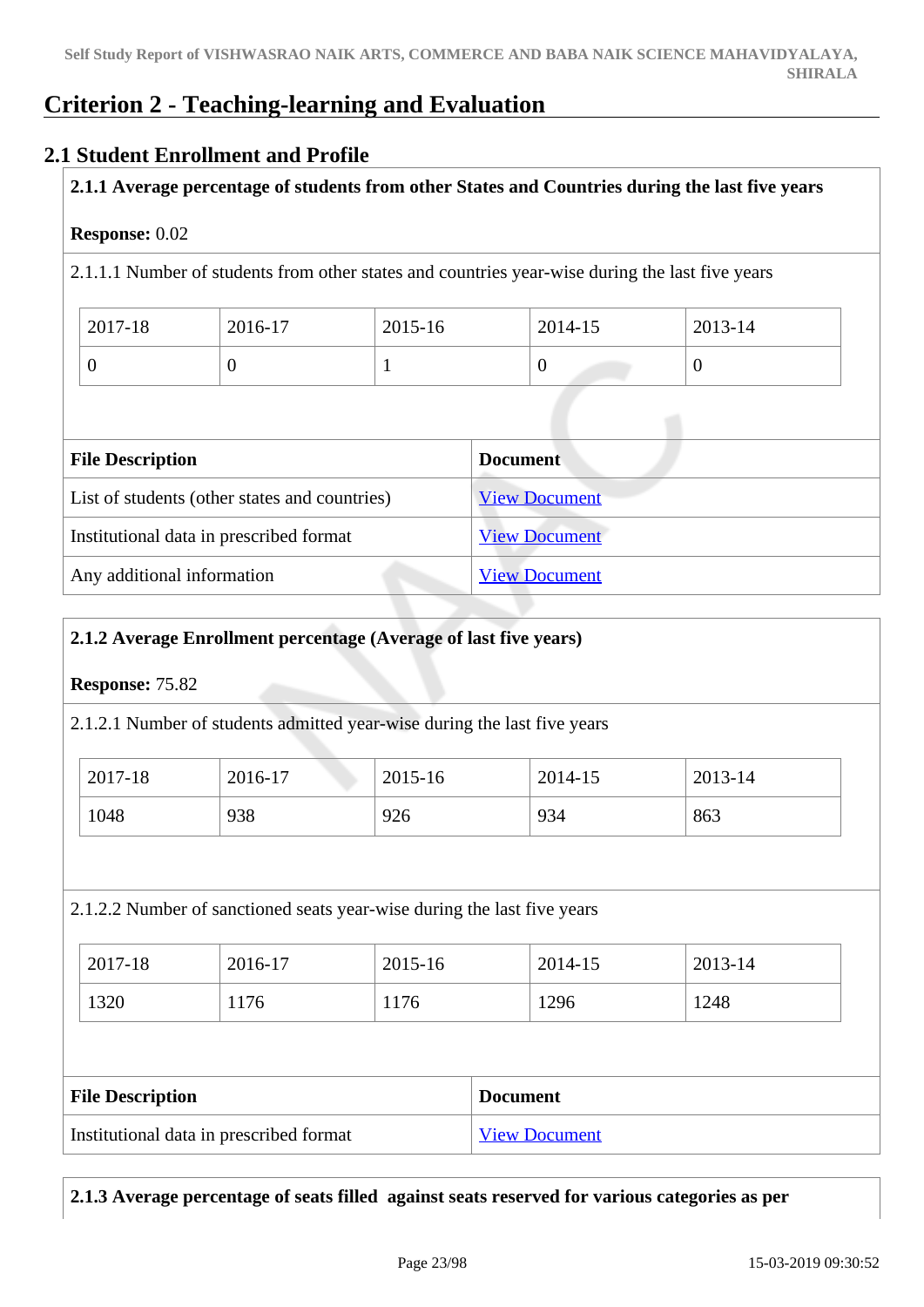### **applicable reservation policy during the last five years**

# **Response:** 22.2

2.1.3.1 Number of actual students admitted from the reserved categories year-wise during the last five years

| 2017-18                 | 2016-17 | 2015-16 | 2014-15         | 2013-14 |
|-------------------------|---------|---------|-----------------|---------|
| 118                     | 196     | 129     | 157             | 109     |
|                         |         |         |                 |         |
|                         |         |         |                 |         |
| <b>File Description</b> |         |         | <b>Document</b> |         |

# **2.2 Catering to Student Diversity**

 **2.2.1 The institution assesses the learning levels of the students, after admission and organises special programs for advanced learners and slow learners**

#### **Response:**

The academic performance in the previous academic year helps in identifying the slow and advanced learners. Policy adopted to organize special programmes for the slow and advanced learners. It is as follows:

### **Teaching policy for slow learners:**

### **Objectives:**

Extra teaching is to be organized to Improving basic knowledge of the slow learners raising their level of confidence of the difficult subjects to provide stronger foundation for further academic work improving the performance of examinations Reduce the drop out ratio of the students.

**Method of Subjects identification**: The program is implemented in those subjects, which are considered difficult for an average student. The maximum subjects are recommended by the IQAC for teaching on the basis of the students' performance in the examination of all subjects.

All departments are instructed to follow strategies developed by IQAC for the slow learners. The identified departments are asked to prepare the list of difficult concepts and topics. They are also instructed to prepare a timetable for focused and intensive and exam oriented teaching. This program has successful outcome as the targeted group of slow learners showed improved performance in the examination.

### **Advanced learners policy**

### **Objectives**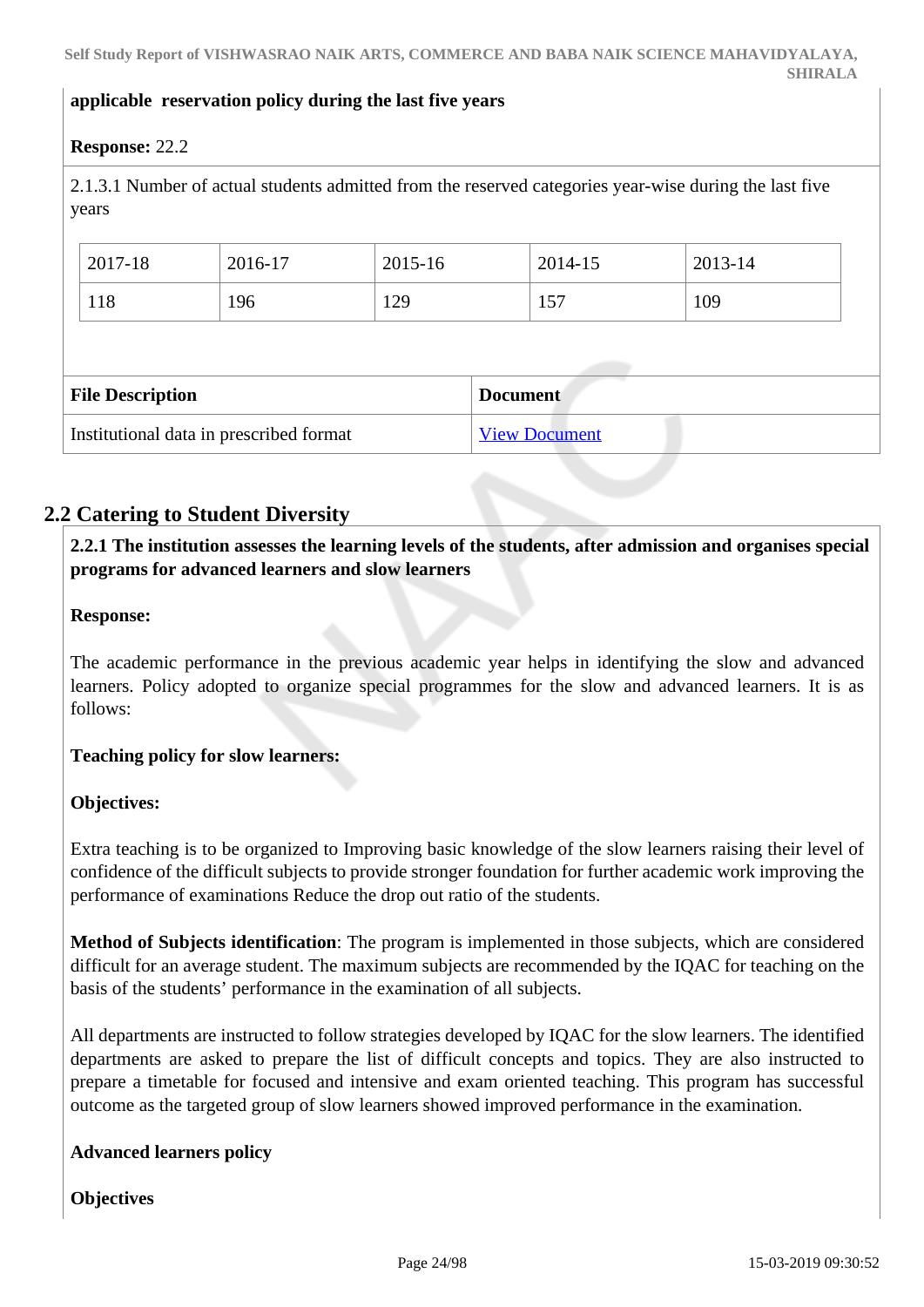Individual guidance is in the line of following areas:

- to inculcate reading culture and reference work practice
- to inculcate competence skills
- to inculcate research attitude
- to improve knowledge-generating capacity

All departments are recommended for advanced learners' guidance on the basis of students' performance in the examination of respective subjects and classroom interactions with the teachers, and involvement in the activities.

IQAC recommends undertaking following activities under this scheme:

- 1. Organization of library visits
- 2. Issuing books from the departmental library
- 3. Issuing Special cards by Library

4. Encouraging students for participation in competition, quiz or contests

- 5. Providing Research Journals to the advanced learners
- 6. Providing internet facilities with the list of subject-related websites
- 7. Undertaking projects, survey, etc.

#### **Outcome**

The students enlisted under the extra teaching scheme have successfully passed the university examinations while the advanced learners have shown better performance in examinations.

| <b>File Description</b>         | <b>Document</b>      |  |
|---------------------------------|----------------------|--|
| Link for Additional Information | <b>View Document</b> |  |

| 2.2.2 Student - Full time teacher ratio |                      |  |
|-----------------------------------------|----------------------|--|
| <b>Response: 74.86</b>                  |                      |  |
| <b>File Description</b>                 | <b>Document</b>      |  |
| Any additional information              | <b>View Document</b> |  |

| 2.2.3 Percentage of differently abled students (Divyangjan) on rolls |  |  |
|----------------------------------------------------------------------|--|--|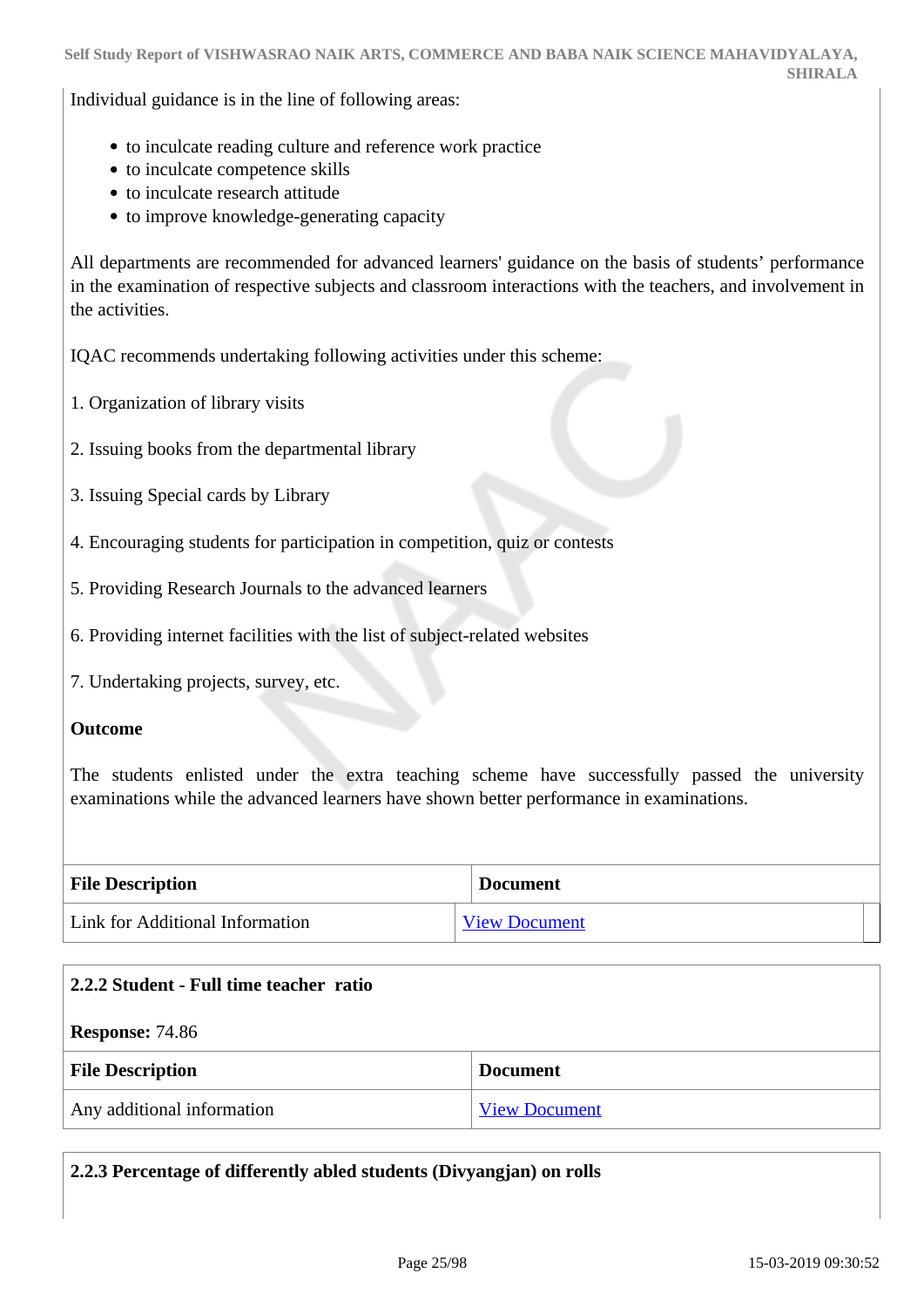### **Response:** 0.1

2.2.3.1 Number of differently abled students on rolls

### Response: 1

| <b>File Description</b>                                                                           | <b>Document</b>      |
|---------------------------------------------------------------------------------------------------|----------------------|
| List of students (differently abled)                                                              | <b>View Document</b> |
| Institutional data in prescribed format                                                           | <b>View Document</b> |
| Any other document submitted by the Institution to<br>a Government agency giving this information | <b>View Document</b> |

# **2.3 Teaching- Learning Process**

 **2.3.1 Student centric methods, such as experiential learning, participative learning and problem solving methodologies are used for enhancing learning experiences**

### **Response:**

Students being the main stakeholders of the college, all the academic, cultural, extracurricular and social activities of the college are students centric. Learning is made interactive through appropriate use of **Power Point presentations**, **You Tube** by faculty and students. **Collaborative** learning is a learning method useful for students. The **report writing, interactive seminars, debates, group discussions** have encouraged the collaborative learning. Supporting infrastructure such as Computers with internet facility, instrumentation facility, LCD and internet are available to the teachers and students. Some of the teachers have prepared course-wise e-resources for teaching. The students are involved in preparing theme based **posters**, **models** and **projects** on environmental consciousness and save the girl child etc.

As per the directions of the IQAC, the department of **Microbiology and Chemistry** conducts **industrial visits**. Virtual classroom made available for the students and **virtual lectures** arranged by the department. Department was conducting sessions of **group discussions**, **Quiz, Model Making, Microtoon** and students' seminar on different topics.

In the department of **Chemistry** students' classroom interactions are augmented by giving problems to the students after completion of the teaching of the topic. The **solved problems** are analyzed in classrooms by the teachers. The participatory learning method is used in B. Sc.III. The topics are allotted to the students for the **seminar**, and at the end, interactive sessions are carried out among students to discuss concept and suggestions. Student's difficulties during seminar presentation are also considered. Department of Chemistry and Microbiology run skill development coerces like **water and soil analysis**.

In the Department of **Commerce and Economics** a method of experiential learning was used to learn the transaction in the bank by **visiting the Bank** and taking part in the actual bank transactions. The topic was included in Money and Finance subject for B. Com. II. The group projects related to the various subjects.

Teachers in the Department of **English** have used the experiential learning method for third-year students of B. A. in English. English department conducts mock conversation, interviews and role-playing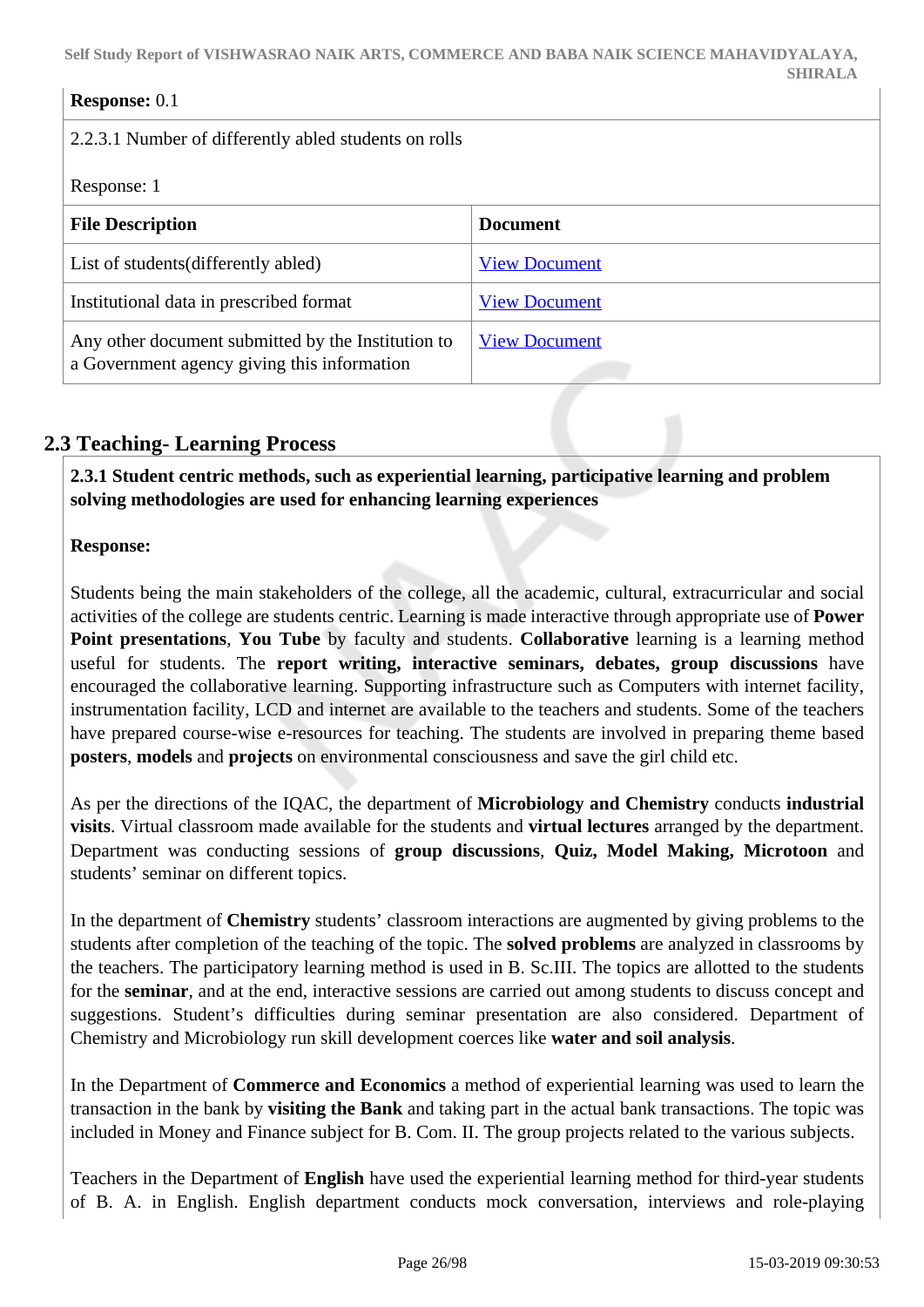activities. College organized English speaking week. Department of English runs Spoken English Certificate Course.

Department of **History** follows the method of '**learning while seeing'.** The historical and excavation sites are visited by the students so they can understand the historical importance of the places and people. The students are asked to prepare a report on their visit. The reports are checked and rectified by the teachers. It gives the students the experiencing of observing the human history.

These methods have increased the overall performance of the students in the examination. The students have enjoyed these methods also this department run *MODI LEEPI* (**Script**) Course.

In the department of **Marathi & Hindi** has been holding exhibitions and posters on related to subject knowledge. **Geography** and **Botany** department carried out **green audit** of the college. All the departments organize **study tours and visit** to different agencies and societies.

| <b>File Description</b>         | <b>Document</b>      |
|---------------------------------|----------------------|
| Any additional information      | <b>View Document</b> |
| Link for Additional Information | <b>View Document</b> |

# **2.3.2 Percentage of teachers using ICT for effective teaching with Learning Management Systems (LMS), E-learning resources etc.**

**Response:** 450

2.3.2.1 Number of teachers using ICT

Response: 63

| <b>File Description</b>                                                      | <b>Document</b>      |
|------------------------------------------------------------------------------|----------------------|
| List of teachers (using ICT for teaching)                                    | <b>View Document</b> |
| Any additional information                                                   | <b>View Document</b> |
| Provide link for webpage describing the "LMS/<br>Academic management system" | <b>View Document</b> |

# **2.3.3 Ratio of students to mentor for academic and stress related issues**

**Response:** 16.9

2.3.3.1 Number of mentors

Response: 62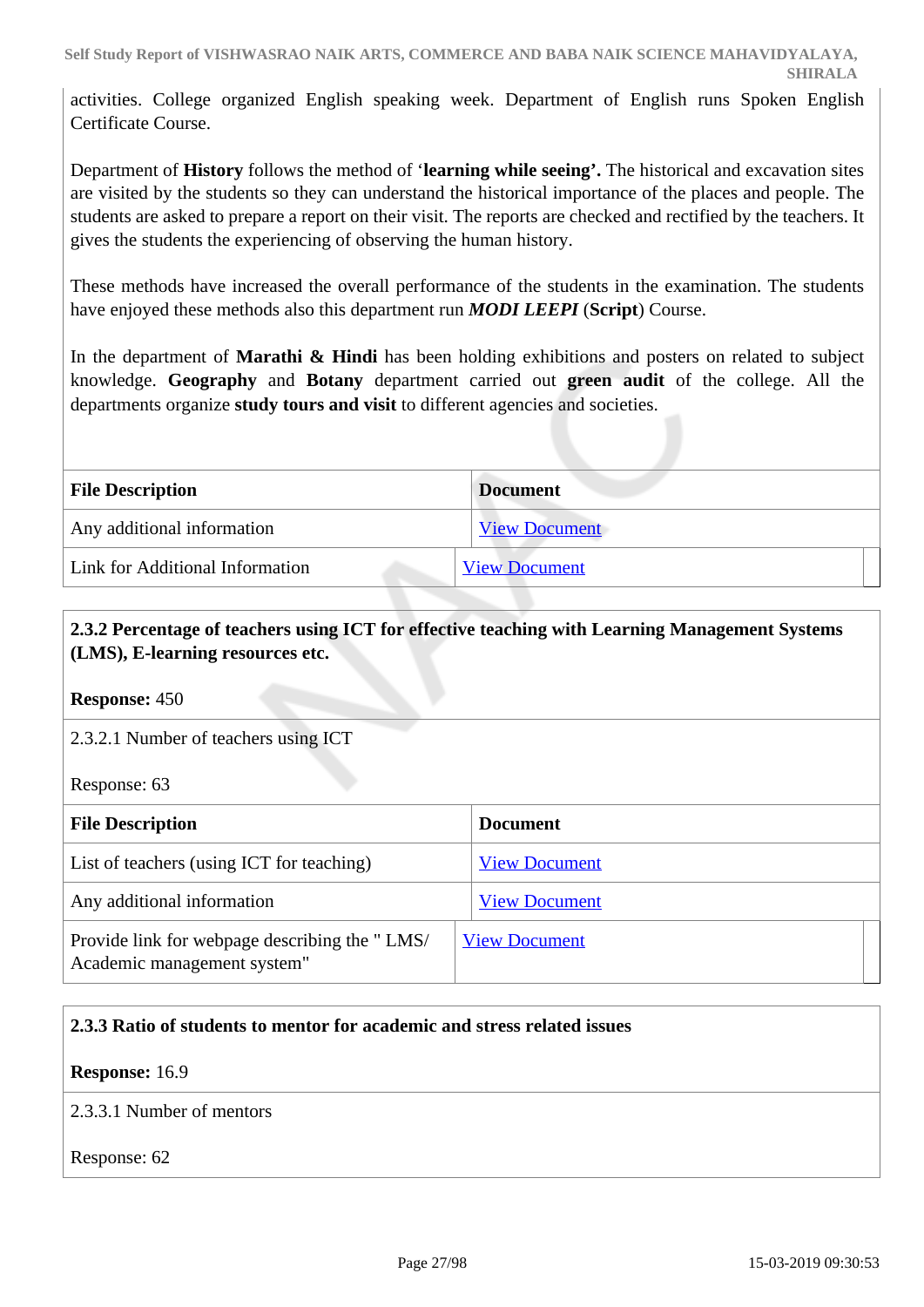| <b>File Description</b>    | <b>Document</b>      |
|----------------------------|----------------------|
| Any additional information | <b>View Document</b> |

## **2.3.4 Innovation and creativity in teaching-learning**

**Response:** 

#### **Innovative teaching methods**

The faculties have adopted the innovative teaching approaches/methods by using ICT. There has been a flow in utilizing technology in teaching which has been found to be effective.

It has adopted the interactive approach of teaching by conducting brainstorming, model making, role playing, case study, mock parliament, and bank visits. The college employs evaluation methods using topic test, surprise test, oral question test, book review, etc. to assess the outcome of the teaching- learning process

All departments provide the study material to the students like e-books, list of reference books, question bank, question papers of previous university examination, links of you tubes and open resources.

#### **Efforts made by the institution**

The college facilitates the teaching-learning process by providing internet and Wi-Fi facilities, LCDs, software, laptops, educational CDs, e-books/journals and modern equipment in the laboratories.

The IQAC of our college encourages the faculty to use ICT enabled equipments for better understanding and visualizing effect.

Faculty adopted the teaching-learning process ICT enabled; the college has organized training programmes on the use of ICT. The college permits the teachers to attend training programmes, workshops by giving duty leaves. The college has signed MOU's/agreements with number of agencies which give opportunity for the application of knowledge and to know innovative technology/services used by the agencies.

Every department has established Whatsapp group of last year students through which the connection between the students and teachers has established recently. The students used to share difficult concepts and terms with their classmate. It has resulted in a successful method of off-campus interactions.

These initiatives on the part of the college encourage faculties to adopt innovative methods of teaching and to inculcate research aptitude among the students.

Research oriented teaching is done by guiding students to do projects, seminars on relevant topics and experimental models to explain different concept.

Learning in field during field trips, group discussions, role play, posters, and enrichment programs through co-curricular activities help the students extensively for active participation. Certain topics are revised using power point and animations. To encourage self-study students are given assignments. This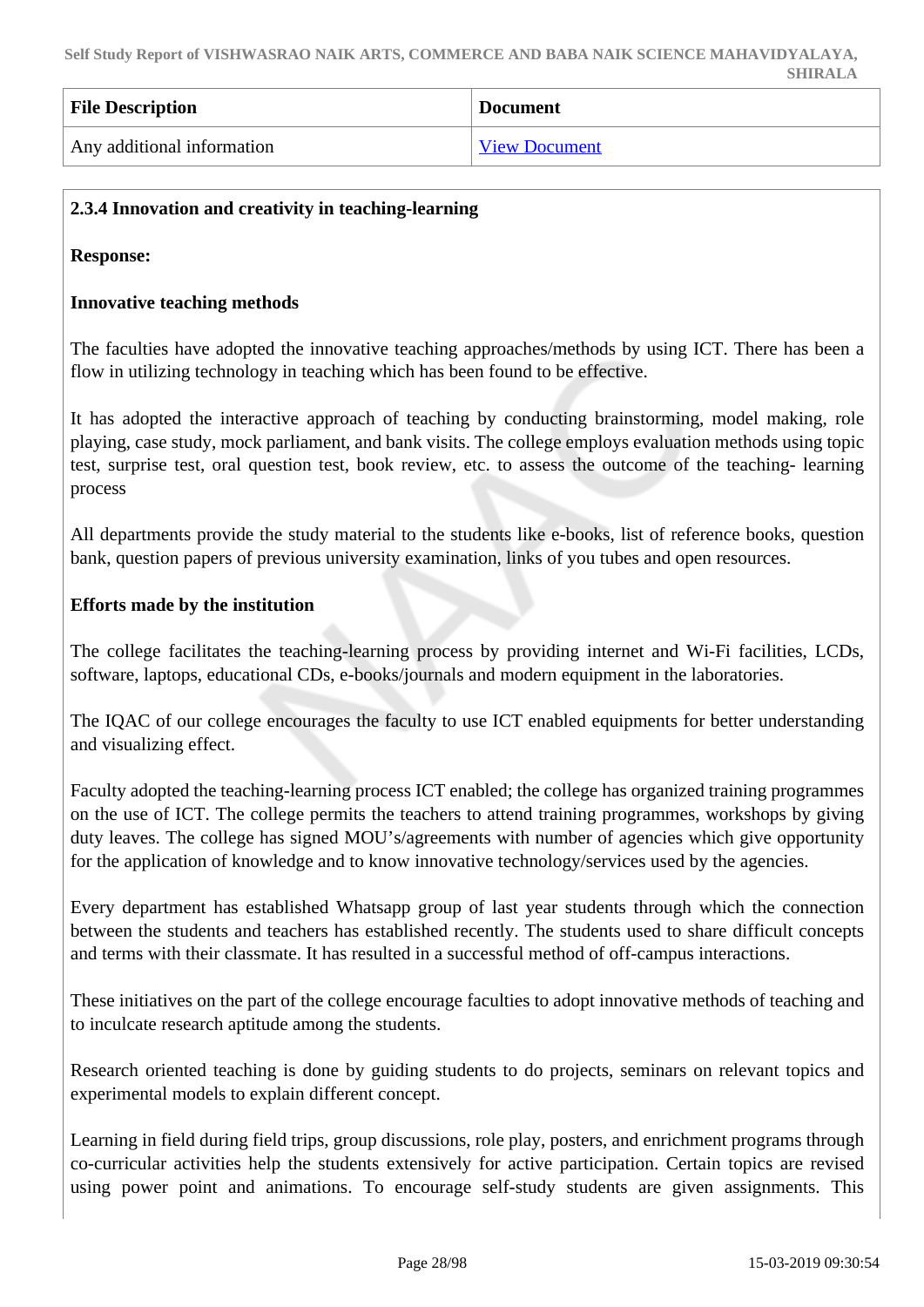encourages independent thinking and analysis.

| <b>File Description</b>    | <b>Document</b> |
|----------------------------|-----------------|
| Any additional information | View Document   |

# **2.4 Teacher Profile and Quality**

| 2.4.1 Average percentage of full time teachers against sanctioned posts during the last five years |                      |
|----------------------------------------------------------------------------------------------------|----------------------|
| <b>Response: 53.75</b>                                                                             |                      |
| <b>File Description</b>                                                                            | Document             |
| Year wise full time teachers and sanctioned posts<br>for 5 years                                   | <b>View Document</b> |
| Any additional information                                                                         | <b>View Document</b> |

# **2.4.2 Average percentage of full time teachers with Ph.D. during the last five years**

# **Response:** 32.87

2.4.2.1 Number of full time teachers with Ph.D. year-wise during the last five years

| 2017-18 | 2016-17 | 2015-16 | 2014-15 | 2013-14 |
|---------|---------|---------|---------|---------|
| ັ       |         |         | O       |         |

| <b>File Description</b>                                                                       | <b>Document</b>      |
|-----------------------------------------------------------------------------------------------|----------------------|
| List of number of full time teachers with PhD and<br>number of full time teachers for 5 years | <b>View Document</b> |
| Any additional information                                                                    | <b>View Document</b> |

# **2.4.3 Teaching experience per full time teacher in number of years**

**Response:** 12.14

2.4.3.1 Total experience of full-time teachers

Response: 170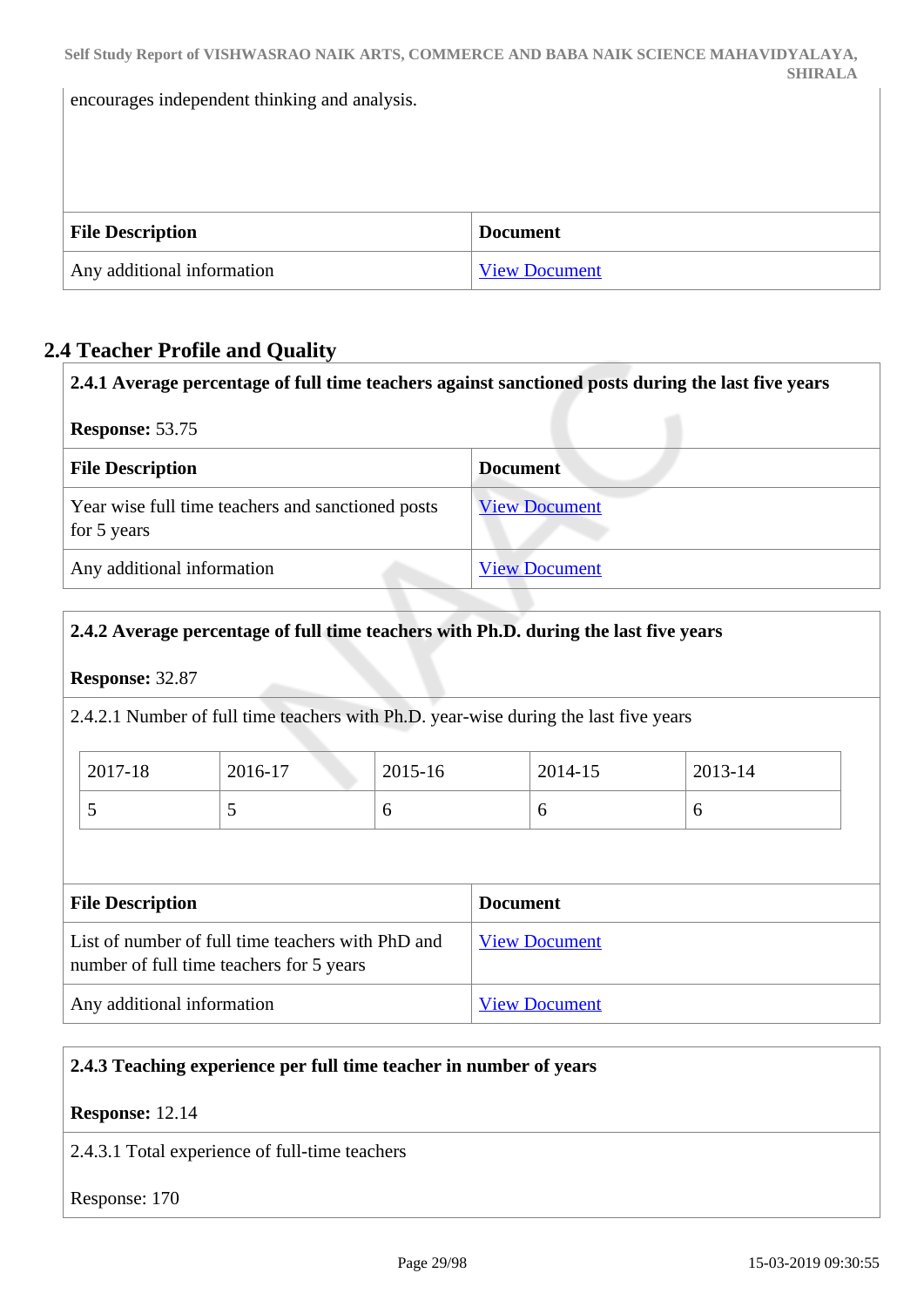| <b>File Description</b>    | Document             |
|----------------------------|----------------------|
| Any additional information | <b>View Document</b> |

## **2.4.4 Percentage of full time teachers who received awards, recognition, fellowships at State, National, International level from Government, recognised bodies during the last five years**

### **Response:** 81.4

2.4.4.1 Number of full time teachers receiving awards from state /national /international level from Government recognised bodies year-wise during the last five years

| 2017-18 | 2016-17 | 2015-16 | 2014-15 | 2013-14 |
|---------|---------|---------|---------|---------|
| ∽       | ν       |         | 10      |         |

| <b>File Description</b>                          | <b>Document</b>      |
|--------------------------------------------------|----------------------|
| Institutional data in prescribed format          | <b>View Document</b> |
| e-copies of award letters (scanned or soft copy) | <b>View Document</b> |

# **2.4.5 Average percentage of full time teachers from other States against sanctioned posts during the last five years**

### **Response:** 0

2.4.5.1 Number of full time teachers from other states year-wise during the last five years

| 2017-18 | 2016-17 | 2015-16 | 2014-15 | 2013-14 |
|---------|---------|---------|---------|---------|
| ິ       | ν       | ν       | v       |         |

| <b>File Description</b>                                                                            | <b>Document</b>      |
|----------------------------------------------------------------------------------------------------|----------------------|
| List of full time teachers from other state and state<br>from which qualifying degree was obtained | <b>View Document</b> |

# **2.5 Evaluation Process and Reforms**

# **2.5.1 Reforms in Continuous Internal Evaluation(CIE) system at the institutional level**

**Response:**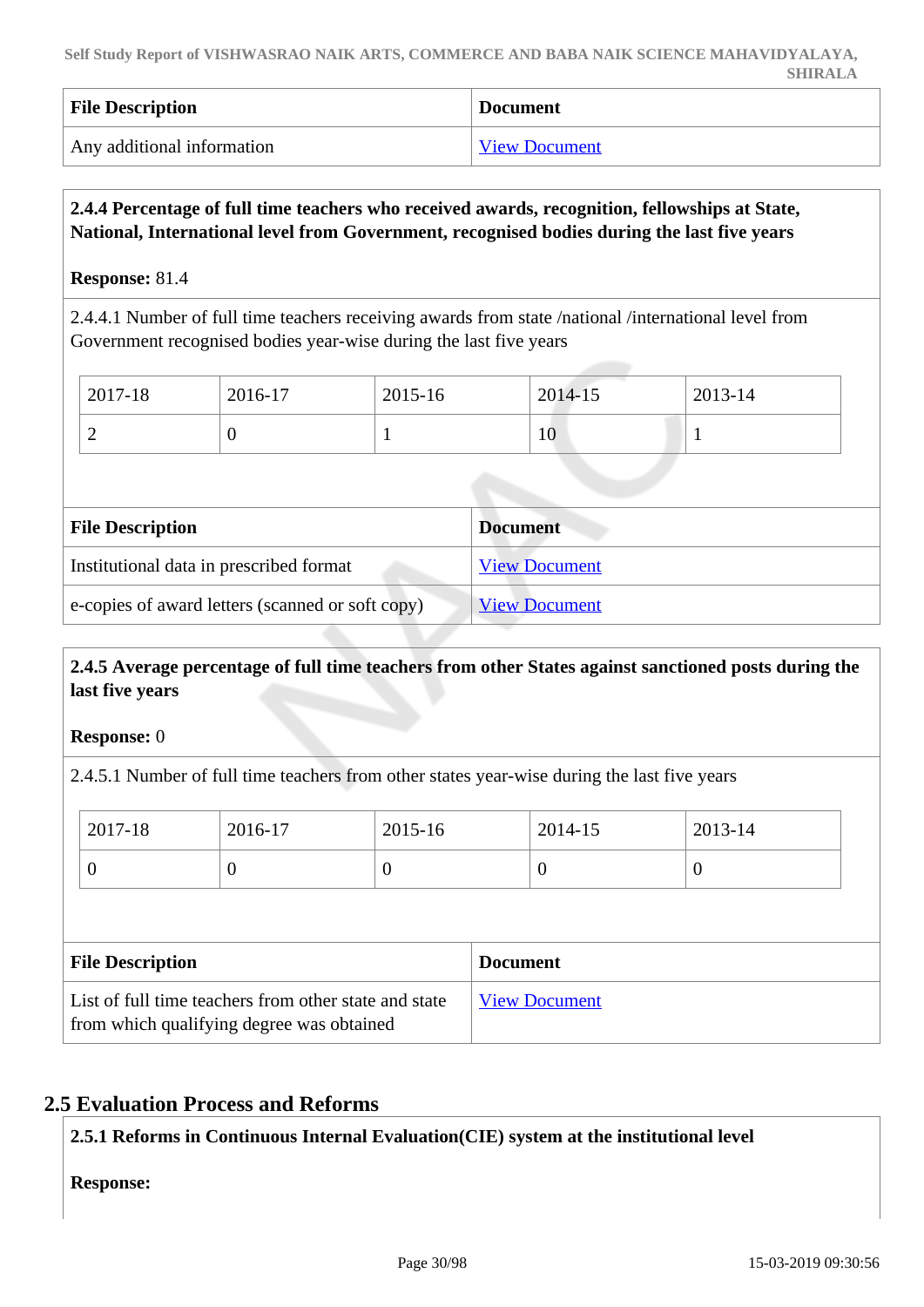**Institutional Reforms in continuous evaluation:** In addition to the reforms such as decentralization of assessment process initiated by the university, the college has implemented following strategies to evaluate the performance of the students.

Department level introduced (CIE)–

- Home Assignment and tutorials
- Seminars
- Multiple choice question series
- Quiz competition
- Group discussions
- Surprise Test
- Open book test
- Projects Work
- Reports on study tours
- Field visits

The faculties are given space and time to conduct such formative tests. The evaluative reports of these tests were collected in the department and put before the head for the cross-checking. Later the comprehensive review is taken by the principal.

To ensure effective implementation the exam Committee, Principal and Heads of the departments discuss at length the mood in which it has to be implemented.

**University Reforms**: The University has introduced semester pattern. The examinations of First year Degree College of all the streams are conducted by the college on behalf of the university. Only the question papers and answer books are provided by the university, and the answer books are evaluated at the college level by the faculty. The marks are communicated to the university and the university declares the results. The examinations of the Second and Third year degree college are conducted by the university, and the answer books are evaluated at the CAP centers. University declares the results.

| <b>File Description</b>         | <b>Document</b>      |
|---------------------------------|----------------------|
| Link for Additional Information | <b>View Document</b> |

# **2.5.2 Mechanism of internal assessment is transparent and robust in terms of frequency and variety**

### **Response:**

The process of internal assessment is communicated to the students well in advance, and the students are made aware of the evaluation pattern to ensure strictness and transparency in the internal assessment.

The rigor and transparency are maintained through the following practices:

- The setting of question paper as per the university examination pattern
- Display marks of various internal examinations on the notice boards.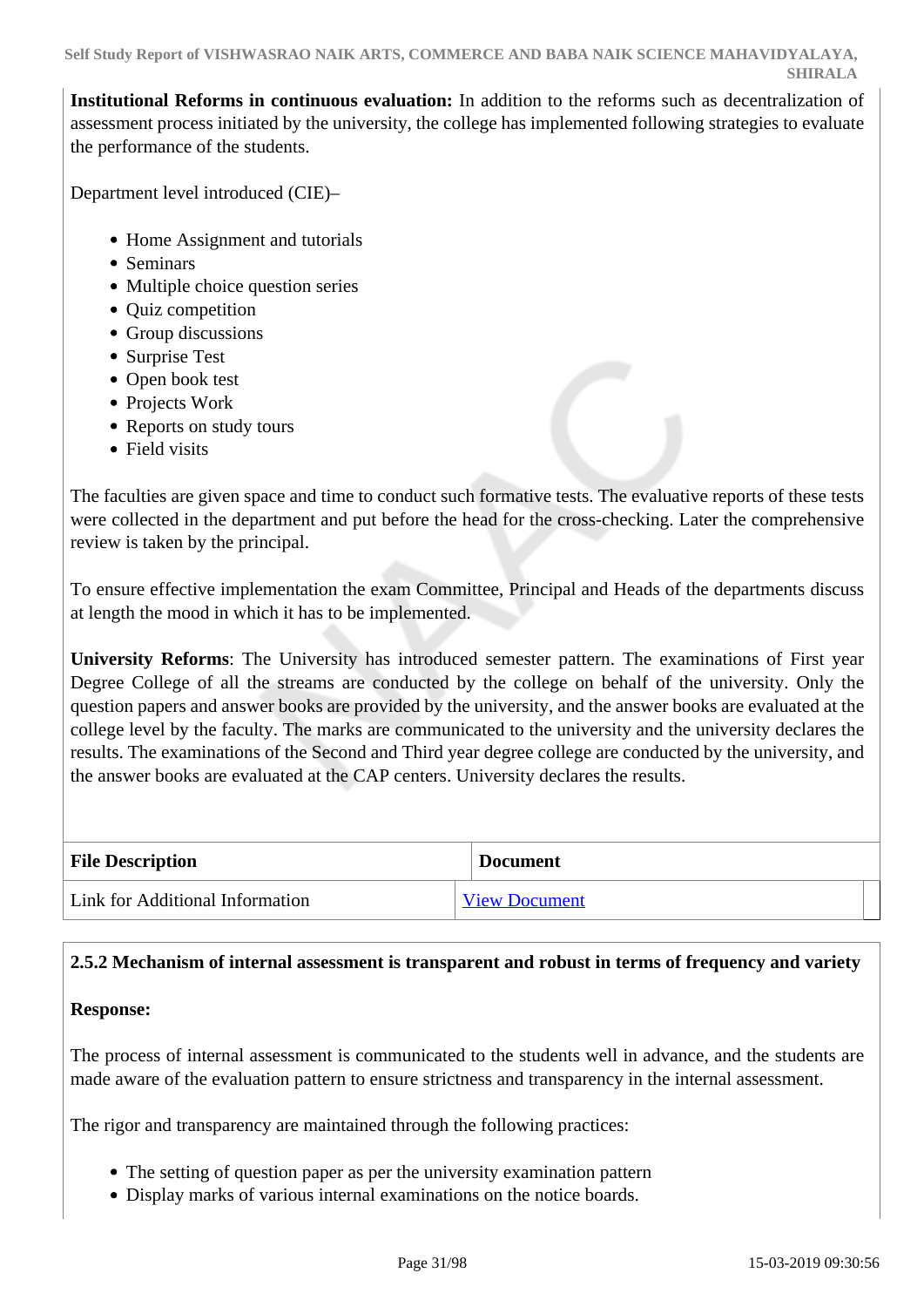- Underperforming students are guided for improvement (Extra teaching).
- The students can verify the answer books.
- The fieldwork, visit reports, and project works are strictly monitored by the subject teachers.
- Viva-voce base on practical work is carried out for the evaluation.

The college administration gives freedom to the departments to choose the method of formative evaluation to bring the variety in the methods of internal examination and evaluation which includes:

- Multiple choice question tests
- Unit test
- Home Assignments
- Case study
- Seminars
- Class test
- Project report
- Oral tests

Further these answer sheets are evaluated and faculty suggests the modification/addition to students for university examination.

| <b>File Description</b>         | <b>Document</b>      |
|---------------------------------|----------------------|
| Any additional information      | <b>View Document</b> |
| Link for Additional Information | <b>View Document</b> |

## **2.5.3 Mechanism to deal with examination related grievances is transparent, time-bound and efficient**

#### **Response:**

There is a mechanism for redressal of grievances concerning evaluation both at the college and university levels. The redressal of grievances for UG Part-I evaluation is made at the college level, and the cases of grievances for the Part-II, III evaluation is forwarded to the university. The Examination Committee deals the grievances related to the internal examination.

The mechanism for the redressal of the grievances is as per the university rules. He/she can get it assessed by the other expert and approach the university authority or the college authority for re-evaluation. This process is an innovative and healthy practice of the college.

### 1.**College level**

At the college level, the evaluation work is done for the part I examinations.

Mechanism for grievances of examination consists of two steps.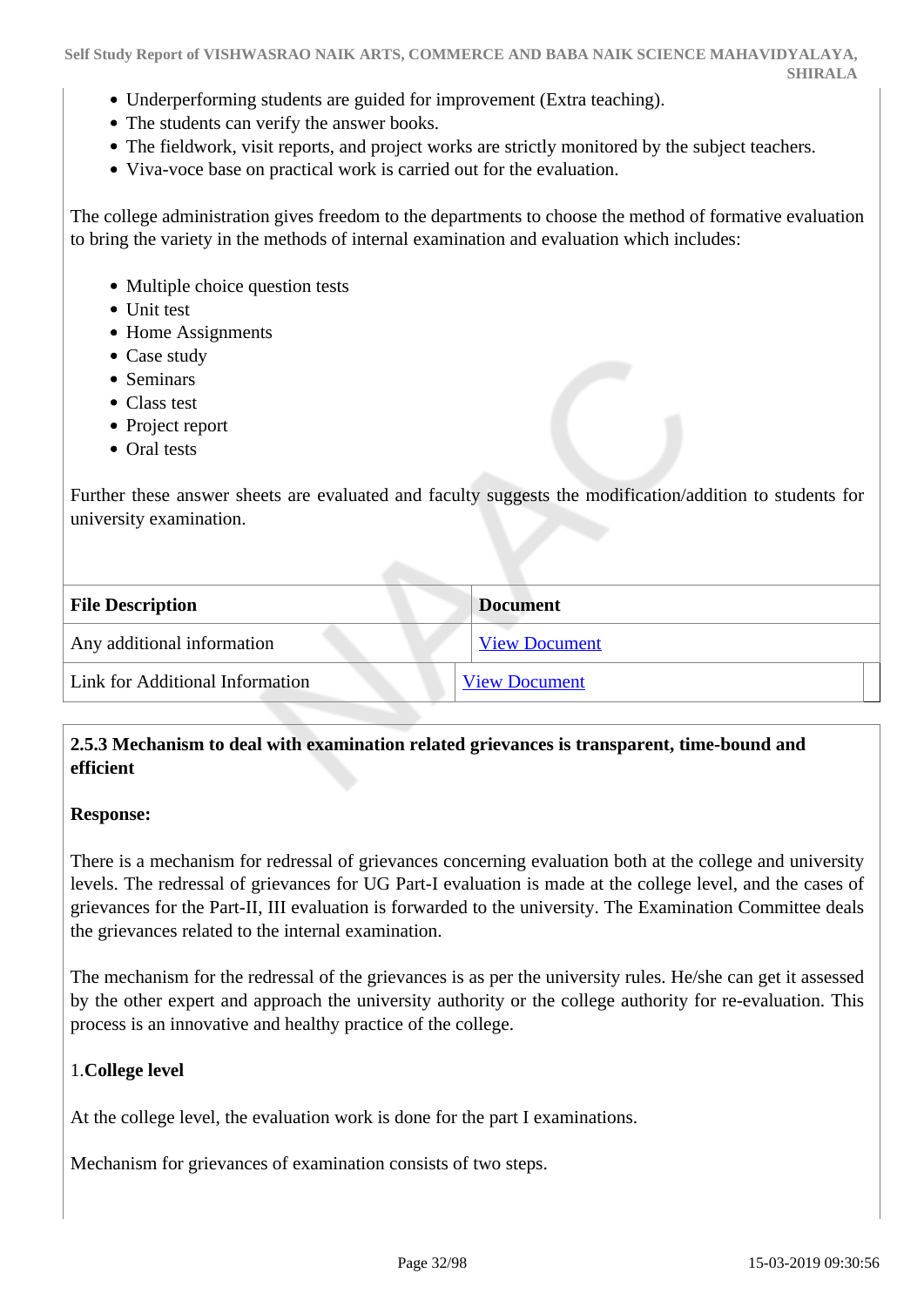If any student feels that the score given to him in any paper is not just, he or she can apply for photocopy of the assessed answer-book. The college collects fees from the students for the photocopy of the answer books. The college provides photocopy to the students.

In the second stage after receiving the photocopy, he/she may confirm possibility of change in marks by consulting with subject expert. And if there is possibility of changes in mark he/she can apply for revaluation by remitting the fees to the college. The college gets it assessed by appointing subject expert other than the previous assessor. If there is change in score, it is corrected by examination committee of the college.

This mechanism is time bound that is after the declaration of result student can apply for photocopy within the fifteen days. After receiving photocopy student can apply for revaluation within four days. College is bounded to declare final revaluation result within fifteen days.

Examination committee itself looks after the complaints or grievances related to formative tests and summative examination. The students have the freedom to use the suggestion box to put in the note of dissatisfaction with the examination mechanism. The principal and in charge of faculty keeps an eye on the overall procedure by conducting the periodical meeting with the examination committee.

# **Grievances related to university examination:**

Grievances related to Part II and III of UG courses are referred to the university grievances committee.

| <b>File Description</b>    | <b>Document</b>      |
|----------------------------|----------------------|
| Any additional information | <b>View Document</b> |

# **2.5.4 The institution adheres to the academic calendar for the conduct of CIE**

# **Response:**

The college plans and organizes the teaching, learning and evaluation schedules well in advance.

# **Academic Calendar**:

The preparation of academic calendar for the next academic year begins in April, i.e., before the end of every academic year. Considering the academic calendar provided by the university, a comprehensive academic calendar is prepared by the committee of Heads of the departments, vice principals and the principal with the help of IQAC.

The college annually publishes 'Academic Calendar' containing the relevant information regarding the teaching-learning schedule (working days), various events to be organized, holidays, dates of internal examination, etc. The academic calendar is prepared so that teachers and students should know all the activities regarding teaching-learning process and it is also published on the website of the college, and also displayed in each department of the college, in the faculty room and the Principal's cabin.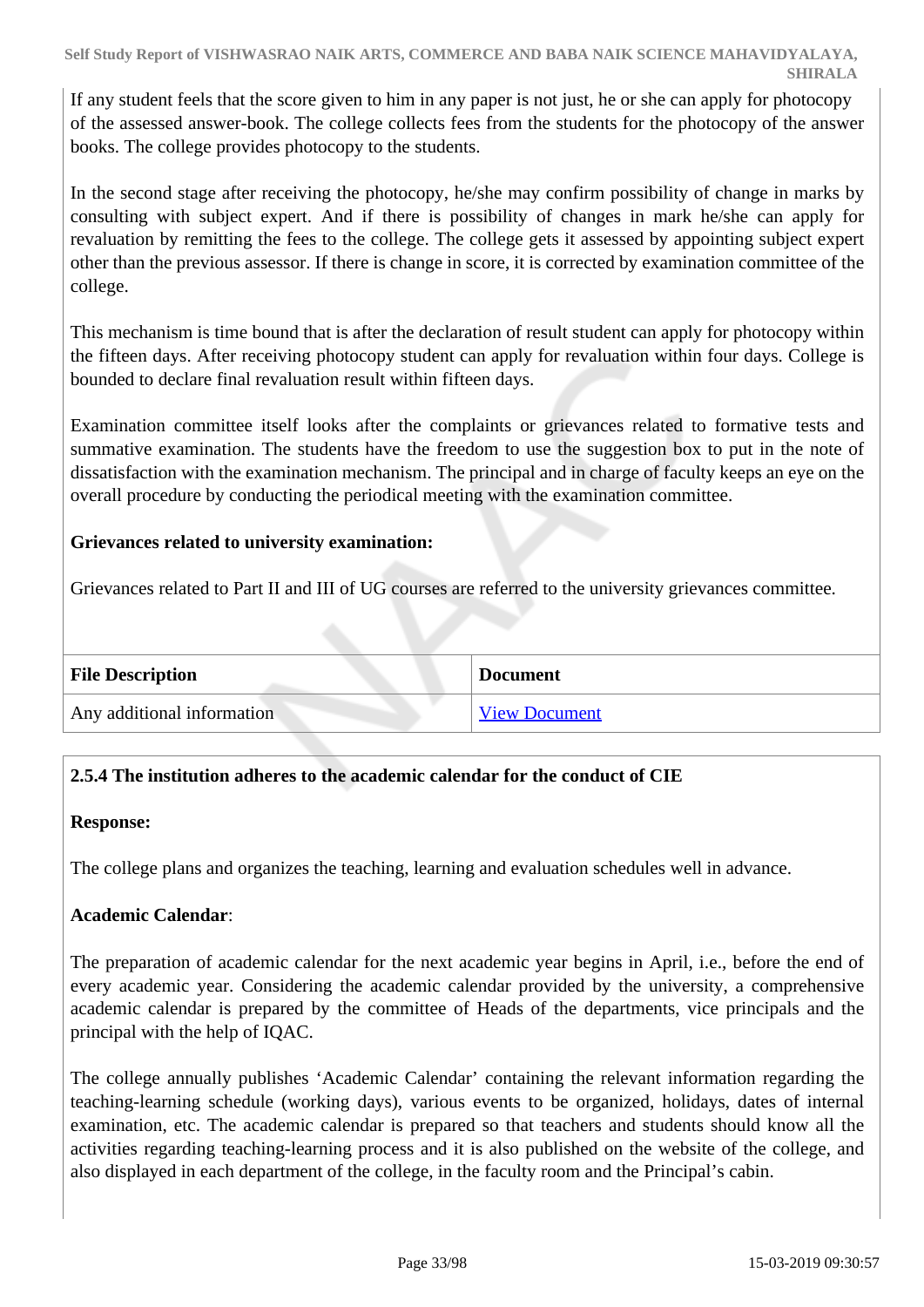**Self Study Report of VISHWASRAO NAIK ARTS, COMMERCE AND BABA NAIK SCIENCE MAHAVIDYALAYA, SHIRALA**

## **Evaluation plan:**

Evaluation of students' acquisition of subject knowledge through classroom/laboratory learning is a significant component of the evaluation. The all departments prepare a schedule for internal examinations well in advance and display it on the notice board. The college follows the structured evaluation pattern for the UG courses. The evaluation of the semester examination is done through the central assessment programme.

### **The pattern of the internal examination for courses in Arts, Commerce, and Science**

Internal evaluation is carried out by organizing seminar test, projects, oral, group discussions, unit tests, etc. For B.Sc., B.Com and B.A. part III twenty percent marks are allotted for the internal evaluation.

| <b>File Description</b>    | <b>Document</b>      |
|----------------------------|----------------------|
| Any additional information | <b>View Document</b> |

# **2.6 Student Performance and Learning Outcomes**

 **2.6.1 Program outcomes, program specific outcomes and course outcomes for all programs offered by the Institution are stated and displayed on website and communicated to teachers and students**

### **Response:**

Though the curriculums of the programs are designed by the university, the college teachers have defined the program outcomes for each program offered by the college. The curriculum of certificate courses and their program outcomes are designed by the college.

- **Chemistry**: To improve awareness of Chemistry subject in future life, students are interested in pursuing careers in the area of Chemistry at National & International levels. To motivate the students for doing research work on new technologies & methods for chemical synthesis & their wide applications. To develop the social awareness which is useful to motivate  $\&$  inspire to students the Knowledge of chemistry. To provide opportunities to young UG graduates to reach her highest personnel and job profiles competence.
- **Microbiology**: Students are able to analyze quality of the sample e.g.- Water, Sample, Milk sample etc By conducting various Microbiological tests. Students are capable to understand new technique employed for research field & different processes adopted in Industries. Awareness regarding the applicability is developed among the students. Student is prepared for accepting challenges in life science as well as skill required for various research areas is developed among the students. Student is able to understand basic & advance concept related with the subject.
- **Physics**: Apply the knowledge of mathematics, science, and engineering fundamentals to understand the cause of Physical event and measure the matter in terms of units.
- **Zoology**: Apply the knowledge of basic science, animals, their physiology, anatomy and characteristics of living organisms for human health.
- **Botany**: Apply the knowledge of basic science, plants their physiology, anatomy and characteristics of living organisms for human health.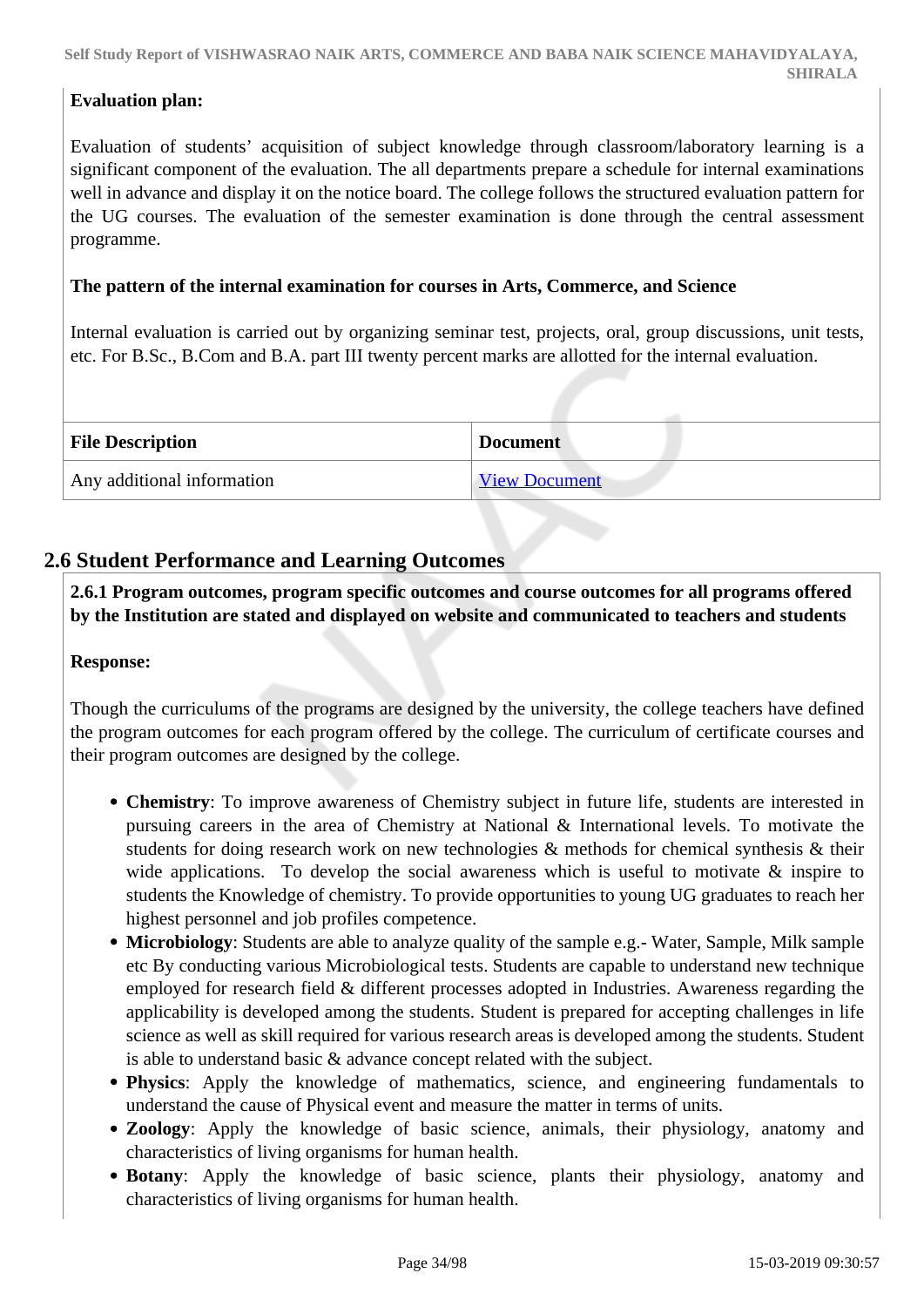- **Mathematics**: Apply the knowledge of mathematics, science, engineering fundamentals to understand and model the theories for physical event.
- **Commerce**: Apply the knowledge of basic accounting principles, business practices; manage the different kinds of organizations and to be an entrepreneur of tomorrow.
- **English**: Apply the knowledge of Language grammar for effective communication, study literature for socio-cultural integration and global connectivity.
- **Marathi**: Apply the knowledge of Language grammar for effective communication, study literature for socio-cultural integration.
- **Hindi**: Apply the knowledge of Language grammar for effective communication, study literature for socio-cultural integration.
- **Economics**: Apply the knowledge of basic economic concepts, theories of economics, money banking and finance, economics of labor and agriculture, national and international economic scenario and trade affairs to understand the overall economical growth and development.
- **Political Science**: Apply the knowledge of Constitution, democracy, civics, citizenship to make them best citizens and leader of future India.
- **History**: Apply the knowledge of local, regional, national and international history to coordinate the past with future social, political, economical, religious and cultural development for mankind.
- **Geography**: Apply the knowledge of geography, earth science to understand the Remote sensing, Geo-positioning, Cropping and environment with mapping.

| <b>File Description</b>    | <b>Document</b>      |
|----------------------------|----------------------|
| Any additional information | <b>View Document</b> |

## **2.6.2 Attainment of program outcomes, program specific outcomes and course outcomes are evaluated by the institution**

### **Response:**

**Attainment of program outcomes**: The institute evaluates the attainment of programme outcomes based on the results of the examinations to the programme. Further, it is also observed by the faculty that the programme can give the employability to the students who complete the programme. With various activities and events are organized in connection with programmes which result in positive behavior and orientation towards attainment of the goals of the students. Formative mechanism is also applied as a evaluation tool for the attainment of the programme outcomes.

**Attainment of program specific outcomes**: The institute evaluates the specific outcomes of the programme with the help of summative evaluation mechanism. Specific tests, examinations, practical's, projects are conducted for attainment of specific outcomes.

**Attainment of course outcomes**: The courses of the college make eligible the students for post graduation education and also inculcate a specific skill and knowledge to meet the requirements of current environment. To achieve the attainment of course outcomes institute evaluates frequently by conducting tests, giving assignments, field project works and thus students are made to perform what they learn in a particular course.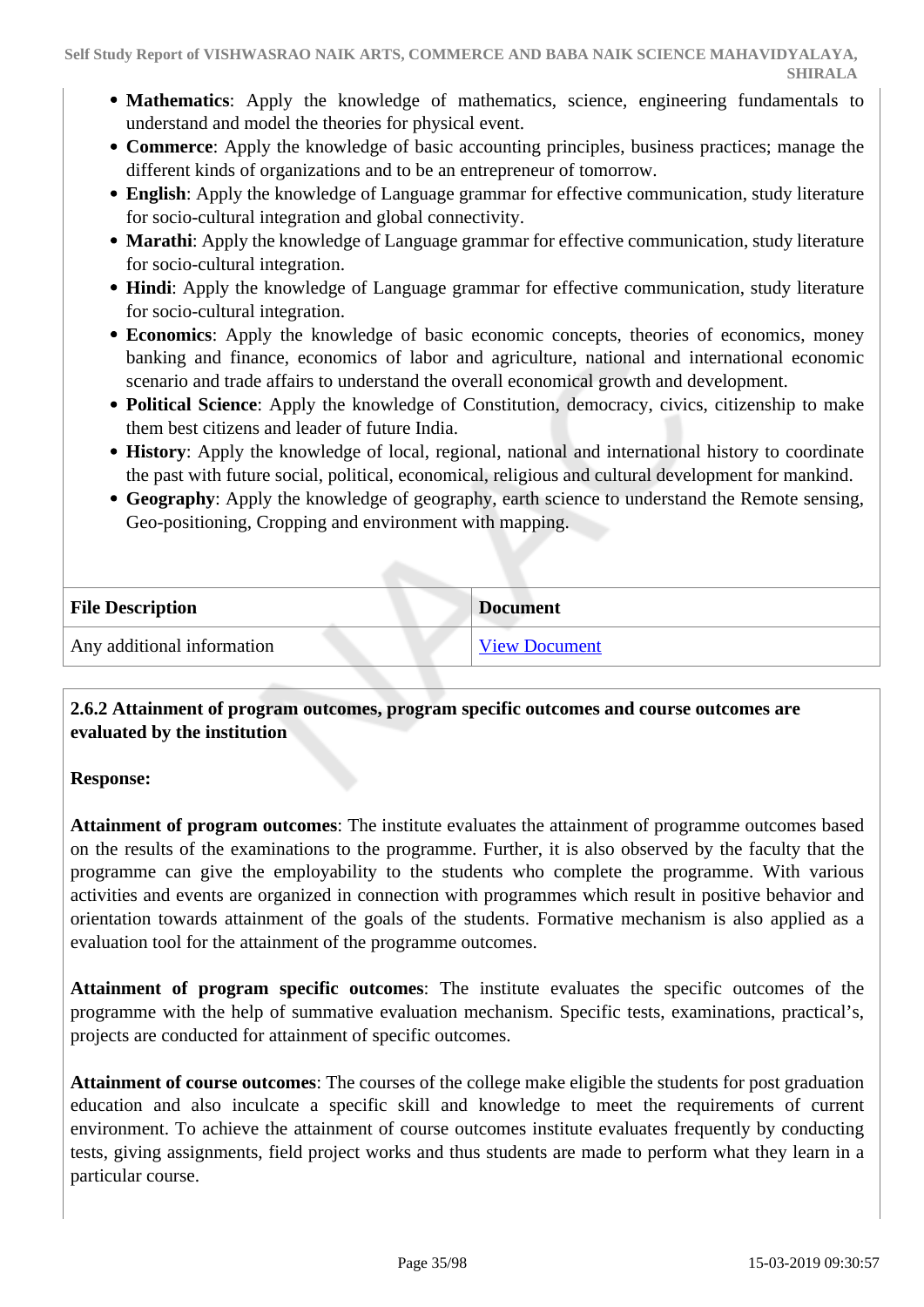### **Mechanism:**

All departments running different undergraduate programs are asked to evaluate students regarding the attainment of program outcomes using the strategy developed. The head of the department of concern programs is given responsibility to prepare the report on the attainment of the programme outcome as per the checklist devised by the IQAC.

This evaluation mechanism was implemented from every year. The departments have conducting different programs. The departments were asked to evaluate the attainment of program outcomes after the declaration of the result of the university examination.

The attainment is identified at the following levels Marks obtained Level of program outcome attainment awarded

- Above 76 Excellent
- 66-75 Good
- 51-65 Satisfactory
- 35-50 Average
- Below 35 Not satisfactory (fail)

| <b>File Description</b>    | <b>Document</b>      |
|----------------------------|----------------------|
| Any additional information | <b>View Document</b> |

### **2.6.3 Average pass percentage of Students**

#### **Response:** 76.16

2.6.3.1 Total number of final year students who passed the examination conducted by Institution.

Response: 214

2.6.3.2 Total number of final year students who appeared for the examination conducted by the institution

Response: 281

| <b>File Description</b>                 | <b>Document</b>      |
|-----------------------------------------|----------------------|
| Institutional data in prescribed format | <b>View Document</b> |

# **2.7 Student Satisfaction Survey**

**2.7.1 Online student satisfaction survey regarding teaching learning process**

**Response:** 3.59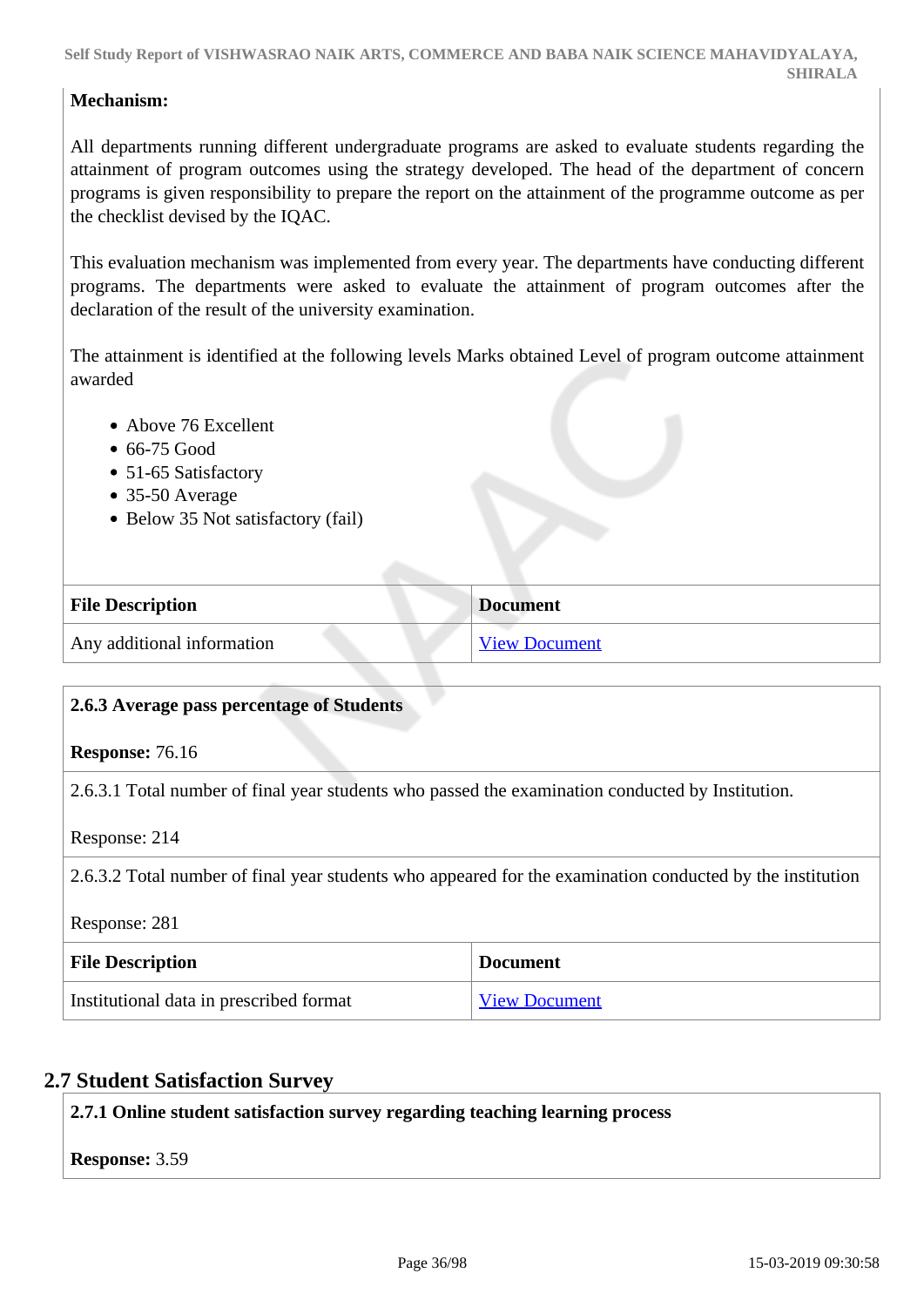# **Criterion 3 - Research, Innovations and Extension**

# **3.1 Resource Mobilization for Research**

 **3.1.1 Grants for research projects sponsored by government/non government sources such as industry ,corporate houses, international bodies, endowment, chairs in the institution during the last five years (INR in Lakhs)** 

#### **Response:** 7.7

3.1.1.1 Total Grants for research projects sponsored by the non-government sources such as industry, corporate houses, international bodies, endowments, Chairs in the institution year-wise during the last five years(INR in Lakhs)

| 2017-18     | 2016-17 | 2015-16  | 2014-15        | 2013-14           |
|-------------|---------|----------|----------------|-------------------|
| $\Omega$    | ິ       | $\Omega$ | $\sim$ $\sim$  | $\Omega$ $\Omega$ |
| $U_{\rm t}$ |         | 1.0      | $\overline{L}$ | رب                |

| <b>File Description</b>                                                                  | <b>Document</b>      |
|------------------------------------------------------------------------------------------|----------------------|
| List of project and grant details                                                        | <b>View Document</b> |
| e-copies of the grant award letters for research<br>projects sponsored by non-government | <b>View Document</b> |

 **3.1.2 Number of research projects per teacher funded, by government and non-government agencies, during the last five year**

**Response:** 0.71

3.1.2.1 Number of research projects funded by government and non-government agencies during the last five years

Response: 10

3.1.2.2 Number of full time teachers worked in the institution during the last 5 years

Response: 14

| <b>File Description</b>    | <b>Document</b>      |
|----------------------------|----------------------|
| Any additional information | <b>View Document</b> |

# **3.2 Innovation Ecosystem**

 **3.2.1 Institution has created an ecosystem for innovations including incubation centre and other initiatives for creation and transfer of knowledge**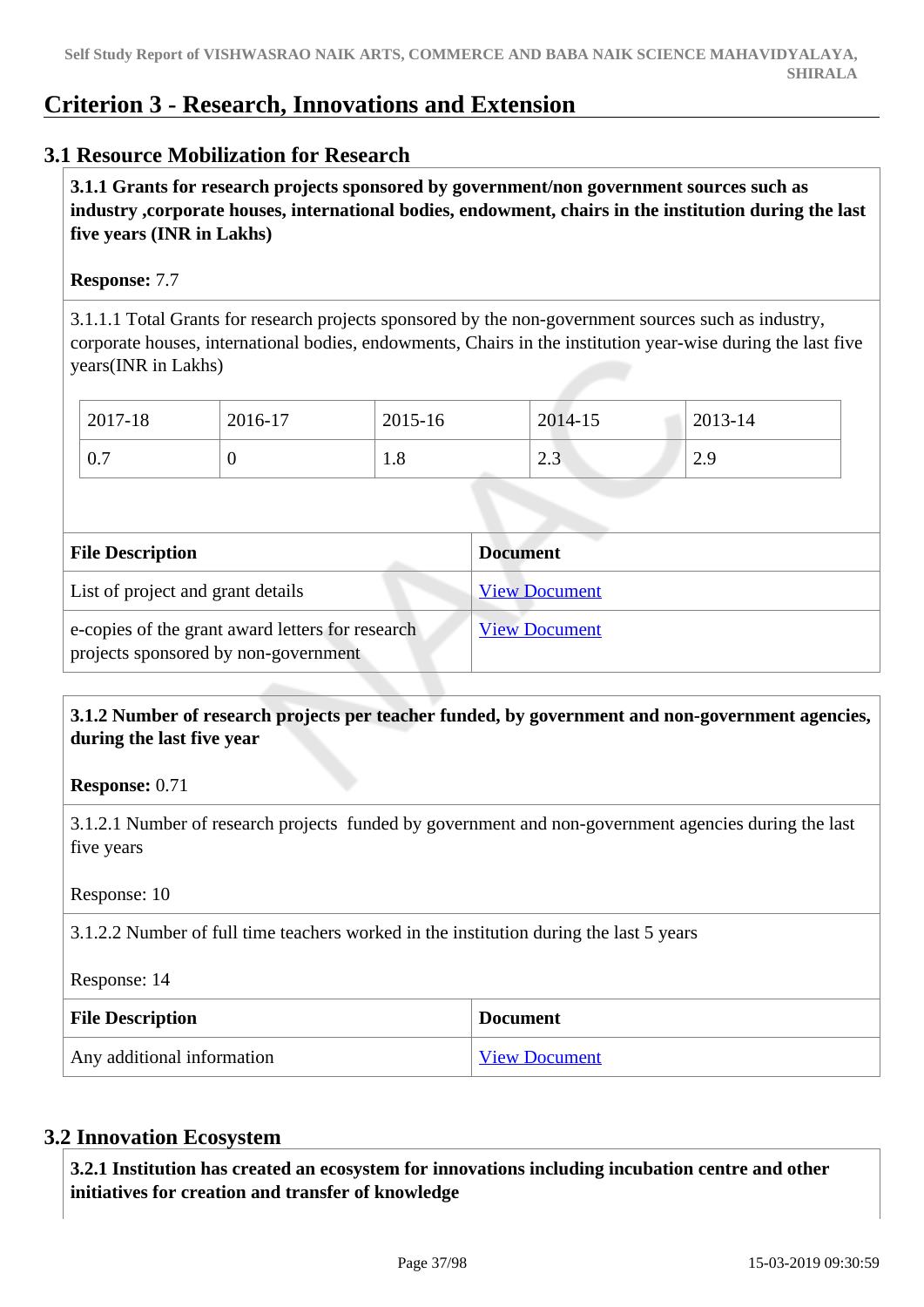# **Response:**

College has established an ecosystem for innovation and other initiatives for creation and transfer of knowledge. The faculty members are empowered to take-up research activities utilizing the existing research facilities. The college has a Research and Recommendation Committee to monitor and address the issues related to research. In addition, the respective heads of the department also motivate their fellow faculty members to carry out the quality research. For the motivation of faculty principal and management felicitates for PhD, Book Writing, for getting award, best paper presentation and publication…etc.

# **The objectives of the Research and Recommendation Committee are as follows:**

1. Provide the common facilities to incubate viz. office support, consumable support, chemical support, equipment support and technology support.

2. Creating research culture among faculty members and students.

3. To assist for setting up of technology exhibition, awareness camps and product development plans.

4. To facilitate and provide the tools for technology development and implementation in the labs.

5. College conducts entrepreneurship programs such as workshops, Seminars on academic development.

6. Motivating to undertake minor and major research projects from various funding agencies.

7. Identification and assisting for finance from funding agencies.

8. To support and promote rural entrepreneurship in the region through training, demonstration and dissemination of technologies and opportunities to the grass root people.

9. To provide support in documentation and publication of innovations.

10. Guidance for publication of research papers/articles in reputed journals.

#### **The impacts of the work done by Research and Recommendation Committee:**

1. Number of project applications by faculty is increased and some of them received funding and remaining projects are in ongoing.

2. The research publications in international journals and in conference proceedings are increased.

3. Faculty and students took initiation to enroll themselves in more number of professional societies.

4. Eminent personalities/scientists are invited from small and large industries/institutions and organized Seminars and Workshops with them.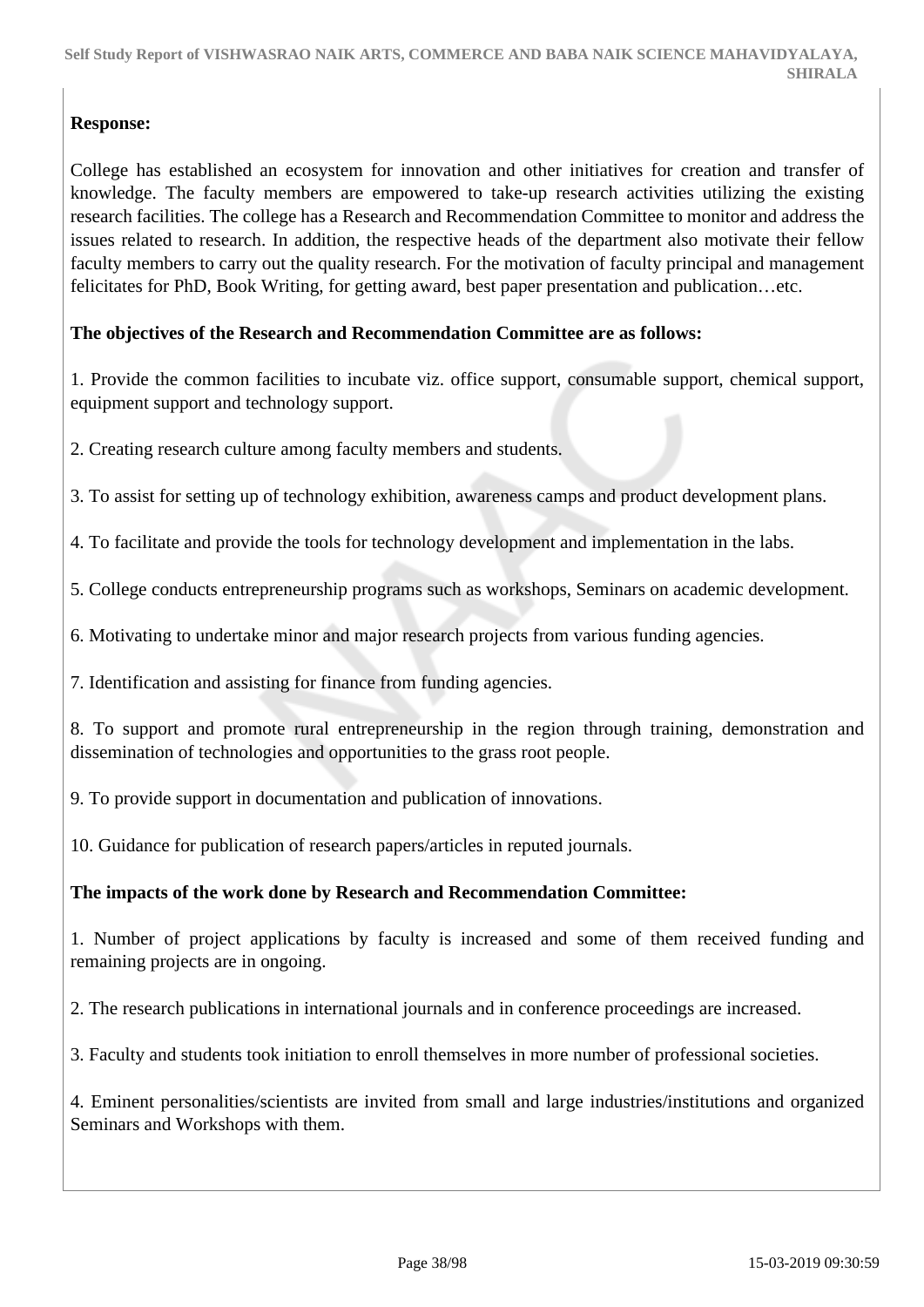| <b>File Description</b>    | <b>Document</b> |
|----------------------------|-----------------|
| Any additional information | View Document   |

# **3.2.2 Number of workshops/seminars conducted on Intellectual Property Rights (IPR) and Industry-Academia Innovative practices during the last five years**

#### **Response:** 0

3.2.2.1 Total number of workshops/seminars conducted on Intellectual Property Rights (IPR) and Industry-Academia Innovative practices year-wise during the last five years

| 2017-18                 | 2016-17 | 2015-16 | 2014-15         | 2013-14 |  |
|-------------------------|---------|---------|-----------------|---------|--|
| 00                      | $00\,$  | 00      | 00              | 00      |  |
|                         |         |         |                 |         |  |
|                         |         |         |                 |         |  |
| <b>File Description</b> |         |         | <b>Document</b> |         |  |

# **3.3 Research Publications and Awards**

| 3.3.1 The institution has a stated Code of Ethics to check malpractices and plagiarism in Research |                 |  |
|----------------------------------------------------------------------------------------------------|-----------------|--|
| <b>Response:</b> No                                                                                |                 |  |
| <b>File Description</b>                                                                            | <b>Document</b> |  |
| Institutional data in prescribed format<br><b>View Document</b>                                    |                 |  |

#### **3.3.2 The institution provides incentives to teachers who receive state, national and international recognition/awards**

**Response:** Yes

| <b>File Description</b>           | <b>Document</b>      |
|-----------------------------------|----------------------|
| e-copies of the letters of awards | <b>View Document</b> |

# **3.3.3 Number of research papers per teacher in the Journals notified on UGC website during the last five years**

#### **Response:** 0.72

3.3.3.1 Number of research papers in the Journals notified on UGC website during the last five years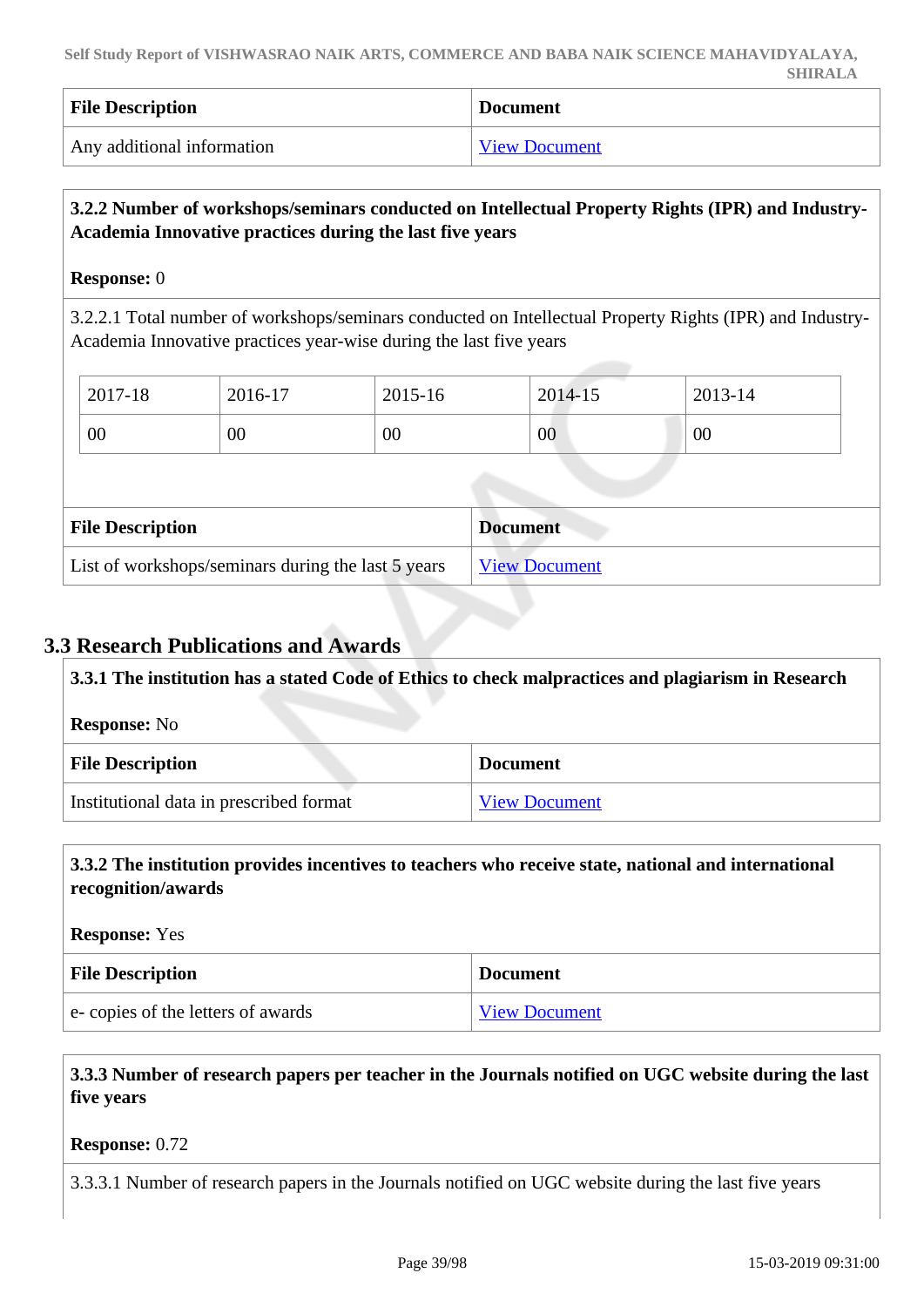| $^{\circ}$ 2017-18   | 2016-17 | 2015-16 | 2014-15 | 2013-14 |
|----------------------|---------|---------|---------|---------|
| 1 <sub>2</sub><br>13 | 16      |         | $\sim$  | 14      |

| <b>File Description</b>                                                               | <b>Document</b>      |
|---------------------------------------------------------------------------------------|----------------------|
| List of research papers by title, author, department,<br>name and year of publication | <b>View Document</b> |
| Any additional information                                                            | <b>View Document</b> |

# **3.3.4 Number of books and chapters in edited volumes/books published and papers in national/international conference proceedings per teacher during the last five years**

**Response:** 3.2

3.3.4.1 Total number of books and chapters in edited volumes / books published, and papers in national/international conference-proceedings year-wise during the last five years

| 2017-18 | 2016-17 | 2015-16              | 2014-15 | $2013 - 14$ |
|---------|---------|----------------------|---------|-------------|
|         | ◡       | 1 <sub>2</sub><br>13 | 14      | . L.J       |

| <b>File Description</b>                                        | <b>Document</b>      |
|----------------------------------------------------------------|----------------------|
| List books and chapters in edited volumes / books<br>published | <b>View Document</b> |
| Any additional information                                     | <b>View Document</b> |

# **3.4 Extension Activities**

 **3.4.1 Extension activities in the neighbourhood community in terms of impact and sensitising students to social issues and holistic development during the last five years**

# **Response:**

The social responsibility has been nurtured in our students through the following extension activities organized by our institute.

# **Cleanliness Awareness:**

We have adopted the village *Mangale* which have the issues like poor hygiene and sanitation. Through NSS department of our college organized the camps in the adopted villages and appealed to people on the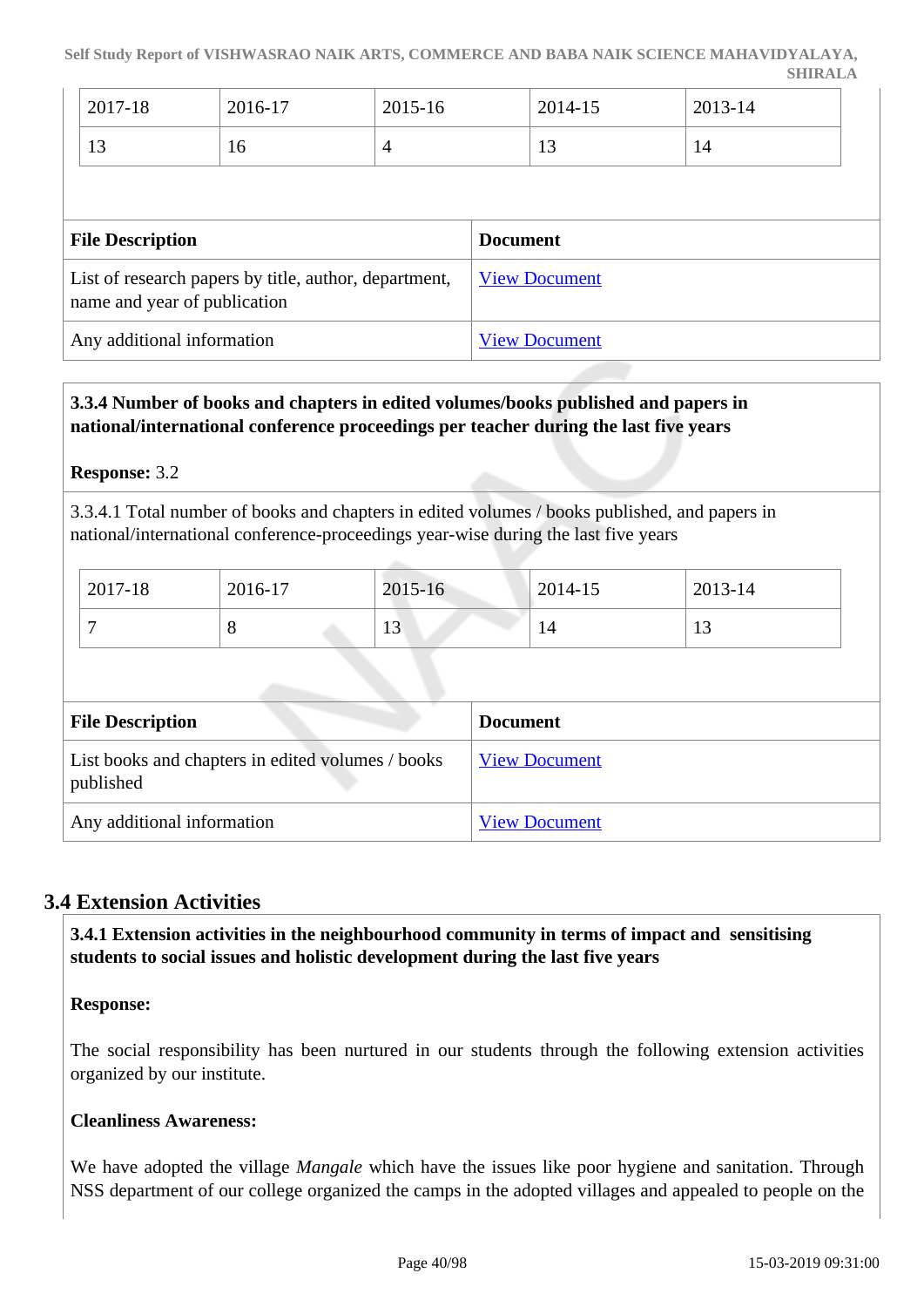importance of hygiene and sanitation on their health. By arranging the rally, the guidance on the dumping of sewage and garbage in the proper places was provided by students. To reduce the pandemic, the importance of personal and public cleanliness was properly convinced to the people.

# **Tree Plantation:**

The volunteers explained in detail the significance of tree plantation among the people. In the camps, the various subject experts guided on the importance of tree plantation to the people, resulting in the less cut down of trees.

# **Anti-superstition Activity:**

The Faculty and volunteers work hard for superstition eradication from the society. To bring awareness, hypnotism and magic performances were arranged by faculty and volunteers in the society. The marketing of superstition has been greatly reduced in the neighborhood community.

# **Voter Awareness:**

Through the Voter Awareness Rally in the Shirala city and neighboring villages, the voters were educated about the polling process and made aware of the political parties, their manifestos, and backgrounds of the contesting candidates to help them for casting their valuable votes. Furthermore, all the college students and the individuals in society who have completed 18 years of the age were educated to register their name in Voters list.

# **Blood and Hemoglobin Detection Camp:**

Adequate and safe blood supply is a demanding challenge in developing countries like India. The blood detection camps were arranged and the students in these camps and the response were remarkable.

# **HIV/AIDS Awareness:**

The awareness rising about the HIV/AIDS occurrence and spread is very significant in protecting the people from the epidemic. The volunteers provided information, education and communication on HIV/AIDS prevention to the people.

# **Yoga Day:**

Yoga heals our mind, body and soul and it reforms the thoughts to peruse a great life style. Through the Yoga training the students keep their good health.

# **Road Safety Rally:**

The volunteers issued road safety pamphlets and also instructed two-wheeler riders to wear helmets and motorists to wear safety belts in four-wheelers. The students also emphasized the vehicle drivers to follow traffic signals, speed regulations, avoiding drunk and drive and overloading.

1. Through these activities the students get socialized and learn to think beyond individual interests and extend their thoughts for social welfare.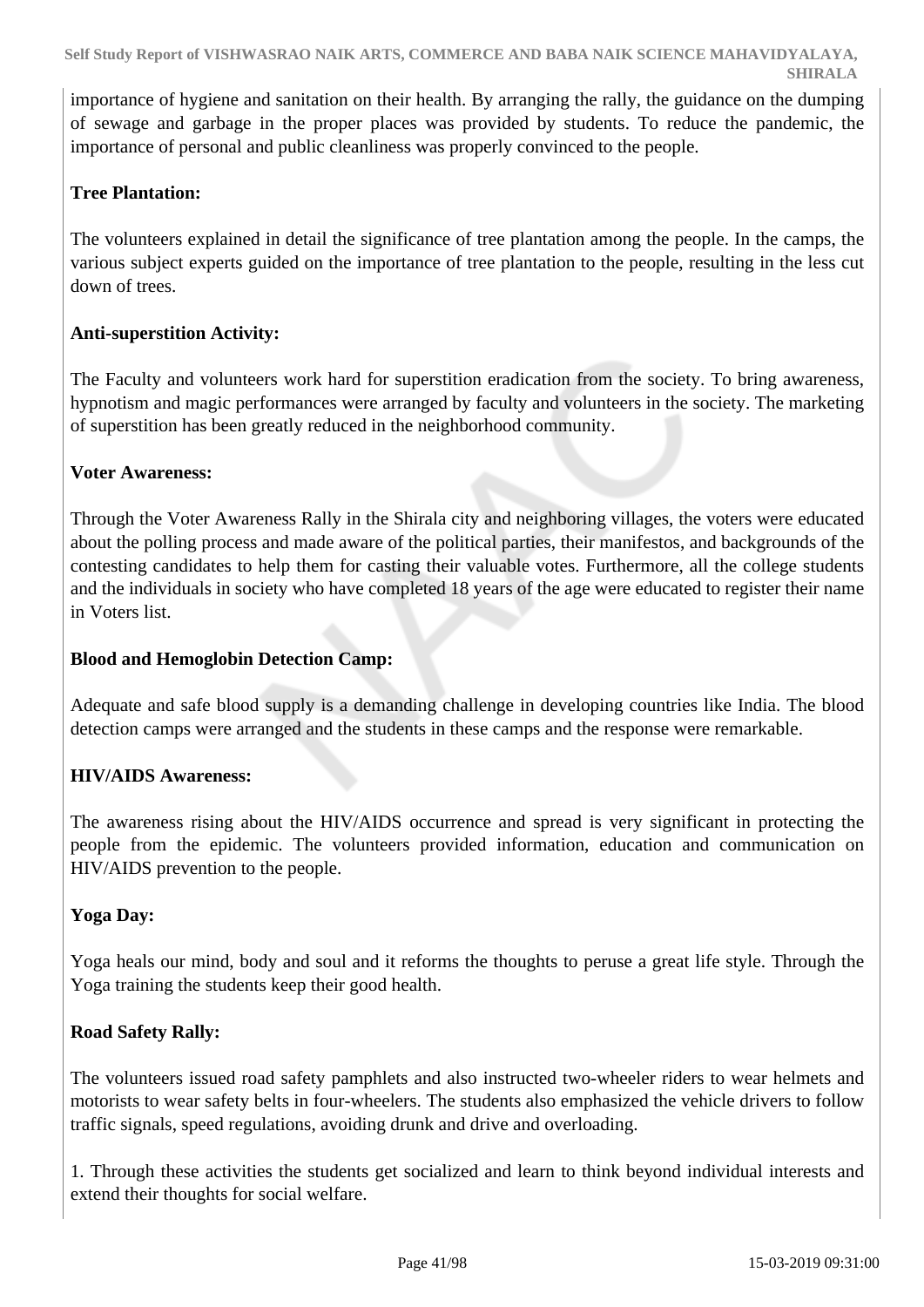2. The theoretical knowledge got in the classroom can be applied for the benefit of society.

3. Team work, Leadership Skills, Time Management, Effective Communication Skills, Effective

Decision Making is just a few things students learn while participating and organizing various projects and programmes under extension activities.

4. Extension activities help the students to contribute in national development, citizen building and social integration.

| <b>File Description</b>         | <b>Document</b>      |
|---------------------------------|----------------------|
| Link for Additional Information | <b>View Document</b> |

#### **3.4.2 Number of awards and recognition received for extension activities from Government /recognised bodies during the last five years**

#### **Response:** 12

3.4.2.1 Total number of awards and recognition received for extension activities from Government /recognised bodies year-wise during the last five years

| $\frac{1}{2017-18}$ | 2016-17 | 2015-16 | 2014-15 | 2013-14 |
|---------------------|---------|---------|---------|---------|
|                     |         |         |         |         |

| <b>File Description</b>                                      | <b>Document</b>      |
|--------------------------------------------------------------|----------------------|
| Number of awards for extension activities in last 5<br>years | <b>View Document</b> |
| e-copy of the award letters                                  | <b>View Document</b> |

# **3.4.3 Number of extension and outreach Programs conducted in collaboration with Industry, Community and Non- Government Organizations through NSS/ NCC/ Red Cross/ YRC etc., during the last five years**

#### **Response:** 60

3.4.3.1 Number of extension and outreach Programs conducted in collaboration with Industry, Community and Non- Government Organizations through NSS/ NCC/ Red Cross/ YRC etc., year-wise during the last five years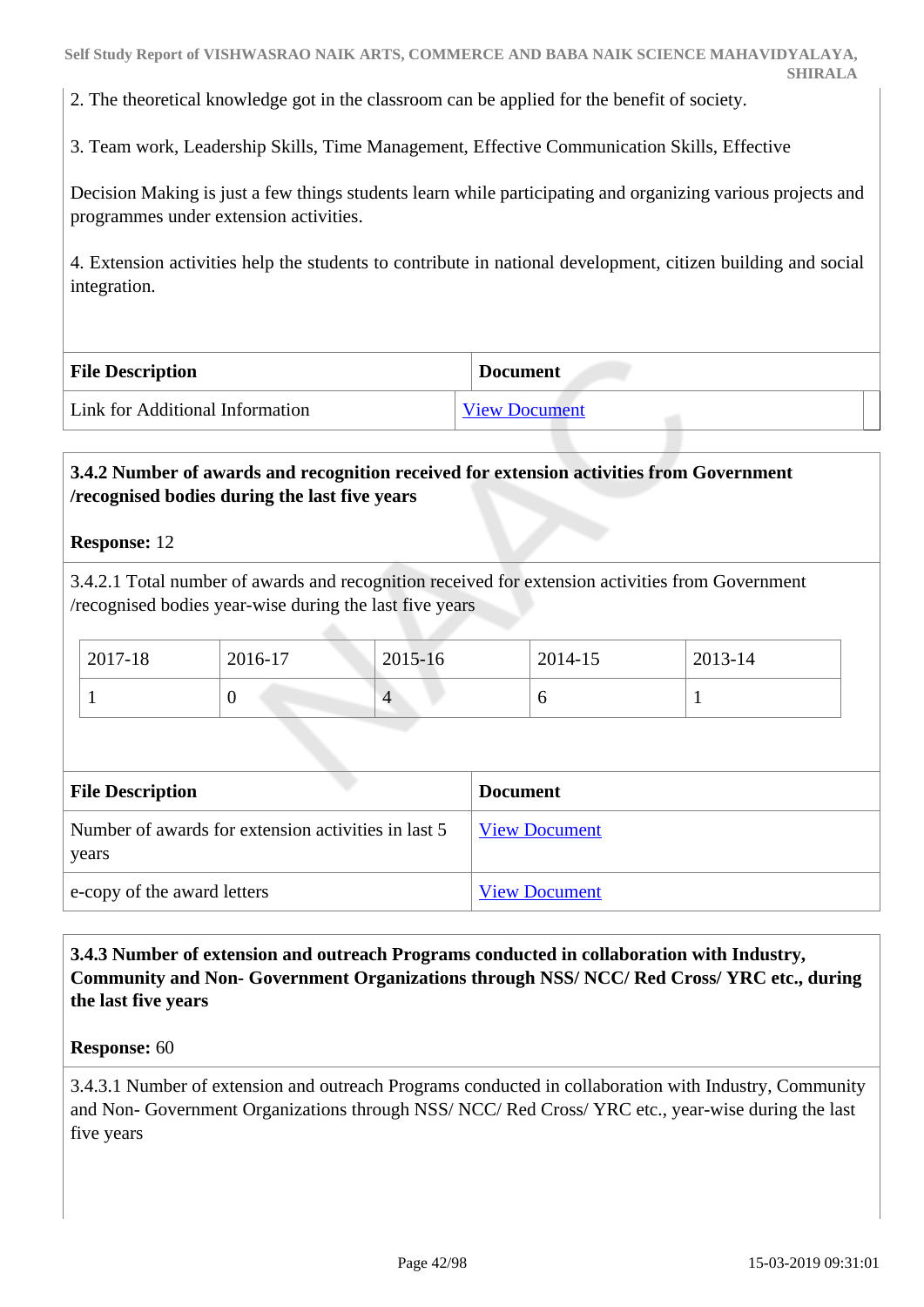| 2017-18        | 2016-17        | 2015-16        | 2014-15        | 2013-14        |
|----------------|----------------|----------------|----------------|----------------|
| $1^{\wedge}$   | $\overline{1}$ | $\sim$         | 1 <sub>0</sub> | 1 <sub>0</sub> |
| $\overline{ }$ |                | $\overline{1}$ | $\frac{1}{2}$  | $\overline{1}$ |

| <b>File Description</b>                                                                                        | <b>Document</b>      |
|----------------------------------------------------------------------------------------------------------------|----------------------|
| Number of extension and outreach programs<br>conducted with industry, community etc for the last<br>five years | <b>View Document</b> |
| Any additional information                                                                                     | <b>View Document</b> |

 **3.4.4 Average percentage of students participating in extension activities with Government Organisations, Non-Government Organisations and programs such as Swachh Bharat, Aids Awareness, Gender Issue, etc. during the last five years**

#### **Response:** 1.07

3.4.4.1 Total number of students participating in extension activities with Government Organisations, Non-Government Organisations and programs such as Swachh Bharat, Aids Awareness, Gender Issue, etc. yearwise during the last five years

| 2017-18        | 2016-17 | 2015-16 | 2014-15 | 2013-14 |
|----------------|---------|---------|---------|---------|
| $1 \cap$<br>ΙV | 10      | 10      | 1 V     | 10      |

| <b>File Description</b>                                                                        | <b>Document</b>      |
|------------------------------------------------------------------------------------------------|----------------------|
| Report of the event                                                                            | <b>View Document</b> |
| Average percentage of students participating in<br>extension activities with Govt. or NGO etc. | <b>View Document</b> |
| Any additional information                                                                     | <b>View Document</b> |

# **3.5 Collaboration**

 **3.5.1 Number of linkages for faculty exchange, student exchange, internship, field trip, on-the-job training, research, etc during the last five years**

#### **Response:** 12

3.5.1.1 Number of linkages for faculty exchange, student exchange, internship, field trip, on-the-job training, research, etc year-wise during the last five years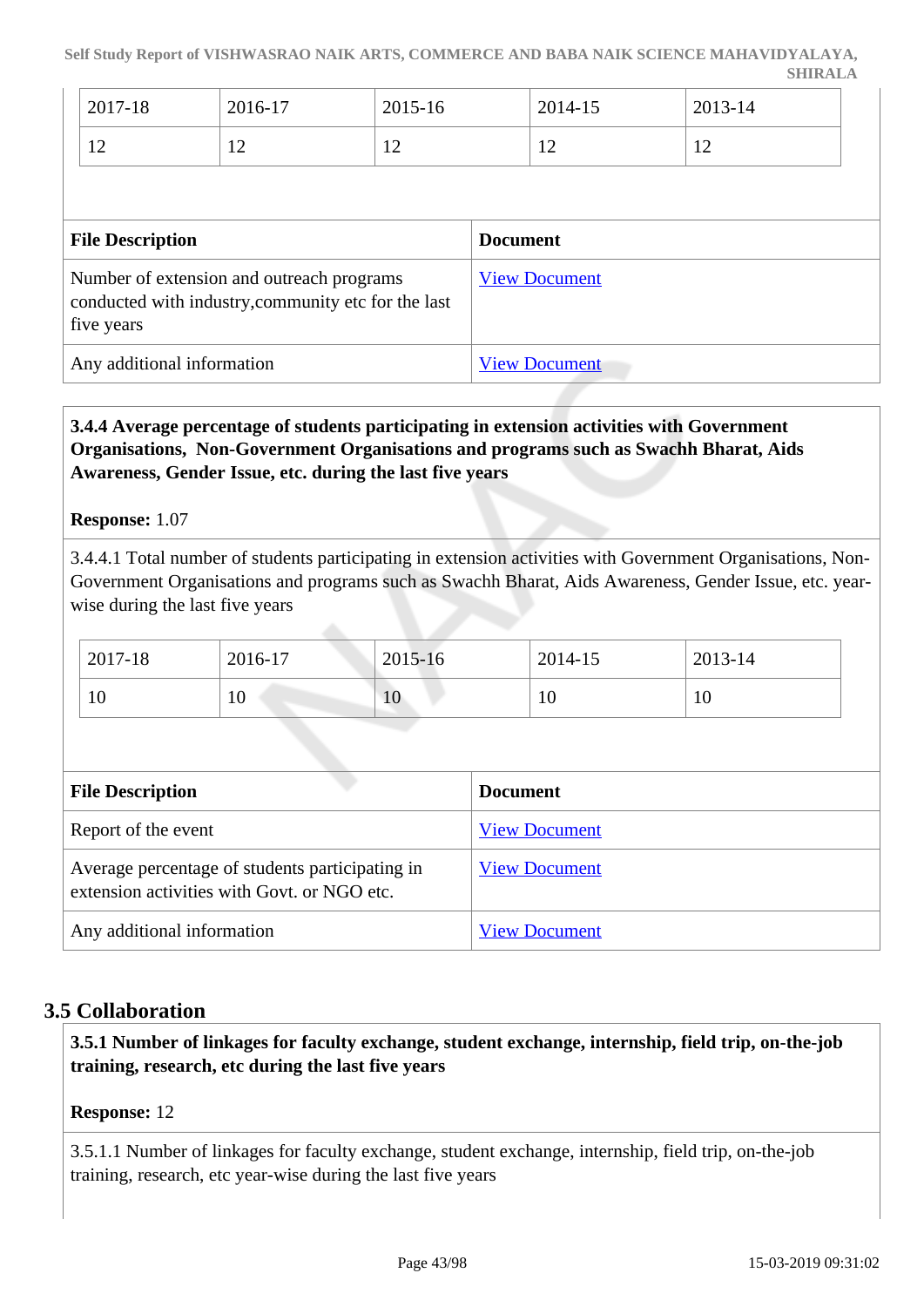| 2017-18 | 2016-17 | 2015-16 | 2014-15 | 2013-14 |
|---------|---------|---------|---------|---------|
|         | -       | -       | -       |         |

| <b>File Description</b>                                          | <b>Document</b>      |
|------------------------------------------------------------------|----------------------|
| Number of Collaborative activities for research,<br>faculty etc. | <b>View Document</b> |
| Copies of collaboration                                          | <b>View Document</b> |
| Any additional information                                       | <b>View Document</b> |

# **3.5.2 Number of functional MoUs with institutions of National/ International importance, Other Institutions, Industries, Corporate houses etc., during the last five years (only functional MoUs with ongoing activities to be considered)**

#### **Response:** 4

3.5.2.1 Number of functional MoUs with institutions of national, international importance, other universities, industries, corporate houses etc. year-wise during the last five years (only functional MoUs with ongoing activities to be considered)

| 2017-18 | 2016-17 | 2015-16 | 2014-15                  | 2013-14 |
|---------|---------|---------|--------------------------|---------|
|         | ν       | ິ       | $\overline{\phantom{0}}$ |         |

| <b>File Description</b>                                                                                                                     | <b>Document</b>      |
|---------------------------------------------------------------------------------------------------------------------------------------------|----------------------|
| e-copies of the MoUs with institution/industry/<br>corporate house                                                                          | <b>View Document</b> |
| Details of functional MoUs with institutions of<br>national, international importance, other universities<br>etc during the last five years | <b>View Document</b> |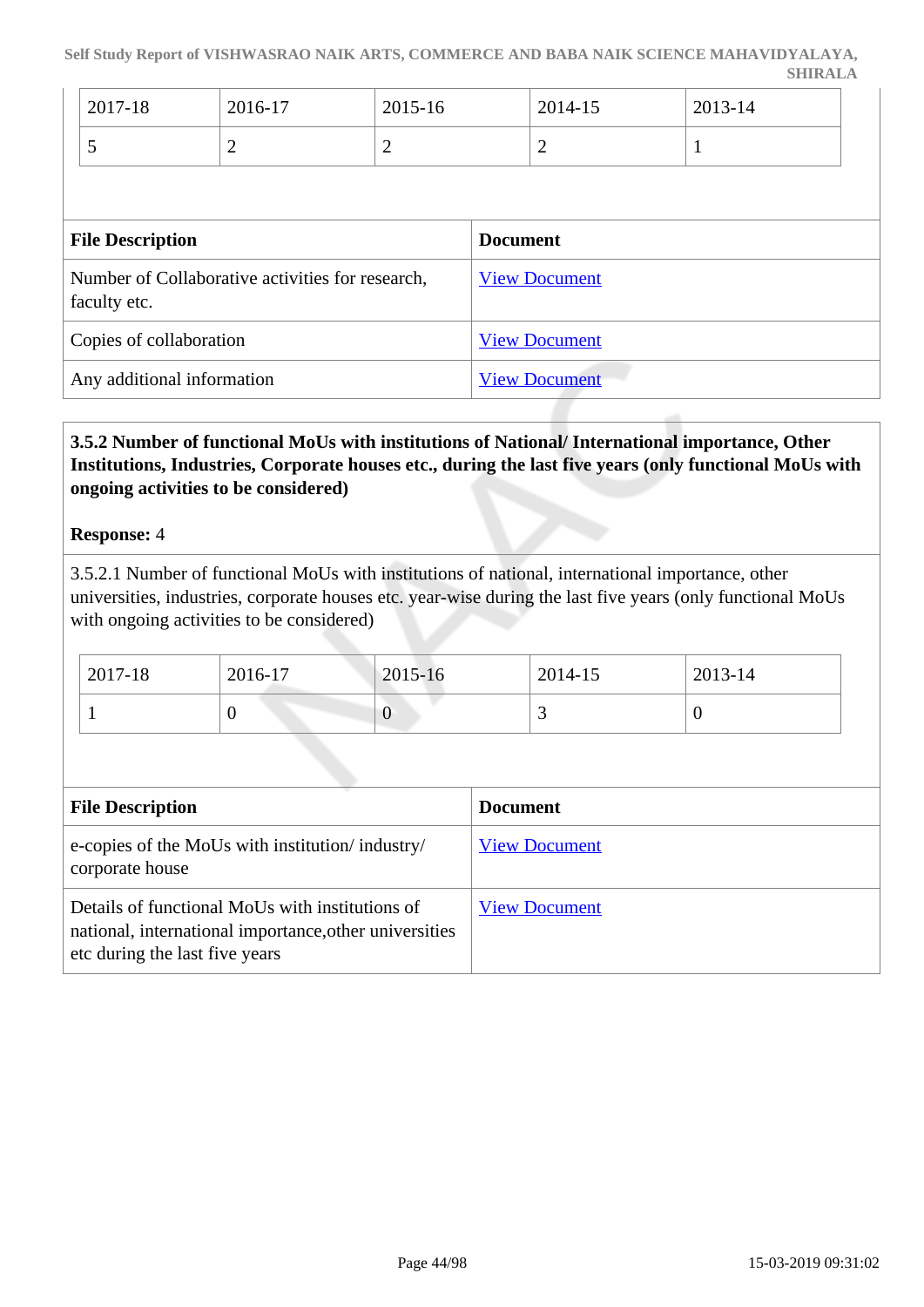# **Criterion 4 - Infrastructure and Learning Resources**

# **4.1 Physical Facilities**

 **4.1.1 The institution has adequate facilities for teaching- learning. viz., classrooms, laboratories, computing equipment, etc.**

#### **Response:**

Our institute is very reputed in our area due to its location at the heart of the city and available facilities for student and spacious parking. The main infrastructure has 24898 sq. meter area which is divided into various Wings such as First Wing 795 Sq meter, Second Wing 894 Sq meter., Third Wing 306 sq meter, Forth Wing 1022 Sq. meter, play ground 6405 sq. Meter. All classrooms are connected with light. The Forth Wing area for administration section having Principal cabin with attached toilet. The Administrative section has facility counter there is an arrangement for Office Superintendent Senior Clerk, and junior clerk. Besides the office, the staffroom is there with well furnished seating arrangement having Gents toilets.

**First Wing -** Chemistry Department HOD Cabin, Store room and Chemistry laboratory, Micro Biology laboratory, Botany laboratory, Physics laboratory With Seminar hall and separate Ladies Toilet and above this floor Zoology lab and one classroom. In this wing total 11 rooms.

**Second Wing**-Separate Library with Reading room, Textbook issue section Librarian cabin, Commerce Department, Mathematics Department. In this wing total 16 rooms.

**Third Wing- S**eparate Teacher Staff Room attach with toilet & Vice- Principal Cabin. College Principal room with attach toilet, a separate administrative section, YCMOU Room, Chemistry Classroom. In this wing total 9 rooms. All Infrastructures is under CCTV surveillance

# **Forth Wing**-

In This wing NSS room, Cultural room, Exam Section with SRPD, Meeting Room, Computer Lab, Department of commerce, Department of English, Department of Marathi, Department of Hindi, Department of Economics, Department of History and Staffroom. Total 7 classrooms and Ladies rooms with ladies toilets and washrooms.

| <b>File Description</b>         | <b>Document</b>      |
|---------------------------------|----------------------|
| Any additional information      | <b>View Document</b> |
| Link for Additional Information | <b>View Document</b> |

# **4.1.2 The institution has adequate facilities for sports, games (indoor, outdoor),gymnasium, yoga centre etc., and cultural activities**

**Response:**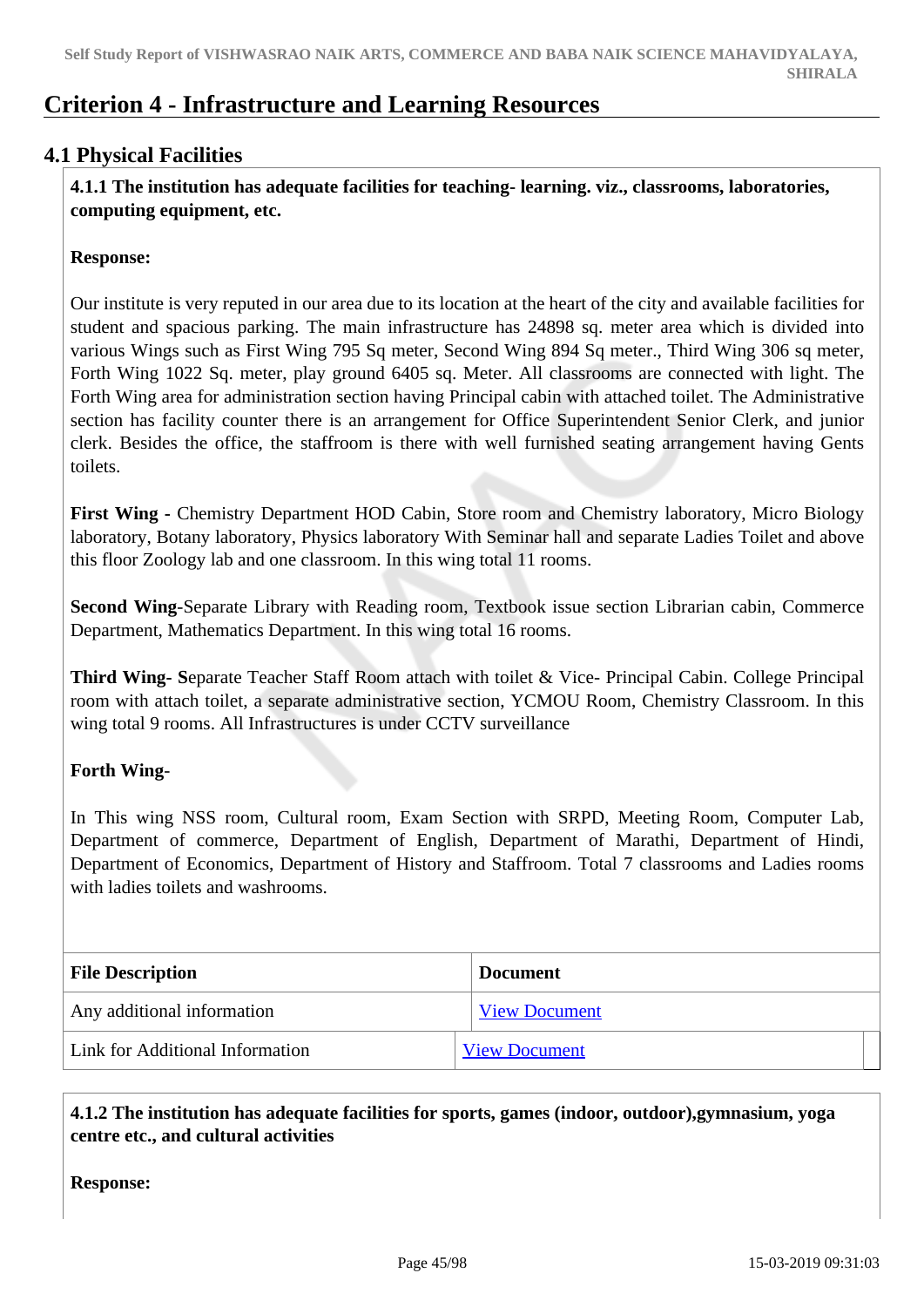#### **Participation of Our College in various games/sports-**

The sports persons of our college display outstanding performance in sports events such as Kho-kho, Kabaddi, Volley-ball, Cricket also in Individual events including Weight-lifting, Best physique, Chess, Athletics, Cross-country, Cycling, Swimming organized by Shivaji University and private federations. The sports persons are recruited in various fields such as Police, Army departments and various Defenses etc.Students of our college (**Krishna Madane playing in Telgu Titan and Ravindra Kumawat in Bengal Warriors**) playing in national and international level like Pro-Kabaddi

**Facilities provided by our college to the players:** All the required equipments and material for various games is provided. A proper kit is provided for particular events. Also the actual travelling allowance &D.A.Rs.50 is given to players at the time of zonal and inter-zonal competitions. Players selected for Shivaji University camp are gifted with Rs.500 as their incentives. Financial support is provided to an individual.

Participants are felicitated at Inter-university competition by offering Track-suit, sports-bag, Sports Shoes and memento also the players who achieve place are gifted with the same and cash prizes too. For admission process 3% sports quota is available in our college.

**Sports Ground Availability:** The College has indoor gym. The college campus ground consists of a special ground area for Volley-ball, kho-kho, kabbadi and Cricket is provided. The gymkhana has availability free space is used for various games. All the essential gym equipments are provided for the fitness purpose.

**Cultural Department:** The hall is also useful for the cultural and holistic practices college students. It is mainly used to practice different cultural events to be presented in Shivaji University Youth Festival as well as other competitions. The tradition of the cultural activities of our college is colossal. Our students have participated in various activities like folk dance, one act play, street play, mime, group song, solo singing, orchestra, Rangoli, Elocution, Debating, Clay molding, Mimicry, Photography, drawing and poster making etc. Our hall has always played a vital role to practice all such activities.

| <b>File Description</b>         | <b>Document</b>      |
|---------------------------------|----------------------|
| Any additional information      | <b>View Document</b> |
| Link for Additional Information | <b>View Document</b> |

 **4.1.3 Percentage of classrooms and seminar halls with ICT - enabled facilities such as smart class, LMS, etc**

**Response:** 22.22

4.1.3.1 Number of classrooms and seminar halls with ICT facilities

Response: 4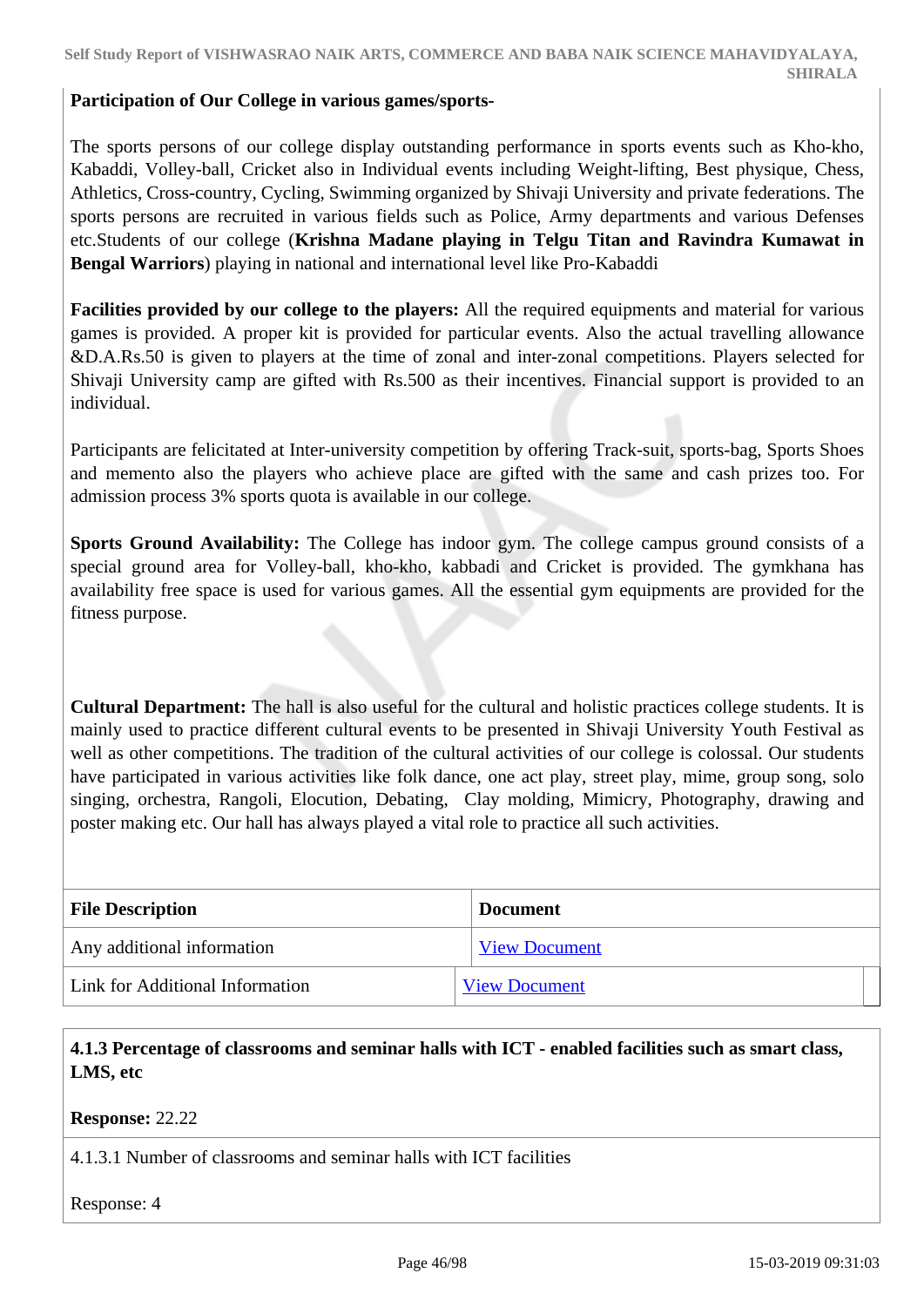| <b>File Description</b>                                               | <b>Document</b>      |
|-----------------------------------------------------------------------|----------------------|
| Number of classrooms and seminar halls with ICT<br>enabled facilities | <b>View Document</b> |
| any additional information                                            | <b>View Document</b> |

# **4.1.4 Average percentage of budget allocation, excluding salary for infrastructure augmentation during the last five years.**

# **Response:** 2.03

4.1.4.1 Budget allocation for infrastructure augmentation, excluding salary year-wise during the last five years (INR in Lakhs)

| 2017-18                 | 2016-17                                               | 2015-16 | 2014-15              | 2013-14 |
|-------------------------|-------------------------------------------------------|---------|----------------------|---------|
| 0.40                    | $00\,$                                                | 0.31    | 00                   | 0.40    |
|                         |                                                       |         |                      |         |
| <b>File Description</b> |                                                       |         | <b>Document</b>      |         |
| the last five years     | Details of budget allocation, excluding salary during |         | <b>View Document</b> |         |
|                         | Audited utilization statements                        |         | <b>View Document</b> |         |

# **4.2 Library as a Learning Resource**

# **4.2.1 Library is automated using Integrated Library Management System (ILMS)**

#### **Response:**

The college has very enriched library in terms of availability of reference and textbooks. Our library is spacious, well furnished and ventilated. The library infrastructure comprises of Librarian cabin, reading room for girls and boys, stack room and storerooms.

Total area of library is 134 sq meter. The Librarian has separate cabins from this he monitors all the library activities. At a time 40 boys and 40 girls can avail the facility of reading room. The reading room section has 46 sq. mtr. built up area. The stack room is also huge in space. We have maintained a storeroom which is of 27.86 sq. mtr. area. Library provides separate reading facility for teachers.

**Book Bank** – Book bank facility is provided to economically weak and needy Students. Books regarding the syllabus are issued to students at the beginning of semester and taken back after the completion of the semester. A single set of text book is given to these students depending upon the availability of books.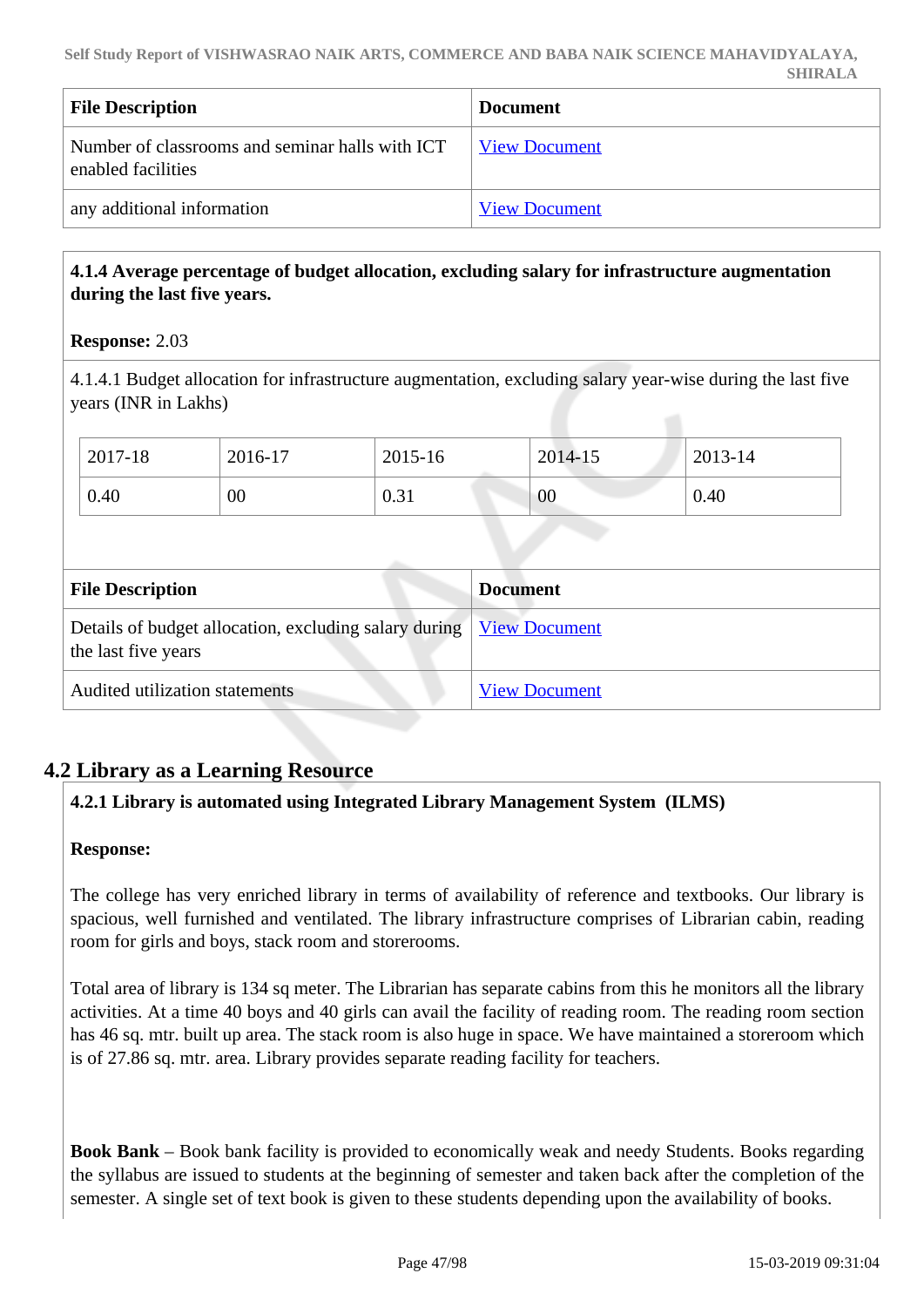**INFLIBNET facilities -** Library provides e-learning facilities to students and all faculty members by proving users ID and passwords. The library has online e-learning facility. The library has provided 6000 ejournals and 97000 e-books on online databases on various subjects. e-journals available in Shivaji University Kolhapur made accessible to all students and teachers of our college.

**Question Paper Bank –** Our library has last five years Question papers of Arts, Commerce & Sciences faculties. Students get benefit to practice before their Exams.

**Library Automation:** The accession of books is computerized. All the books have the barcode stickers. The separate library cards are issued to all students for issuing text books, journals, and reference books on Identity only. One separate computer is for library users for the students and teachers to search the book through **OPAC** in the library and through web - OPAC outside the library. The job of issuing the books indexing, reports is generated statistically and section wise computerized.

| <b>File Description</b>    | <b>Document</b>      |
|----------------------------|----------------------|
| Any additional information | <b>View Document</b> |

# **4.2.2 Collection of rare books, manuscripts, special reports or any other knowledge resources for library enrichment**

#### **Response:**

The Library has sufficient space on the Second Wing of main College area. It has 134 sq mtr. area, with librarian cabin, reading room, stack room, store room, The Library has 26360 books, All subject journals, Reference books, bond volumes, newspapers, Maps, various periodicals. The library has Encyclopedia Britannica (1 to 23 vol.), Marathi *Vishwakosh* (Encyclopedia), Hindi *Vishwakosh*, the periodical, Marathi *Utpatikosh*, Encyclopedia of Religion & Ethics and Oxford English Dictionaries…etc. All these resources have enriched our library. There are so many Rare Books on different subjects.

**Library as a Resource:** The library has advisory committee and Book donation Scheme committee. The main objective of the Library Committee is to design and support policies for the library services. Our Book bank scheme provides books to needy and poor students. In the library, online public access catalogue (**OPAC**) facility, searching databases and **INFLIBENT** facilities are available**.** The separate Internet facility is provided to the students along with 5 computers. The library facilities have become easier and user friendly due to computerization. E-Library provides access to download e-books, ejournals. We provide separate books facilities to those students preparing for competitive examinations. The Library facilities are available from 8:00 am to 5:00 pm every day throughout the year. The average number of students visiting the library ranges from 200 to 250 per day. The average number of books issued and returned range between 60-80 per day. The average ratio students to library books is 1:26.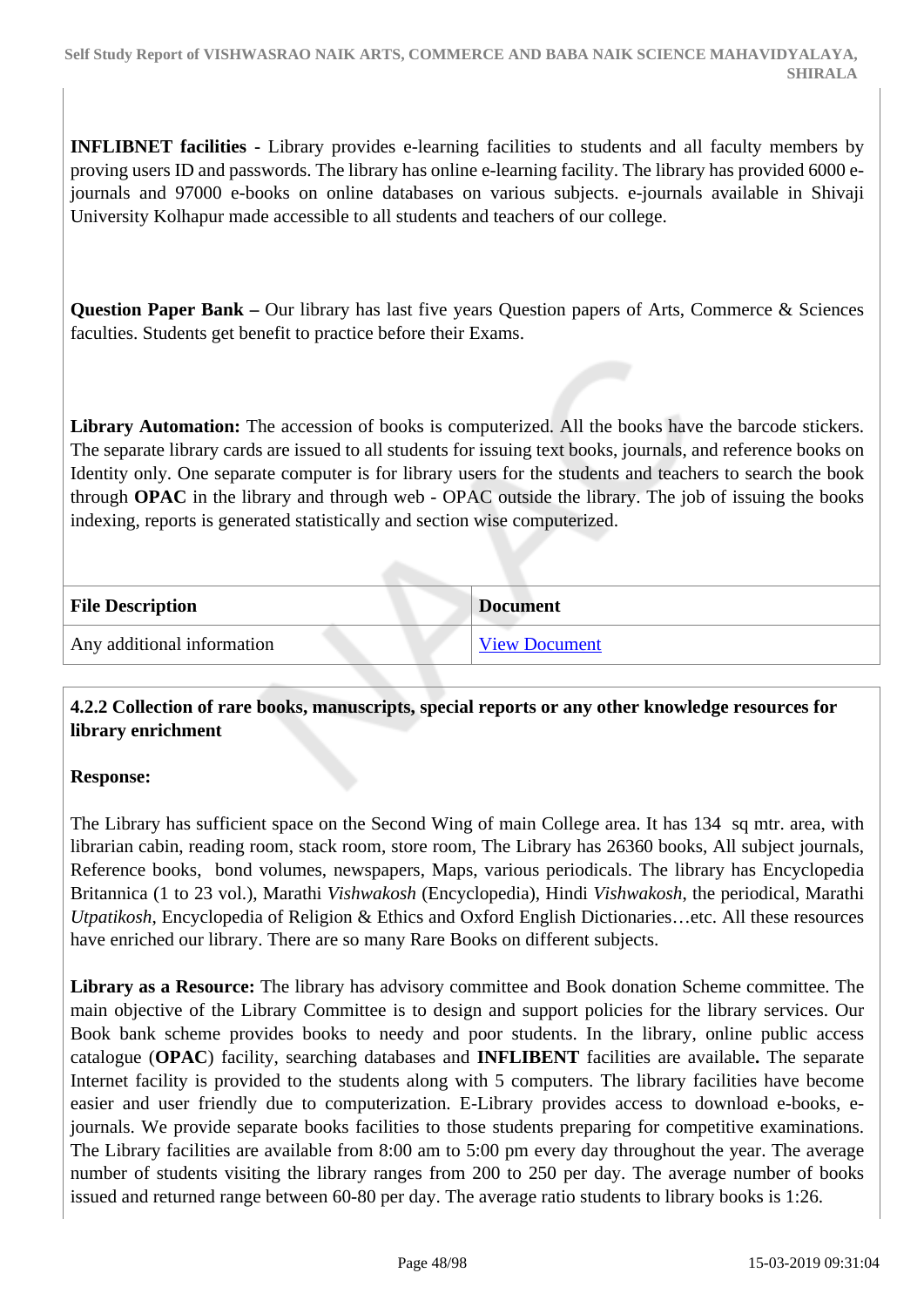**Special services provided by library: Display Rack:** Periodicals, newly purchased books, newspapers, journals on various subjects are displayed to the readers for easy reference and information. The list of newly added books is also displayed on notice board every month for the readers.

# **INFLIBNET**

**Facilities:** Library provides e-learning resources to students and faculty members by proving user ID and password. We provide e-learning environment to interested readers. The library provides 6000 e-journals and about 31,35,000 e-books on online database of various subjects.

**Searching Database**: There is library clerk and three attendants to help the students, teachers and research scholars to search various offline and online database. The attendant remains present specially in reading room to issue books and to maintain discipline.

**Drinking Water Facility:** A purified water system is provided to students with regular maintenance. The library is enriched with references due to purchase of various reference books through minor research projects funded by UGC.

| <b>File Description</b>                | <b>Document</b>      |
|----------------------------------------|----------------------|
| Any additional information             | <b>View Document</b> |
| <b>Link for Additional Information</b> | <b>View Document</b> |

| 4.2.3 Does the institution have the following: |
|------------------------------------------------|
| 1.e-journals                                   |
| 2.e-ShodhSindhu                                |
| 3. Shodhganga Membership                       |
| 4.e-books                                      |
| 5. Databases                                   |
| A. Any 4 of the above                          |
| B. Any 3 of the above                          |
| C. Any 2 of the above                          |
| D. Any 1 of the above                          |
| <b>Response:</b> A. Any 4 of the above         |
|                                                |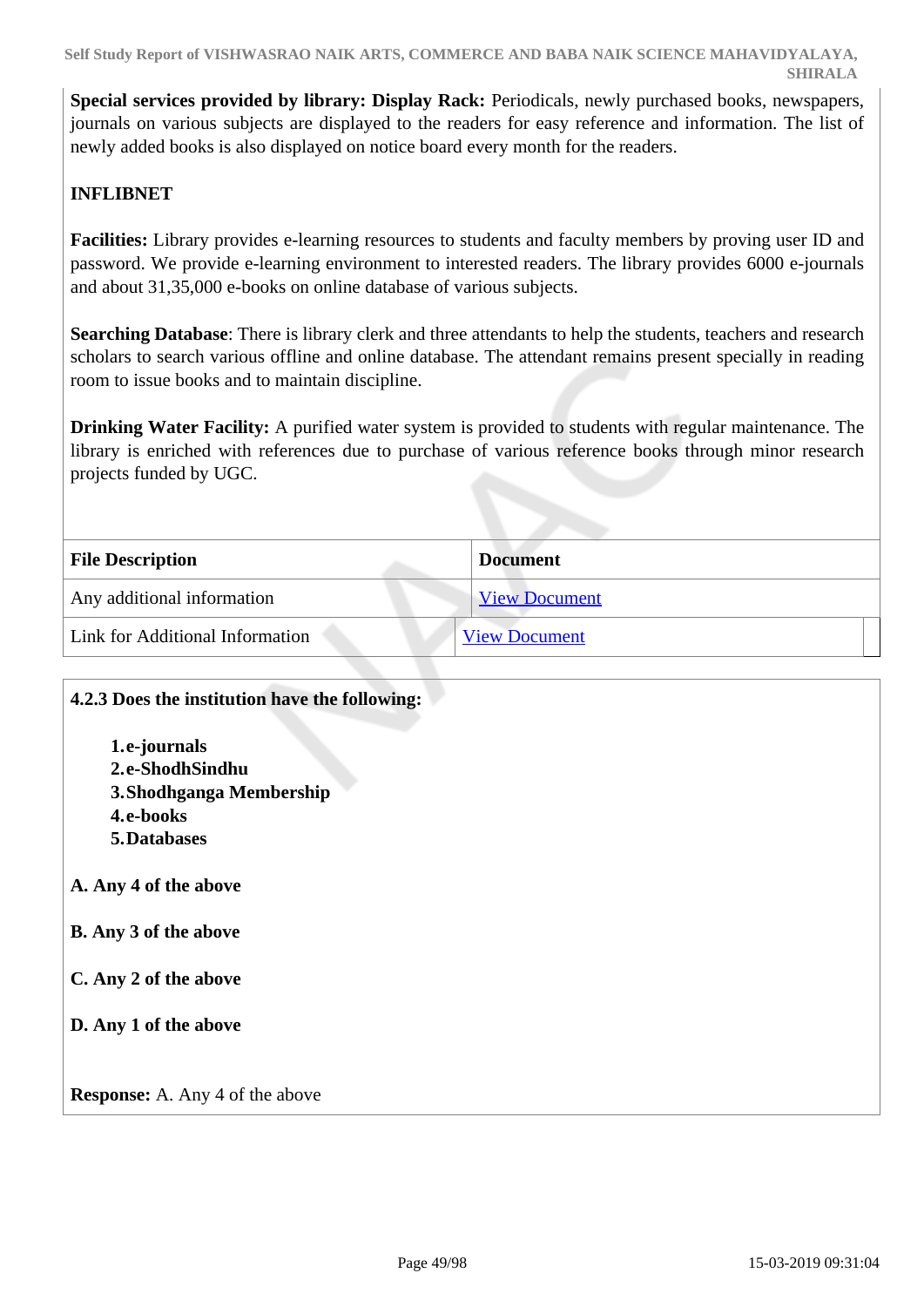| <b>File Description</b>                                                               | <b>Document</b>      |
|---------------------------------------------------------------------------------------|----------------------|
| Details of subscriptions like e-journals, e-<br>ShodhSindhu,Shodhganga Membership etc | <b>View Document</b> |
| Any additional information                                                            | <b>View Document</b> |

# **4.2.4 Average annual expenditure for purchase of books and journals during the last five years (INR in Lakhs)**

# **Response:** 0.73

4.2.4.1 Annual expenditure for purchase of books and journals year-wise during the last five years (INR in Lakhs)

| 2017-18 | 2016-17             | 2015-16 | 2014-15 | 2013-14 |
|---------|---------------------|---------|---------|---------|
| 0.87    | $\bigcap$ 1<br>1.41 | 0.52    | 0.44    | 0.61    |

| <b>File Description</b>                                                                        | <b>Document</b>      |
|------------------------------------------------------------------------------------------------|----------------------|
| Details of annual expenditure for purchase of books<br>and journals during the last five years | <b>View Document</b> |
| Audited statements of accounts                                                                 | <b>View Document</b> |

# **4.2.5 Availability of remote access to e-resources of the library**

**Response:** Yes

| <b>File Description</b>    | <b>Document</b>      |
|----------------------------|----------------------|
| Any additional information | <b>View Document</b> |

# **4.2.6 Percentage per day usage of library by teachers and students Response:** 20.81 4.2.6.1 Average number of teachers and students using library per day over last one year Response: 221 **File Description Document** Any additional information [View Document](https://assessmentonline.naac.gov.in/storage/app/hei/SSR/102349/4.2.6_1548145758_2485.pdf)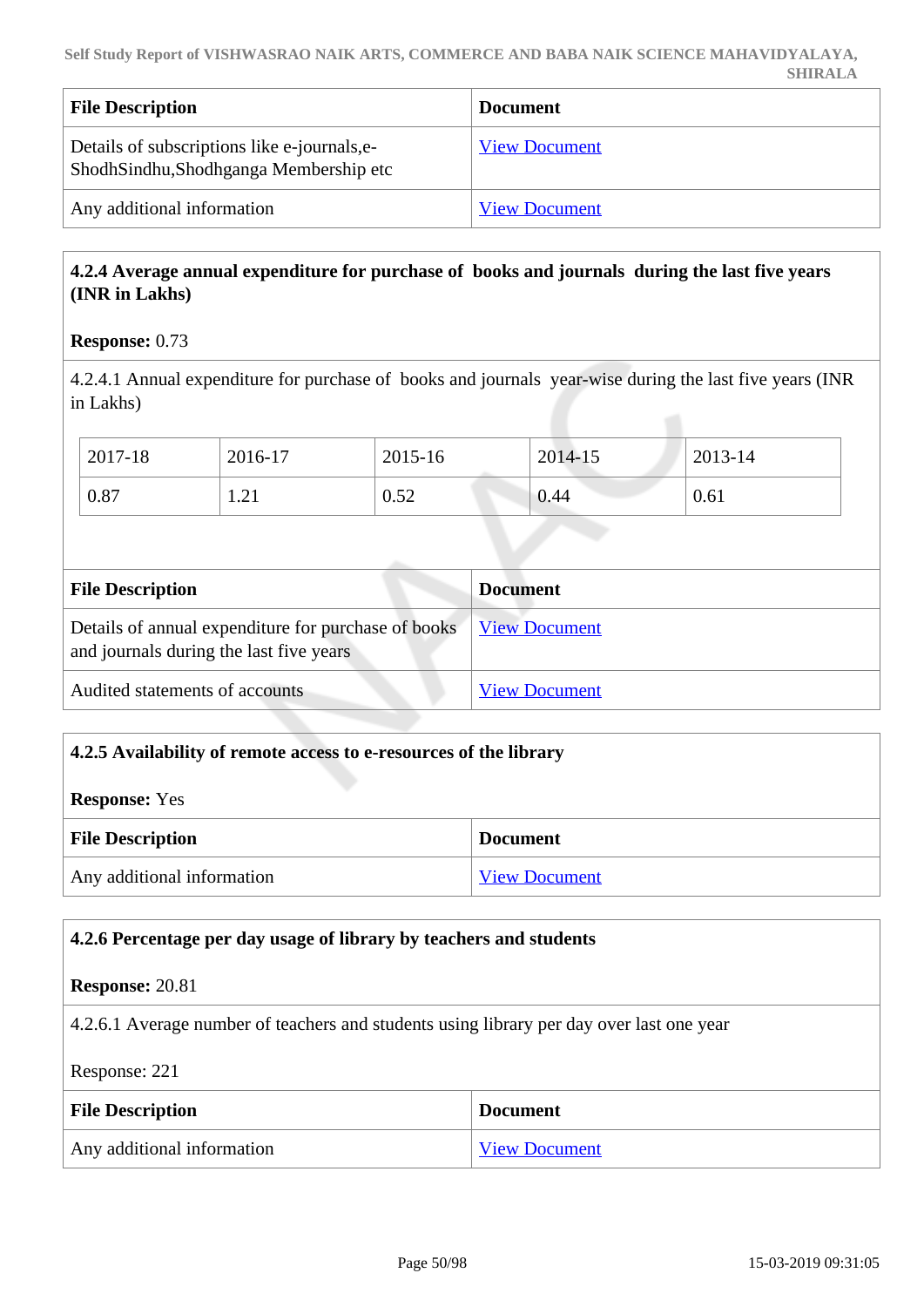# **4.3 IT Infrastructure**

# **4.3.1 Institution frequently updates its IT facilities including Wi-Fi**

#### **Response:**

Institution frequently updates its IT facilities through various systems. The IT classrooms are given advanced equipments and other essential facilities like complete surveillance system, electrical power supply with Inverter back up facility for high speed communication links, designed furniture, anti-virus, etc. The college has 30 computers with access to internet that are updated with latest versions. The computers are connected with LCD facilities. As per the requirement of the maintenance of the above IT equipments, faculty uses their skill to update and repair the equipments. However, for major disorder and damage, computer technicians and service providers are hired for the up keeping and replacement. The steps like installation of anti-virus periodically, formatting of computers on the basis of corrupt operating system and replacing of hardware of old computers to new computers are taken for maintaining and utilizing computers. The Wi-Fi facility is provided to all departments.

Resources from various websites, web-links are used by the teachers for teaching-learning process. Teachers prepare their own power point presentations and course materials that are provided to the students.

The laboratories are available to students whenever they require. They are given freedom to use the resources and learn through e-resources. ICT Classrooms are well equipped with computer with LCD projector system.

These are used for demonstrations/explanations of practical's, power point presentations and video clips.

The entire campus is networked with WIFI. These resources are available for the students. The administrative office is also connected through LAN and Wi-Fi. Computers are provided for the staff.

The department has educational ICT based educational CD's, power point presentations and e-books which is used for teaching and evaluation of students. The departments have all essential licensed software's and antivirus as per the requirements. The college conducts the online feedback, campus interviews aptitude examinations etc.

| <b>File Description</b>    | <b>Document</b>      |
|----------------------------|----------------------|
| Any additional information | <b>View Document</b> |

| 4.3.2 Student - Computer ratio |                      |
|--------------------------------|----------------------|
| <b>Response: 32.75</b>         |                      |
| <b>File Description</b>        | <b>Document</b>      |
| Any additional information     | <b>View Document</b> |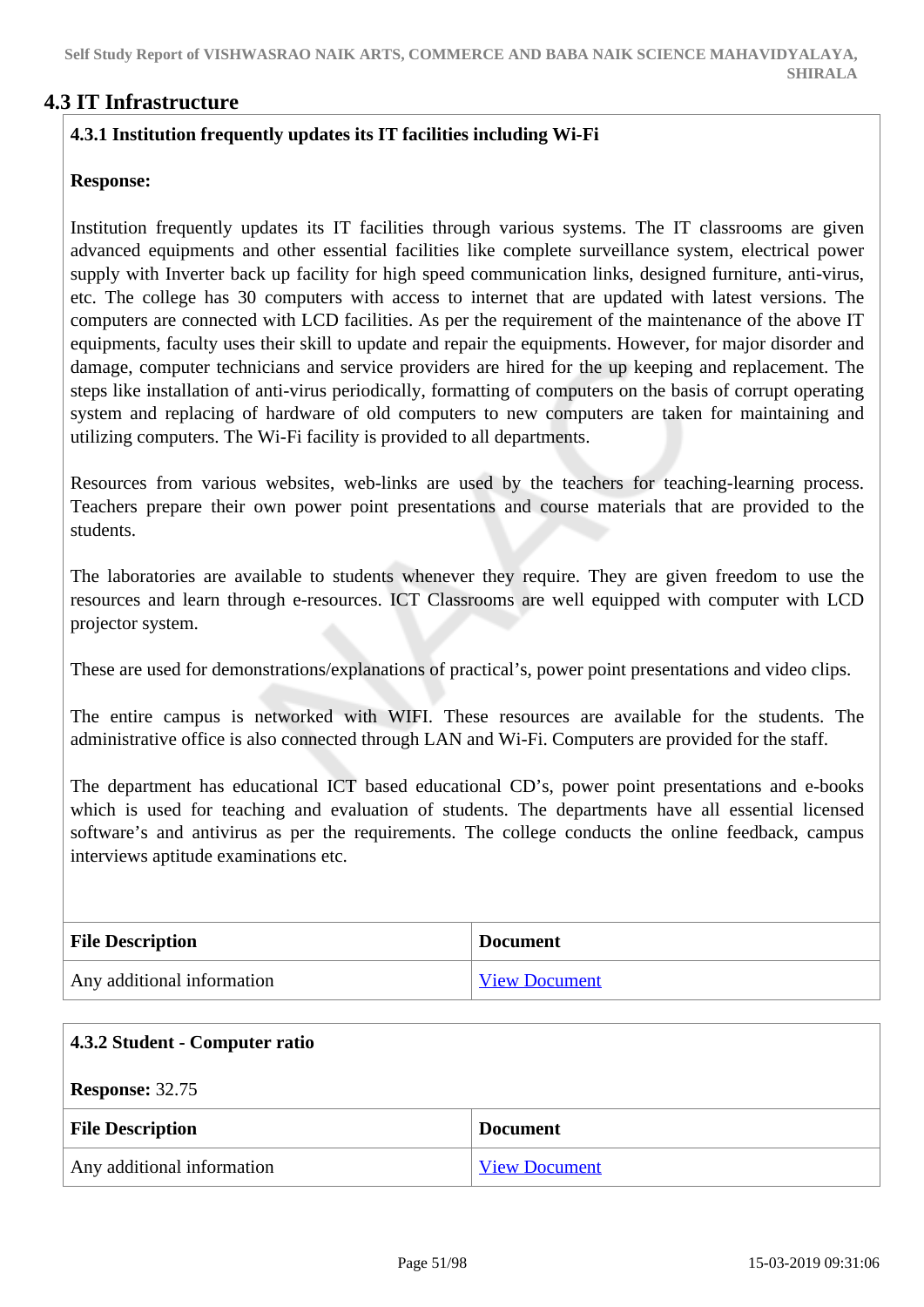| $>=50$ MBPS                | 4.3.3 Available bandwidth of internet connection in the Institution (Lease line) |
|----------------------------|----------------------------------------------------------------------------------|
| 35-50 MBPS                 |                                                                                  |
| <b>20-35 MBPS</b>          |                                                                                  |
| <b>5-20 MBPS</b>           |                                                                                  |
|                            |                                                                                  |
| <b>Response: 5-20 MBPS</b> |                                                                                  |
| <b>File Description</b>    | <b>Document</b>                                                                  |
|                            |                                                                                  |

# **4.3.4 Facilities for e-content development such as Media Centre, Recording facility, Lecture Capturing System (LCS)**

| <b>Response:</b> No |
|---------------------|
|---------------------|

| <b>File Description</b>                                                               | <b>Document</b>      |
|---------------------------------------------------------------------------------------|----------------------|
| Facilities for e-content development such as Media<br>Centre, Recording facility, LCS | <b>View Document</b> |

# **4.4 Maintenance of Campus Infrastructure**

 **4.4.1 Average Expenditure incurred on maintenance of physical facilities and academic support facilities excluding salary component, as a percentage during the last five years**

#### **Response:** 65.63

4.4.1.1 Expenditure incurred on maintenance of physical facilities and academic support facilities excluding salary component year-wise during the last five years (INR in Lakhs)

| 2017-18 | 2016-17       | 2015-16 | 2014-15 | 2013-14 |
|---------|---------------|---------|---------|---------|
| 8.07    | - 77<br>11.77 | 12.20   | 18.43   | 5.35    |

| <b>File Description</b>                                                                         | <b>Document</b>      |
|-------------------------------------------------------------------------------------------------|----------------------|
| Details about assigned budget and expenditure on<br>physical facilities and academic facilities | <b>View Document</b> |
| Audited statements of accounts.                                                                 | <b>View Document</b> |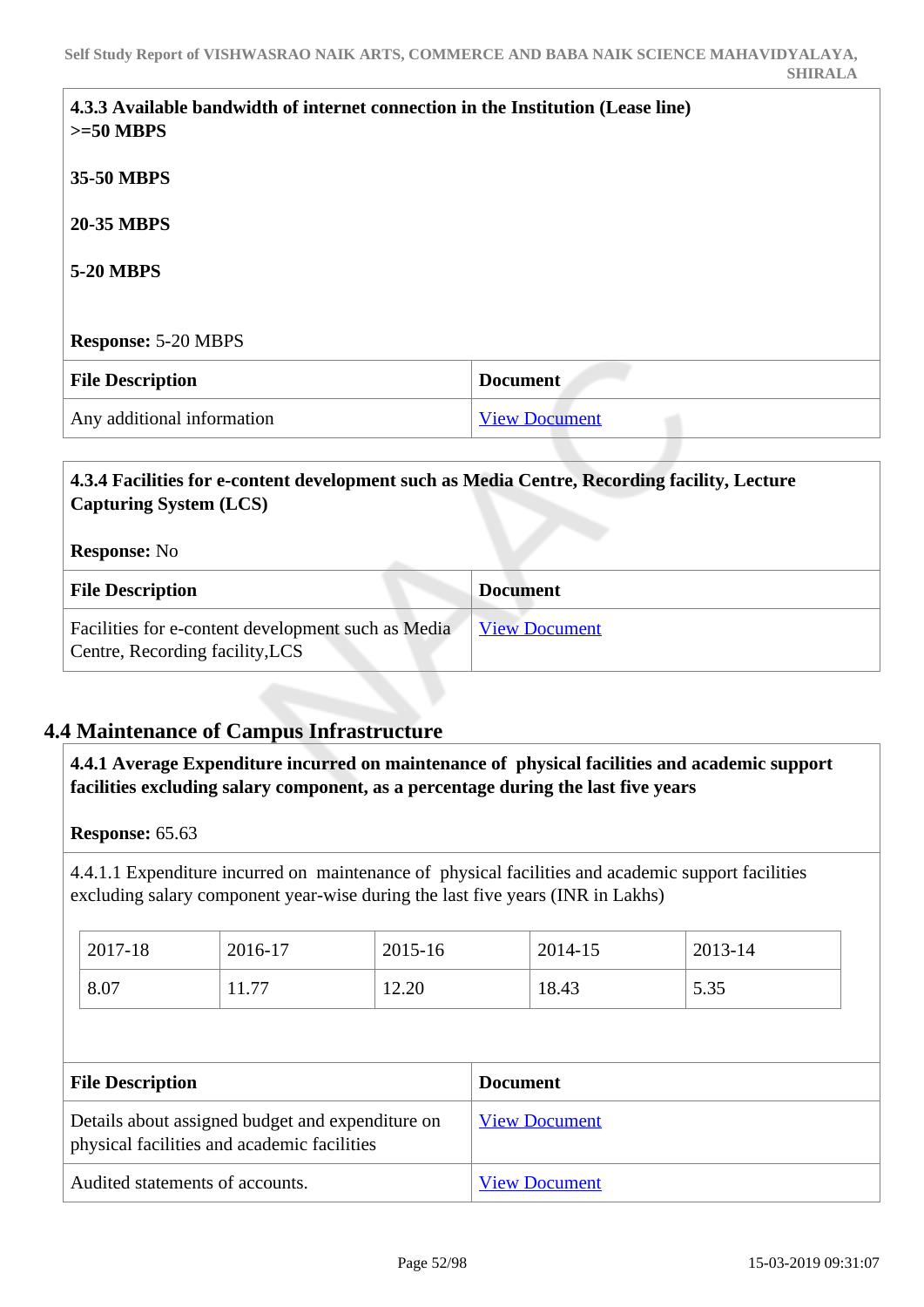# **4.4.2 There are established systems and procedures for maintaining and utilizing physical, academic and support facilities - laboratory, library, sports complex, computers, classrooms etc.**

#### **Response:**

The established system and procedure for maintenance and utilization are as follows:

# **Library**:

 1) Maintenance: Library is governed through the College Library Committee. A Librarian, three attendants and one Clerk are engaged for library maintenance. The library is computerized and it is equipped with e*-Granthalay* with printer and barcode reader LASER scanner. Annual Maintenance Contract is made available with Softech Solutions and Services, Pune for maintaining the Library Software Package. The backup of the said software is regularly taken through online mode by Masters Software, Pune. Any problem is solved by the same agency. The various books, journals are carefully arranged in the library. There is a considerable provision in the annual budget for maintenance.

2) Utilization: The various knowledge resources are provided to the users. The students have a separate reading hall.

#### **Laboratory**:

01) Maintenance: In order to extend the life of the laboratory equipments and increase its efficiency and functionality, regular cleaning practice is strictly followed. The maintenance and cleaning of the laboratories are done with the efforts of non-teaching staff.

 02) Utilization: The various laboratory facilities are provided for curriculum practical's to the science wing.

#### **Sport Complex**:

#### 1) Maintenance

The college has the one post of Director of Physical Education. In order to maintain the sport facilities, there is a considerable amount provided in the annual budget. As per the Provision amount is spent for giving various facilities to the sport persons. The sport persons are provided various sport equipments, sport kits.

2) Utilization: The sport facilities are used by about 1014 students of the college.

#### **Classrooms**:

1) Maintenance: Classrooms are cleaned every day by menials and kept clean regularly. A menial staff is trained to maintain and repair the minor damages of wooden furniture.

2) Utilization: The classrooms and furniture facilities are utilized regularly by the students and faculty. Sometime it is also made available for the other governmental and the non-governmental organizations.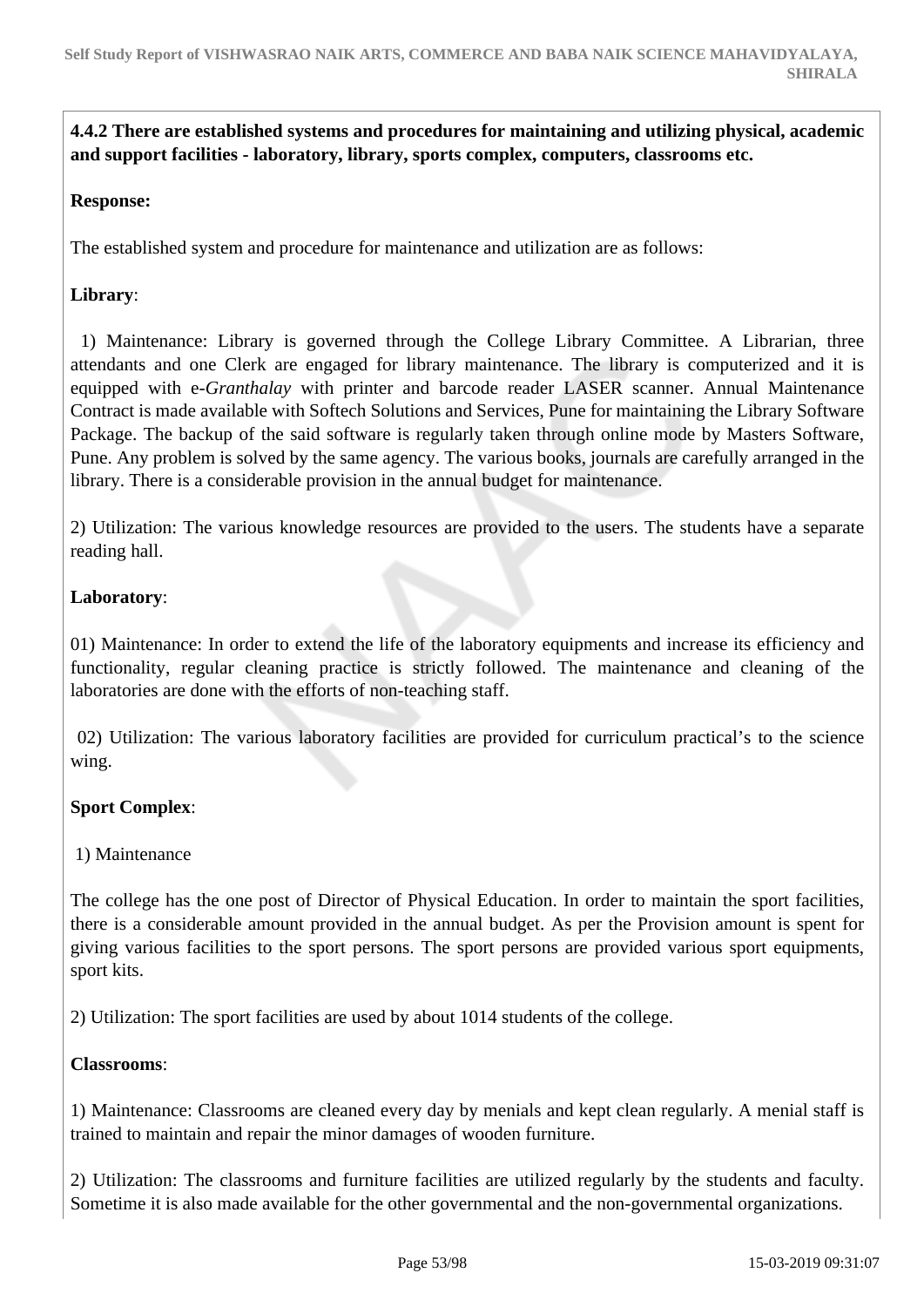# **IT Computers:**

1) Maintenance: For the maintenance of the IT equipments, technicians are hired from the service providers. The tasks like installation of anti-virus periodically, formatting of computers if needed, replacing of hardware of old computers to new computers are taken care of by college faculty. 2) Utilization: ICT equipments are used for teaching and learning process. College has LCD projectors and computers.

| <b>File Description</b>    | <b>Document</b>      |
|----------------------------|----------------------|
| Any additional information | <b>View Document</b> |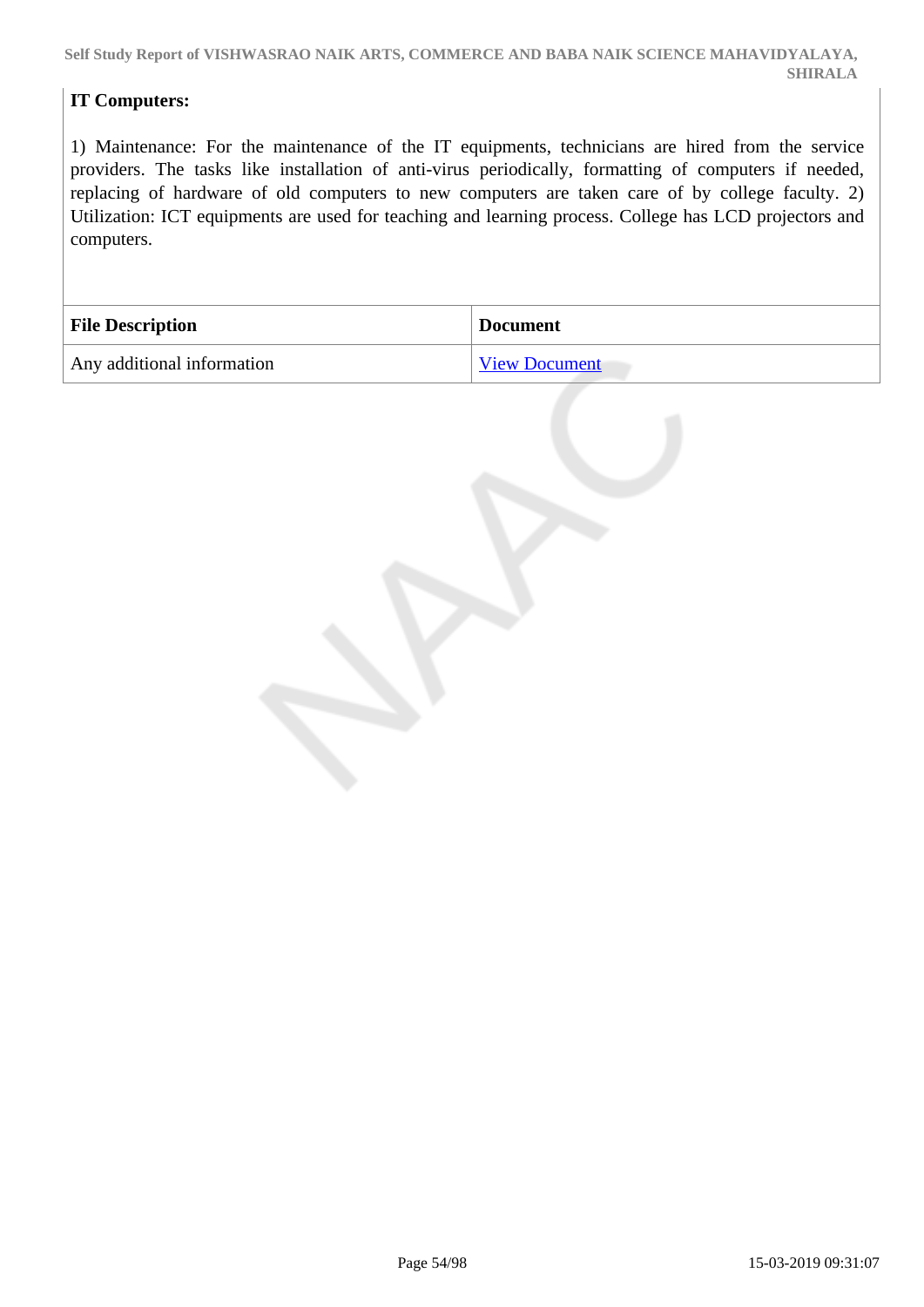# **Criterion 5 - Student Support and Progression**

# **5.1 Student Support**

# **5.1.1 Average percentage of students benefited by scholarships and freeships provided by the Government during the last five years**

#### **Response:** 64.51

5.1.1.1 Number of students benefited by scholarships and freeships provided by the Government year-wise during the last five years

| 2017-18 | 2016-17 | 2015-16 | 2014-15 | 2013-14 |
|---------|---------|---------|---------|---------|
| 339     | 459     | 762     | 749     | 680     |

| <b>File Description</b>                                                                                                            | <b>Document</b>      |
|------------------------------------------------------------------------------------------------------------------------------------|----------------------|
| Upload self attested letter with the list of students<br>sanctioned scholarships                                                   | <b>View Document</b> |
| Average percentage of students benefited by<br>scholarships and freeships provided by the<br>Government during the last five years | <b>View Document</b> |
| Any additional information                                                                                                         | <b>View Document</b> |

# **5.1.2 Average percentage of students benefited by scholarships, freeships, etc. provided by the institution besides government schemes during the last five years**

#### **Response:** 3.71

5.1.2.1 Total number of students benefited by scholarships, freeships, etc provided by the institution besides government schemes year-wise during the last five years

| 2017-18 | 2016-17 | 2015-16      | 2014-15  | 2013-14 |
|---------|---------|--------------|----------|---------|
| 44      | 38      | $\sim$<br>34 | $\sim$ 1 | 38      |

| <b>File Description</b>                                                                                      | <b>Document</b>      |
|--------------------------------------------------------------------------------------------------------------|----------------------|
| Number of students benefited by scholarships and<br>free ships besides government schemes in last 5<br>years | <b>View Document</b> |
| Any additional information                                                                                   | <b>View Document</b> |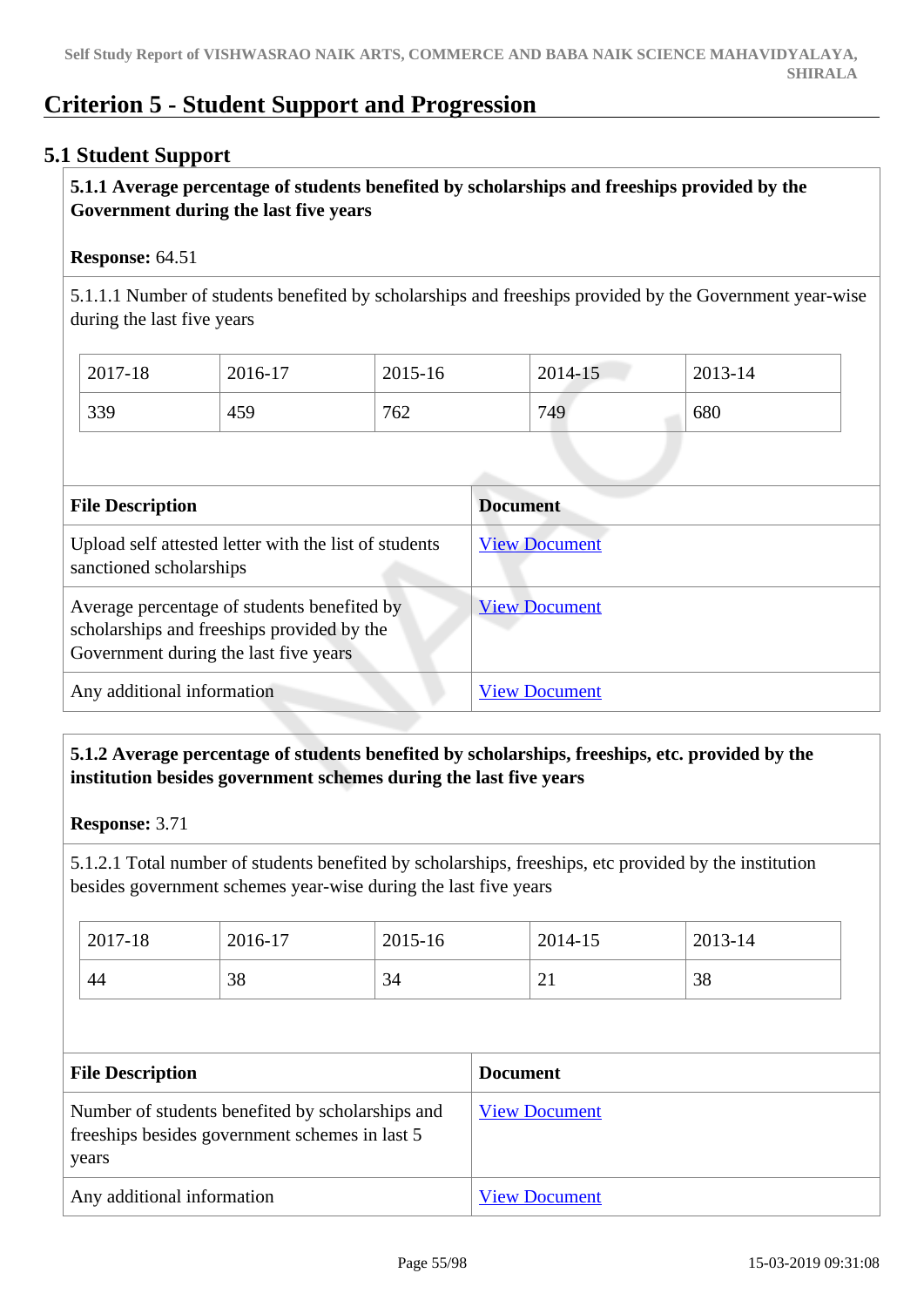| 5.1.3 Number of capability enhancement and development schemes -                                                                                      |                      |
|-------------------------------------------------------------------------------------------------------------------------------------------------------|----------------------|
| 1. For competitive examinations                                                                                                                       |                      |
| 2. Career counselling                                                                                                                                 |                      |
| 3. Soft skill development                                                                                                                             |                      |
| <b>4. Remedial coaching</b>                                                                                                                           |                      |
| 5. Language lab                                                                                                                                       |                      |
| <b>6. Bridge courses</b>                                                                                                                              |                      |
| 7. Yoga and meditation                                                                                                                                |                      |
| <b>8. Personal Counselling</b>                                                                                                                        |                      |
| A. 7 or more of the above<br><b>B.</b> Any 6 of the above<br>C. Any 5 of the above<br>D. Any 4 of the above<br><b>Response:</b> B. Any 6 of the above |                      |
|                                                                                                                                                       |                      |
| <b>File Description</b>                                                                                                                               | <b>Document</b>      |
| Details of capability enhancement and development<br>schemes                                                                                          | <b>View Document</b> |
| Link to Institutional website                                                                                                                         | <b>View Document</b> |

# **5.1.4 Average percentage of student benefited by guidance for competitive examinations and career counselling offered by the institution during the last five years**

**Response:** 24.76

5.1.4.1 Number of students benefited by guidance for competitive examinations and career counselling offered by the institution year-wise during the last five years

| 2017-18    | 2016-17 | 2015-16 | 2014-15 | 2013-14 |
|------------|---------|---------|---------|---------|
| 209<br>246 |         | 216     | 242     | 245     |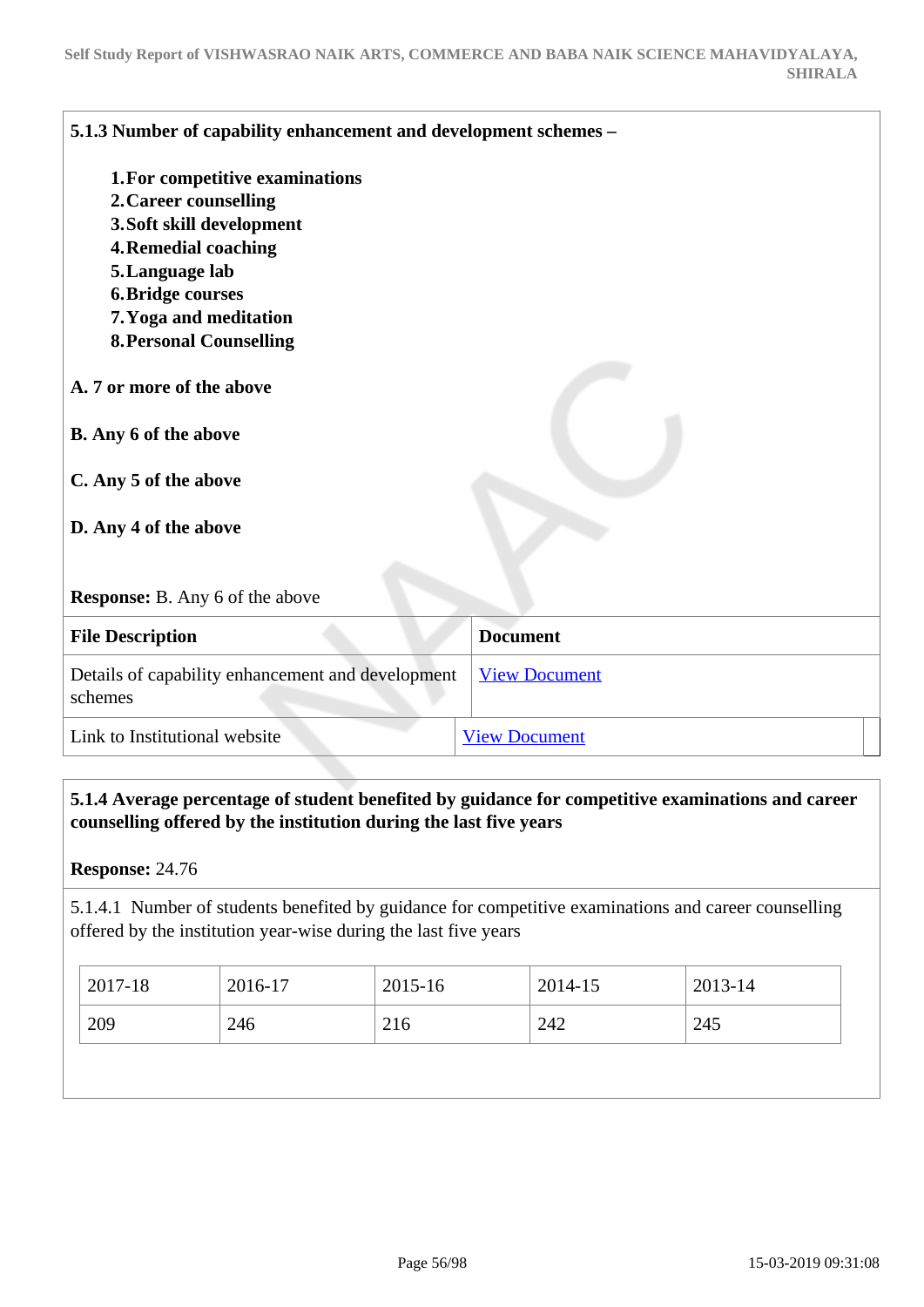| <b>File Description</b>                                                                                                       | <b>Document</b>      |
|-------------------------------------------------------------------------------------------------------------------------------|----------------------|
| Number of students benefited by guidance for<br>competitive examinations and career counselling<br>during the last five years | <b>View Document</b> |
| Any additional information                                                                                                    | <b>View Document</b> |

# **5.1.5 Average percentage of students benefited by Vocational Education and Training (VET) during the last five years**

#### **Response:** 0

5.1.5.1 Number of students attending VET year-wise during the last five years

| 2017-18                                   | 2016-17 | 2015-16  | 2014-15              | 2013-14 |  |
|-------------------------------------------|---------|----------|----------------------|---------|--|
| 0                                         |         | $\theta$ | v                    | O       |  |
|                                           |         |          |                      |         |  |
| <b>File Description</b>                   |         |          | <b>Document</b>      |         |  |
| Details of the students benifitted by VET |         |          | <b>View Document</b> |         |  |

# **5.1.6 The institution has a transparent mechanism for timely redressal of student grievances including sexual harassment and ragging cases**

**Response:** Yes

| <b>File Description</b>                                                                                                            | <b>Document</b>      |
|------------------------------------------------------------------------------------------------------------------------------------|----------------------|
| Minutes of the meetings of student redressal<br>committee, prevention of sexual harassment<br>committee and Anti Ragging committee | <b>View Document</b> |
| Details of student grievances including sexual<br>harassment and ragging cases                                                     | <b>View Document</b> |

# **5.2 Student Progression**

**5.2.1 Average percentage of placement of outgoing students during the last five years**

#### **Response:** 10.15

5.2.1.1 Number of outgoing students placed year-wise during the last five years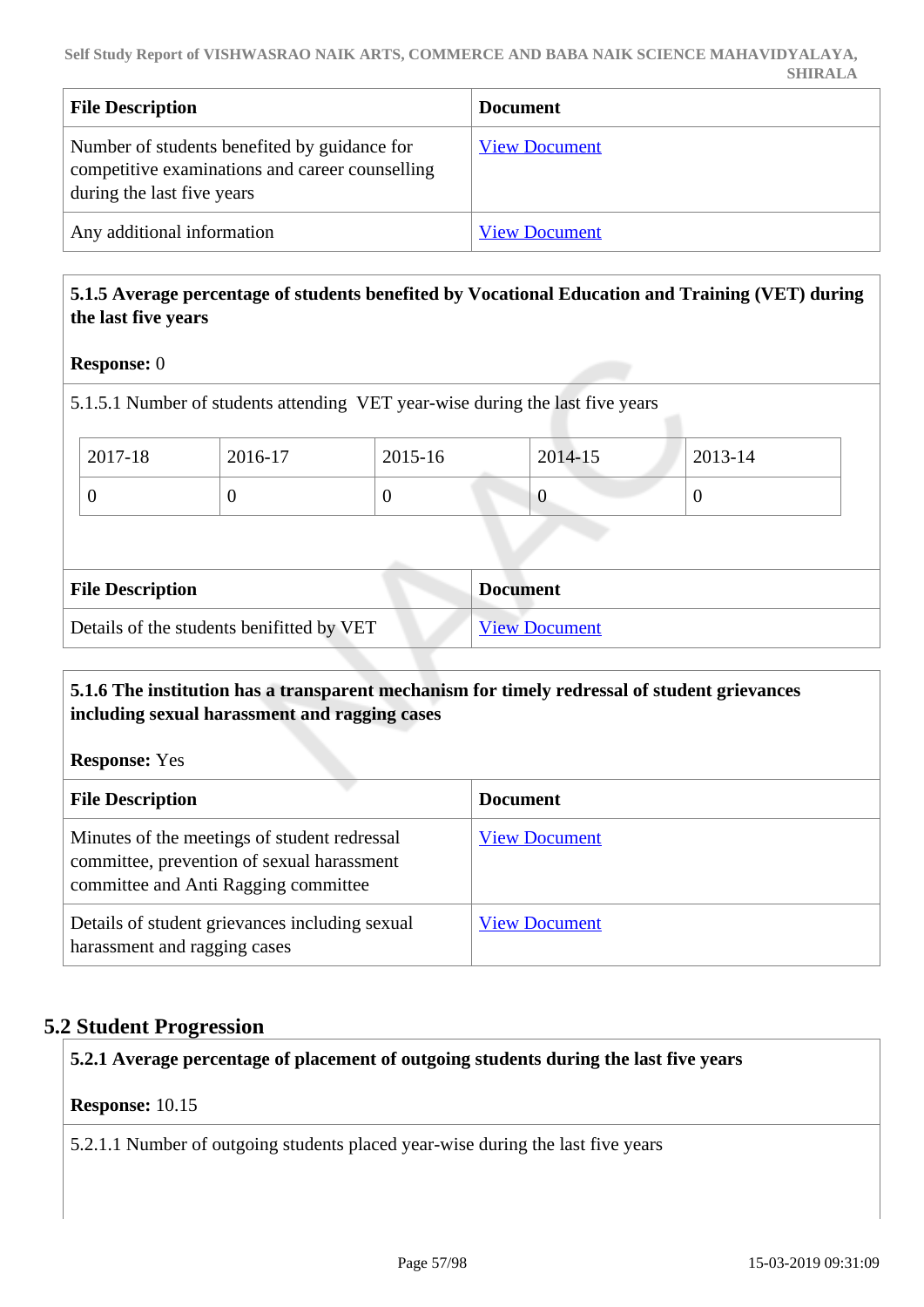| 2017-18 | 2016-17       | 2015-16 | 2014-15                  | 2013-14  |
|---------|---------------|---------|--------------------------|----------|
| 1 J     | $\cap$<br>ر∠∠ | 28      | $\sim$<br>$\overline{v}$ | $\sim$ 1 |

| <b>File Description</b>                                    | <b>Document</b>      |
|------------------------------------------------------------|----------------------|
| Self attested list of students placed                      | <b>View Document</b> |
| Details of student placement during the last five<br>years | <b>View Document</b> |
| Any additional information                                 | <b>View Document</b> |

#### **5.2.2 Percentage of student progression to higher education (previous graduating batch)**

#### **Response:** 69.42

5.2.2.1 Number of outgoing students progressing to higher education

Response: 202

| <b>File Description</b>                            | <b>Document</b>      |
|----------------------------------------------------|----------------------|
| Upload supporting data for student/alumni          | <b>View Document</b> |
| Details of student progression to higher education | <b>View Document</b> |
| Any additional information                         | <b>View Document</b> |

# **5.2.3 Average percentage of students qualifying in State/ National/ International level examinations during the last five years (eg: NET/ SLET/ GATE/ GMAT/ CAT/ GRE/ TOEFL/ Civil Services/State government examinations)**

#### **Response:** 6.67

5.2.3.1 Number of students qualifying in state/ national/ international level examinations (eg: NET/ SLET/ GATE/ GMAT/ CAT/ GRE/ TOEFL/ Civil services/ State government examinations) year-wise during the last five years

| 2017-18  | 2016-17 | 2015-16 | 2014-15 | 2013-14 |
|----------|---------|---------|---------|---------|
| <u>ب</u> |         | 4       |         |         |

5.2.3.2 Number of students who have appeared for the exams year-wise during the last five years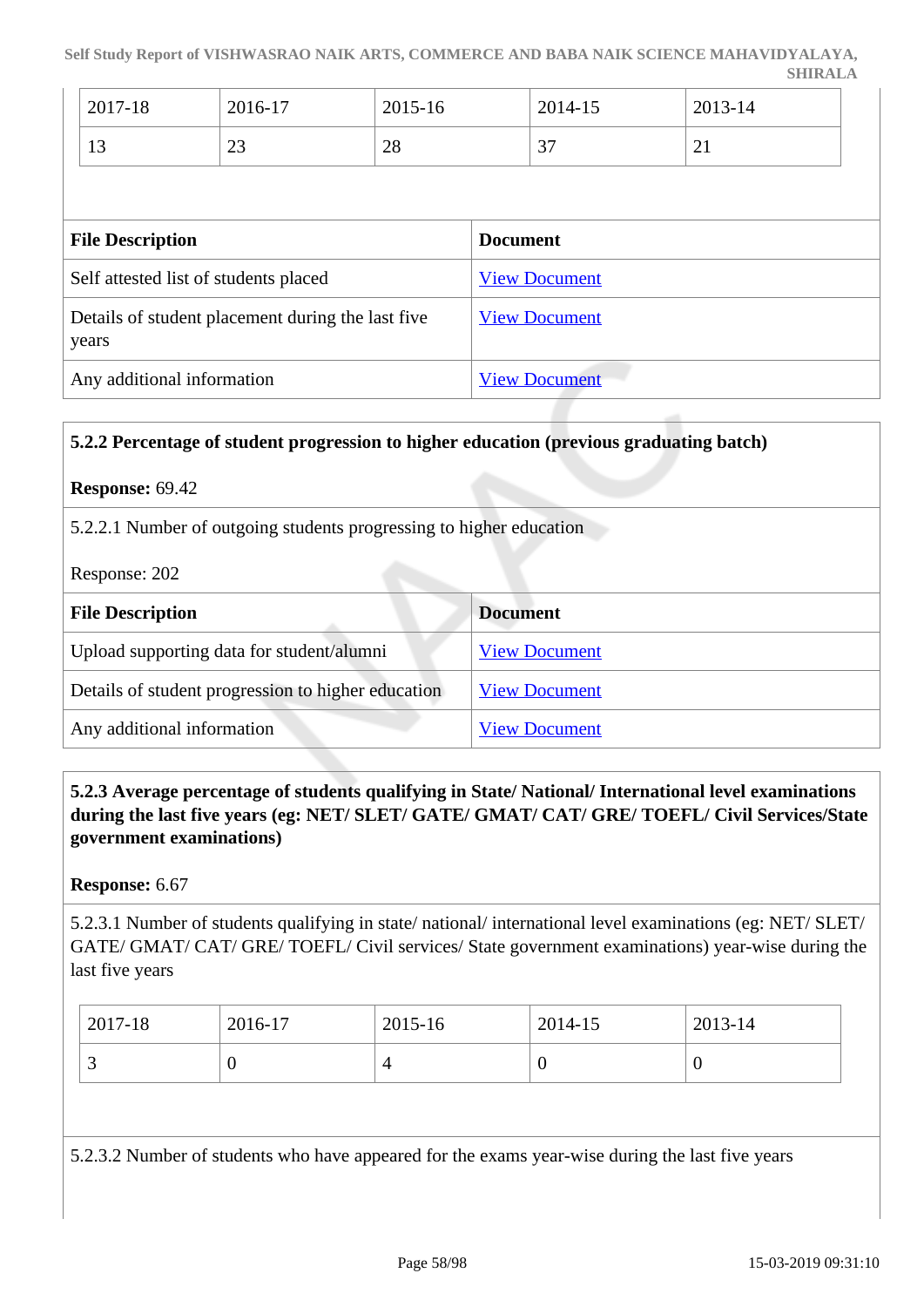| 2017-18                                   | 2016-17 | 2015-16 | 2014-15 | 2013-14 |
|-------------------------------------------|---------|---------|---------|---------|
| $\mathcal{L}$<br>$\overline{\phantom{0}}$ | . L . J | 18      | ി<br>∠∠ | 18      |

| <b>File Description</b>                                                                                            | <b>Document</b>      |
|--------------------------------------------------------------------------------------------------------------------|----------------------|
| Upload supporting data for the same                                                                                | <b>View Document</b> |
| Number of students qualifying in state/national/<br>international level examinations during the last five<br>years | <b>View Document</b> |

# **5.3 Student Participation and Activities**

 **5.3.1 Number of awards/medals for outstanding performance in sports/cultural activities at national / international level (award for a team event should be counted as one) during the last five years.**

#### **Response:** 11

5.3.1.1 Number of awards/medals for outstanding performance in sports/cultural activities at national/international level (award for a team event should be counted as one) year-wise during the last five years

| $2017 - 18$   | 2016-17 | 2015-16                            | 2014-15 | 2013-14 |
|---------------|---------|------------------------------------|---------|---------|
| $\sim$ $\sim$ | -       | $\sim$<br>$\overline{\phantom{0}}$ | -       |         |

| <b>File Description</b>                                                                                                                            | <b>Document</b>      |
|----------------------------------------------------------------------------------------------------------------------------------------------------|----------------------|
| Number of awards/medals for outstanding<br>performance in sports/cultural activities at<br>national/international level during the last five years | <b>View Document</b> |
| e-copies of award letters and certificates                                                                                                         | <b>View Document</b> |

# **5.3.2 Presence of an active Student Council & representation of students on academic & administrative bodies/committees of the institution**

#### **Response:**

The college has "Students' council" for every academic year. The Students' council is as per the

provisions of the sections 40 (2)(b) of the 'Maharashtra University Act 1994'. At least two meetings of the students' council were organized every year. The composition of "Students' council" is as follows: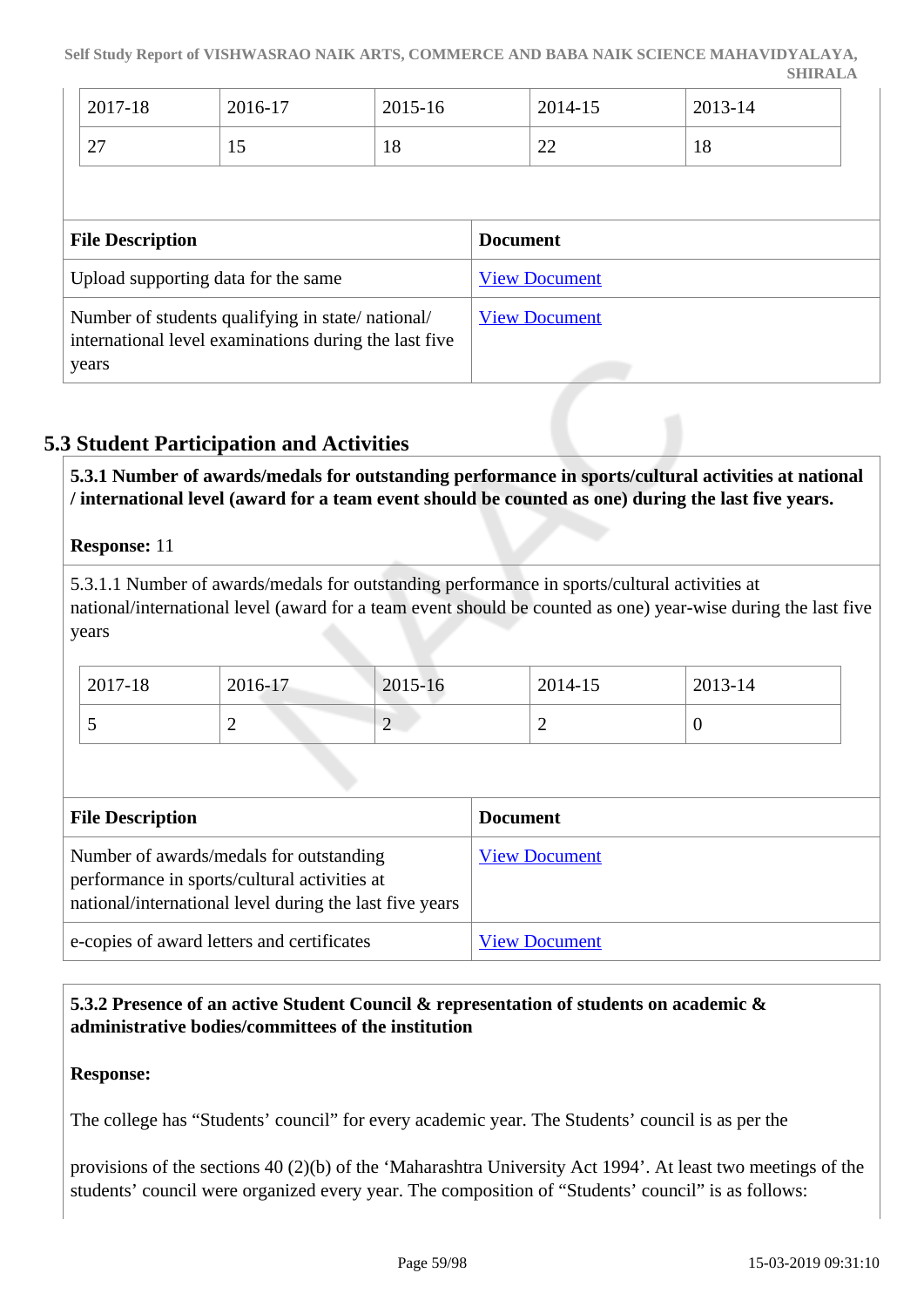| The Principal                                                                           | Chairman of the Student Coun |  |
|-----------------------------------------------------------------------------------------|------------------------------|--|
| A Lecturer, nominated by the principal                                                  | Member                       |  |
| <b>NSS Programme Officer</b>                                                            | Member                       |  |
| The Director of Sports and Physical Education                                           | Member                       |  |
| One Student from each class with academic merit at the examination held in the Member   |                              |  |
| preceding year and engaged in full-time study in the college, nominated by the          |                              |  |
| principal                                                                               |                              |  |
| One student showing outstanding performance in each activity of Sports, NSS, and Member |                              |  |
| Cultural                                                                                |                              |  |
|                                                                                         |                              |  |
| Activities, nominated by the principal                                                  |                              |  |
| Two female students nominated by the principal                                          | Member                       |  |
|                                                                                         |                              |  |
| (SC/ST/NT/DTNT/OBC)                                                                     |                              |  |
|                                                                                         |                              |  |

The Secretary of the students' council is elected among the members of the council.

# **The activities and functions of the students' Council-**

Students' Council committee monitors various academic and socio-cultural events in the college. Maintain discipline in the campus. Facilitates between the students and college, helps to coordinate extracurricular activities. Students' Council committee plays a significant role as volunteers in conferences, workshops, sports events and other functions. Members of student's council are given the representation in the working committees of the college. Students' role in academic and administrative bodies: Member to IQAC committee and member to local management committee.

#### **Students' representation in the committees:**

Anti-ragging Committee, Internal Quality Assurance Cell, Organizing committees for seminars, conferences, and workshops conducted in the college. Departmental Activities and Annual Prize distribution function. Cultural Activities Committee, Library Committee, Magazine Committee

The students' council was established in 2013-14, 2014-15 and 2017-18. For the year 2015-16, 2016-17 there was no student council due to the process of amendment of Maharashtra University Act. However, the college took the initiative to give representation to the students from 2015-16 onwards by taking them as members of the college working committees. The initiative taken by the college has fruitful results. The representatives played an active role in the activities and the decisions taken by different committees of the college. There was the development of leadership qualities, confidence, sense of responsibility and active participation among the students. It is observed that there is increase in communication and healthy dialogue among the representatives.

| <b>File Description</b>    | <b>Document</b>      |
|----------------------------|----------------------|
| Any additional information | <b>View Document</b> |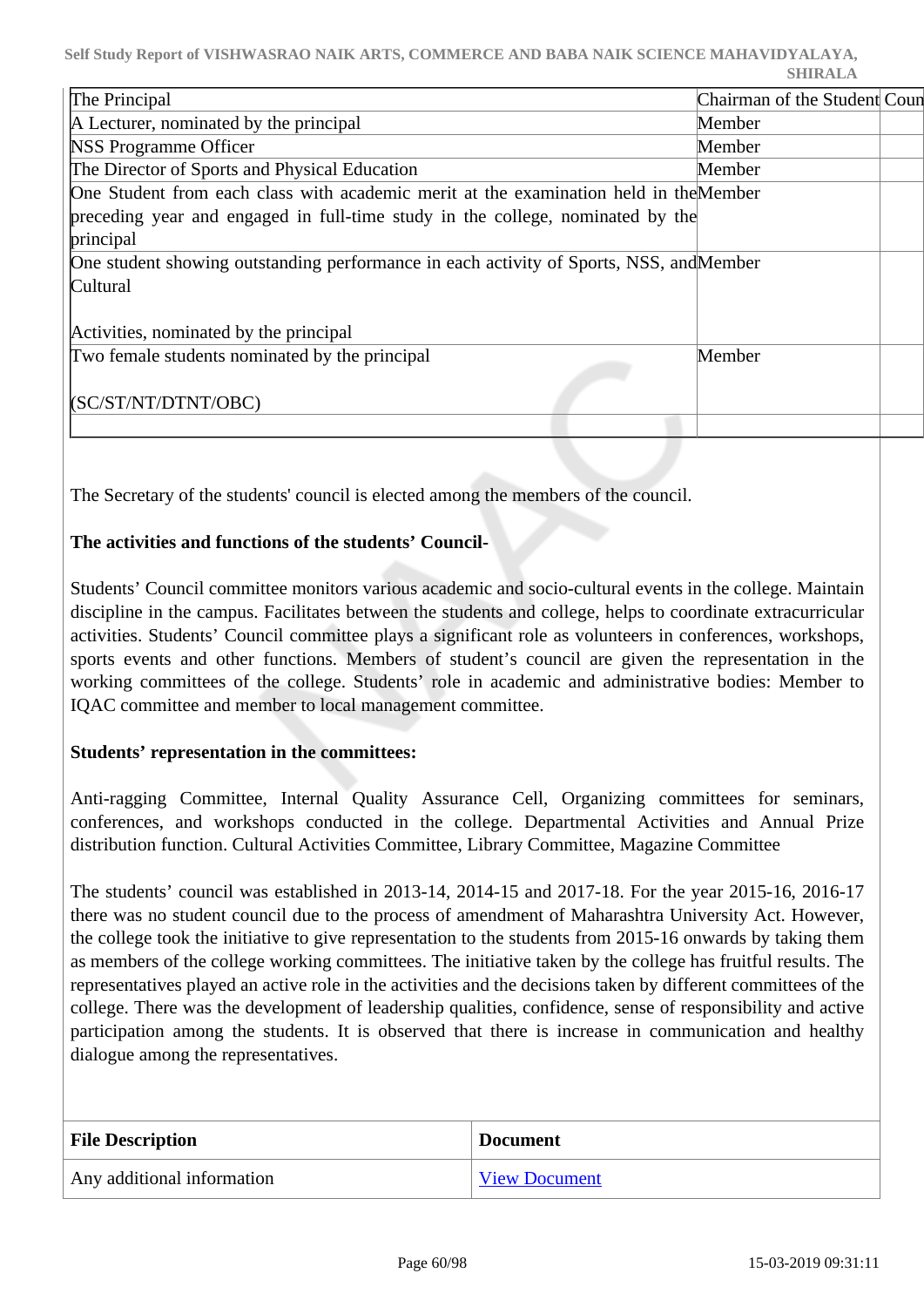# **5.3.3 Average number of sports and cultural activities/ competitions organised at the institution level per year**

#### **Response:** 32

5.3.3.1 Number of sports and cultural activities / competitions organised at the institution level year-wise during the last five years

| 2017-18 | 2016-17 | 2015-16       | 2014-15 | 2013-14 |
|---------|---------|---------------|---------|---------|
| 34      | 34      | $\cap$<br>ں ں | 28      | ◡▴      |

| <b>File Description</b>                                                       | <b>Document</b>      |
|-------------------------------------------------------------------------------|----------------------|
| Report of the event                                                           | <b>View Document</b> |
| Number of sports and cultural activities /<br>competitions organised per year | <b>View Document</b> |

# **5.4 Alumni Engagement**

 **5.4.1 The Alumni Association/Chapters (registered and functional) contributes significantly to the development of the institution through financial and non financial means during the last five years**

#### **Response:**

The alumni association of the college is registered recently. Earlier, still, the alumni association has been functional in the determining the policies and overall development of the college. The registration has taken a step ahead in strengthening the relationship between the college and alumni. The members of the association are representatives of diverse alumni and are from different streams.

#### **Financial means of contribution:**

 The alumni meet organized every year in the institute. During these meets, achievements, progress, and plans are shared, and feedback is taken, which is taken into consideration while preparing the plans. The alumni offer the assistance in the form of educational aids like chairs, Benches, Construction, Cupboards, laboratory Materials, Refrigerator etc… Some of the former faculties of college are alumni of the college who have contributed significantly to the development of the college. Therefore, the institute has maintained a close and intimate bond with the former faculties. Every year on various occasions they are invited as guests of honor in the institute.

#### **Non- financial means of contribution:**

The alumni contribute in policy making by their representation in the statutory and academic committees such as IQAC, LMC/CDC etc. Some of the alumni are expertise in their respective fields. They are invited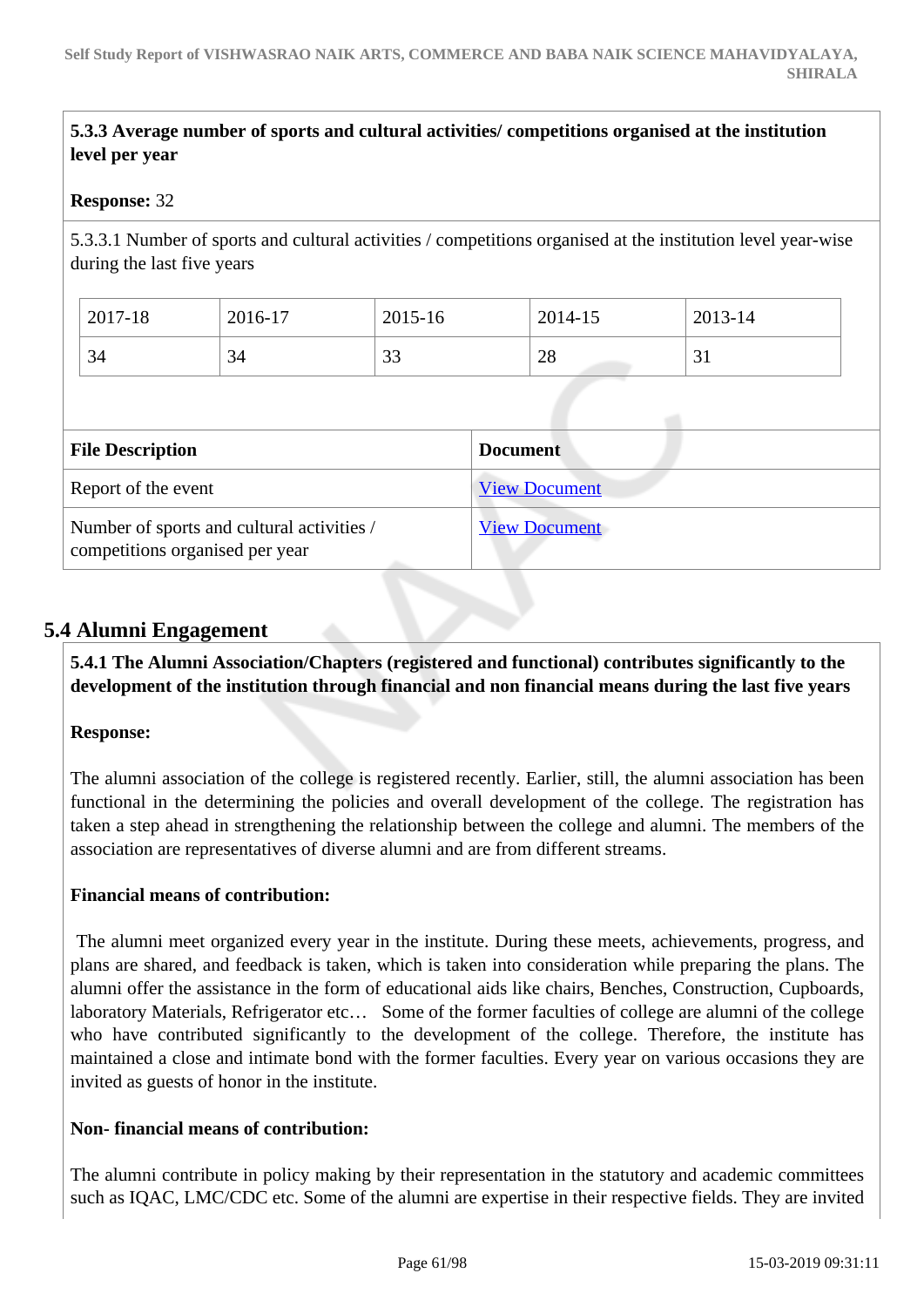to deliver academic lectures in the campus. The alumni associated with the social reforms are invited in the NSS camps to encourage the volunteers to do social service. Their experience and participation encourage the volunteers. Many alumni have helped the college to organize placement camps on the campus itself. With their cooperation, the outturn students have received jobs and employment. Some of the alumni who, had represented the college in the cultural festivals and now working in film industry contribute their role by giving free guidance to the students in the cultural activities. Their experience has developed the confidence among the students some of the alumni are working in the field of mass media and communication help in providing feedback on the development of college by sharing their views and opinions and thus developing the image of the college in society. Some of the alumni are public representatives; they help us whenever there are some local problems, they also participate in the governance of the college. Their feedback is valuable for the administration of the college. The college website and other social media are the best means to have a fruitful communication with the alumni and former faculties scattered all over the world.

| <b>File Description</b>    | <b>Document</b>      |
|----------------------------|----------------------|
| Any additional information | <b>View Document</b> |

| 5.4.2 Alumni contribution during the last five years (INR in Lakhs)<br>? 5 Lakhs<br>4 Lakhs - 5 Lakhs<br>3 Lakhs - 4 Lakhs<br>1 Lakh - 3 Lakhs |                      |  |
|------------------------------------------------------------------------------------------------------------------------------------------------|----------------------|--|
| <b>Response:</b> ? 5 Lakhs                                                                                                                     |                      |  |
| <b>File Description</b>                                                                                                                        | <b>Document</b>      |  |
| Any additional information                                                                                                                     | <b>View Document</b> |  |
| Alumni association audited statements                                                                                                          | <b>View Document</b> |  |

# **5.4.3 Number of Alumni Association / Chapters meetings held during the last five years**

#### **Response:** 9

5.4.3.1 Number of Alumni Association /Chapters meetings held year-wise during the last five years

| 2017-18 | 2016-17 | 2015-16 | 2014-15   | 2013-14 |
|---------|---------|---------|-----------|---------|
|         | ∽       | -       | <b>__</b> |         |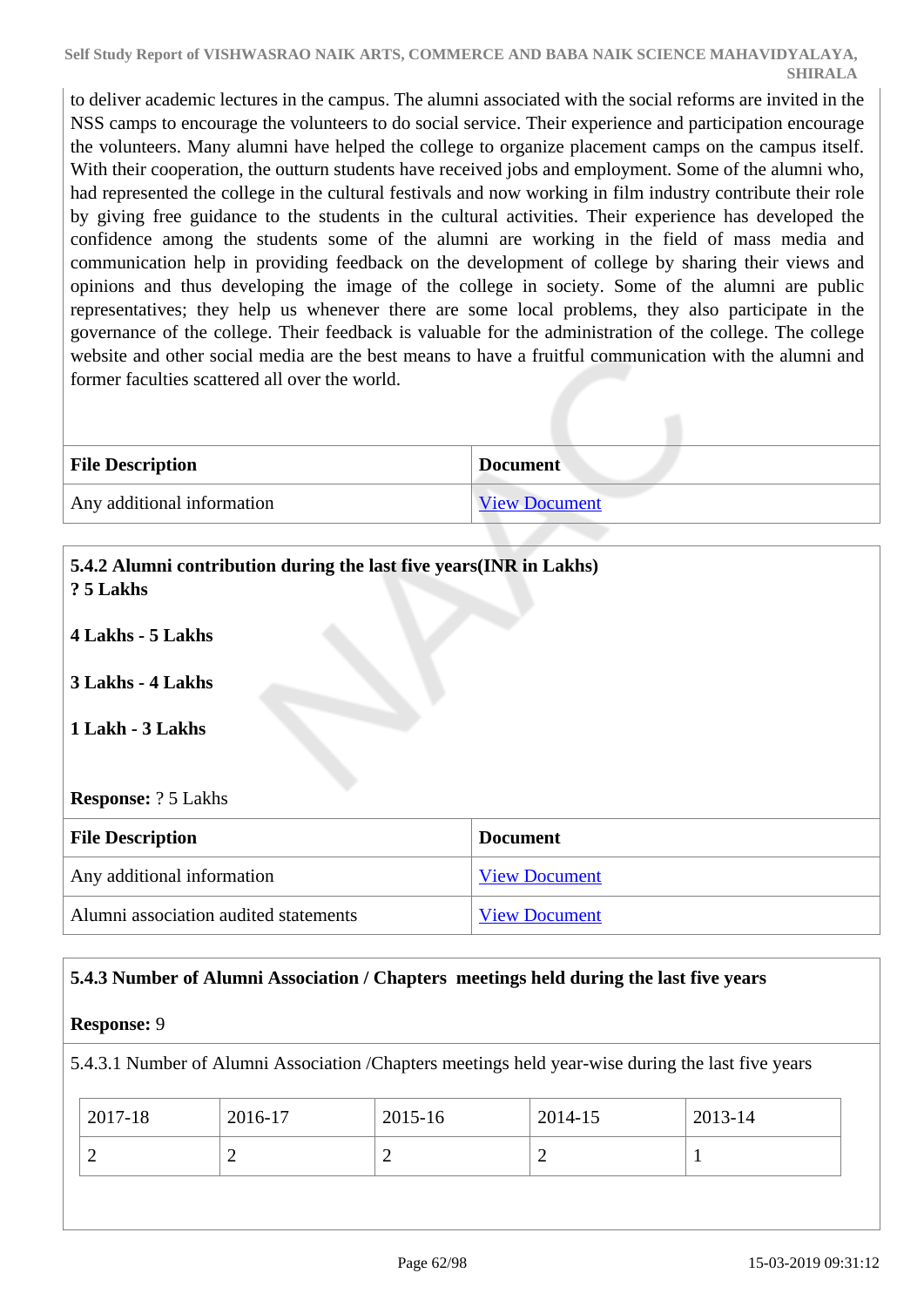**Self Study Report of VISHWASRAO NAIK ARTS, COMMERCE AND BABA NAIK SCIENCE MAHAVIDYALAYA, SHIRALA**

| <b>File Description</b>                                                                     | <b>Document</b>      |
|---------------------------------------------------------------------------------------------|----------------------|
| Number of Alumni Association / Chapters meetings  <br>conducted during the last five years. | <b>View Document</b> |
| Any additional information                                                                  | <b>View Document</b> |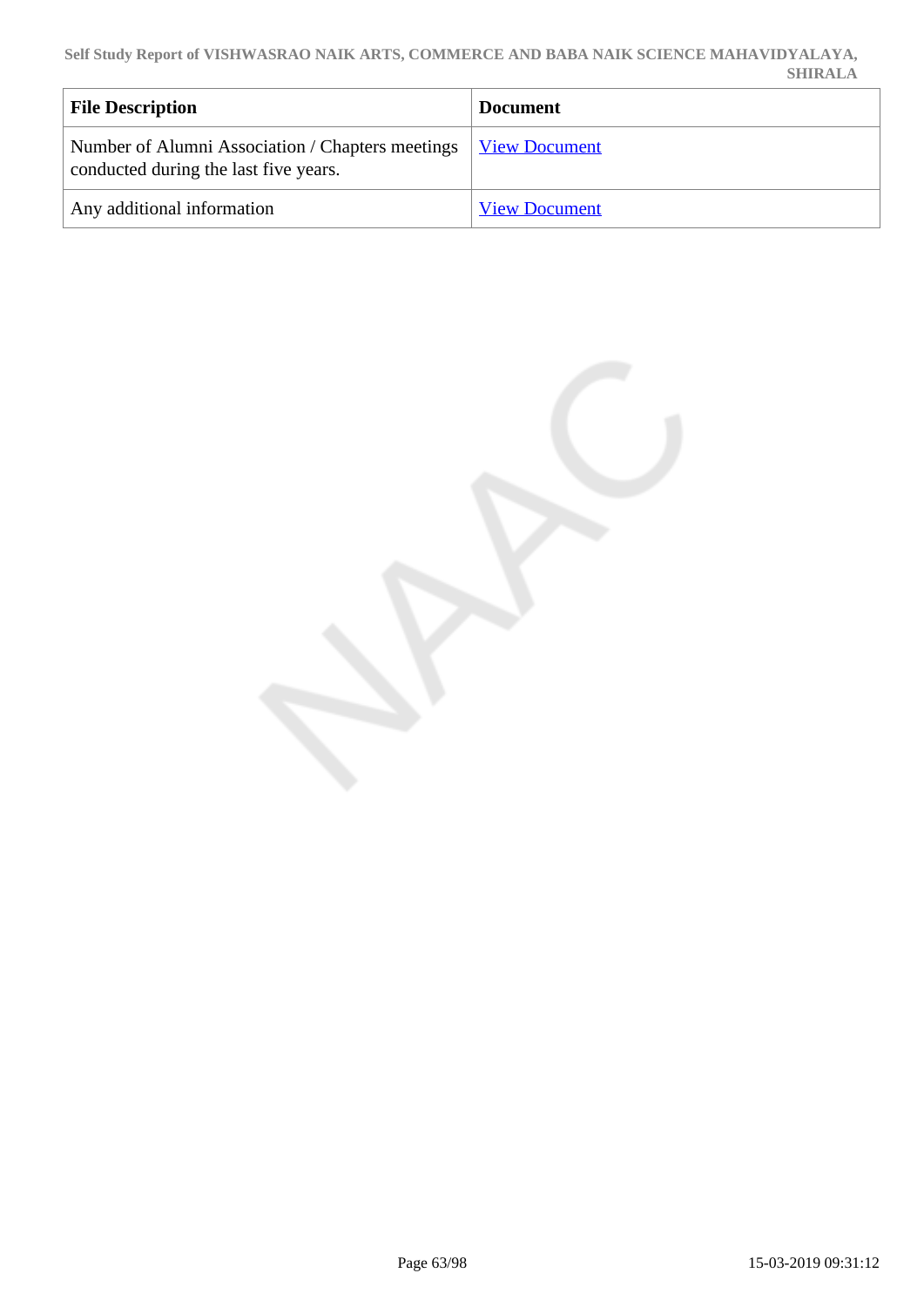# **Criterion 6 - Governance, Leadership and Management**

# **6.1 Institutional Vision and Leadership**

 **6.1.1 The governance of the institution is reflective of an effective leadership in tune with the vision and mission of the institution**

**Response:** 

**Vision**

The motto of our management is *Aharnish Sevamahe* to provide modern education to the youth of **rural, hilly and drought prone area** which is located in D zone at the affordable cost for their overall development.

#### **Mission**

To impart value based education to make the students responsible citizens which was the vision of our founder late Mr. Vasantrao Naik (Baba).

#### **Goals**

1. To impart value based job oriented and real life education.

2. To empower the students through modern learning techniques and participation in curricular, cocurricular, extra-curricular and extension activities.

3. To develop research culture among the faculty and the students.

4. To provide quality education to all by means of sheer hard work, dedication and devotion.

5. To promote scientific temper among the students and make them better and responsible citizens of India.

6. To inculcate human and cultural values among the students and make them better and responsible citizens.

7. To ensure values like truth, good character, honesty, anti-exploitation spirit, sacrifice and service among the students through education.

8. To aim at overall personality development through extracurricular activities.

9. To attain communal and social development through infrastructural facilities of the college.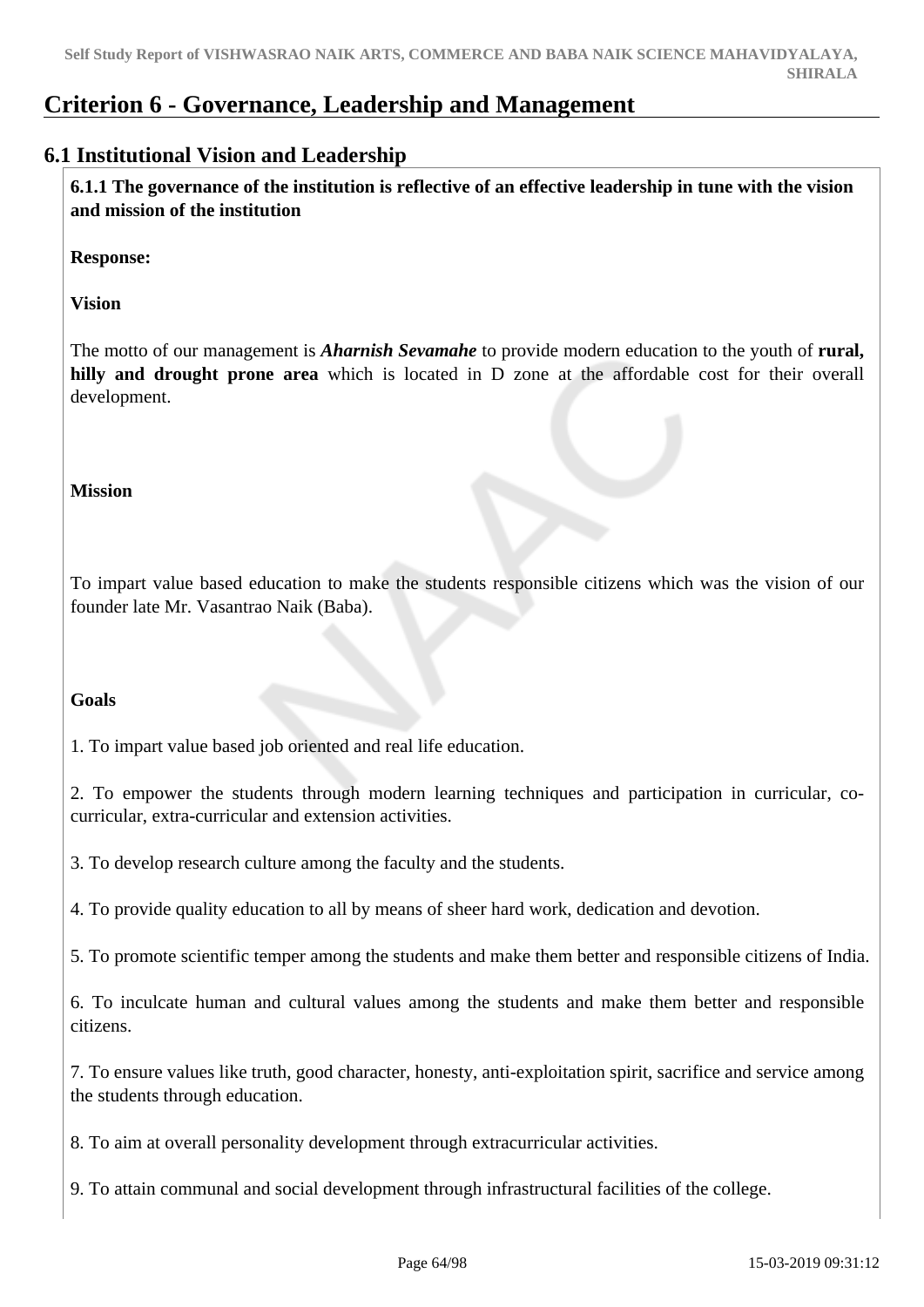10. To provide a platform to the students to enhance their skills and potentials as well as sense of social responsibilities and nationality through sports, cultural, N. S. S. and other activities.

11. To train the students to face various competitive examinations.

12. To organize placement camps for the students for the jobs wherever possible.

The college aims at holistic development of the students through academic, cultural, sports and extension activities. The students from the various sectors of the society, irrespective of their caste, creed, gender, religion and geographical location are admitted in the college. They are admitted in the college as per the norms of the central government, state government and UGC. The college ensures that the vision and mission of the institution is in tune with the higher education policies of the nation by introducing modern, offering the benefit of education to all, facilitating economic empowerment of women through higher education, offering skill development programmes. Development programmes are undertaken for socioeconomic and educational empowerment of under privileged sections of society. Considering the future development in education, the goals of education were modified by giving emphasis on science and other courses. We aim at equipping the students to be a modern global citizen.

| <b>File Description</b>         | <b>Document</b>      |
|---------------------------------|----------------------|
| Link for Additional Information | <b>View Document</b> |

# **6.1.2 The institution practices decentralization and participative management**

#### **Response:**

The institution monitors the effective implementation of plans through the LMC/CDC, IQAC and periodic review meetings and interactions with the faculty, students and parents. All the activities are monitored by the Principal, H.O.Ds and Coordinators. The review of the annual planning is taken periodically by the Principal and the feedback mechanism is used to monitor and improvement. The faculty members maintain their academic diaries which help in implementation of the academic planning effectively. The Principal surveys in detail the activities conducted in the term-end meetings.

Management is in constant touch with the Principal and gives enlightened leadership for the smooth functioning of the college. The management gives representation to the teaching and non-teaching staff on various committees of the management like the Managing Council. The management gives academic and administrative autonomy to the Principal.

The college is sensitized to latest managerial concepts like strategic planning, teamwork, decision-making and computerization. The administration is decentralized to a large extent. Various committees have been formed to plan and monitor the functioning of different departments of the college. The Principal with the support of Heads of the Departments and various committees participate in decision making which create an environment of organizational participatory democracy. Administrative powers and responsibilities are delegated to faculties on the basis of their experience, competence, commitment and aptitude to meet the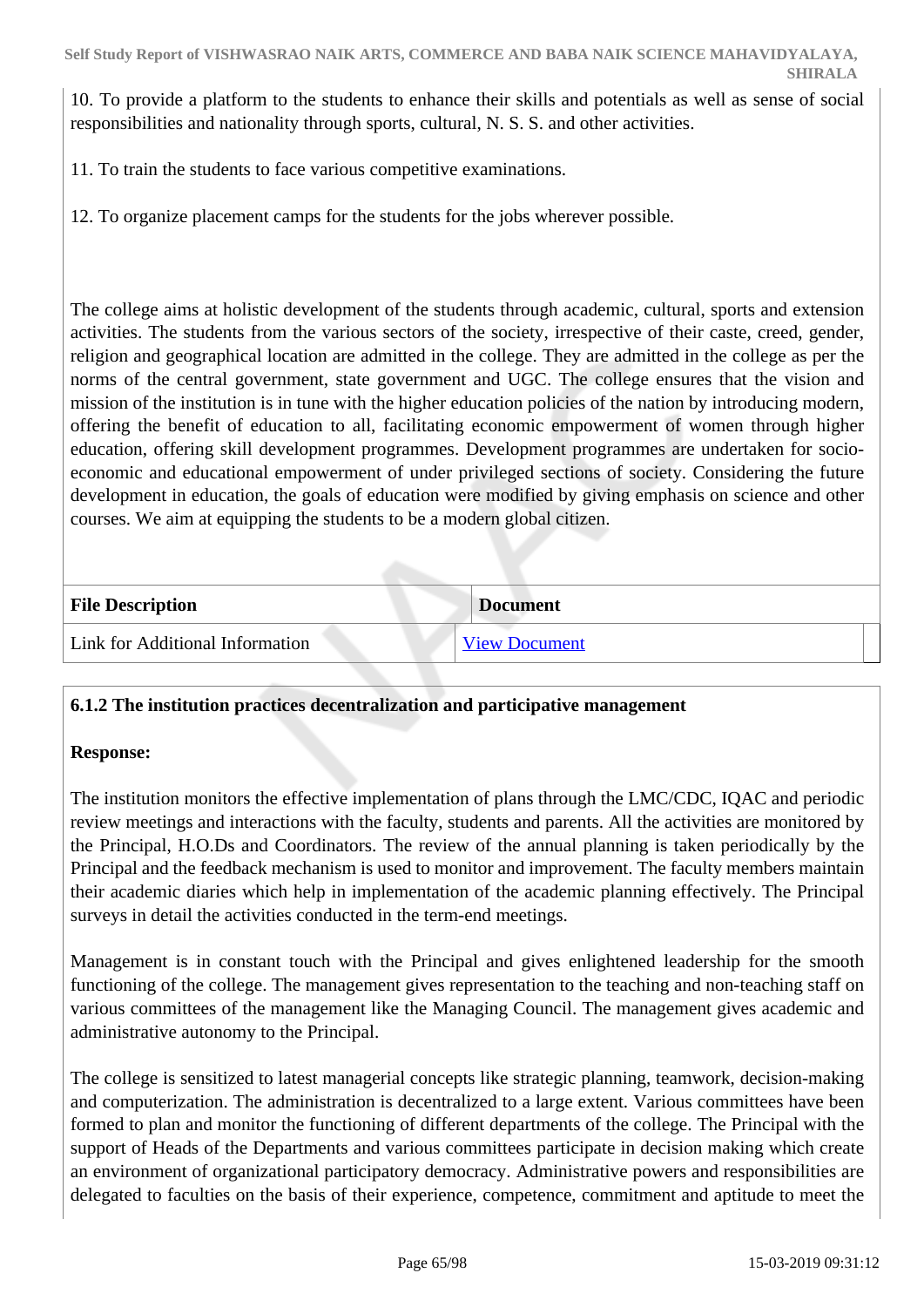institutional objectives.

**Decentralization Case Study:** Department of Physics and Chemistry has organized a National level seminar. In the general meeting, the convenor of the seminar is empowered to make decision regarding the execution of seminar. Accordingly the financial help from IAPT and College. The decision regarding the plenary session arrangement, resource person selection, logistics and transportation arrangement is decided by the convenor. In the purview of convenor, convenor forms the various committees- hospitality, registration, programme and finance. The convenor has delegated his powers to respective committee chairmen for its effective functioning. College organized state level speech competition. Department of Physics organized National level symposium.

Department of Microbiology organized state level Quiz competition, state level model competition and state level microtoon competition. Department of Hindi organized National level essay writing competition. Department of sports organized University level (Zonal) Men Kabaddi and cycling tournament (Men & Women).

**Participative Mechanism Case study:** Every year college organizes annual prize distribution function. This function is a mile stone in the life of students who achieve the best in academic, sport and culture. College invites a renowned personality as a chief guest who entertains guides and motivates the students. To execute this function a meeting is called by principal. In this meeting a coordinator for this function is unanimously elected. In this meeting, all the stakeholders discuss and decide regarding the selection of the chief guest. Under the chairmanship of elected faculty, committees are formed which comprise faculty, non teaching staff and students' representatives. These committees are empowered to make decisions and accordingly responsible to execute. In this way annual prize distribution function is carried out successfully with the participation of all stakeholders.

| <b>File Description</b>         | <b>Document</b>      |
|---------------------------------|----------------------|
| Any additional information      | <b>View Document</b> |
| Link for Additional Information | <b>View Document</b> |

# **6.2 Strategy Development and Deployment**

#### **6.2.1 Perspective/Strategic plan and Deployment documents are available in the institution**

#### **Response:**

The institution has prepared a perspective plan for development. The perspective plan is drawn with short term and long term goals in the different aspects of the functioning of the college such as teaching and learning, research and development, industry interaction, community engagement, human resource planning, and infrastructure. To implement these plans in a meaningful manner, adequate measures are taken to mobilize resources. The following aspects are considered while deciding the perspective plan:

1. Needs of the students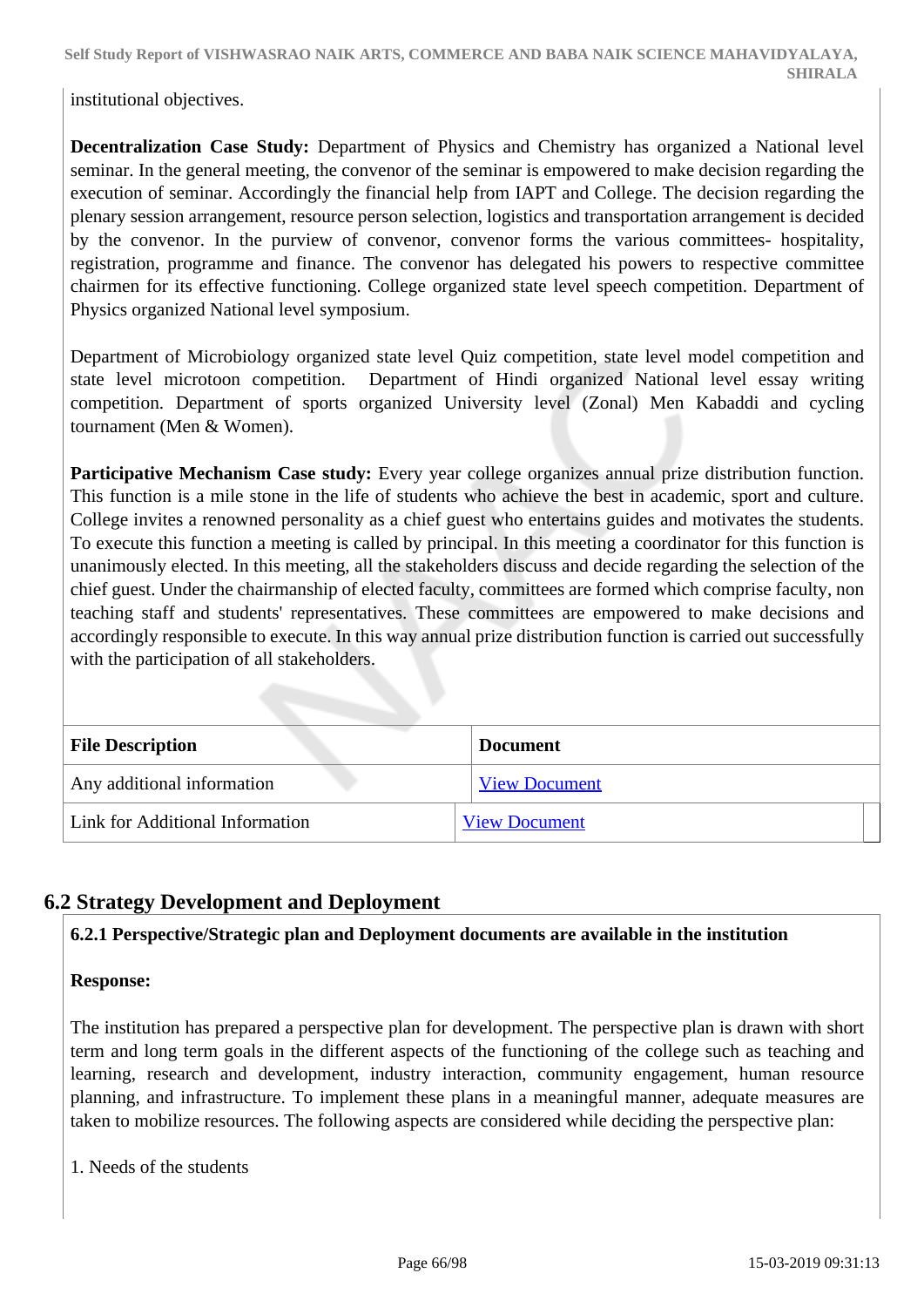- 2. Opinions of the stakeholders
- 3. Strength of the students
- 4. Technological up gradation
- 5. Requirements of industry
- 6. Employability aspect
- 7. Enhancement of research culture
- 8. up gradation of human resources
- 9. Fund raising for the development of the college
- 10. Infrastructural requirements

**Perspective plan for development of Seminar Hall:** To construct the Seminar hall, the issue has been brought in the LMC meeting. After having thorough discussion on the issue, it was decided to construct the same. Accordingly, a building committee was constituted. However the further part of construction needs fund. Therefore to complete the further construction, required fund was borrowed from the management and Alumni. Thus, as per the perspective plan of construction it is strategically completed within stipulated time and made ready to use.

| <b>File Description</b>    | <b>Document</b>      |
|----------------------------|----------------------|
| Any additional information | <b>View Document</b> |

 **6.2.2 Organizational structure of the institution including governing body, administrative setup, and functions of various bodies, service rules, procedures, recruitment, promotional policies as well as grievance redressal mechanism**

#### **Response:**

The organizational structure of the institution is headed by the President of the Governing Council and Managing Council, Chairman, Honorary Secretary and Managing and Governing Council Members .At collegiate level there is a LMC and different committees. For the new recruitment of faculties, the Management with permission of the Joint Director and University publish advertisement in news paper and University website. The eligible candidates are selected by the selection committee as per the UGC norms. Their services are regulated by Maharashtra University Act and society promotions are as per Govt. rules and UGC guidelines. There is a Grievance Redresses cell for its employee to address the grievances and complaints received directly from the employees and students through the suggestion box. The meetings are conducted to redress grievance. The service rules, procedures, recruitment policies and promotional policies are governed by the UGC rules and regulations and Maharashtra University Act. Service books are maintained as per rule and relevant entries are made annually in them for updated record and convenience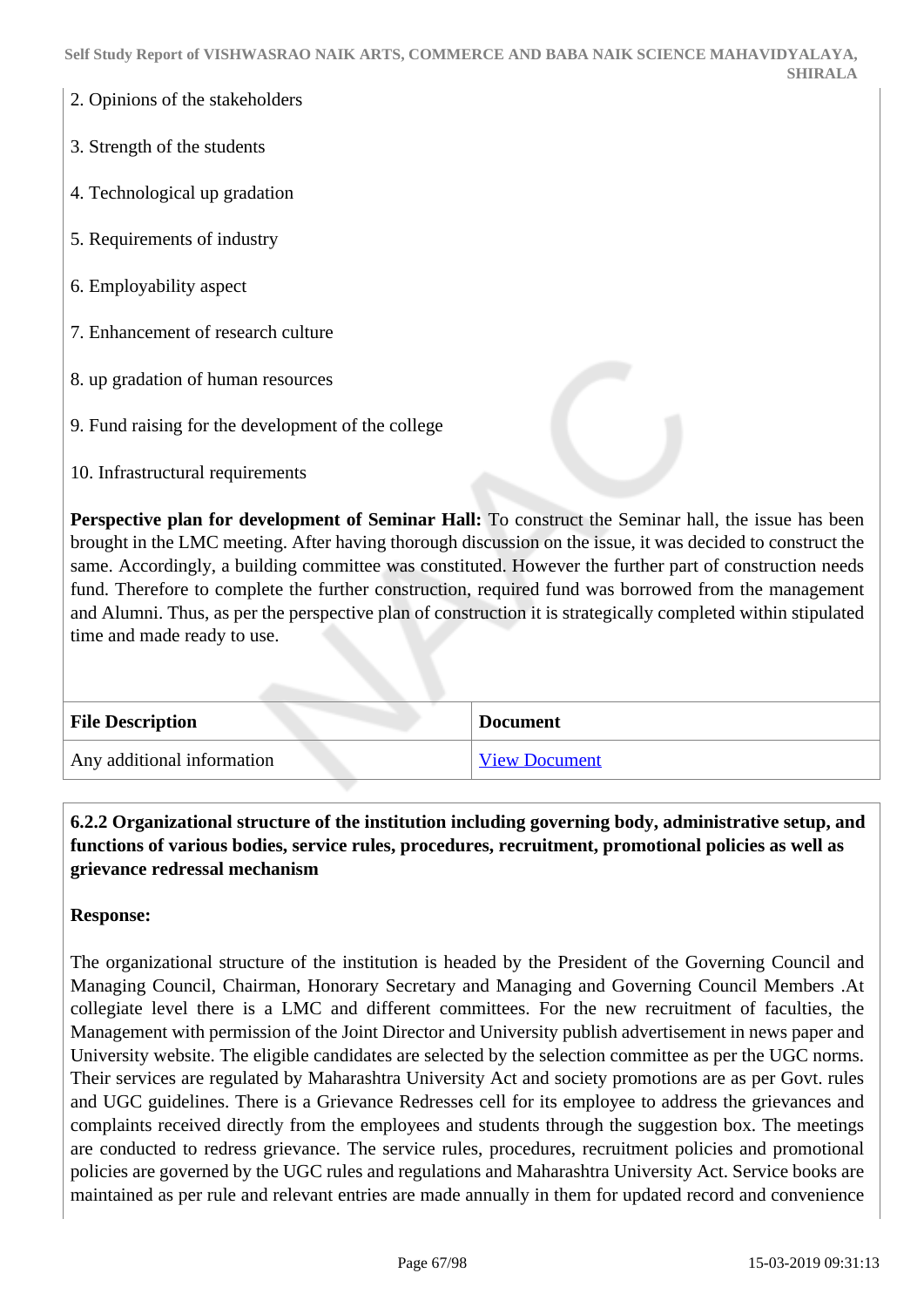of deciding seniority and retirement benefits. API- PBAS and CR forms are regularly filled in and submitted by the faculty for promotions and review. Recruitments are always in keeping with the existing norms and all transparency is maintained in the recruitments and appointments to various posts and positions. Opportunities for training and improvement for the faculty as well as the administrative staff are available. The attendance of the staff is marked through the modern e-system of biometric device. As a normal procedure, the Principal is the official authority responsible for regular smooth conduct of the daily activities of the college. He is also responsible for proposing various departmental schemes and programmes to the college management with the assistance of the IQAC and the LMC/CDC. This setup has shown good results in the total development of the college and its high social standing over the years. The annual results in the various examinations are incremental. Similarly, highlights of the co-curricular, extra-curricular and outreach activities are also notable. The organizational structure of the college for effective academic and administrative work is as under. On an average the above committees meet twice a year. The decisions are taken in the meetings of the respective bodies, and their execution is monitored by the Principal, and the review of the work done is taken in the term end and year end meetings.

#### **Administrative and Academic Committees**

| <b>Administrative Committees</b> | <b>Academic Committees</b>          |
|----------------------------------|-------------------------------------|
| • LMC/CDC                        | $\bullet$ IQAC                      |
| • Students' Council              | • Various Departments               |
| • Standing Committee             | • Library Committee                 |
| • Purchase Committee             | • Research Committee                |
| • Anti-Ragging Committee         | • NSS Committees                    |
| • Discipline Committee           | • Examination committee             |
| • Admission Committee            | • Magazine Committee                |
| • Grievance Redressal Cell       | • Cultural Activities Committee     |
|                                  | • Placement Cell                    |
|                                  | • Lead College Activities Committee |
|                                  | • Science and Literary Associations |

#### **6.2.3 Implementation of e-governance in areas of operation**

- **1.Planning and Development**
- **2.Administration**
- **3.Finance and Accounts**
- **4.Student Admission and Support**
- **5.Examination**
- **A. All 5 of the above**
- **B. Any 4 of the above**
- **C. Any 3 of the above**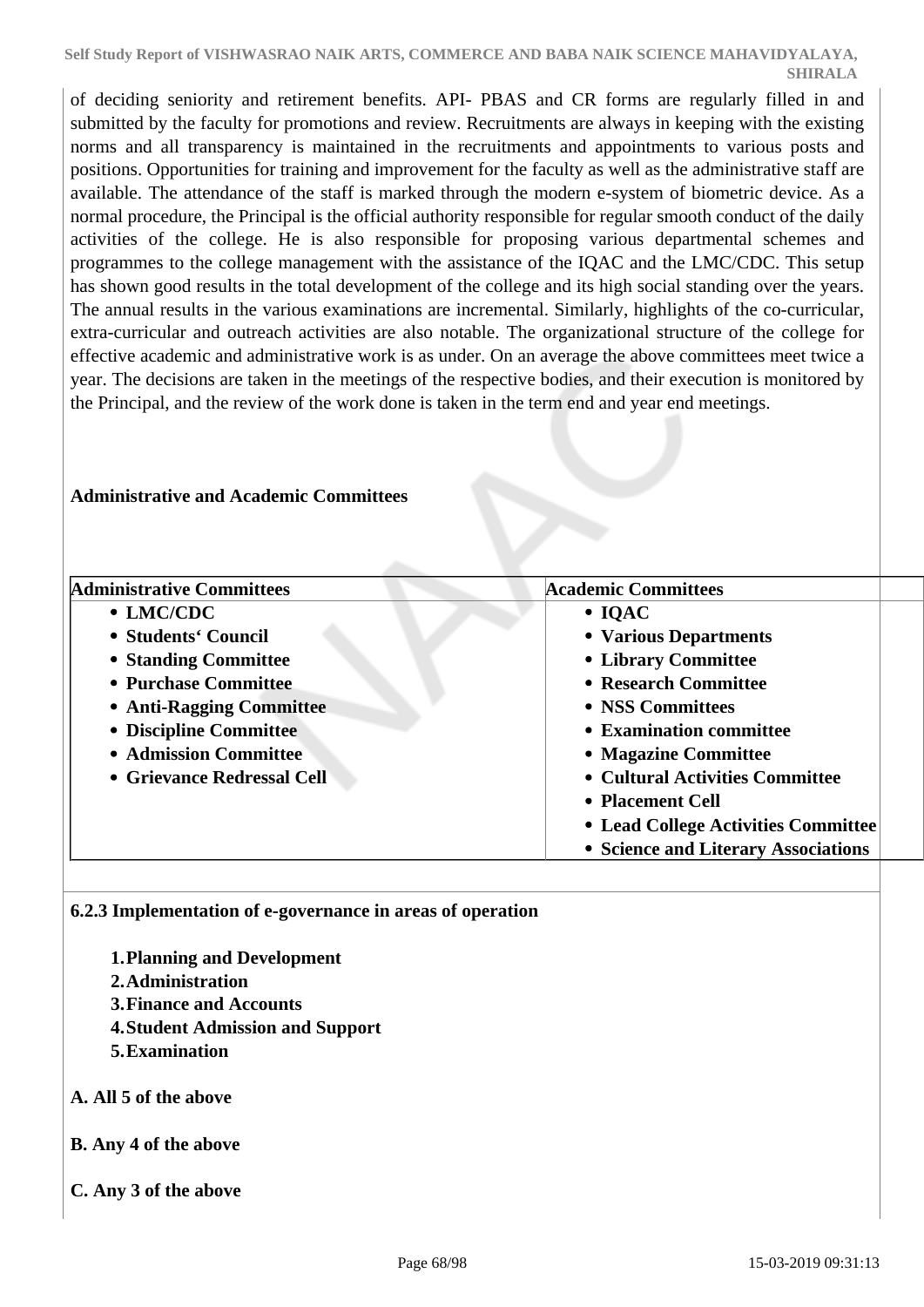# **D. Any 2 of the above**

#### **Response:** D. Any 2 of the above

| <b>File Description</b>                                                                                            | <b>Document</b>      |
|--------------------------------------------------------------------------------------------------------------------|----------------------|
| Screen shots of user interfaces                                                                                    | <b>View Document</b> |
| Details of implementation of e-governance in areas<br>of operation Planning and<br>Development, Administration etc | <b>View Document</b> |
| Any additional information                                                                                         | <b>View Document</b> |

# **6.2.4 Effectiveness of various bodies/cells/committees is evident through minutes of meetings and implementation of their resolutions**

#### **Response:**

Various committees are working in a college under the guidance of Principal and IQAC. These committees periodically organize the meetings to discuss various issues and take decisions and minutes are recorded. These decisions are sent for final approval to CDC/LMC committee and final execution of decision, which ascertains the effectiveness of every committee's working.

The institute has a Grievance Redressal Cell headed by the Principal to address and redress the grievances. Prompt and effective disposal of grievances of various stakeholders is being done by the Grievances Redressal Committee constituted for the overall betterment of faculty and students. This committee discusses the matter with the Principal to resolve the problems. Suggestion boxes have been installed in the college campus in which the stakeholders put, in writing, their grievances. For the women, there is a separate committee named Sexual harassment prevention committee to redress their grievances. The CDC/LMC, Students Council, Discipline Committee and Anti-ragging Committee also look after overall discipline of the college and solve complaints. If there is any serious complaint against the faculty or staff, it is referred to the management for further action. Total 46 committees work for smooth administration.

**College Magazine Committee:** The College Publishes *"VasantVishv"* an annual magazine which provides a platform to the students to publish their articles, poems, pictures, sketches etc. An important information regarding college is published. The achievement of faculty and students in the area of academic, sports, cultural, NSS, activities and work of various committees are published. To publish an annual is an intelligent task, therefore, a college annual committee is constituted, which acts as an editorial board. In the beginning of the year, committee appeals to the students for their contribution. After collection of the literature, editor makes some editorial changes and selects the articles for final printing. The cover page of the annual is so structured that it covers current issues. Affiliating university organizes the competition for college annual. In this competition, all the affiliated colleges participated.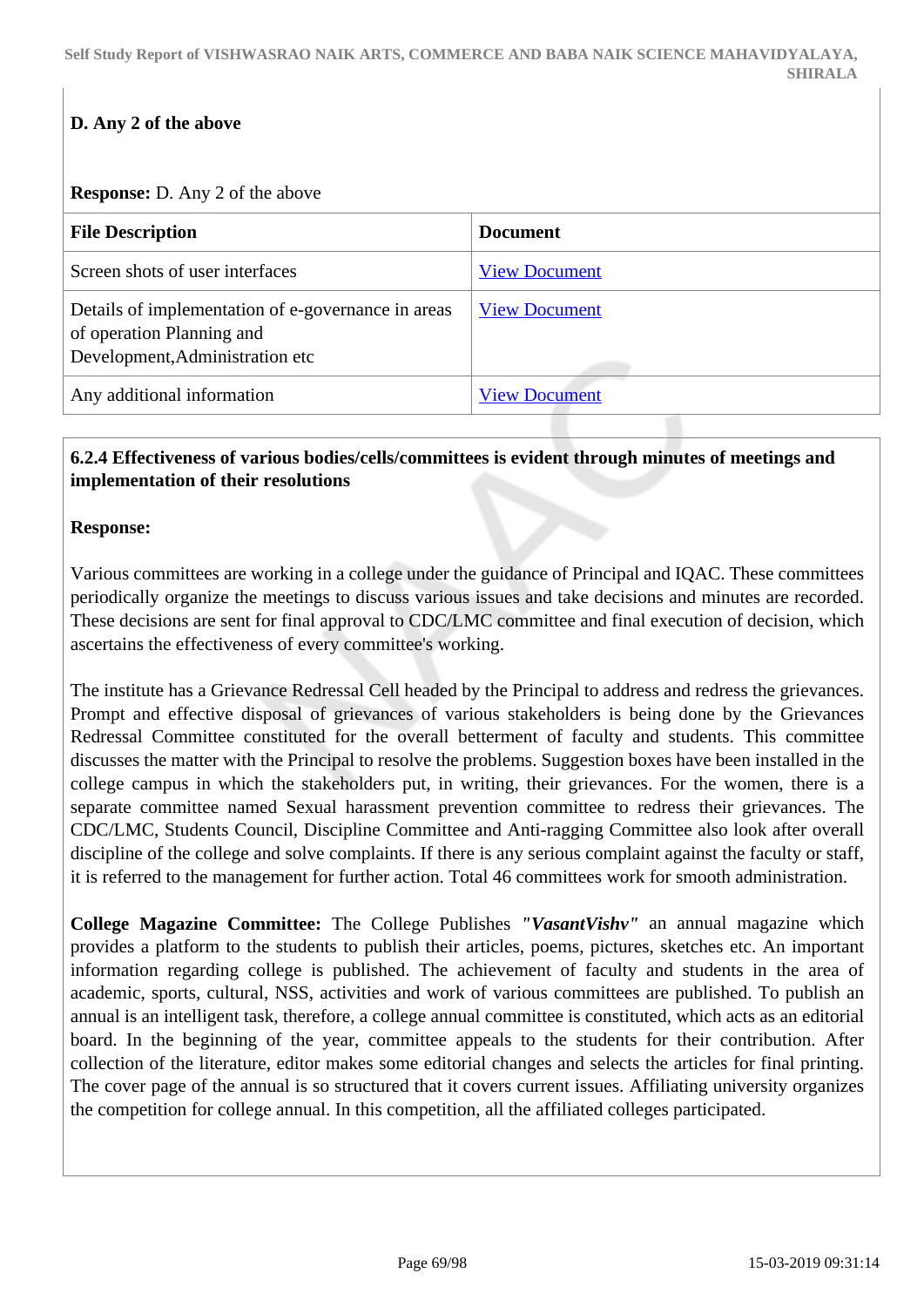| <b>File Description</b>    | <b>Document</b>      |
|----------------------------|----------------------|
| Any additional information | <b>View Document</b> |

# **6.3 Faculty Empowerment Strategies**

#### **6.3.1 The institution has effective welfare measures for teaching and non-teaching staff**

#### **Response:**

The welfare schemes available for teaching and non teaching staff are, job offers to one of the family members after the sudden death of the employee in the service. Free computer awareness training programme for the employees are arranged in the College. Deputation of faculty and staff for FIP/competence building programmes arranged in the college. In emergency, advance is given to the teaching and non teaching staff. Loans for various reasons by "Swami Vivekanand Sewashram Shikshak Patsanstha Shirala." such as personal loan, vehicle loan etc. The institution has provided adequate welfare measures for well being & satisfaction of faculty. Our institute has Employees Credit Society which provides housing loan, vehicle loan at low rate of interest. Every year credit society felicitates the meritorious students of employees. We have group insurance scheme for teaching and non teaching staff in collaboration with Shivaji University, Kolhapur. Under the welfare activity Govt. provides Accident Insurance of Rs. 10,00,000/- to each employee. Param Pujya Swami Vivekanand Sewashram Sanstha, Shirala promotes and encourages our teaching and non-teaching staff with felicitation and best employee award on the occasion of birth anniversary of Late Vasantrao Naik (Baba). In our college we have staff welfare committee actively functioning for teaching and non-teaching staff. Our teaching and non-teaching staff we have medical reimbursement facility provided by the Government. Every year we conduct health checkup and Hemoglobin checkup camp. For good health and mental fitness we organize Yoga Training programme. Different training programmes and enrichment activities for the faculty and non-teaching staff are also made available. The faculties allowed on Duty-Leave as well as delegation fees and conveyance, travel expenses whenever they attend conferences, seminars, workshops and training programmes. They are encouraged and deputed, as per opportunities, to attend orientation and refresher courses also. Schemes of medical help facilities are also available to them. If any member of the faculty wishes to publish his / her peer reviewed work, the institution encourages for quality enhancement and welfare. For familiar environment management organizes one day camp for all employees of the management.

| <b>File Description</b>    | Document             |
|----------------------------|----------------------|
| Any additional information | <b>View Document</b> |

# **6.3.2 Average percentage of teachers provided with financial support to attend conferences/workshops and towards membership fee of professional bodies during the last five years**

#### **Response:** 57.12

6.3.2.1 Number of teachers provided with financial support to attend conferences / workshops and towards membership fee of professional bodies year-wise during the last five years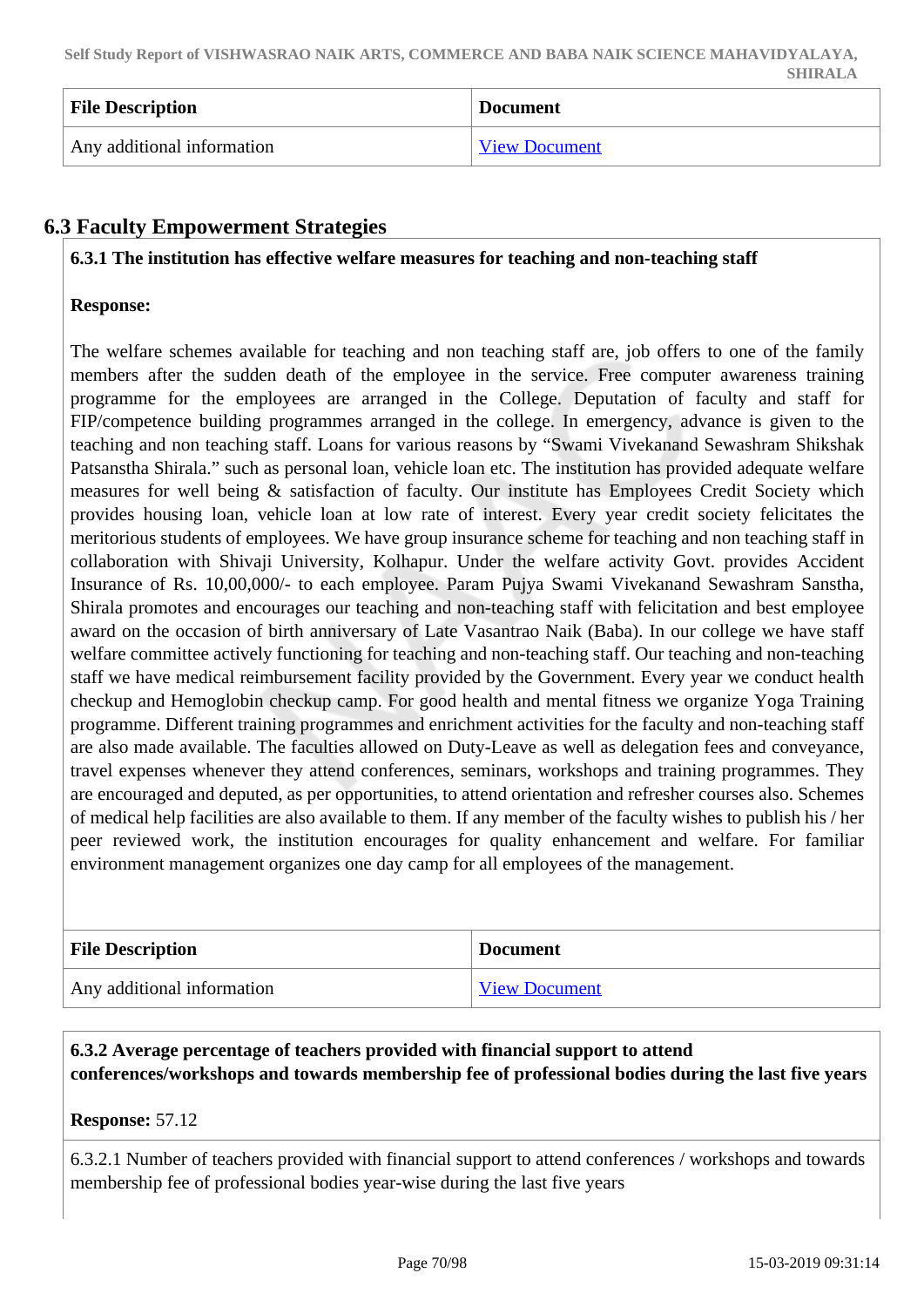| 2017-18 | 2016-17 | 2015-16                      | 2014-15 | 2013-14 |
|---------|---------|------------------------------|---------|---------|
| 14      |         | $\sqrt{2}$<br>$\overline{1}$ |         |         |

| <b>File Description</b>                                                                                                    | <b>Document</b>      |
|----------------------------------------------------------------------------------------------------------------------------|----------------------|
| Details of teachers provided with financial support<br>to attend conferences, workshops etc. during the last<br>five years | <b>View Document</b> |

# **6.3.3 Average number of professional development /administrative training programs organized by the institution for teaching and non teaching staff during the last five years**

# **Response:** 2.2

6.3.3.1 Total number of professional development / administrative training programs organized by the Institution for teaching and non teaching staff year-wise during the last five years

| 2017-18 | 2016-17 | 2015-16     | 2014-15 | 2013-14 |
|---------|---------|-------------|---------|---------|
| ∽       | ت       | $\sim$<br>∠ |         | ∽       |

| <b>File Description</b>                                                                                                                                              | <b>Document</b>      |
|----------------------------------------------------------------------------------------------------------------------------------------------------------------------|----------------------|
| Details of professional development / administrative   <u>View Document</u><br>training programs organized by the Institution for<br>teaching and non teaching staff |                      |
| Any additional information                                                                                                                                           | <b>View Document</b> |

# **6.3.4 Average percentage of teachers attending professional development programs viz., Orientation Program, Refresher Course, Short Term Course, Faculty Development Program during the last five years**

#### **Response:** 15.66

6.3.4.1 Total number of teachers attending professional development programs, viz., Orientation Program, Refresher Course, Short Term Course, Faculty Development Programs year-wise during the last five years

| 2017-18  | 2016-17 | $2015 - 16$ | 2014-15 | 2013-14 |
|----------|---------|-------------|---------|---------|
| <b>~</b> | ∸       |             |         | ້       |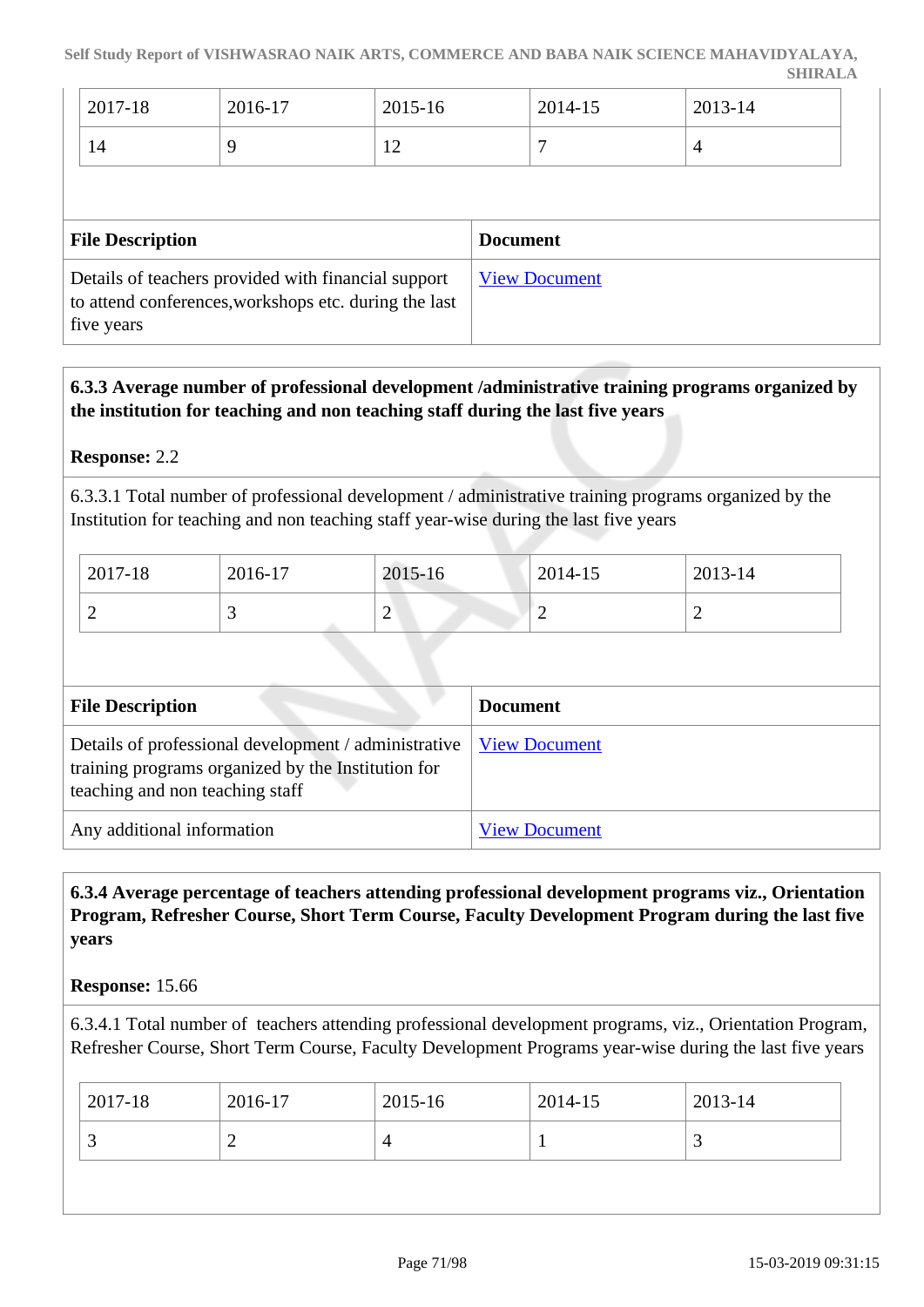| <b>File Description</b>                                                                       | <b>Document</b>      |
|-----------------------------------------------------------------------------------------------|----------------------|
| Details of teachers attending professional<br>development programs during the last five years | <b>View Document</b> |
| Any additional information                                                                    | <b>View Document</b> |

# **6.3.5 Institution has Performance Appraisal System for teaching and non-teaching staff**

#### **Response:**

The college has developed a system of filling appraisal report of teaching and non- teaching staff. It follows the guidelines laid down by UGC regarding Performance Based Appraisal System. The college has formed API committee, which looks after Performance Based Appraisal System. The first important function played by this committee is that it conducts lectures for newly appointed staff regarding importance and details regarding PBAS at the beginning of the academic year. At the end of every academic year, meeting is conducted under the chairmanship of Principal in which reviews are taken for functioning of committee.

College follows the mechanism, in which committee circulates notice regarding submission of PBAS with required documentation within the deadline. The administrative office collects hard copies of all teaching faculties and handovers it to API committee. API committee follows the sessions for in- detail assessment of reports considering valid documentation provided.

After analyzing individual reports, API committee recommends the desirable activities which to be done by faculty to increase his/her scoring. After receiving the circulars of placement by the university, the list of the due faculty is made for placements. They are personally guided to meet the requirements. They are helped to fill the form. Their applications are submitted duly signed by the principal for the placement and promotion. The procedure has successful outcome. Many teachers placed in higher grade because of such effective mechanism. Like the teaching staff, the college also strictly follows the systematic procedure for the appraisal of performance of the non-teaching staff. The management has devised a mechanism for placement and promotion of non-teaching staff. Accordingly, annual Confidential Reports (CR) is filled by the office considering their performance and compliance to the orders of the administration. These CRs are verified by the Principal with his prudence. The satisfactory CRs are sent to the regional head of the parent institute for further procedure. After considering the filled CRs, the management recommends his/her promotion.

# **6.4 Financial Management and Resource Mobilization**

#### **6.4.1 Institution conducts internal and external financial audits regularly**

#### **Response:**

The college has external audit mechanism. The external audit is carried out by the authorized Chartered Accountant appointed by the parent institute. The government audit is carried out by the Senior Auditor and the Auditor General of the State periodically. The last audit was done on 2010 by the Govt. approved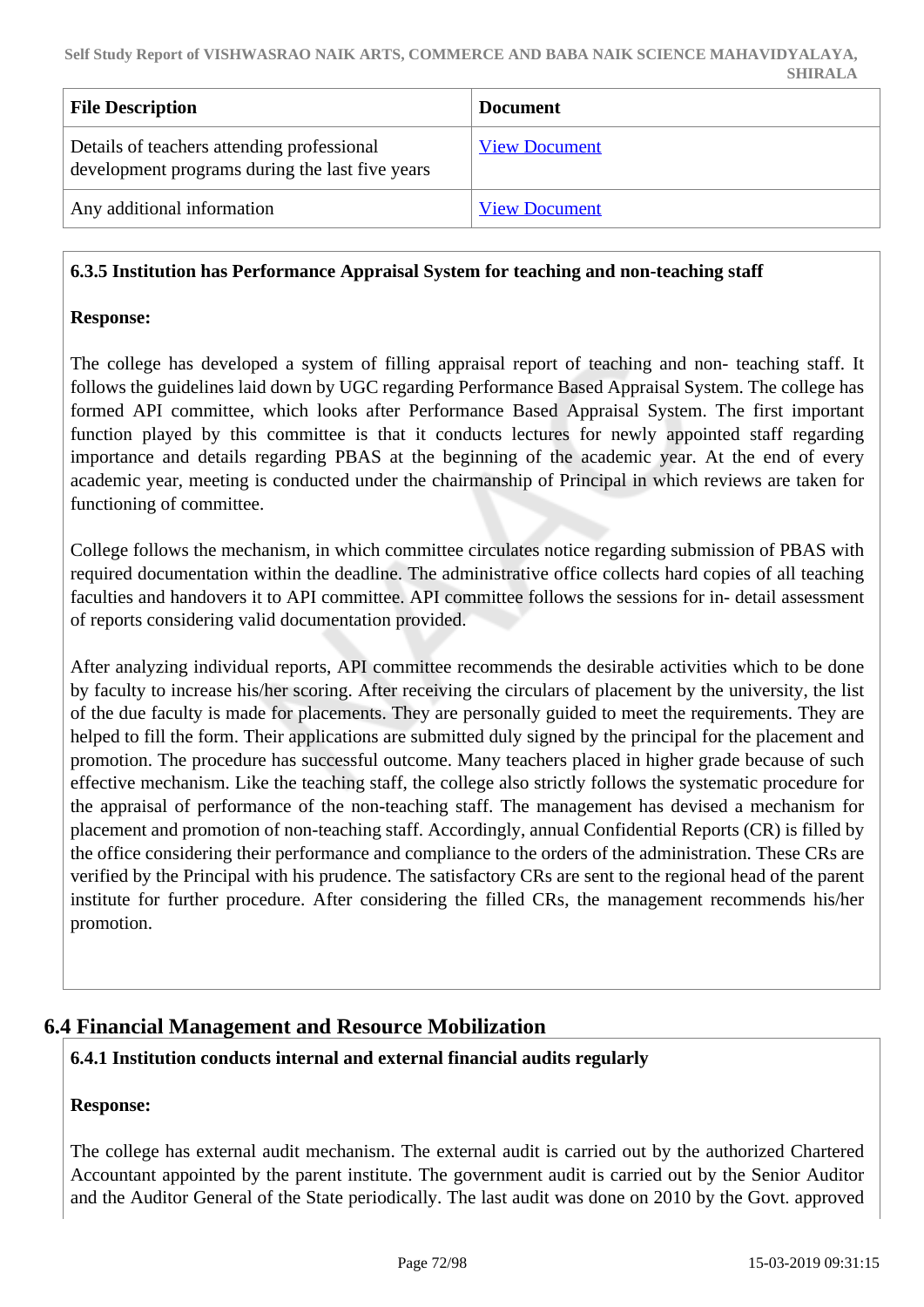auditor, and there were no major audit objections. The AG audit by the Auditor General, Mumbai was done during 1970-2009 there were 03 audit objections and all the objections are cleared by the college.

| <b>File Description</b>    | <b>Document</b>      |
|----------------------------|----------------------|
| Any additional information | <b>View Document</b> |

## **6.4.2 Funds / Grants received from non-government bodies, individuals, Philanthropists during the last five years (not covered in Criterion III) (INR in Lakhs)**

## **Response:** 19.5

6.4.2.1 Total Grants received from non-government bodies, individuals, philanthropists year-wise during the last five years (INR in Lakhs)

| 2017-18 | 2016-17 | 2015-16             | $2014 - 15$ | $2013 - 14$ |
|---------|---------|---------------------|-------------|-------------|
| 2.6     | 2.9     | ⌒<br>$\sim$ $\cdot$ | 11.9        | ν           |

| <b>File Description</b>                                                                      | <b>Document</b>      |
|----------------------------------------------------------------------------------------------|----------------------|
| Details of Funds / Grants received from non-<br>government bodies during the last five years | <b>View Document</b> |
| Annual statements of accounts                                                                | <b>View Document</b> |

## **6.4.3 Institutional strategies for mobilisation of funds and the optimal utilisation of resources**

## **Response:**

The college has identified the following resources:

Every year, the budget prepared by the college and sanctioned by the IQAC and LMC/CDC. Then, the available funds are distributed according to the needs of the departments. Expenditure is made with the prior permission of the Principal. Receipts for all the collections are given and the amount is deposited in banks. Quotations are invited and opened before the purchase committee and accordingly purchase orders are placed. All the official formalities are completed and the record is maintained. The college has audit mechanism to monitor the utilization of the budget effectively and efficiently. The utilization of the budget is monitored regularly by the management.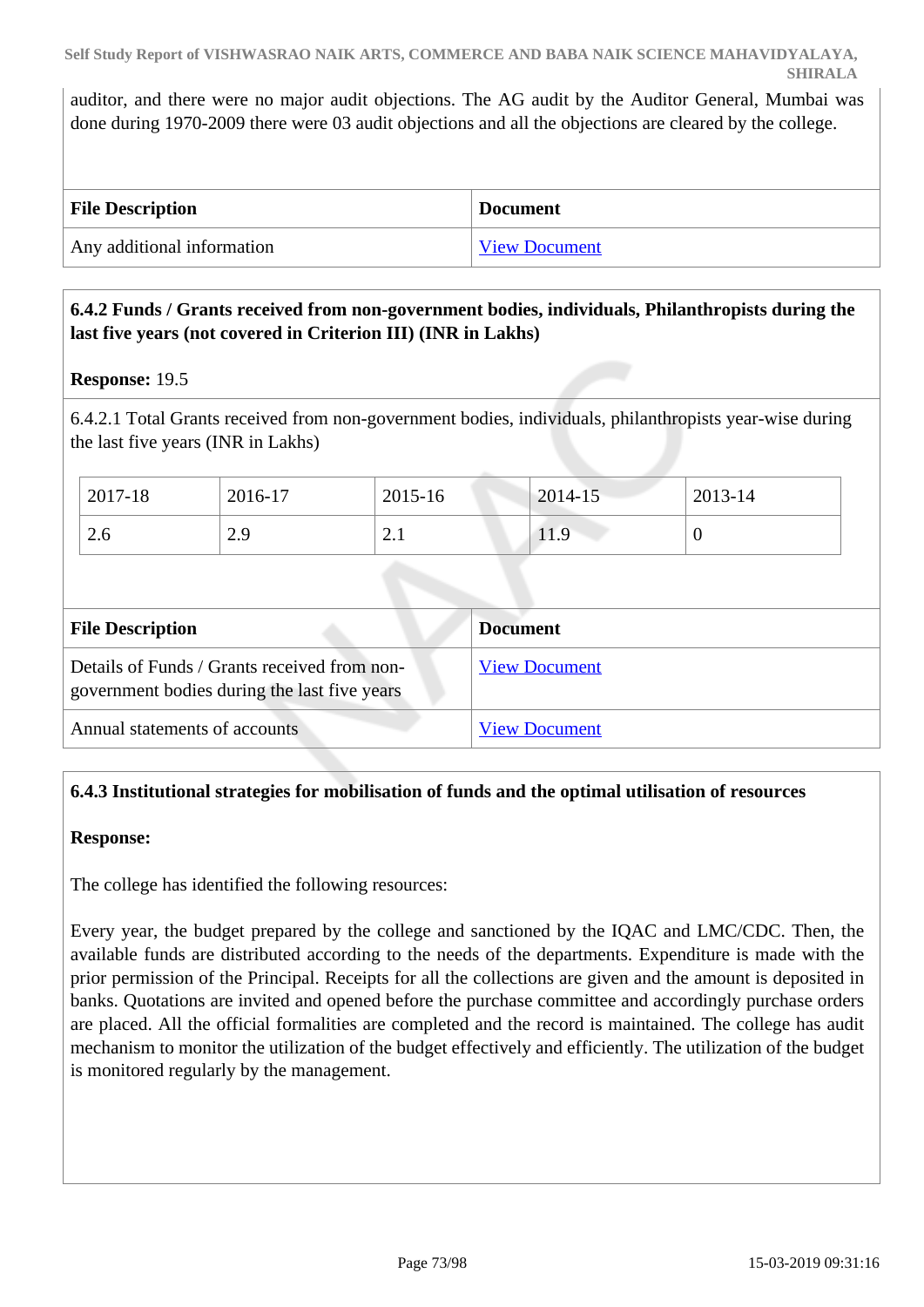| <b>File Description</b>    | <b>Document</b>      |
|----------------------------|----------------------|
| Any additional information | <b>View Document</b> |

# **6.5 Internal Quality Assurance System**

 **6.5.1 Internal Quality Assurance Cell (IQAC) has contributed significantly for institutionalizing the quality assurance strategies and processes**

## **Response:**

The college IQAC has been playing very vital role in designing, framing and implementing policies of the college. The cell has been actively functioning since its inception. Different academic activities have been initiated through IQAC for quality assurance and enhancement. The IQAC motivates and appreciate the teachers to develop their professional skills and encourage conducting the research activities. The cell also promoted the use of information and technology in teaching learning process. The number of extension activities have been initiated and organized through various committees at college level. The teachers are also motivated to follow innovative teaching methods for effective teaching learning process. As an outcome of IQAC recommendations a number of best practices are adopted at departmental level such as, Dr. Rangnathan day, International Women day, Science day, Hindi Day, Beti Bachao Beti Padhao Abhiyan etc. Some of the best practices like Women empowerment and anti Superstitious program have been institutionalized. As our institute is affiliated to the Shivaji University, Kolhapur, there is no scope for academic flexibility. The University circulates the syllabus and it is implemented by the affiliated colleges. In teaching learning, the coordinator of IQAC is invited for the departmental meetings. The suggestions are considered and sincere efforts are taken for slow and fast learners. The strategy of the institution for examination and evaluation is transparent and robust. The student performance is evaluated through Tests, oral exam and assignments. The system of evaluation is communicated to the staff and students periodically.

There is a functional Research Committee which undertakes a number of activities to promote research culture in the institute. Teachers are also informed about funding agencies for research proposals. Most of our teachers received funds from UGC and University for research projects. The college library also subscribes research journals, e-journals for ready reference. The college has good infrastructural facilities including adequate class room, well equipped laboratories and computer laboratory with internet facilities. The campus has Wi-Fi internet connectivity facility.

The department of English has been organizing English day celebration for last five years consistently to improve the communication skills and paving platform for the students to open up themselves in English. The department organizes resume writing, essay writing, elocution, poetry recital, poster presentation and quiz competition. The students from different classes and streams get an opportunity of participating in this activity. The writing skills, stage daring and general knowledge are enhanced. The college has started Spoken English, *Modi Script*, Competitive Examination Guidance, *Arry* works, Soil analysis and Water analysis etc. self-designed certificate courses. The college has 2 International players out of these one achieved gold medal (Iran), 18 national, 26 State and 241 University players. Because of the efforts of IQAC, the college has been organizing a National Seminar in Physics and Chemistry.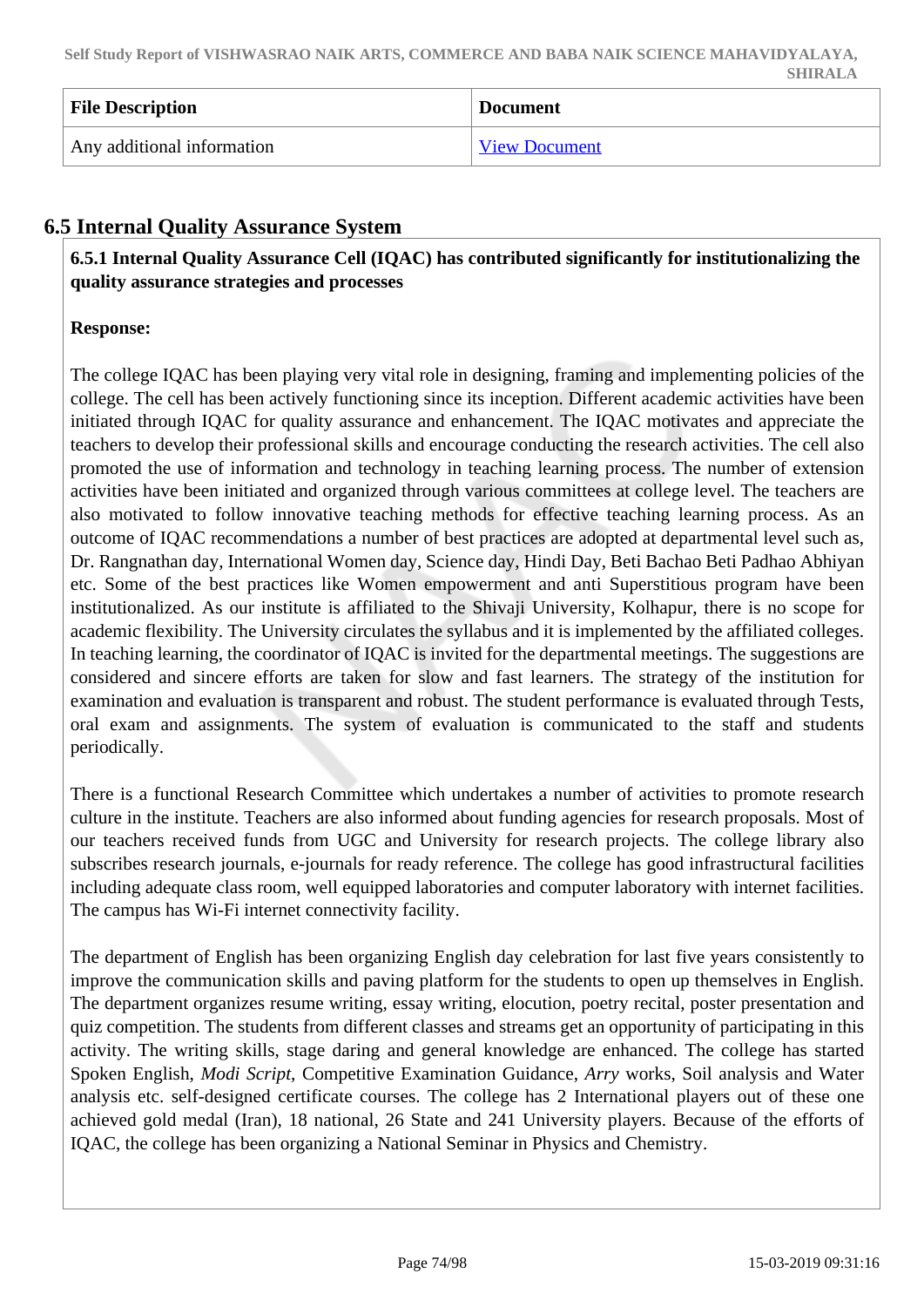| <b>File Description</b>    | <b>Document</b> |
|----------------------------|-----------------|
| Any additional information | View Document   |

## **6.5.2 The institution reviews its teaching learning process, structures & methodologies of operations and learning outcomes at periodic intervals through IQAC set up as per norms**

## **Response:**

The institution reviews its teaching learning process, structures & methodologies of operations and learning outcomes at periodic intervals through IQAC set up as per norms. The IQAC has setup the norms to review its teaching learning process:

The results of the **semester examination** of the students are analyzed accordingly faculty identifies **slow and advanced learners**. To prepare the students best for the examination periodically **tests, surprise tests are conducted. Quiz, Home Assignments, Projects, Field visit, Industrial tour, Poster presentation, Wall paper exhibition, Seminars, Guest lectures** are suggested by IQAC. Due to review and methodologies of operations, the learning outcomes are collected through analysis of examination results, merit scholarship achieved by the students and the achievements and awards won by the students.

The institution continuously reviews the teaching learning process led by the Principal and assisted by IQAC, HOD's and the Coordinators of various committees. The **Academic Calendar** is prepared at the beginning of the year. The calendar sets time bound frame for completion of syllabus and revision by teachers. The students are also benefited by this academic calendar. The concerned HOD of department monitors the academic calendar continuously. The assignment and internal tests are carried out. From the performance of the students, the student's level is judged by the staff and special counseling is given to the slow and fast learners .The Institution also analyses the university results and the activities are observed as per the academic calendar. There is an effective impact of this mechanism which is reflected in the improvement of university results, increase in the strength of students and their performance in **cultural, sports and extension** activities.

In order to enhance teaching and learning process different innovative practices are adopted by the college along with use of modern technology. The **study tours, industrial visits and field surveys** have been arranged by the college regularly. In teaching learning process **use of ICT** is encouraged. PPTs Videos, films, recorded lecturers are effectively used. The institution provides all physical facilities for ICT enabled teaching. The evaluation methods are communicated to the students in the class room through notices and departmental meetings. The students are oriented about the syllabus and evaluation procedures. The entire evaluation process involves class room evaluation, internal tests and assignments. At the beginning of the academic year, the examination committee plans schedule of examinations for the entire year. The examination committee prepares the time table and allots supervision turns to the teachers.

| <b>File Description</b>         | <b>Document</b>      |
|---------------------------------|----------------------|
| Link for Additional Information | <b>View Document</b> |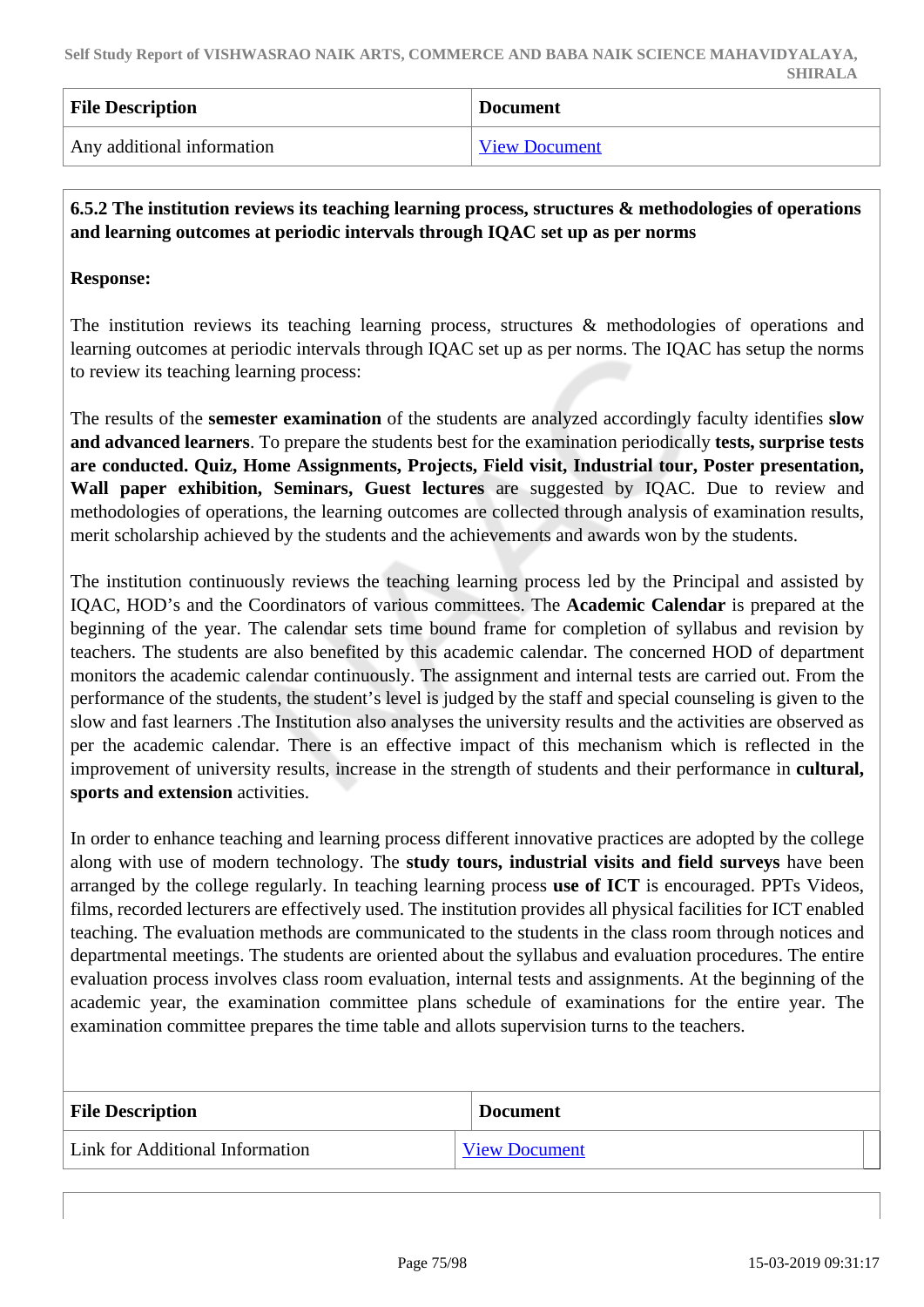## **6.5.3 Average number of quality initiatives by IQAC for promoting quality culture per year**

## **Response:** 2.2

| <b>Response:</b> 2.2       |                                                    |                |                 |                      |                                                                                                       |  |
|----------------------------|----------------------------------------------------|----------------|-----------------|----------------------|-------------------------------------------------------------------------------------------------------|--|
|                            |                                                    |                |                 |                      | 6.5.3.1 Number of quality initiatives by IQAC for promoting quality year-wise for the last five years |  |
| 2017-18                    | 2016-17                                            | 2015-16        |                 | 2014-15              | 2013-14                                                                                               |  |
| $\overline{2}$             | 3                                                  | $\overline{2}$ |                 | 2                    | $\overline{2}$                                                                                        |  |
|                            |                                                    |                |                 |                      |                                                                                                       |  |
| <b>File Description</b>    |                                                    |                | <b>Document</b> |                      |                                                                                                       |  |
| promoting quality culture  | Number of quality initiatives by IQAC per year for |                |                 | <b>View Document</b> |                                                                                                       |  |
| Any additional information |                                                    |                |                 | <b>View Document</b> |                                                                                                       |  |
|                            |                                                    |                |                 |                      |                                                                                                       |  |

## **6.5.4 Quality assurance initiatives of the institution include:**

- **1.Regular meeting of Internal Quality Assurance Cell (IQAC); timely submission of Annual Quality Assurance Report (AQAR) to NAAC; Feedback collected, analysed and used for improvements**
- **2.Academic Administrative Audit (AAA) and initiation of follow up action**
- **3.Participation in NIRF**
- **4.ISO Certification**
- **5.NBA or any other quality audit**

## **A. Any 4 of the above**

- **B. Any 3 of the above**
- **C. Any 2 of the above**
- **D. Any 1 of the above**

## **Response:** C. Any 2 of the above

| <b>File Description</b>                                        | <b>Document</b>      |
|----------------------------------------------------------------|----------------------|
| e-copies of the accreditations and certifications              | <b>View Document</b> |
| Details of Quality assurance initiatives of the<br>institution | <b>View Document</b> |

 **6.5.5 Incremental improvements made during the preceding five years** *(in case of first cycle)* **Post accreditation quality initiatives** *(second and subsequent cycles)*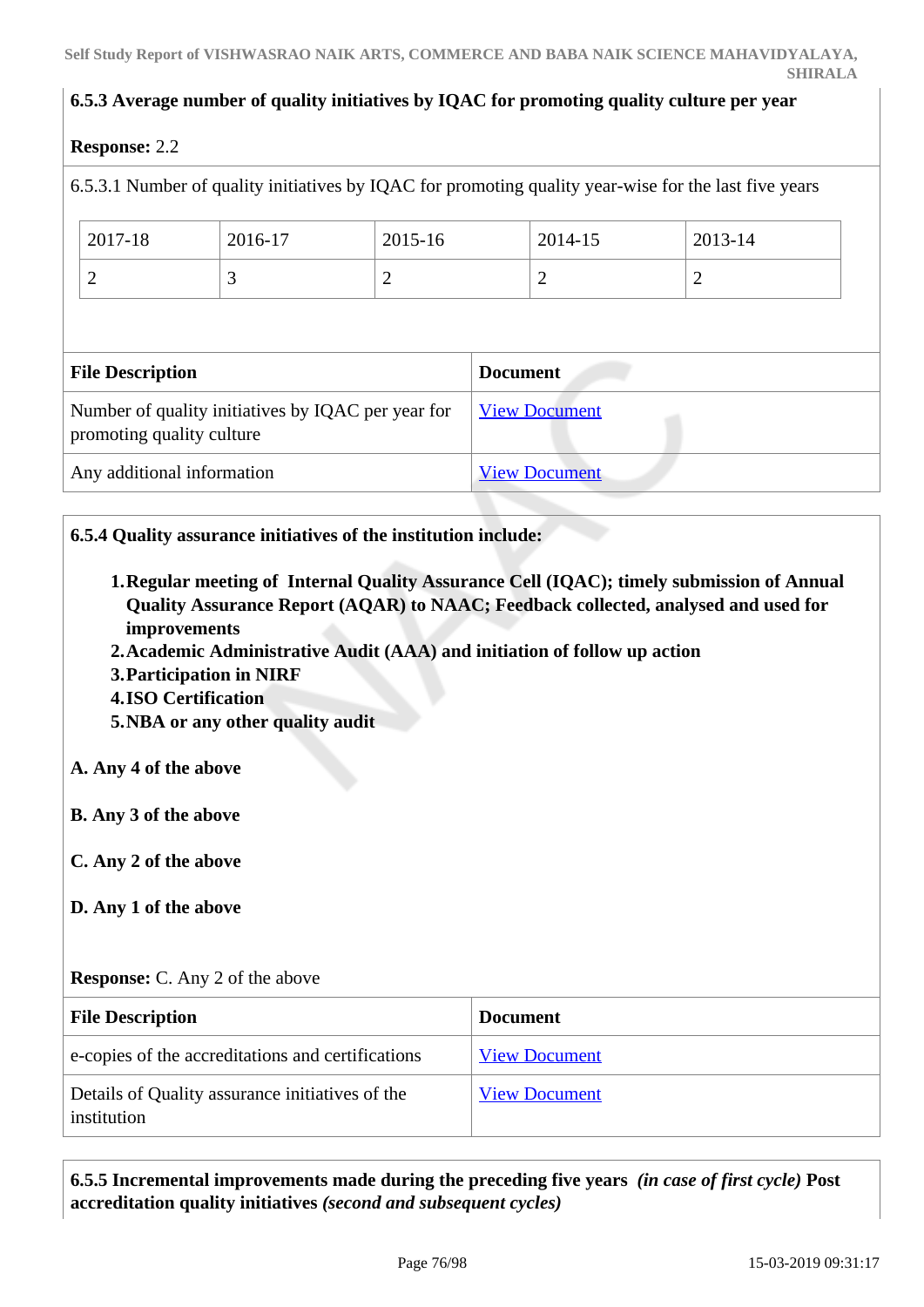## **Response:**

The college has promoted faculty members for M.Phil, Ph.D. research work and participation in orientation, refresher courses, workshops and conferences. The college has placement cell under which we organize camps for skill development and interview techniques. The institute has constructed new Ladies Hostel building under UGC XIth plan for which we spent Rs. 1 cores and out of which 72 lakhs grant received from UGC. Four new class rooms, one seminar hall and one store room are constructed for infrastructural development. The administrative office of our college has been computerized and automated and upgraded in the year 2016 with replacement of new computers, printers, scanners and Xerox machines for online examination system. Our non Teaching staff participated in short term course special training programme (Refresher Program) in Pachgani and Shivaji University Kolhapur also OS of our college participated in workshop for academic administrator organized by UGC academic staff college Pune and Shivaji Uni. Kolhapur.

The Library reading room has been renovated for boys and girls. Library facilitates with various eresources such as, e-journals, INFLIBNET, Shodhganga, Shodshindhu, Databases. The college has conducted Green Audit and Gender Audit by expert panel for quality improvement and enhancement. We organized Health Checkup Camp, Tree Plantation, Cycle Rally and Voters awareness campaign through NSS units. The college organizes celebration of Birth and Death Anniversaries, Yoga Day, Teachers Day, Science Day, Hindi Day, English Day, Reading Inspiration Day etc. Swaccha Bharat Abhiyan in Shirala city.We also organized Cycle Rally in 2018 for environmental consciousness in which more than 30 students participated in the event.

We also actively participated in the National programme Save the Girl Child (Beti Bachav, Beti Padhav Abhiyan) for this event college won third prize of 50,000/- rupees by Maharashtra government. The institute has also upgraded college website featuring college activities, programmes, faculty details, results, reports of workshops and seminars, academic calendar, admission processes, fee structure, etc. For enhancement of teaching, learning and evaluation processes ICT enabled devices are used in our institute. Our college has made inter linkages (MOU) with hospitals for clinical services as well as industrial linkages and NGO's for exchange of educational facilities and knowledge sharing.

| <b>File Description</b>    | <b>Document</b>      |
|----------------------------|----------------------|
| Any additional information | <b>View Document</b> |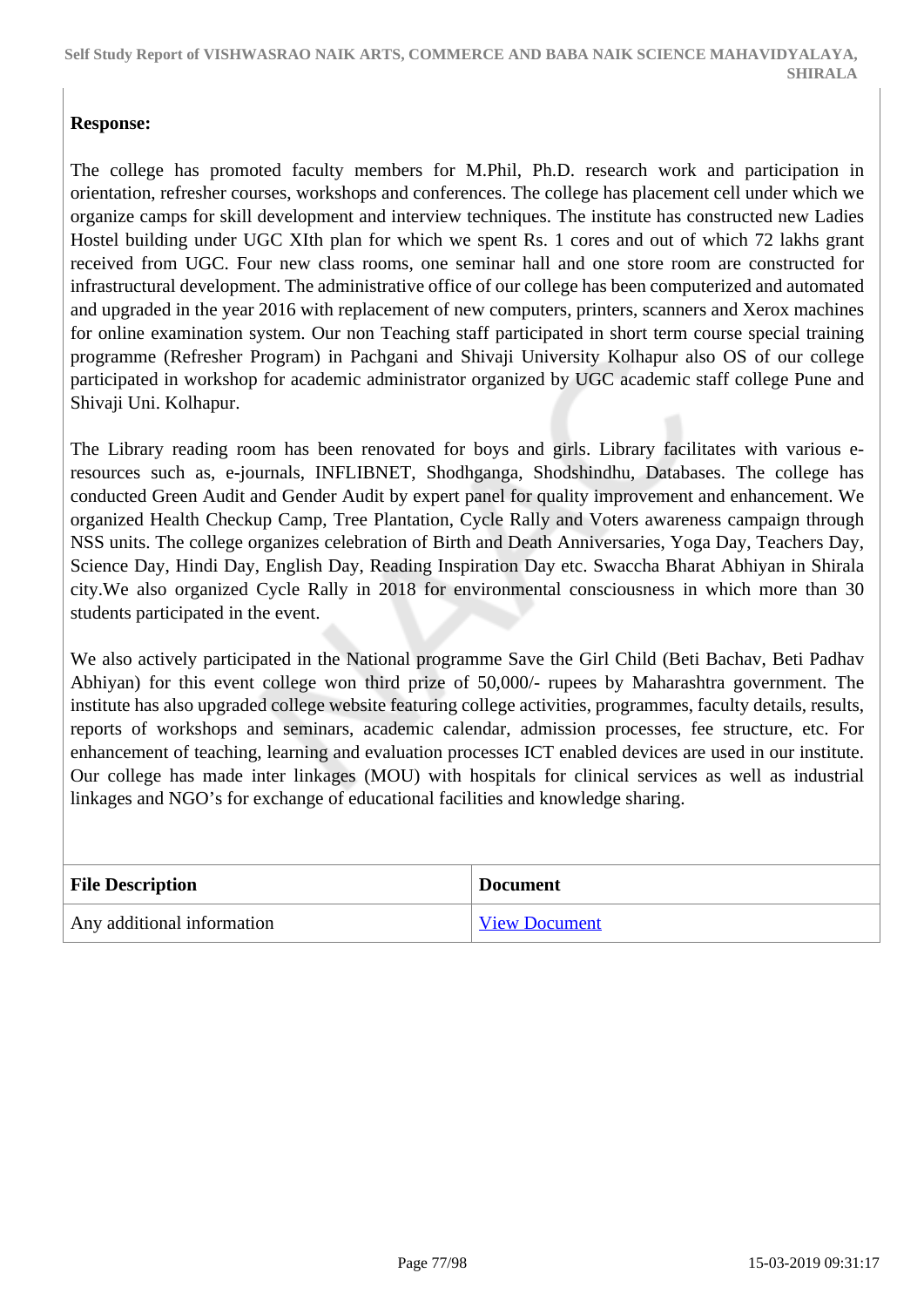# **Criterion 7 - Institutional Values and Best Practices**

## **7.1 Institutional Values and Social Responsibilities**

 **7.1.1 Number of gender equity promotion programs organized by the institution during the last five years** 

## **Response:** 0

7.1.1.1 Number of gender equity promotion programs organized by the institution year-wise during the last five years

| 2017-18 | 2016-17 | 2015-16 | 2014-15 | 2013-14 |
|---------|---------|---------|---------|---------|
| 00      | 00      | 00      | 00      | 00      |

| <b>File Description</b>                                                                  | <b>Document</b>      |
|------------------------------------------------------------------------------------------|----------------------|
| Report of the event                                                                      | <b>View Document</b> |
| List of gender equity promotion programs organized   View Document<br>by the institution |                      |

# **7.1.2**

**1.Institution shows gender sensitivity in providing facilities such as: 1.Safety and Security**

**2.Counselling 3.Common Room**

## **Response:**

## **Safety and Security:**

Our institute is located at the center of city. Parents are keen for selecting our institution especially for the admission of rural area girl students in our institution. We pay a serious concern towards all girls regarding their safety, health, common facilities such as toilet and their special need. It is because of this preference of the girls towards our institution is ever increased. For safety and security of the students, college has established **Anti-ragging and Sexual Harassment Prevention Committee** as per the provisions of university statute. College organizes "Legal Aid Camp" regarding women laws and rights. In value based education system, we try to make aware the girl students about their fundamental rights as well as Laws regarding domestic violence and sexual harassment at work place.

The college has formed cell for prevention of sexual harassment, which is empowered for counseling girls. Various activities are regularly organized by this cell. The *Mahila Munch* in our college arranges various programs on Indian constitution, gender equality. In our college, gender ratio shows maximum number of girls than boys. We organize *'Beti Bachav Beti Padhav'* campaign. Various activities are conducted for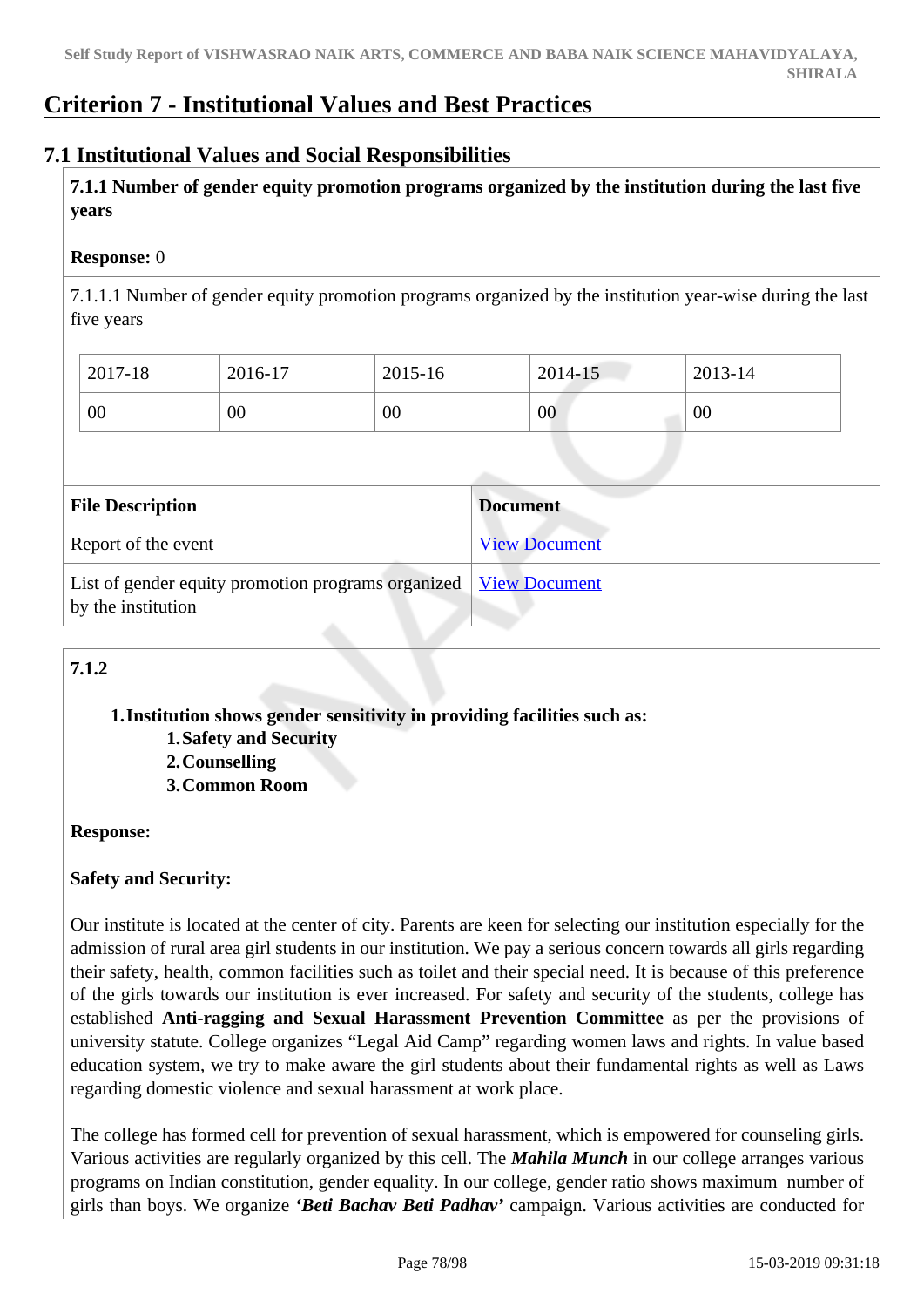the society through this campaign. The college initiated **'***Nirbhaya Pathak'* in collaboration with Police Department for security of girl students. Discipline committee looks after the matters of discipline and the safety of girls. Faculty members during their off lectures have been assigned campus supervision for the maintenance of discipline. The whole campus is under CCTV cameras.

The programmes and activities such as- organization of lectures on Health Problems', self defense from the social injustice incidents to the girls, counseling from the department of Police-Sub Inspector and others as safety and social security.

## **Counseling**:

In our college **women cell** organizes activities associated with the counseling of the girls and boys. Whenever necessary the girls get counseling from our women faculty whose number is more than 30. The college has Mentor scheme. The **mentor system** follows the development of students by providing personal counseling at the different stages.

The college faculty always guides the students to participate not only in curricular but co-curricular and extra-curricular activities also. In gender sensitization activity, student counseling plays an important role. Equal opportunities are given to students on college campus for **participation in sports, cultural activities, N.S.S.** and other co-curricular and extra-curricular activities. Faculty members make counseling and encourage girls to participate in sports and cultural events. During annual sports, girl students from every class organize their team and participate actively in the games.

## **Common room**

The number of students being enrolled in the institution is ever increasing. This has created a need of common room for both boys as well as girls. We have spacious common room for the girl students provided with urinals, toilet blocks, study tables, Chairs, mirror supervises the maintenance of the ladies common room. Special provision of the common room for ladies faculty members is provided by the institution.

| <b>File Description</b>    | <b>Document</b>      |
|----------------------------|----------------------|
| Any additional information | <b>View Document</b> |

## **7.1.3 Alternate Energy initiatives such as:**

**1.Percentage of annual power requirement of the Institution met by the renewable energy sources**

#### **Response:** 0

7.1.3.1 Annual power requirement met by the renewable energy sources (in KWH)

#### 7.1.3.2 Total annual power requirement (in KWH)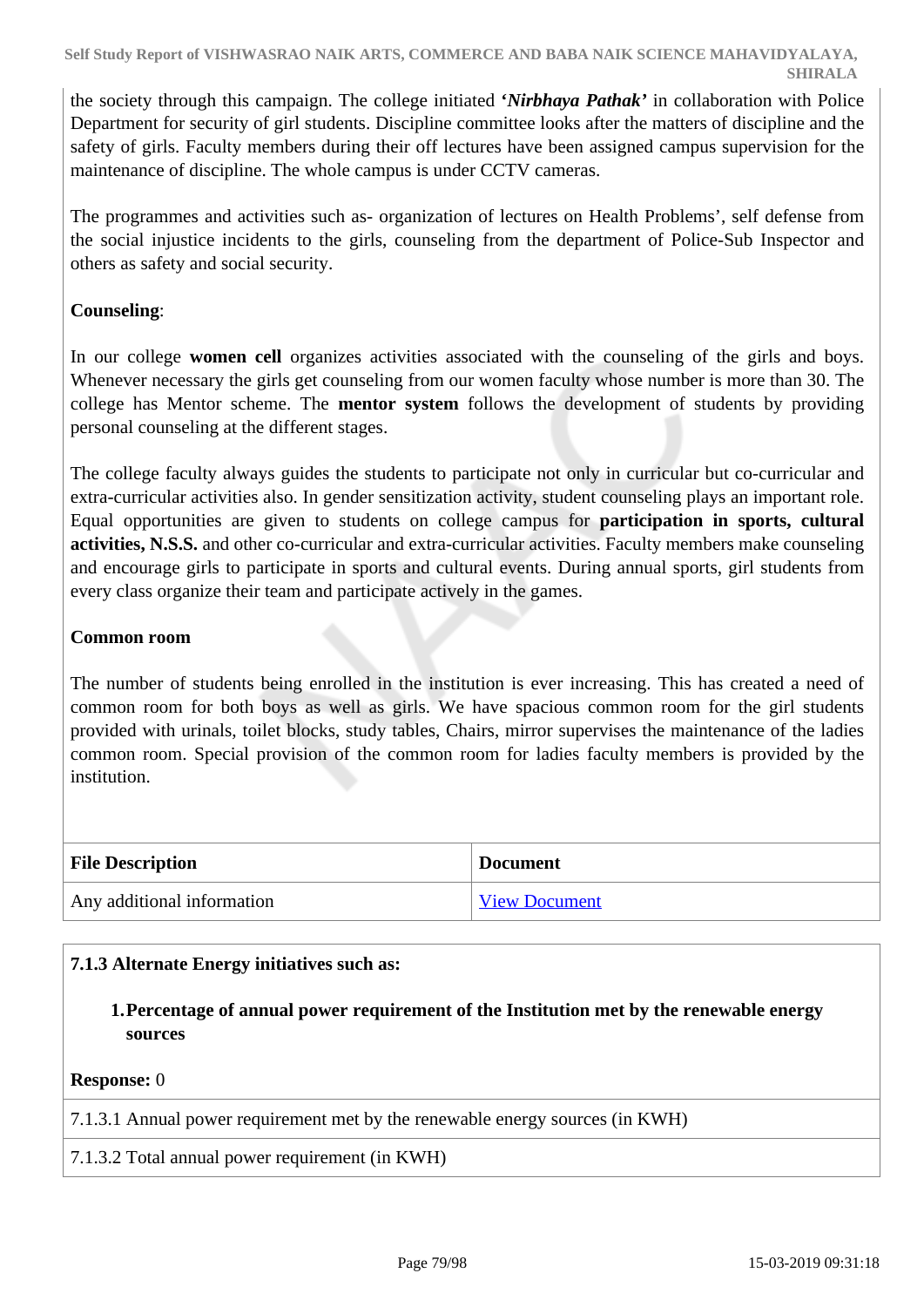| <b>File Description</b>                                                                            | <b>Document</b> |
|----------------------------------------------------------------------------------------------------|-----------------|
| Details of power requirement of the Institution met   View Document<br>by renewable energy sources |                 |

| 7.1.4 Percentage of annual lighting power requirements met through LED bulbs |                      |  |
|------------------------------------------------------------------------------|----------------------|--|
| <b>Response: 0.15</b>                                                        |                      |  |
| 7.1.4.1 Annual lighting power requirement met through LED bulbs (in KWH)     |                      |  |
| Response: 1.7                                                                |                      |  |
| 7.1.4.2 Annual lighting power requirement (in KWH)                           |                      |  |
| Response: 1118                                                               |                      |  |
| <b>File Description</b>                                                      | <b>Document</b>      |  |
| Details of lighting power requirements met through<br>LED bulbs              | <b>View Document</b> |  |
| Any additional information<br><b>View Document</b>                           |                      |  |

- **7.1.5 Waste Management steps including:**
- **Solid waste management**
- **Liquid waste management**
- **E-waste management**

## **Response:**

#### **Solid waste**

As the institution enrolls more than thousand students, The Number of teaching and supporting staff is near about hundred. Volume of waste generated of different kind is also large institute has develop a systematic plan to make disposal of this waste. Students and faculties are properly trained on proper waste management practices like Solid plant foliage, waste paper etc. Microbiology and Zoology department generates solid waste like waste culture, animal debris etc. are the major concern. We have vermicomposting plant ware we dump all organic solid waste material. Every month the N.S. S. volunteers arrange the program of campus cleaning for the solid waste management. Institution sale out paper waste, old news papers of all types to the agent for recycle purpose. Shivaji University Examination answer books, packets and all exam paper material is return to university for recycling. For Campus cleaning the additional labor is employed whenever required. Collections of waste material dust bins are located at prominent places.

## **Liquid waste:**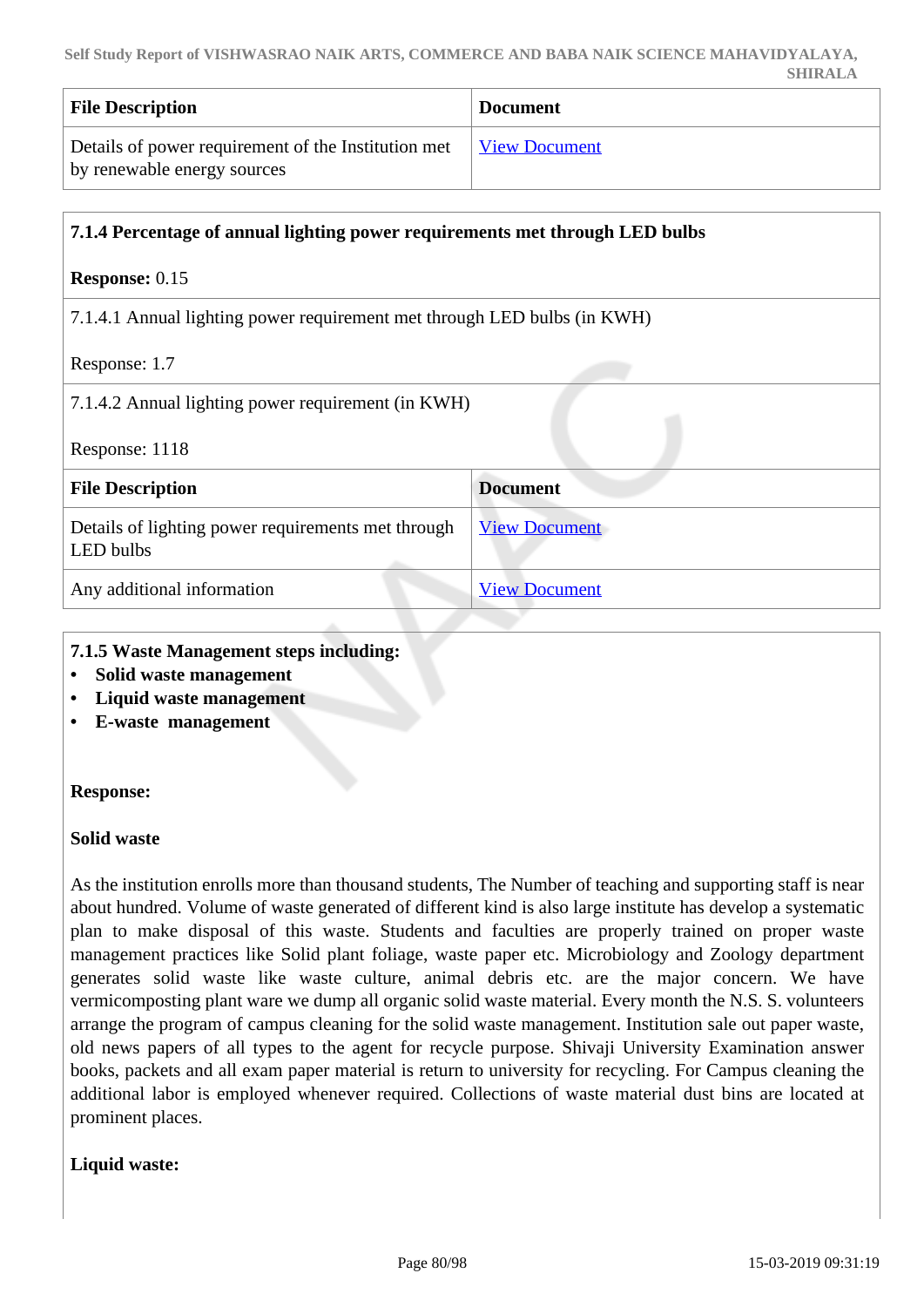College has developed mechanism for liquid waste management. The laboratories also generate liquid waste such as water, chemicals, and other waste material in Chemistry, Botany, Microbiology and Zoology department. For Liquid waste we have drainage system. Liquid waste of all urinals is collected and disposed of through drainage.

## **E-waste**

Our college tries to attempt to produce or generate minimum e-waste. Our non working and repaired computers, monitors, printers, CD, etc. are discarded and scraped which are stored in waste room from where they are to be distributed to the respective waste management agency.

| <b>File Description</b>    | <b>Document</b>      |
|----------------------------|----------------------|
| Any additional information | <b>View Document</b> |

## **7.1.6 Rain water harvesting structures and utilization in the campus**

## **Response:**

Shirala is located in hilly and maximum rainfall area. Rain is prime source of water. Rain water harvesting through rooftops is one of the crucial options. Storing rainwater locally is one option for making water available for future use. Rooftop rain water harvesting is the technique through which rain water is captured from the roof catchments and stored in reservoirs.

Harvested water can also be recharged to ground water .The rain water potential of our main building is according to formula.

Rainwater potential = Amount of rain fall  $*$  Area of catchment  $*$  Runoff Coef.

The amount of average rainfall in our region is 150 mm and Catchment area of our college main building is nearly 11000 Sq.fit. The rainwater potential of our main building is nearly 14,02,500 lit annually. We have developed a special derange system to collect rain water in college campus. Collected rain water is refilled in bore well. The distilled water required for the experiments in different laboratories is harvested during rainy season.

## **7.1.7 Green Practices**

- **Students, staff using**
- **a) Bicycles**
- **b) Public Transport**
- **c) Pedestrian friendly roads**
- **Plastic-free campus**
- **Paperless office**
- **Green landscaping with trees and plants**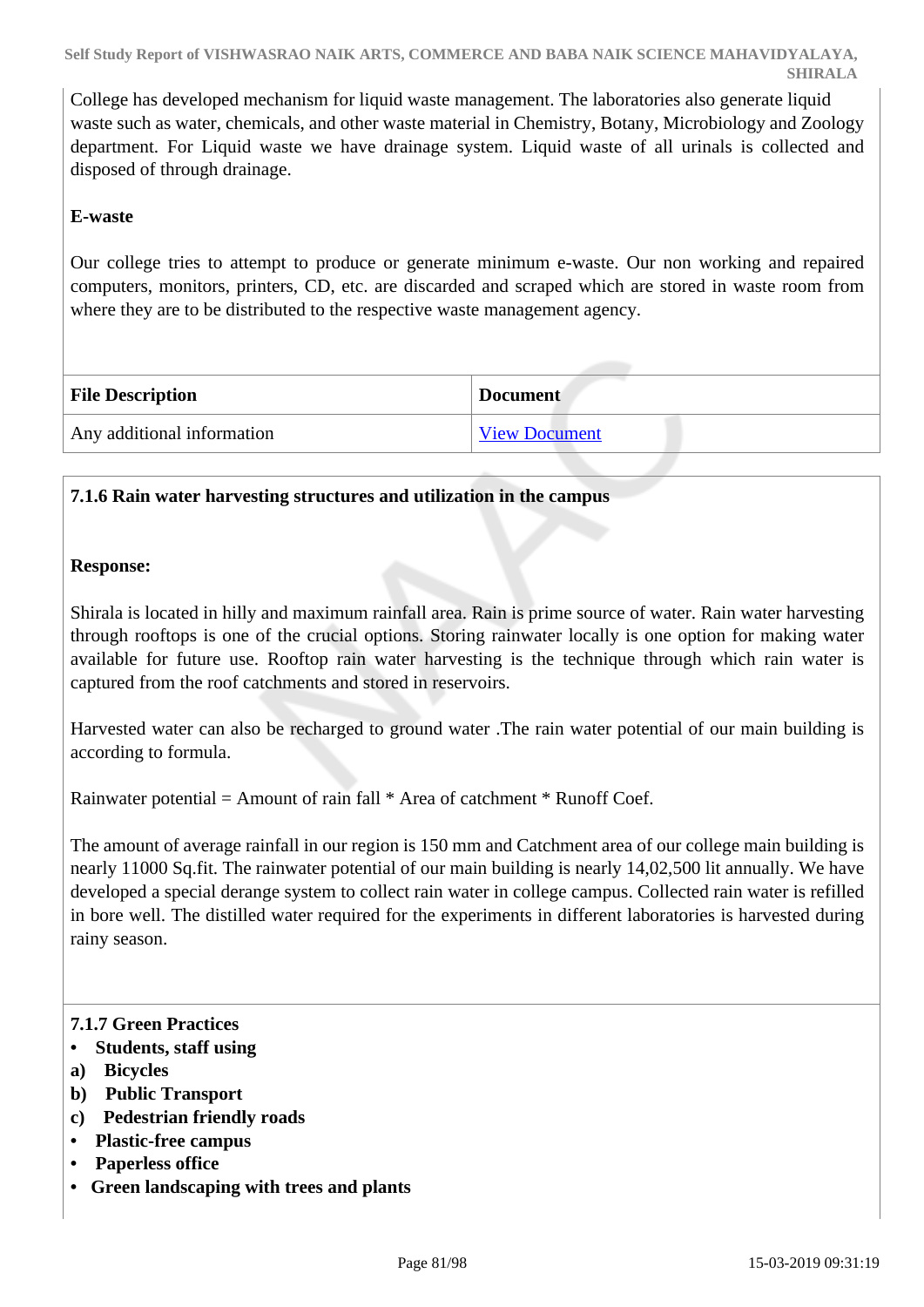## **Response:**

Our college is located in the heart of city and well connected by public transport service. It is quite convenient for students to attend the college with bicycles and by walk regularly. It helps in maintaining eco friendly and pollution free campus. Our college is well connected by roads from various nearby villages. So the students can avail the facility of public bus transport large numbers of students are using public transport system. Students coming from peripheral area avail the facility of public bus transport where they get concession in the monthly bus fair. The Monthly bus concession Passes are issued directly on college campus by state transport authorities. The main approach road is concrete road. **Our college campus is plastic free and tobacco free campus.** We conduct programs to make aware the students about plastic and tobacco free campus. Our administrative office and library are computerized and procedures like admissions, examination results, accounting, budgeting, banking transactions, Govt. and University circulars are made available online. In library accession of books is computerized. For the beautification of campus various **plants** are **planted**, maintenance of green campus is done by supporting staff, students and sometimes NSS volunteers.

| <b>File Description</b>    | <b>Document</b> |
|----------------------------|-----------------|
| Any additional information | View Document   |

## **7.1.8 Average percentage expenditure on green initiatives and waste management excluding salary component during the last five years**

## **Response:** 1.86

7.1.8.1 Total expenditure on green initiatives and waste management excluding salary component yearwise during the last five years(INR in Lakhs)

| 2017-18 | 2016-17 | 2015-16 | 2014-15 | 2013-14 |
|---------|---------|---------|---------|---------|
| 0.25    | 0.29    | 0.17    | 0.20    | 0.33    |

| <b>File Description</b>                                                                                               | <b>Document</b>      |
|-----------------------------------------------------------------------------------------------------------------------|----------------------|
| Green audit report                                                                                                    | <b>View Document</b> |
| Details of expenditure on green initiatives and waste   <u>View Document</u><br>management during the last five years |                      |

## **7.1.9 Differently abled (Divyangjan) Friendliness Resources available in the institution:**

## **1.Physical facilities**

## **2.Provision for lift**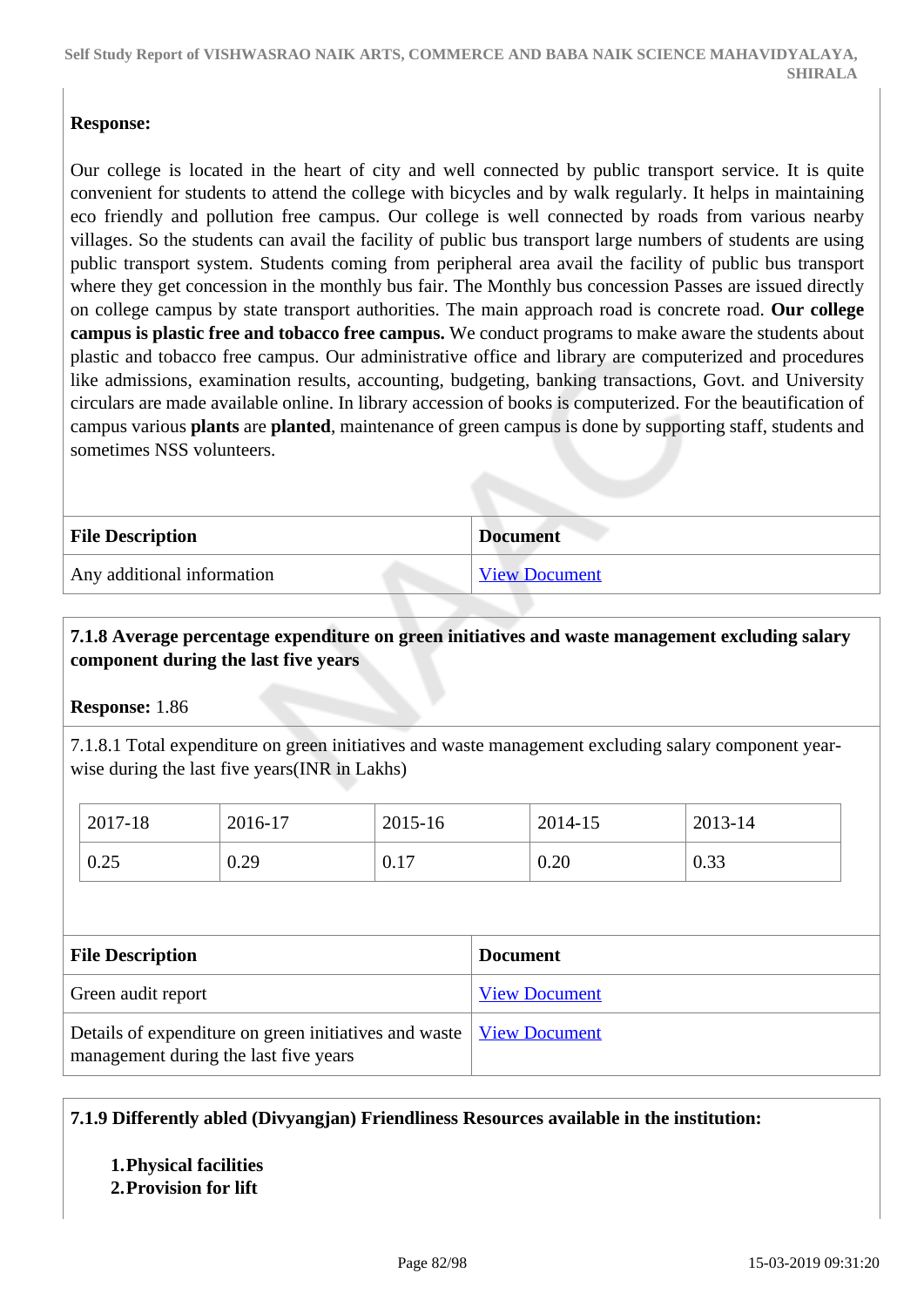| 3. Ramp / Rails |  |
|-----------------|--|
|-----------------|--|

- **4.Braille Software/facilities**
- **5.Rest Rooms**
- **6.Scribes for examination**
- **7.Special skill development for differently abled students**
- **8.Any other similar facility (Specify)**
- **A. 7 and more of the above**
- **B. At least 6 of the above**
- **C. At least 4 of the above**
- **D. At least 2 of the above**

#### **Response:** D. At least 2 of the above

| <b>File Description</b>                                  | <b>Document</b>      |
|----------------------------------------------------------|----------------------|
| Resources available in the institution for<br>Divyangjan | <b>View Document</b> |
| Any additional information                               | <b>View Document</b> |

## **7.1.10 Number of Specific initiatives to address locational advantages and disadvantages during the last five years**

**Response:** 42

7.1.10.1 Number of specific initiatives to address locational advantages and disadvantages year-wise during the last five years

|                         | 2017-18<br>10                                                                        | 2016-17<br>11 | 2015-16<br>11   |                      | 2014-15 | 2013-14 |  |
|-------------------------|--------------------------------------------------------------------------------------|---------------|-----------------|----------------------|---------|---------|--|
|                         |                                                                                      |               |                 |                      |         |         |  |
| <b>File Description</b> |                                                                                      |               | <b>Document</b> |                      |         |         |  |
|                         | Number of Specific initiatives to address locational<br>advantages and disadvantages |               |                 | <b>View Document</b> |         |         |  |

Any additional information <br>
<u>[View Document](https://assessmentonline.naac.gov.in/storage/app/hei/SSR/102349/7.1.10_1548238019_2485.pdf)</u>

 **7.1.11 Number of initiatives taken to engage with and contribute to local community during the last five years (Not addressed elsewhere)**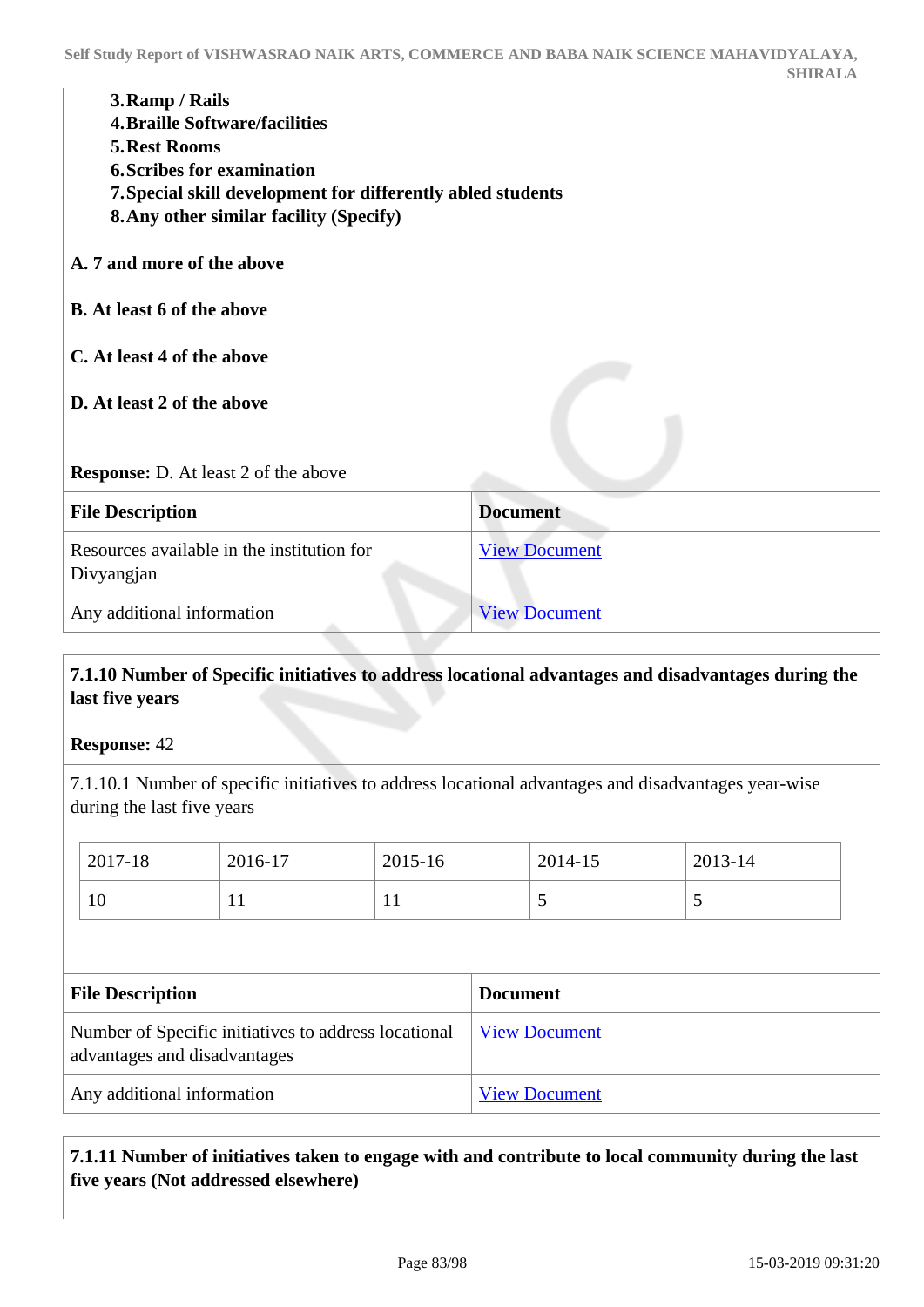#### **Response:** 17

7.1.11.1 Number of initiatives taken to engage with and contribute to local community year-wise during the last five years

|                         | 2017-18 | 2016-17 | 2015-16              |  | 2014-15 | 2013-14 |  |
|-------------------------|---------|---------|----------------------|--|---------|---------|--|
|                         | 3       |         | 4                    |  | 3       |         |  |
|                         |         |         |                      |  |         |         |  |
| <b>File Description</b> |         |         | <b>Document</b>      |  |         |         |  |
| Report of the event     |         |         | <b>View Document</b> |  |         |         |  |

#### **7.1.12**

## **Code of conduct handbook exists for students, teachers, governing body, administration including Vice Chancellor / Director / Principal /Officials and support staff**

| <b>Response:</b> Yes                                                                                                              |                      |
|-----------------------------------------------------------------------------------------------------------------------------------|----------------------|
| <b>File Description</b>                                                                                                           | <b>Document</b>      |
| Any additional information                                                                                                        | <b>View Document</b> |
| URL to Handbook on code of conduct for<br>students and teachers, manuals and brochures on<br>human values and professional ethics | <b>View Document</b> |

## **7.1.13 Display of core values in the institution and on its website**

#### **Response:** Yes

| <b>File Description</b>                          | <b>Document</b>      |
|--------------------------------------------------|----------------------|
| Any additional information                       | <b>View Document</b> |
| Provide URL of website that displays core values | <b>View Document</b> |

 **7.1.14 The institution plans and organizes appropriate activities to increase consciousness about national identities and symbols; Fundamental Duties and Rights of Indian citizens and other constitutional obligations**

**Response:** Yes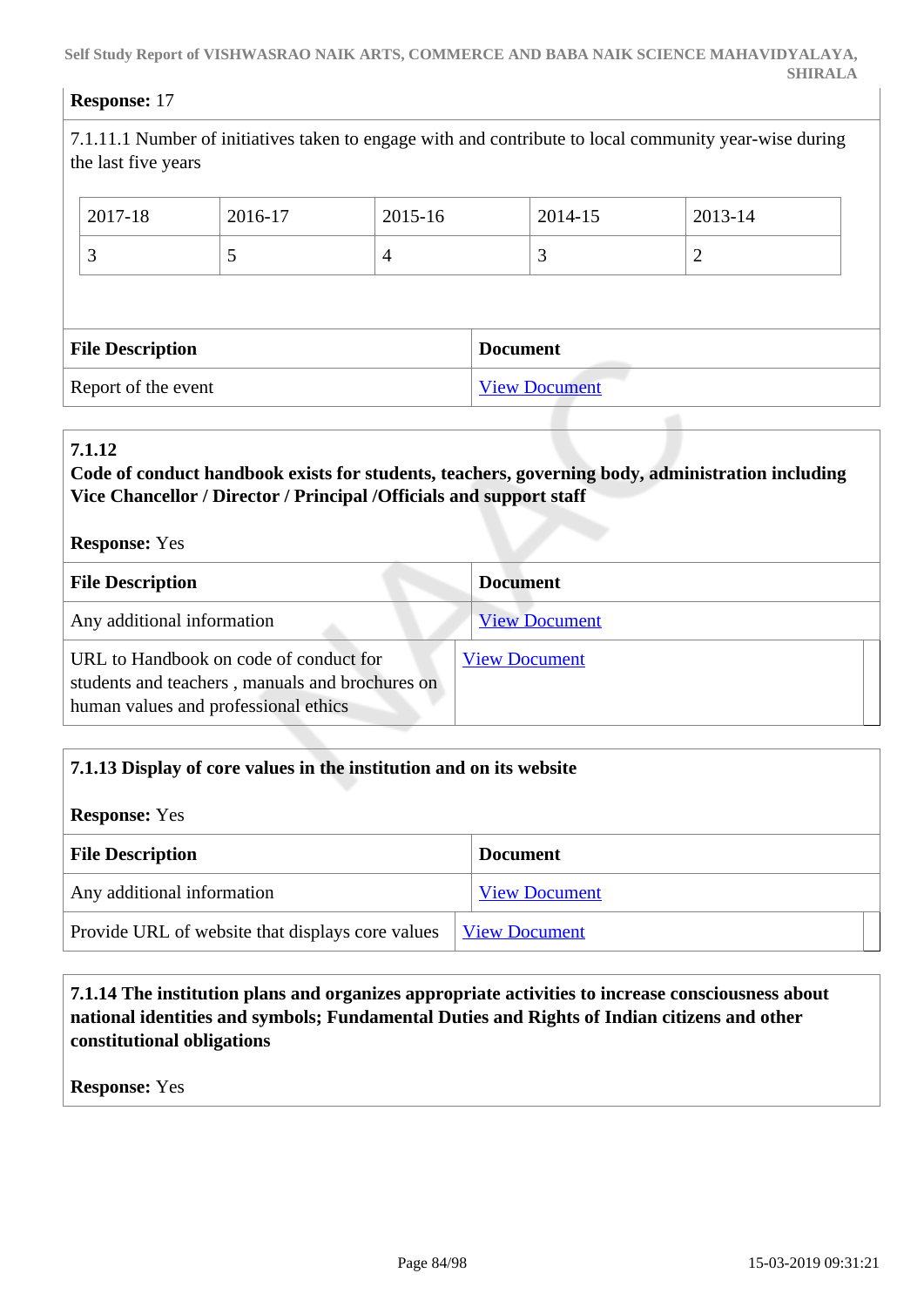| <b>File Description</b>                                                                            | <b>Document</b>      |
|----------------------------------------------------------------------------------------------------|----------------------|
| Details of activities organized to increase<br>consciousness about national identities and symbols | <b>View Document</b> |
| Any additional information                                                                         | <b>View Document</b> |

## **7.1.15 The institution offers a course on Human Values and professional ethics**

#### **Response:** No

| <b>File Description</b>                                                                     | <b>Document</b>      |
|---------------------------------------------------------------------------------------------|----------------------|
| Any additional information                                                                  | <b>View Document</b> |
| Provide link to Courses on Human Values and<br>professional ethics on Institutional website | <b>View Document</b> |

## **7.1.16 The institution functioning is as per professional code of prescribed / suggested by statutory bodies / regulatory authorities for different professions**

**Response:** Yes

| <b>File Description</b>    | <b>Document</b>      |
|----------------------------|----------------------|
| Any additional information | <b>View Document</b> |

 **7.1.17 Number of activities conducted for promotion of universal values (Truth, Righteous conduct, Love, Non-Violence and peace); national values, human values, national integration, communal harmony and social cohesion as well as for observance of fundamental duties during the last five years**

#### **Response:** 26

7.1.17.1 Number of activities conducted for promotion of universal values (Truth, Righteous conduct, Love, Non-Violence and peace); national values, human values, national integration, communal harmony and social cohesion as well as for observance of fundamental duties year-wise during the last five years

| 2017-18 | 2016-17 | 2015-16 | $2014 - 15$ | $2013 - 14$ |
|---------|---------|---------|-------------|-------------|
| v       |         |         |             |             |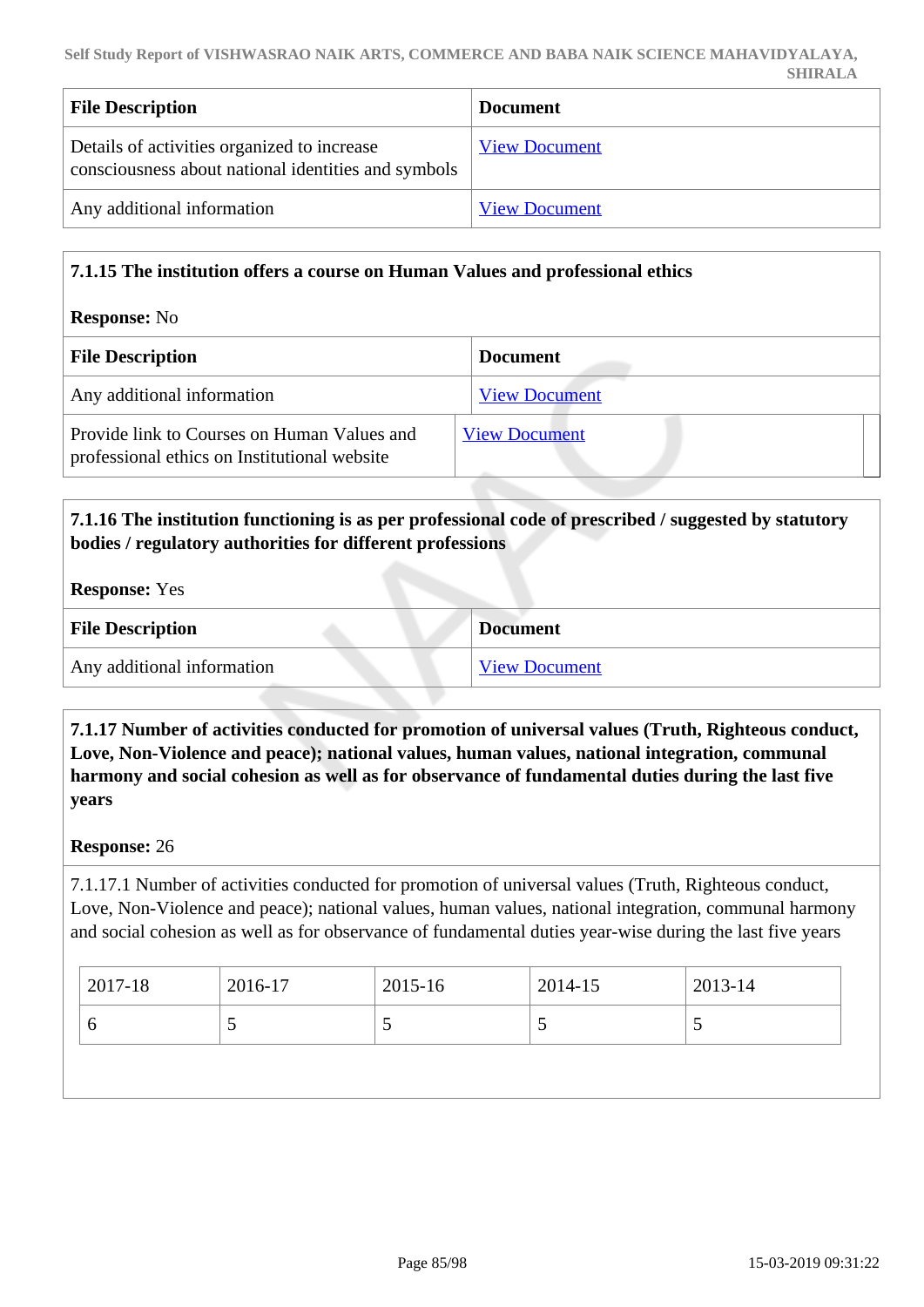| <b>File Description</b>                                           | <b>Document</b>      |
|-------------------------------------------------------------------|----------------------|
| List of activities conducted for promotion of<br>universal values | <b>View Document</b> |
| Any additional information                                        | <b>View Document</b> |

## **7.1.18 Institution organizes national festivals and birth / death anniversaries of the great Indian personalities**

## **Response:**

Every year Independence Day and Republic day is celebrated as National Festival in the college campus. College prepares academic calendar every year. The birth and death anniversary of great national leaders are celebrated and students are acquainted with their contribution to nation and society. We arrange rallies on the occasion of these national days such as voter's awareness, AIDS awareness, women empowerment, environment awareness, Clean India campaign. Our institute regularly organizes National festivals which also incorporate with the goals and mission of our institute regarding value based education. Such activities inspire the students with national values like patriotism, brotherhood, equality, nationality, love, humanity etc. On the occasion of these festivals we organize guest lecturers for the students to recall the memories great national hero's and their contribution in Indian independence movement. The Principal address the students and the teachers on national values. The birth and death anniversaries of great Indian personalities, Freedom Fighters, Social reformers, Educationist are celebrated in the campus. Every year college celebrates birth anniversaries, death anniversaries of great Indian personalities like Mahatma Gandhi, Lokmanya Tilak, Mahatma Phule, Dr. Babasaheb Ambedkar, Pandit Jawaharlal Nehru, A. P. J. Abdul Kalam, Sarvpalli Radhakrishnan, Savitribai Phule, Indira Gandhi, Sardar Vallabhbhai Patel, Subhashchandra Bose and others. These celebrations help to inspire our students and also to make public awareness through social issues. We arrange cleanliness campaign on these days.

| <b>File Description</b>    | <b>Document</b>      |
|----------------------------|----------------------|
| Any additional information | <b>View Document</b> |

## **7.1.19 The institution maintains complete transparency in its financial, academic, administrative and auxiliary functions**

## **Response:**

The institute is proud to be transparent and clear in the various process, transactions and mechanisms carried out during the academic years. Transparency is maintained appropriately following rules and regulations laid down by the Government, University and Management. Following are the main areas where the mechanism of transparency can be explained easily. The process of academic administration begins at the beginning of the year. The admissions are being enrolled for various classes. Overall process of admission is governed by admission committee which follows all the rules and regulations laid down by Government as well as University. Admission list is displayed on the notice board. Fee structure is notified and each and every transaction is made receiving receipts. Every department is asked to submit the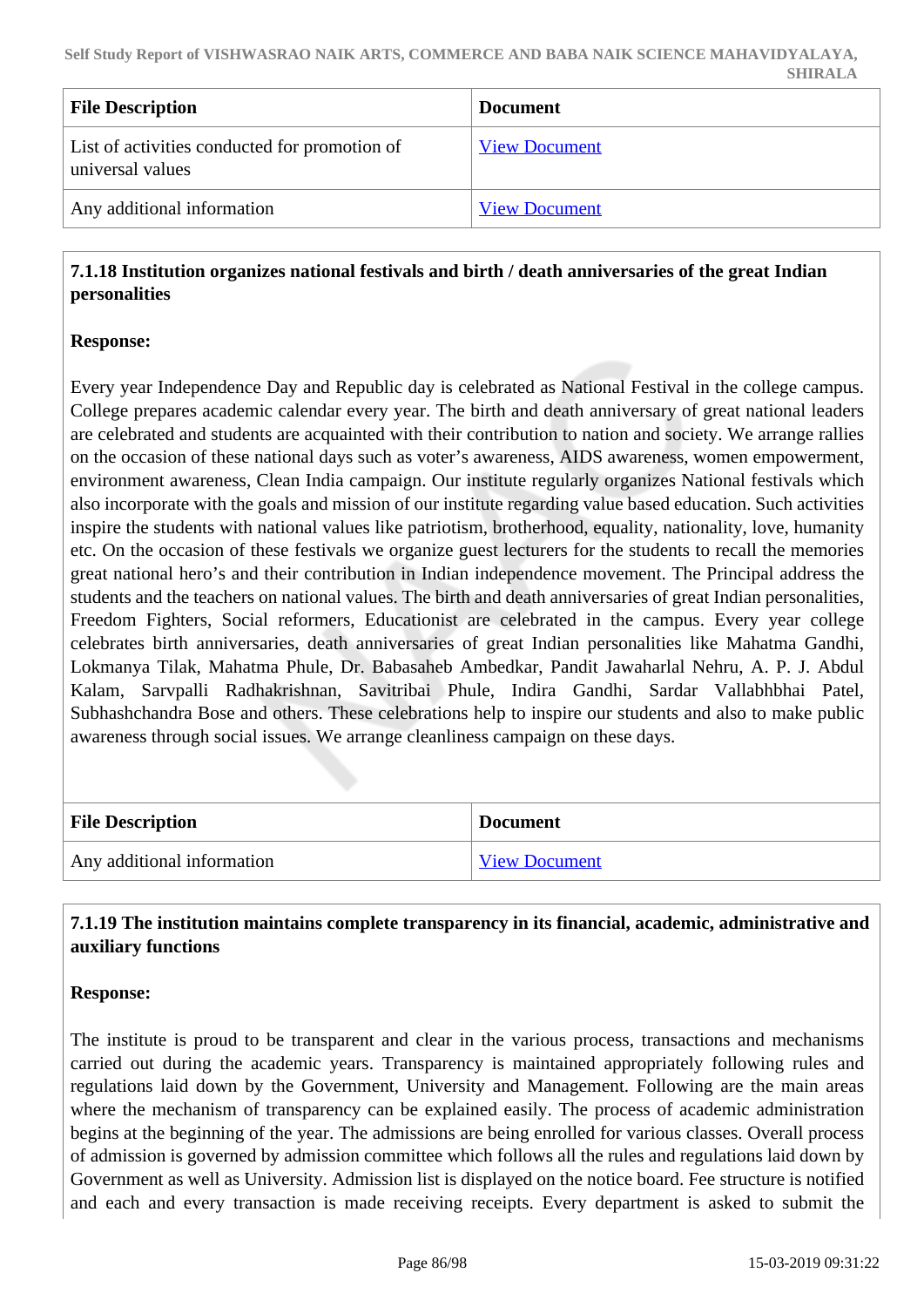requirements and the fulfillment of these requirements is done accordingly.

Institution has a college development committee established as per Maharashtra Public University Act which governances, guides, plans and monitors all the activities. The entire process of purchase is carried out under the strict supervision of chairmanship of Principal, Office Superintendent and Head Clerk wherever necessary. Quotations of tenders are called and the process of purchase is completed. Building committee also follows the same procedure and with advanced planning, very piece of construction is constructed duly. All the financial matters are verified at various levels such as Cashier, Head Clerk, Office Superintendent and finally by Principal. Annual audit of the financial transactions is made by the Chartered Accountant. Audit reports are placed before **College Development Committee** as well as Management and due compliance is made wherever necessary. All the examinations conducted by the institution are strictly as per the University norms. After the declaration of University results, if there is a demand, the answer sheets are shown to the students to let them know the verification of their assessments. The results are made available to the parents also during the parents meet. As per the RTI act 2005, the applications received by the applicants are processed and the information is provided. Name of the office bears in the RTI activity is displayed on the website as well as notice board in the institution. The **Grievance Redressal cell** strive hard to solve the problems of the students. In both of these committees there is representation of students' representation to make the decisions more and more transparent. The institution announces numbers of vacant posts recruitments at the beginning of academic year. The advertisement is published is local, national, news papers in University News, University website and College website. The process of recruitment is carried under the strict supervision of Management, University approvals as well as the Administration. Considering the academic profile, experience, personality and suitability, the Candidates are selected and appointed for the respective posts. Because of all these efforts taken, there are minimum or sometimes no complaints either by the parent or students in all the activities of the institution.

| <b>File Description</b>    | <b>Document</b>      |
|----------------------------|----------------------|
| Any additional information | <b>View Document</b> |

# **7.2 Best Practices**

**7.2.1 Describe at least two institutional best practices (as per NAAC Format)**

**Response:** 

**Best Practice – 01** 

**1. Inculcation of value education through co-curricular and extra-curricular activities.** 

- 2. Objectives:
	- 1.To inculcate different values among the students.
	- 2.To impart the knowledge of value education for making learners good citizen.
	- 3.To develop the personality of the in the perspective of different values.
	- 4.To bridge the gap between the institution and the stakeholders.
	- 5.To know the different social issues and problems and bring our proper solutions.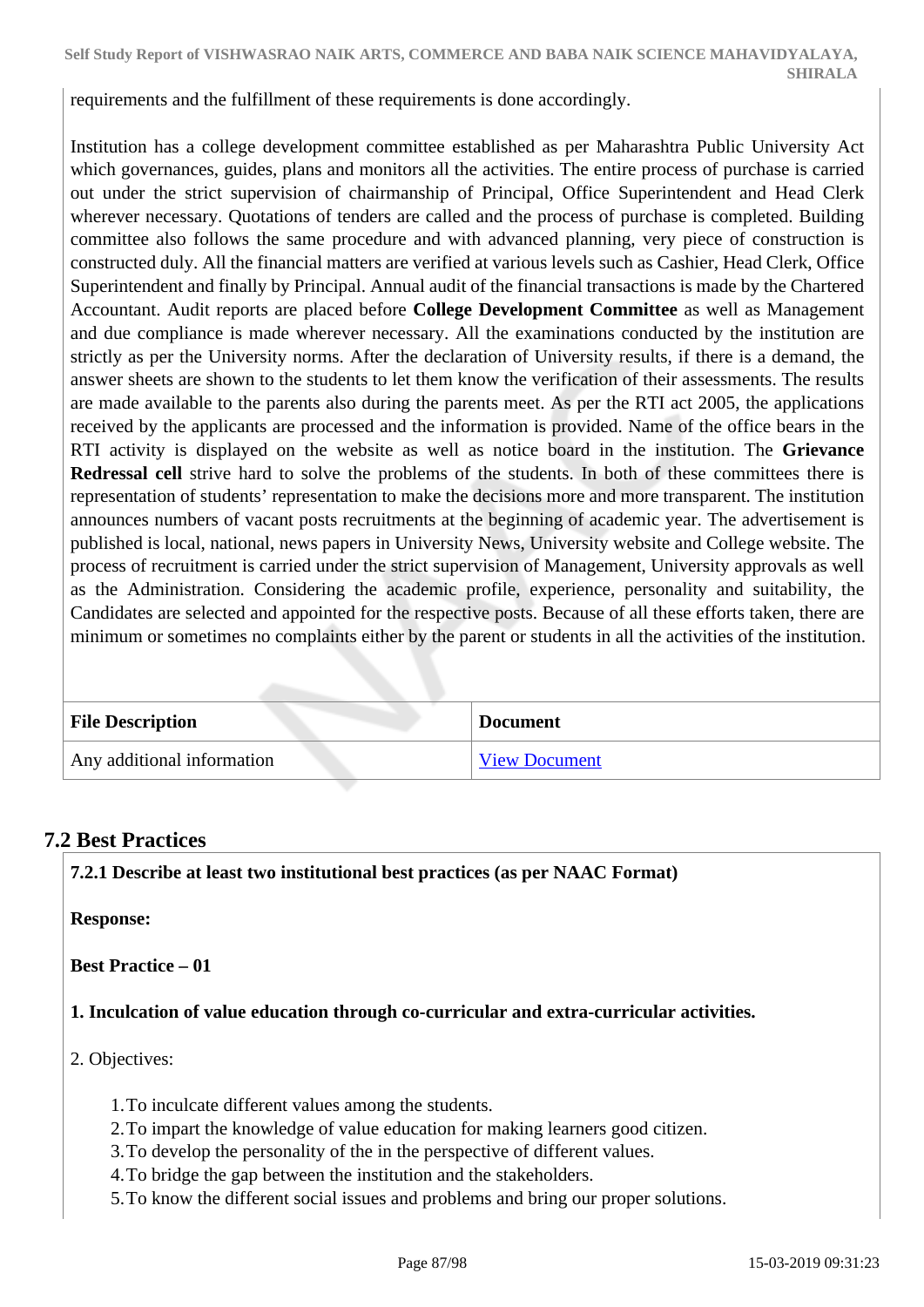**SHIRALA**

6.To motivate our learners to be the scientific, rational and moral citizen of India.

## 3. The context:

 Shirala Tahasil is established in rural and hilly area. Since, its existence we face number of problems and issues. The problems like illiteracy, superstitions, early marriages, child marriage, illiteracy of girls and traditional farming culture etc. one of the severe problems is superstitions. Due to this, our society and even learners have faced number of difficulties in the way of getting higher education. Especially the girls of various families were deprived of higher education. The lower education and illiteracy of parents affect the education to their children. And ultimately, they were away from the value based education and activities. The NSS, Cultural department, ANIS, Samajwadi Prabodhini, Vidrohi Sanskrutik Chalwal and Vivekvahini in the college organize various programmes/activities every year. These programmes / activities are well planned and properly implemented. All these programmes highlight the contextual issues that needed to be addressed even in the future.

## 4. The Practice:

 Along with the NSS, Cultural department, ANIS, Samajwadi Prabodhini, Vidrohi Sanskrutik Chalwal and Vivekvahini the other faculty members participate in this best practice. Hon, Principal, Dr. U.S.Patil, personally involves in the various activities like anti superstitious activities, lectures on women empowerment, and the status of higher education. The College is active in the implementation of different social activities such as Poster presentation, Rangoli and Quiz Competitions, Rallies, Workshops every year.

 Campaigns on different issues like *'Save Girl', 'Clean India', 'Anti Cracker Movement', 'Animal Health', 'HB and Blood testing', 'Women Health', Distribution of Grass (Animal Food) to needy farmers belonging to drought prone area* etc… are also organized.

The celebration of birth and death anniversaries of all National leaders is regular practice of our institution. The number of resource persons have been arranged to speak on the lives and work of then national personalities and the concept of value based education for the society.

## 5. Evidence of Success:

Many of these activities and programmes are the part of our co-curricular and extracurricular activities. The performance against the targets has been recorded in the form of spot photographs of the events. The local participants and our students actively take part to carry out the specific value based co and extracurricular activity. The active participation of the students, local Participants including alumni, parents and Ex. faculty members always response positively in these values based activities. The results are brought out through the communication with average population/ stakeholders.

6. Problems encountered:

The implementation of these best practices in the institution sometimes becomes problematic due to the number of boys presence for the said activities. Besides, the parents do not allow their daughters to participate in the programmes outside the campus. The technical resources such as computer, internets etc… are rarely available to perform the specific activity outside the campus. On this occasion, the resource persons are called to guide our learners time to time.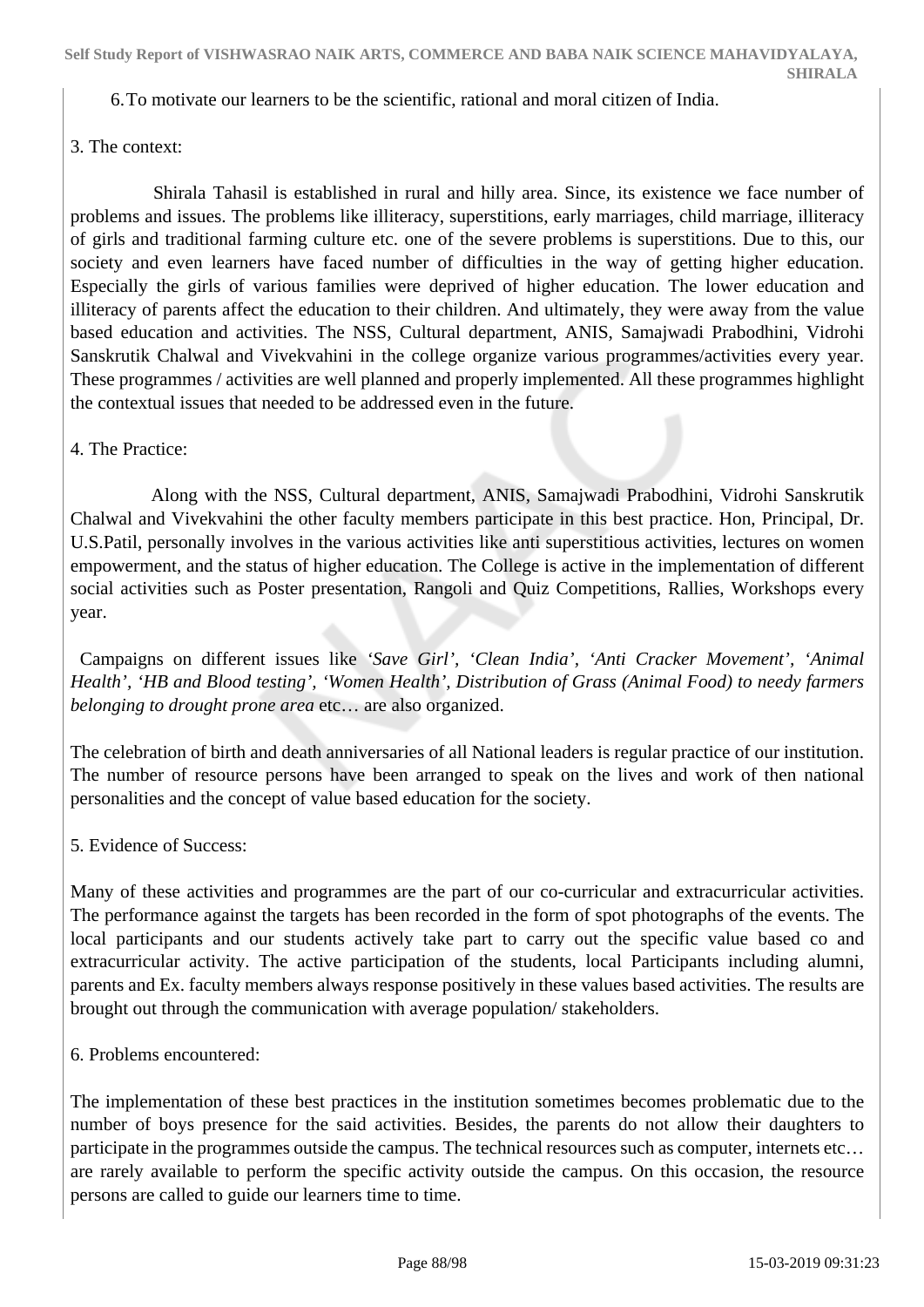## **Best Practice – 02**

### 1.**Development of women empowerment through the Institutional Activities.**

2.Objectives:

- 1.To motivate women / Girls towards their career.
- 2.To understand various problems of women.
- 3.To know the different social issues / problems hampering the development of women.
- 4.To train women to be independent for their own decisions in life.
- 5.To understand various problems of women related to health.
- 6.To introduce maximum activities for women empowerment.
- 1.The context:

The context in which our girls take education has many considerable aspects. Despite of adverse social conditions and non- availability of modern resources of learning the women have been increasing immensely towards their higher education. However, the maximum girls in the institution need the basic knowledge of the issues like – career, various skills for their employment, their own protection, their training, social injustice to them. Eg. Suppression and exploitation of women in the society . the Committees like *Mahila Manch, Sexual harassment prevention committee* pay attention towards the programmes in which maximum girls are benefited.

1.The practice:

The concerned committees like *Mahila Munch* and *Sexual harassment prevention committee* plan the activities in the beginning of every year. These committee members including senior faculty members start their work with the proper plan. The notices are drawn before the activity. All girls are intimated properly and guided by the reputed personalities in the fields like Law, Sports, Culture, Medicine, Political field, Police etc. The girls are properly motivated towards the chosen programme of their empowerment. Throughout the academic year they are guided and sensitized towards their career guidance, knowledge of Law, Sports and Cultural activities hygienic conditions. With the celebration of birth anniversaries of the great social worker, Savitribai Phule, the women get an importance of *'Girl Education System'* in the society. Along with the empowerment programmes, the festivals like Gouri Arrival, Saree Day and Women's Day etc. are arranged with the support of institution.

1.Evidence of Success:

The yearly growth in the total figure of girls in the institution shows the success of the academic programmes in the institution. Besides, the majority of the girls in the classes of degrees Arts, Commerce and Science can be supposed as the proper development and empowerment of girls in the various fields of learning. Our girl's students' have achieved considerable success in the various fields such as – administration, teaching, Law, Govt. and non-Govt. services and private sectors.

1.Problems Encountered:

The implementation of this practice however, was not an easy task. The organizers some times, faced many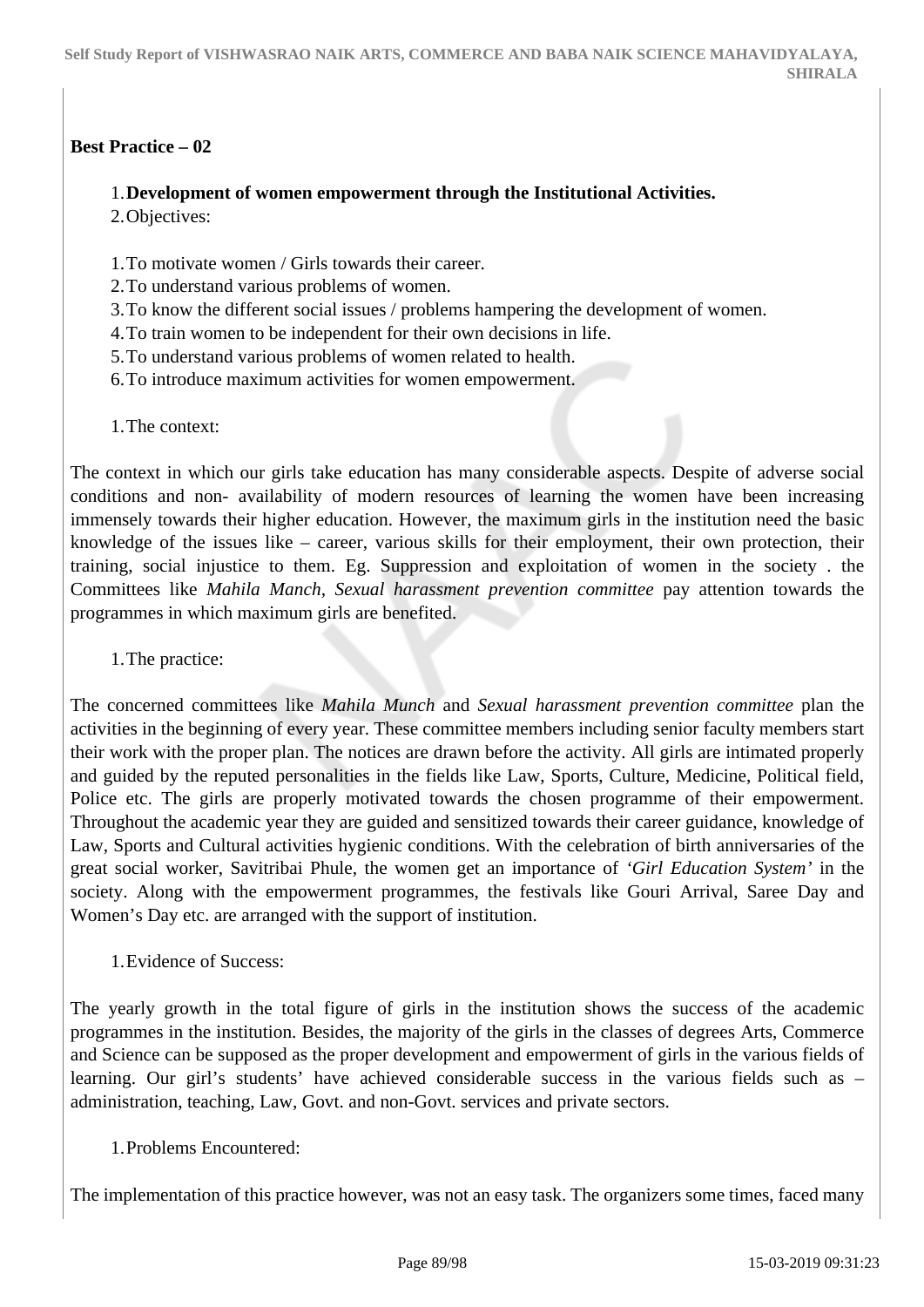infrastructural and technical problems like- non availability of Hall due to the academic classes in the specific time. The girls from remote area villages cannot attend the activity fixed by the committee due to the problem of travelling facility in time. The private vehicles, sometimes, are late and as a result some of our students can remain absent.

| <b>File Description</b>         | <b>Document</b>      |  |  |
|---------------------------------|----------------------|--|--|
| Any additional information      | <b>View Document</b> |  |  |
| Link for Additional Information | <b>View Document</b> |  |  |

# **7.3 Institutional Distinctiveness**

 **7.3.1 Describe/Explain the performance of the institution in one area distinctive to its vision, priority and thrust**

**Response:** 

## **\*Distinctiveness of institutional performance in imbibing human values.**

The college is established in the rural and hilly area. It has been established to cater the higher education to the learners belonging in this remote regions. Our institution having kept the motto ( *Aharnish Sevamahe )* is serving all needy, poor downtrodden people in terms of educational facilities in the region. The institution not only remembers the work and contribution of the great thinker-Swami Vivkanand, but also motivate our learners, and teachers to follow the principles in their lives.

Our former founder educationists named Late Hon. Vasantrao Naik (Baba) and Late Vishwasrao Naik (Bhau) have contributed economically to erect the proper infrastructure of the institution. Since then, our present management is involved in the sustenance of human values among the teachers and the students. We experience the positive relation with many stakeholders and people with management.

The courses and the programmes in the institution are the right ways to reflect the human values. So far, number of stakeholders has become successful in their career. The Parents, Alumni of the institution have imparted different values even in their children who have been present students/learners of our institution. by keeping the positive vision- (*Aharnish Sevamahe*),the institution continuously imparting higher education to the students from hilly and drought prone area of Sangli district of Maharashtra. One of the notable points is that the institution has been playing the pivotal role to motivate women education. Number of girl students have benefitted by the higher education that is connected to the value based education.

The departments like Microbiology, Zoology and Botany have contributed immensely to find out the problems of soil, water and crops of the farmers. The common people along with the farmers are in touch with the faculty members of the institution. The experts in the department directly connected with these people and solve their problems like-Water and Soil Analysis.

The issue of self-employment of girls is also considered seriously. The course for women such as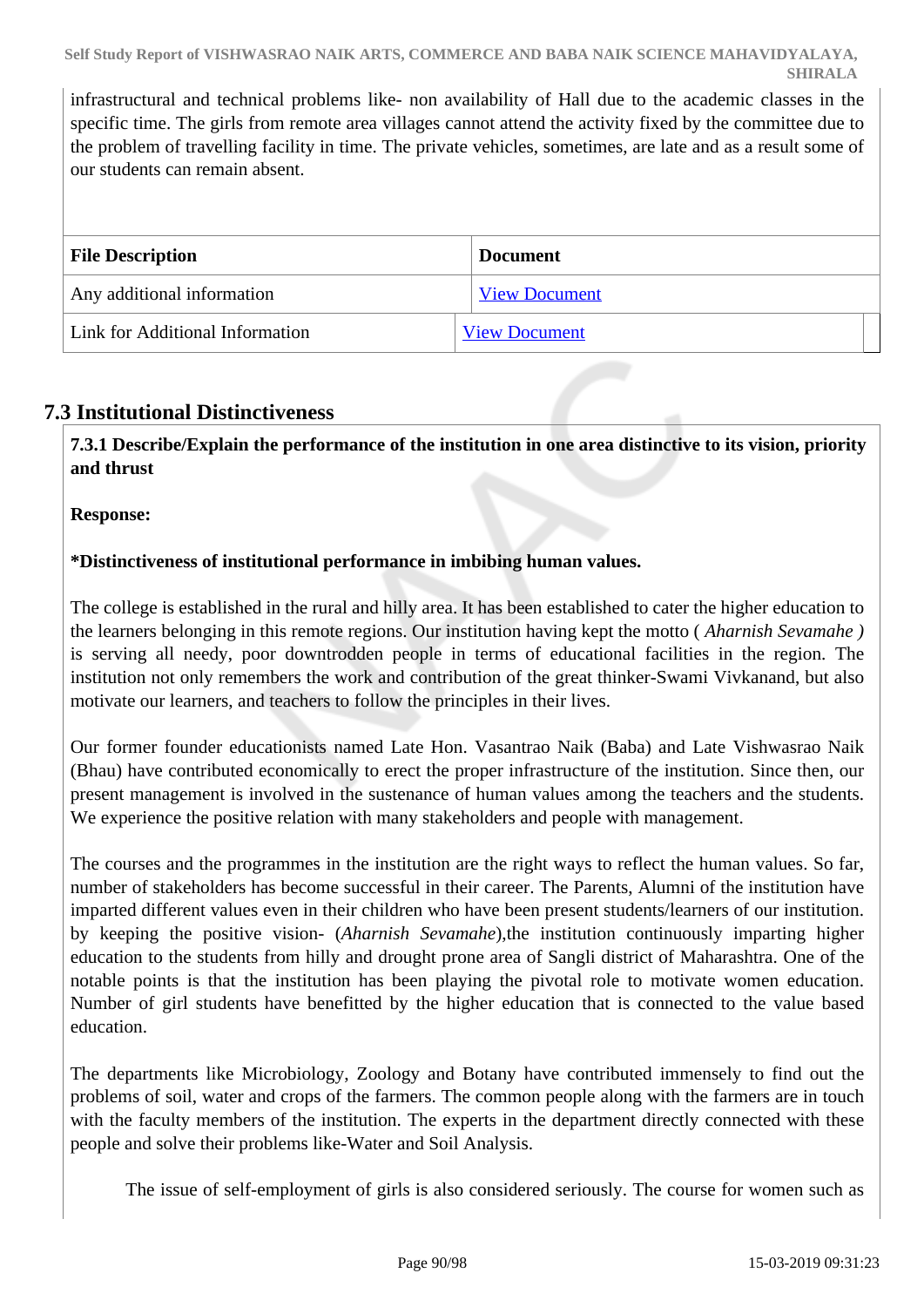Embroidery, Hand-crafts, and knowledge of making things from Waste etc. really make our girls self empowerment. Every year, this knowledge though the courses, make our girls stronger economically.

 The human values through, value based education is an integral aspect of our institution. The selection of the syllabi for different classes along with co-curricular and extra-curricular activities, are really shaping the learners' personalities with great success. Especially, the students learn the values like, truth, good character, honesty, anti-exploitation spirit, sacrifice and service among the students through education. The select progrmmes /activities conducted under the title co-curricular and extra-curricular activities aim at overall development of personality. The skill development programmes-LSRW, Soft-skills etc. brought out the potential from the learners. The sense of social responsibility and nationality has been enhanced through these activities. The sports, cultural and NSS departments contribute immensely. These departments, every year, organize various programmes of the value based education.

The college on the occasion of Alumni Gathering communicates with alumni, parents and ex. faculty. They are properly felicitated by distributing certificates. In all the maximum alumni comes every year and express their gratitude for our college, college for the important contribution in their lives.

In the special programme arranged by the management all employees of the come together to discuss the burning issues regarding teaching and learning in the education. The Alumni meet is also arranged every year to understand different problems of the learners in the college. Alumni are motivated for giving donation in the form of funds for infrastructural development.

The following well known personalities in the different fields have been called by our college.

- 1.Hon'ble, Vice- Chancellor Dr. Devanand Shinde, Shivaji University, Kolhapur
- 2.Hon'ble, Ex. Vice- Chancellor Dr. Naganath Kothapalle, Dr. BAMU, Aurangabad.
- 3.Hon'ble, Dr. Shripal Sabnis Ex. Chairman, Akhil Bhartiy Marathi Sahitya Sammelan
- 4.Hon'ble, Shri Indrjeet Bhalerao, Renowned poet
- 5.Hon'ble, Hindakesari, Dinanath Singh
- 6.Hon'ble, Dr. Shivratna Shete, Well known orator
- 7.Hon'ble, Ex. Principal, Dr. Sunilkumar Lawate
- 8.Hon'ble, Ex. Finance Minister, Shri. Jayant Patil (Maharashtra)
- 9.Hon'ble, Shri. Abhinay Kumbhar, Income Tax Commissioner (Mumbai)
- 10.Hon'ble, Dr. Charu Kumbhar, IIT, Pawai, Chemical Engineering Scientist

| <b>File Description</b>         | <b>Document</b>      |  |  |
|---------------------------------|----------------------|--|--|
| Any additional information      | <b>View Document</b> |  |  |
| Link for Additional Information | <b>View Document</b> |  |  |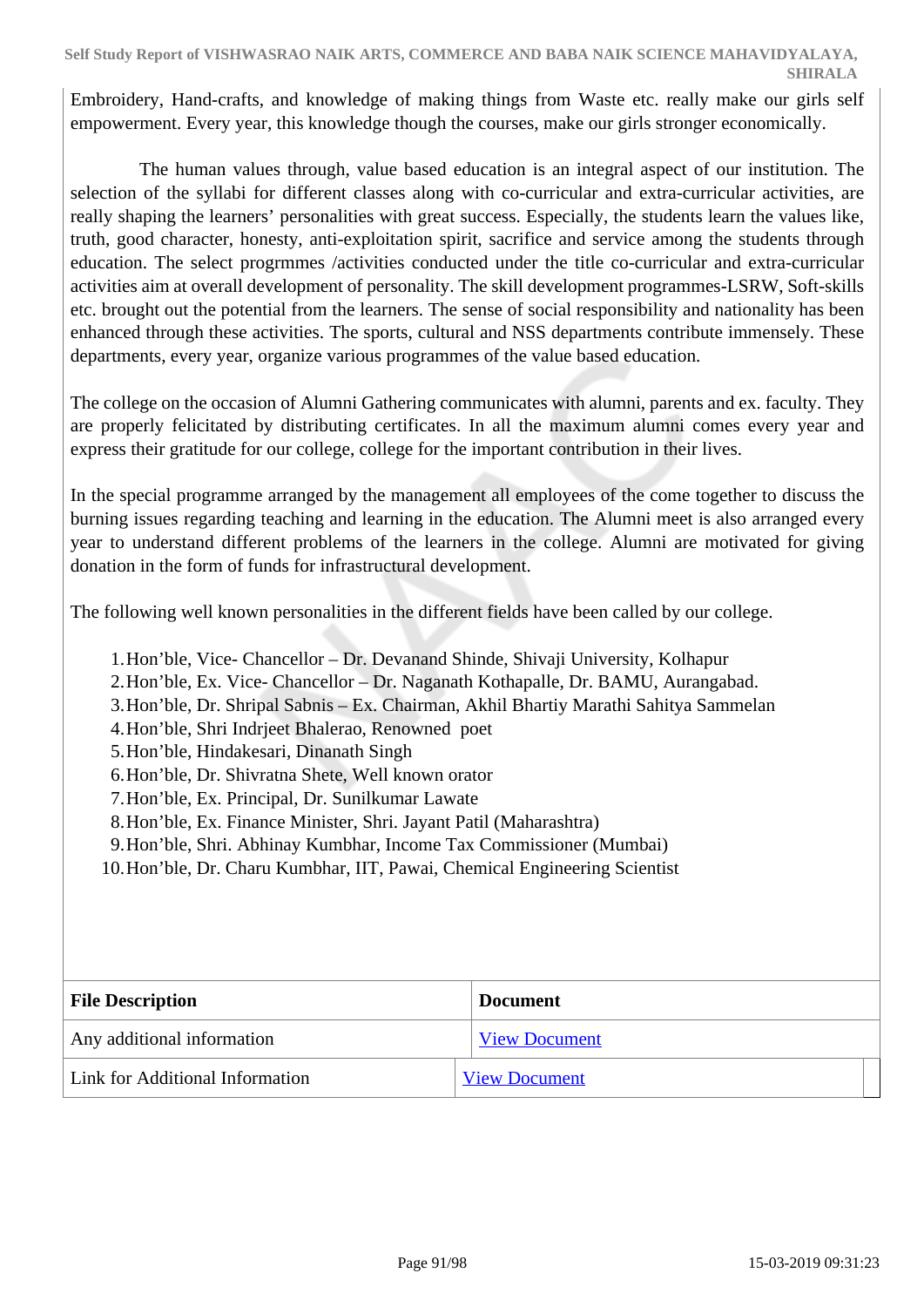# **5. CONCLUSION**

# **Additional Information :**

In addition to the merits and demerits described in the SSR of our institution, we have number of features yet to be described. The Maharashtra Public University Act has come into force in recently. President of our Sanstha Adv. Bhagatsing Naik had worked as a senate member of Shivaji University, Kolhapur. Two members including Principal were elected to the BOS of the University. This was the opportunity for the institution to represent on such higher authorities of the University. Principal of our college has been working as Vice-Chairman of Sangli District Principal Association. Our library is rich in its book collection and is proud of having rare collection of books. Our Senior Clerk Mr. D. B. Gaikwad has been appointed as vice – chairman of Shikshan Sevak Society Sangli district, which looks after economical basic support to teaching and non teaching faculty. Physical director of our college Mr. Vaibhav Gaikwad has performed as coach in All India Interuniversity Competition. One of our alumni Miss. Priyanka patil has got President award offered by Shivaji University Kolhapur. Many other alumni have contributed to the institution and donated fund of more than five lakh rupees for last five years. Besides, they have acquired many reputed positions in the government and private sectors. The alumni such as Mr. Anand Patil (IAS) in Karnataka and the former MLA Mr. Mansing Naik always support to our institution. Our Kabaddi Players have participated in National and International level Kabaddi Competition. Our players Krishna Madane, Satpal Kumawat and Ravindra Kumawat played in Pro-Kabaddi Competition.

# **Concluding Remarks :**

Our institution was established in the year 1970. And Science stream was introduced in 2009 on grantable basis. The Management with help of alumni is trying to develop sufficient infrastructure. First assessment of college by NAAC was done in 2004 awarding 'C++' grade. UGC awarded 2f and 12b status in 2004. After that grants of around Rs. 80 lakh were sanctioned by UGC for ladies hostel. Institution faced the second cycle of accreditation receiving the B grade on 21/02/2014. In future management is planning to provide additional classrooms and library. This is the year we are facing the third cycle of accreditation and hope to succeed in it with flying colors.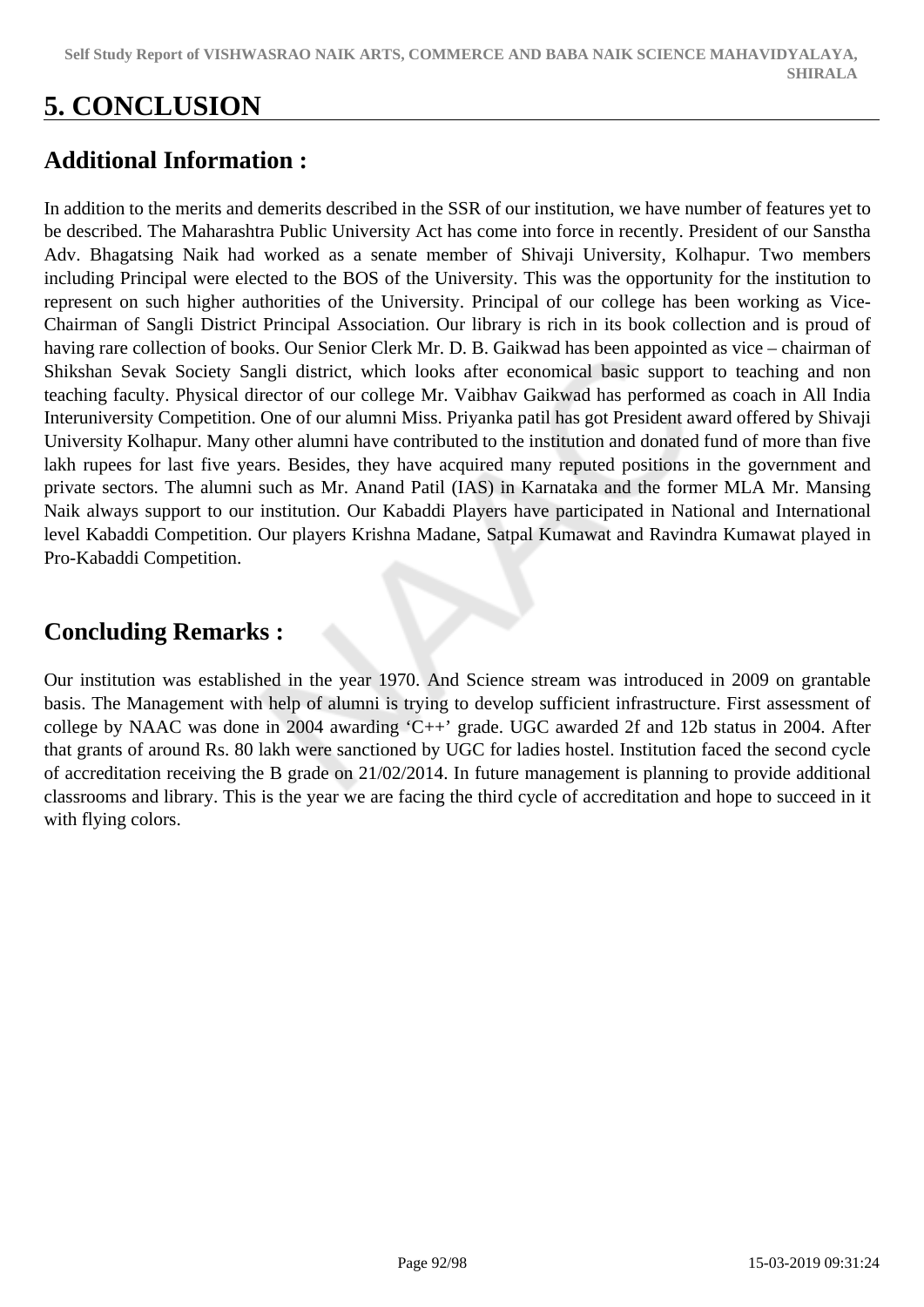# **6.ANNEXURE**

## **1.Metrics Level Deviations**

| <b>IMORT RESERVED DE VIATIONE</b> |                                                                                                                                       |                                                                                          |                |                |                |                |                                                                                                     |  |  |
|-----------------------------------|---------------------------------------------------------------------------------------------------------------------------------------|------------------------------------------------------------------------------------------|----------------|----------------|----------------|----------------|-----------------------------------------------------------------------------------------------------|--|--|
|                                   | Metric ID Sub Questions and Answers before and after DVV Verification                                                                 |                                                                                          |                |                |                |                |                                                                                                     |  |  |
| 1.1.2                             | Number of certificate/diploma program introduced during the last five years                                                           |                                                                                          |                |                |                |                |                                                                                                     |  |  |
|                                   | 1.1.2.1. Number of certificate/diploma programs introduced year-wise during the last five<br>years<br>Answer before DVV Verification: |                                                                                          |                |                |                |                |                                                                                                     |  |  |
|                                   |                                                                                                                                       |                                                                                          |                |                |                |                |                                                                                                     |  |  |
|                                   |                                                                                                                                       | 2017-18                                                                                  | 2016-17        | 2015-16        | 2014-15        | 2013-14        |                                                                                                     |  |  |
|                                   |                                                                                                                                       | 10                                                                                       | 10             | 10             | 10             | 10             |                                                                                                     |  |  |
|                                   | Answer After DVV Verification :                                                                                                       |                                                                                          |                |                |                |                |                                                                                                     |  |  |
|                                   |                                                                                                                                       | 2017-18                                                                                  | 2016-17        | 2015-16        | 2014-15        | 2013-14        |                                                                                                     |  |  |
|                                   |                                                                                                                                       | 9                                                                                        | 11             | 10             | 10             | 10             |                                                                                                     |  |  |
|                                   |                                                                                                                                       |                                                                                          |                |                |                |                | Remark : No minutes of meeting provided for the introduction of the certificate/diploma programs    |  |  |
| 1.1.3                             |                                                                                                                                       |                                                                                          |                |                |                |                | Percentage of participation of full time teachers in various bodies of the Universities/ Autonomous |  |  |
|                                   |                                                                                                                                       |                                                                                          |                |                |                |                | Colleges/ Other Colleges, such as BoS and Academic Council during the last five years               |  |  |
|                                   |                                                                                                                                       | Academic Council year-wise during the last five years<br>Answer before DVV Verification: |                |                |                |                | 1.1.3.1. Number of teachers participating in various bodies of the Institution, such as BoS and     |  |  |
|                                   |                                                                                                                                       |                                                                                          |                |                |                |                |                                                                                                     |  |  |
|                                   |                                                                                                                                       | 2017-18                                                                                  | 2016-17        | $2015 - 16$    | 2014-15        | 2013-14        |                                                                                                     |  |  |
|                                   |                                                                                                                                       | 3                                                                                        | $\overline{4}$ | $\overline{4}$ | 3              | 3              |                                                                                                     |  |  |
|                                   |                                                                                                                                       | Answer After DVV Verification :                                                          |                |                |                |                |                                                                                                     |  |  |
|                                   |                                                                                                                                       | 2017-18                                                                                  | 2016-17        | 2015-16        | 2014-15        | 2013-14        |                                                                                                     |  |  |
|                                   |                                                                                                                                       | 3                                                                                        | $\overline{4}$ | 3              | 3              | 3              |                                                                                                     |  |  |
| 2.1.1                             |                                                                                                                                       |                                                                                          |                |                |                |                | Average percentage of students from other States and Countries during the last five years           |  |  |
|                                   |                                                                                                                                       |                                                                                          |                |                |                |                |                                                                                                     |  |  |
|                                   |                                                                                                                                       | Answer before DVV Verification:                                                          |                |                |                |                | 2.1.1.1. Number of students from other states and countries year-wise during the last five years    |  |  |
|                                   |                                                                                                                                       | 2017-18                                                                                  | 2016-17        | 2015-16        | 2014-15        | 2013-14        |                                                                                                     |  |  |
|                                   |                                                                                                                                       | 1                                                                                        | 1              | $\mathbf{1}$   | $\overline{0}$ | $\overline{0}$ |                                                                                                     |  |  |
|                                   |                                                                                                                                       |                                                                                          |                |                |                |                |                                                                                                     |  |  |
|                                   |                                                                                                                                       | <b>Answer After DVV Verification:</b>                                                    |                |                |                |                |                                                                                                     |  |  |
|                                   |                                                                                                                                       | 2017-18                                                                                  | 2016-17        | 2015-16        | 2014-15        | 2013-14        |                                                                                                     |  |  |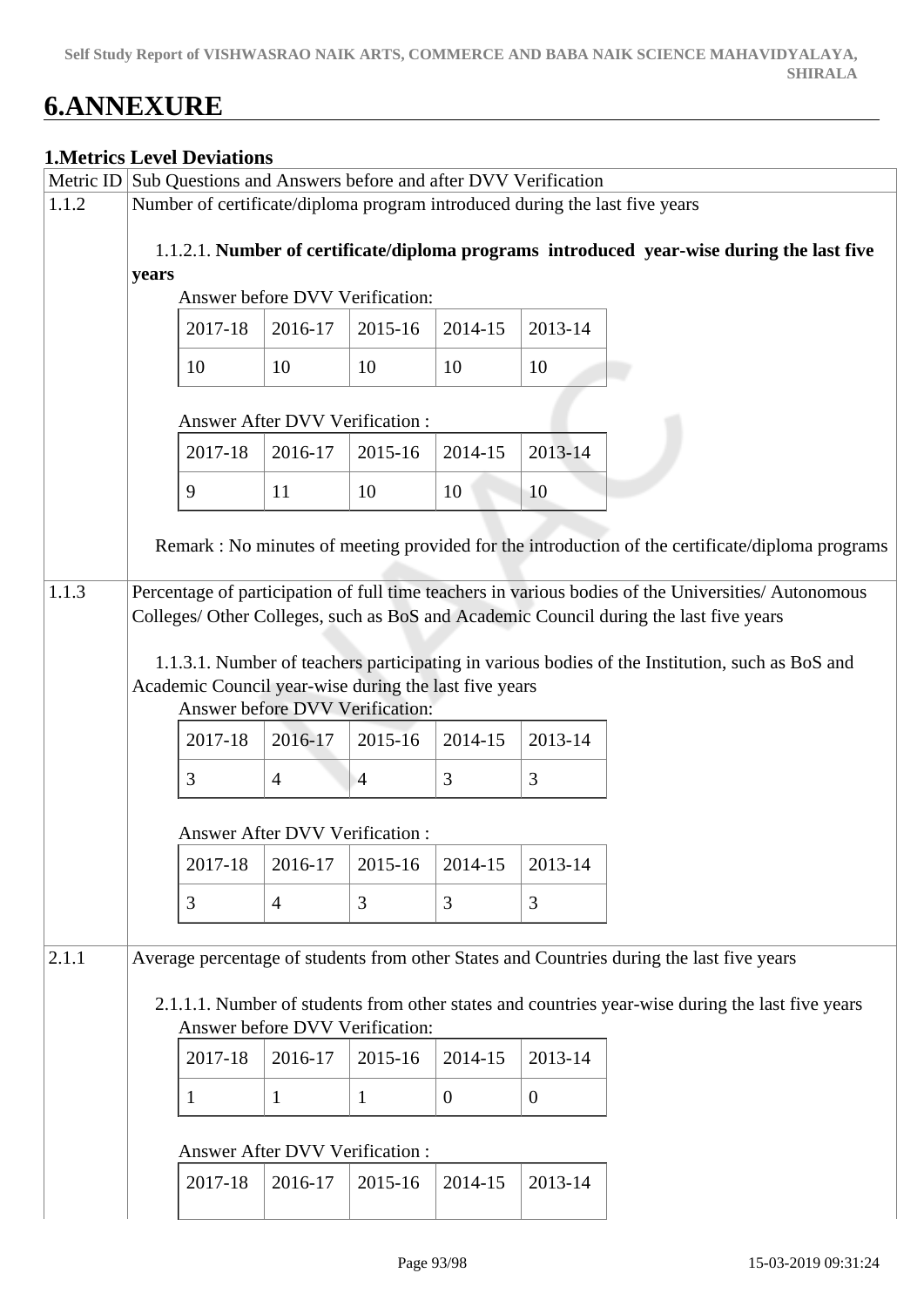|       |                              |         |                                                                                                       |                     |                |                                                                    | <b>SHIRALA</b>                                                                                     |
|-------|------------------------------|---------|-------------------------------------------------------------------------------------------------------|---------------------|----------------|--------------------------------------------------------------------|----------------------------------------------------------------------------------------------------|
|       | $\overline{0}$               |         | $\mathbf{0}$                                                                                          | $\mathbf{1}$        | $\overline{0}$ | $\boldsymbol{0}$                                                   |                                                                                                    |
|       |                              |         |                                                                                                       |                     |                |                                                                    |                                                                                                    |
| 2.1.2 |                              |         | Average Enrollment percentage                                                                         |                     |                |                                                                    |                                                                                                    |
|       | (Average of last five years) |         |                                                                                                       |                     |                |                                                                    |                                                                                                    |
|       |                              |         | Answer before DVV Verification:                                                                       |                     |                |                                                                    | 2.1.2.1. Number of students admitted year-wise during the last five years                          |
|       |                              | 2017-18 | 2016-17                                                                                               | 2015-16             | 2014-15        | 2013-14                                                            |                                                                                                    |
|       |                              |         | Answer before DVV Verification:                                                                       |                     |                |                                                                    | 2.1.2.2. Number of sanctioned seats year-wise during the last five years                           |
|       |                              | 2017-18 | 2016-17                                                                                               | 2015-16             | 2014-15        | 2013-14                                                            |                                                                                                    |
|       | 1272                         |         | 1176                                                                                                  | 1176                | 1296           | 1248                                                               |                                                                                                    |
|       |                              |         | Answer After DVV Verification:                                                                        |                     |                |                                                                    |                                                                                                    |
|       |                              | 2017-18 | 2016-17                                                                                               | 2015-16             | 2014-15        | 2013-14                                                            |                                                                                                    |
|       | 1320                         |         | 1176                                                                                                  | 1176                | 1296           | 1248                                                               |                                                                                                    |
| 2.1.3 |                              |         |                                                                                                       |                     |                |                                                                    | Average percentage of seats filled against seats reserved for various categories as per applicable |
|       | five years                   |         | reservation policy during the last five years<br>Answer before DVV Verification:                      |                     |                |                                                                    | 2.1.3.1. Number of actual students admitted from the reserved categories year-wise during the last |
|       |                              | 2017-18 |                                                                                                       | $2016-17$   2015-16 | 2014-15        | 2013-14                                                            |                                                                                                    |
|       | 249                          |         | 118                                                                                                   | 129                 | 157            | 233                                                                |                                                                                                    |
|       |                              |         |                                                                                                       |                     |                |                                                                    |                                                                                                    |
|       |                              |         | <b>Answer After DVV Verification:</b>                                                                 |                     |                |                                                                    |                                                                                                    |
|       |                              | 2017-18 | 2016-17                                                                                               | 2015-16             | 2014-15        | 2013-14                                                            |                                                                                                    |
|       | 118                          |         | 196                                                                                                   | 129                 | 157            | 109                                                                |                                                                                                    |
| 2.3.3 |                              |         |                                                                                                       |                     |                | Ratio of students to mentor for academic and stress related issues |                                                                                                    |
|       |                              |         | 2.3.3.1. Number of mentors<br>Answer before DVV Verification: 63<br>Answer after DVV Verification: 62 |                     |                |                                                                    |                                                                                                    |
| 2.4.2 |                              |         |                                                                                                       |                     |                |                                                                    | Average percentage of full time teachers with Ph.D. during the last five years                     |
|       |                              |         |                                                                                                       |                     |                |                                                                    | 2.4.2.1. Number of full time teachers with Ph.D. year-wise during the last five years              |

Answer before DVV Verification: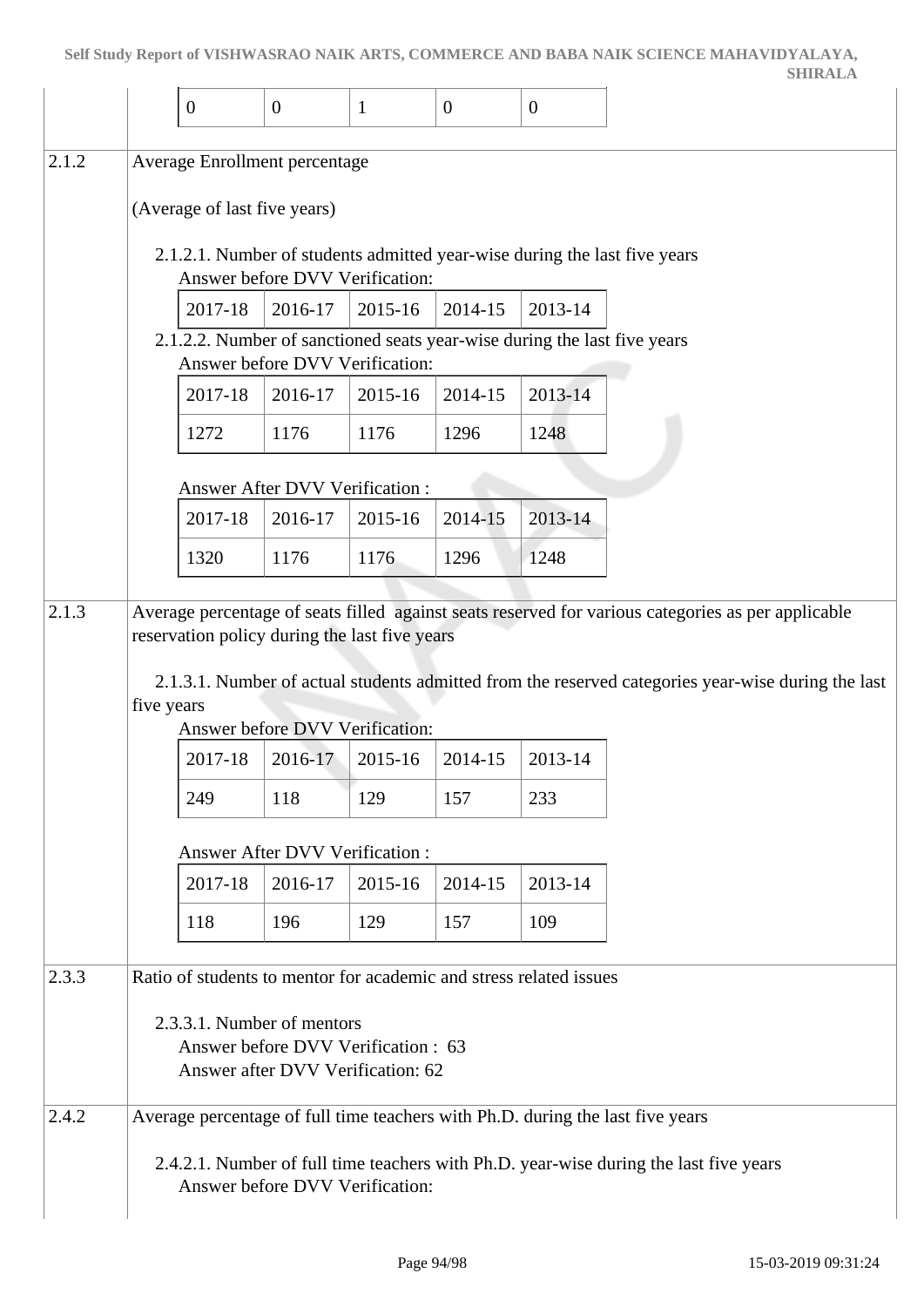|       |                |                                                                                                         |                                            |                |         |              | SHIKALA                                                                                                                                                                                                                                                                                     |
|-------|----------------|---------------------------------------------------------------------------------------------------------|--------------------------------------------|----------------|---------|--------------|---------------------------------------------------------------------------------------------------------------------------------------------------------------------------------------------------------------------------------------------------------------------------------------------|
|       |                | 2017-18                                                                                                 | 2016-17                                    | 2015-16        | 2014-15 | 2013-14      |                                                                                                                                                                                                                                                                                             |
|       |                | 5                                                                                                       | 5                                          | 6              | 6       | 6            |                                                                                                                                                                                                                                                                                             |
|       |                |                                                                                                         | <b>Answer After DVV Verification:</b>      |                |         |              |                                                                                                                                                                                                                                                                                             |
|       |                | 2017-18                                                                                                 | 2016-17                                    | 2015-16        | 2014-15 | 2013-14      |                                                                                                                                                                                                                                                                                             |
|       |                | 5                                                                                                       | 5                                          | 6              | 6       | 6            |                                                                                                                                                                                                                                                                                             |
| 2.4.4 |                | from Government recognised bodies year-wise during the last five years                                  |                                            |                |         |              | Percentage of full time teachers who received awards, recognition, fellowships at State, National,<br>International level from Government, recognised bodies during the last five years<br>2.4.4.1. Number of full time teachers receiving awards from state /national /international level |
|       |                | 2017-18                                                                                                 | Answer before DVV Verification:<br>2016-17 | 2015-16        | 2014-15 | 2013-14      |                                                                                                                                                                                                                                                                                             |
|       |                | $\overline{2}$                                                                                          | $\overline{0}$                             | $\overline{2}$ | 11      | $\mathbf{1}$ |                                                                                                                                                                                                                                                                                             |
|       |                |                                                                                                         | Answer After DVV Verification:             |                |         |              |                                                                                                                                                                                                                                                                                             |
|       |                | 2017-18                                                                                                 | 2016-17                                    | 2015-16        | 2014-15 | 2013-14      |                                                                                                                                                                                                                                                                                             |
|       |                | $\overline{2}$                                                                                          | $\overline{0}$                             | $\mathbf{1}$   | 10      | 1            |                                                                                                                                                                                                                                                                                             |
| 3.3.3 | years<br>years |                                                                                                         | Answer before DVV Verification:            |                |         |              | Number of research papers per teacher in the Journals notified on UGC website during the last five<br>3.3.3.1. Number of research papers in the Journals notified on UGC website during the last five                                                                                       |
|       |                | 2017-18                                                                                                 | 2016-17                                    | 2015-16        | 2014-15 | 2013-14      |                                                                                                                                                                                                                                                                                             |
|       |                | 14                                                                                                      | 15                                         | $\overline{4}$ | 13      | 14           |                                                                                                                                                                                                                                                                                             |
|       |                |                                                                                                         | <b>Answer After DVV Verification:</b>      |                |         |              |                                                                                                                                                                                                                                                                                             |
|       |                | 2017-18                                                                                                 | 2016-17                                    | 2015-16        | 2014-15 | 2013-14      |                                                                                                                                                                                                                                                                                             |
|       |                | 13                                                                                                      | 16                                         | $\overline{4}$ | 13      | 14           |                                                                                                                                                                                                                                                                                             |
|       |                | Remark : Information request rom DVV side was different                                                 |                                            |                |         |              |                                                                                                                                                                                                                                                                                             |
| 3.4.2 |                | bodies during the last five years<br>Government /recognised bodies year-wise during the last five years |                                            |                |         |              | Number of awards and recognition received for extension activities from Government /recognised<br>3.4.2.1. Total number of awards and recognition received for extension activities from                                                                                                    |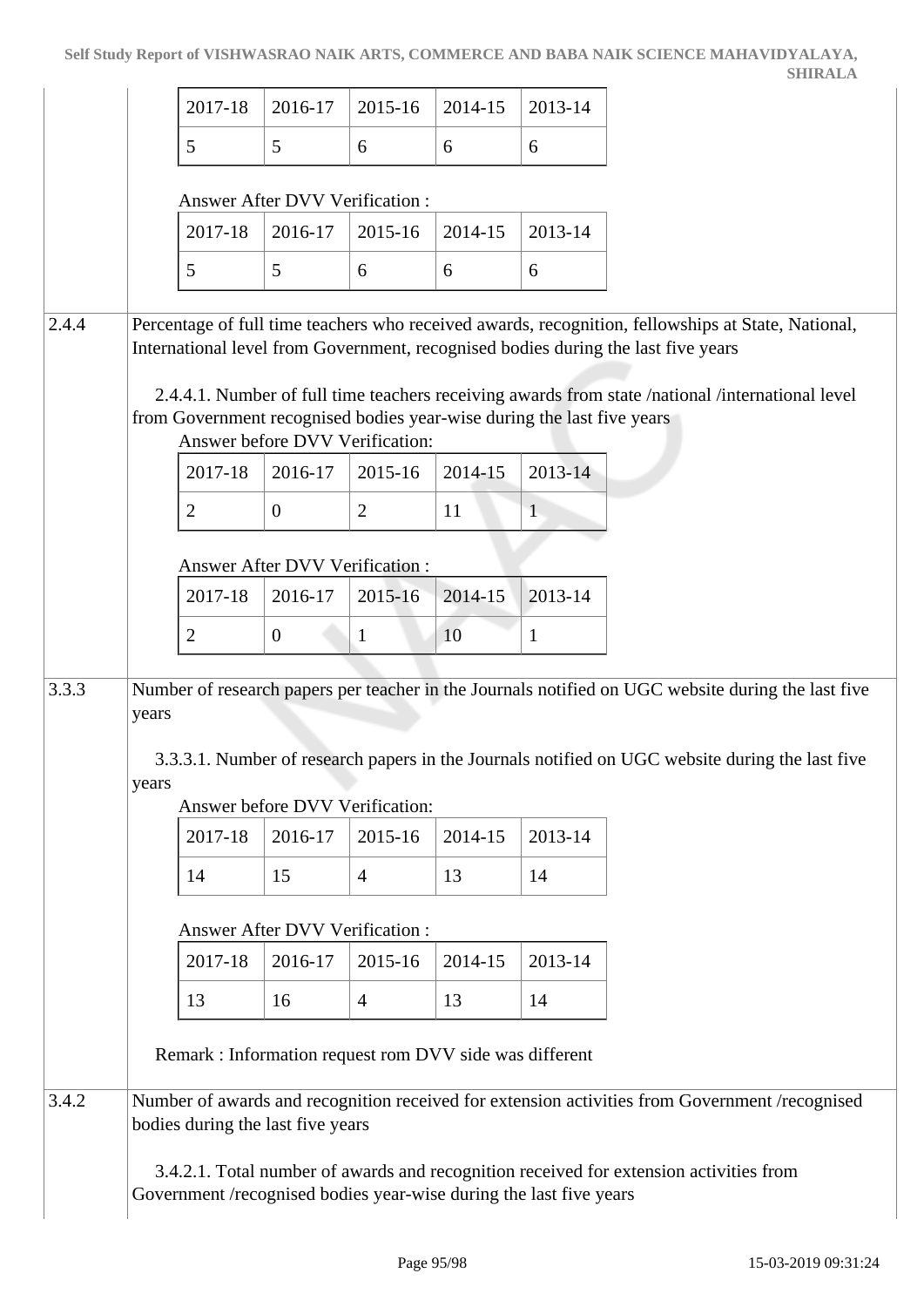|       |                                                                                                                                                                                                                                                                                                                                                                                                          |                                | Answer before DVV Verification:            |                |         |              |                                                                                                                                                                                              |  |
|-------|----------------------------------------------------------------------------------------------------------------------------------------------------------------------------------------------------------------------------------------------------------------------------------------------------------------------------------------------------------------------------------------------------------|--------------------------------|--------------------------------------------|----------------|---------|--------------|----------------------------------------------------------------------------------------------------------------------------------------------------------------------------------------------|--|
|       |                                                                                                                                                                                                                                                                                                                                                                                                          | 2017-18                        | 2016-17                                    | 2015-16        | 2014-15 | 2013-14      |                                                                                                                                                                                              |  |
|       |                                                                                                                                                                                                                                                                                                                                                                                                          | $\overline{2}$                 | $\overline{0}$                             | $\overline{4}$ | 6       | $\mathbf{1}$ |                                                                                                                                                                                              |  |
|       |                                                                                                                                                                                                                                                                                                                                                                                                          |                                |                                            |                |         |              |                                                                                                                                                                                              |  |
|       |                                                                                                                                                                                                                                                                                                                                                                                                          | 2017-18                        | Answer After DVV Verification :<br>2016-17 | 2015-16        | 2014-15 | 2013-14      |                                                                                                                                                                                              |  |
|       |                                                                                                                                                                                                                                                                                                                                                                                                          |                                |                                            |                |         |              |                                                                                                                                                                                              |  |
|       |                                                                                                                                                                                                                                                                                                                                                                                                          | 1                              | $\overline{0}$                             | $\overline{4}$ | 6       | 1            |                                                                                                                                                                                              |  |
| 4.1.4 |                                                                                                                                                                                                                                                                                                                                                                                                          | last five years.               |                                            |                |         |              | Average percentage of budget allocation, excluding salary for infrastructure augmentation during the                                                                                         |  |
|       |                                                                                                                                                                                                                                                                                                                                                                                                          | last five years (INR in Lakhs) | Answer before DVV Verification:            |                |         |              | 4.1.4.1. Budget allocation for infrastructure augmentation, excluding salary year-wise during the                                                                                            |  |
|       |                                                                                                                                                                                                                                                                                                                                                                                                          | 2017-18                        | 2016-17                                    | 2015-16        | 2014-15 | 2013-14      |                                                                                                                                                                                              |  |
|       |                                                                                                                                                                                                                                                                                                                                                                                                          | 5.63                           | 7.65                                       | 10.43          | 46.56   | 2.20         |                                                                                                                                                                                              |  |
|       |                                                                                                                                                                                                                                                                                                                                                                                                          |                                |                                            |                |         |              |                                                                                                                                                                                              |  |
|       |                                                                                                                                                                                                                                                                                                                                                                                                          |                                | Answer After DVV Verification:             |                |         |              |                                                                                                                                                                                              |  |
|       |                                                                                                                                                                                                                                                                                                                                                                                                          | 2017-18                        | 2016-17                                    | 2015-16        | 2014-15 | 2013-14      |                                                                                                                                                                                              |  |
|       |                                                                                                                                                                                                                                                                                                                                                                                                          | 0.40                           | $00\,$                                     | 0.31           | 00      | 0.40         |                                                                                                                                                                                              |  |
| 4.4.1 | Average Expenditure incurred on maintenance of physical facilities and academic support facilities<br>excluding salary component, as a percentage during the last five years<br>4.4.1.1. Expenditure incurred on maintenance of physical facilities and academic support<br>facilities excluding salary component year-wise during the last five years (INR in Lakhs)<br>Answer before DVV Verification: |                                |                                            |                |         |              |                                                                                                                                                                                              |  |
|       |                                                                                                                                                                                                                                                                                                                                                                                                          | 2017-18                        | 2016-17                                    | 2015-16        | 2014-15 | 2013-14      |                                                                                                                                                                                              |  |
|       |                                                                                                                                                                                                                                                                                                                                                                                                          | 10                             | 14                                         | 15             | 55      | 9            |                                                                                                                                                                                              |  |
|       |                                                                                                                                                                                                                                                                                                                                                                                                          |                                |                                            |                |         |              |                                                                                                                                                                                              |  |
|       |                                                                                                                                                                                                                                                                                                                                                                                                          |                                | Answer After DVV Verification :            |                |         |              |                                                                                                                                                                                              |  |
|       |                                                                                                                                                                                                                                                                                                                                                                                                          | 2017-18                        | 2016-17                                    | 2015-16        | 2014-15 | 2013-14      |                                                                                                                                                                                              |  |
|       |                                                                                                                                                                                                                                                                                                                                                                                                          | 8.07                           | 11.77                                      | 12.20          | 18.43   | 5.35         |                                                                                                                                                                                              |  |
|       |                                                                                                                                                                                                                                                                                                                                                                                                          | support facilities only        |                                            |                |         |              | Remark : Revised as per expenditure incurred on maintenance of physical facilities and academic                                                                                              |  |
| 5.2.3 |                                                                                                                                                                                                                                                                                                                                                                                                          | government examinations)       |                                            |                |         |              | Average percentage of students qualifying in State/National/International level examinations during<br>the last five years (eg: NET/ SLET/ GATE/ GMAT/ CAT/ GRE/ TOEFL/ Civil Services/State |  |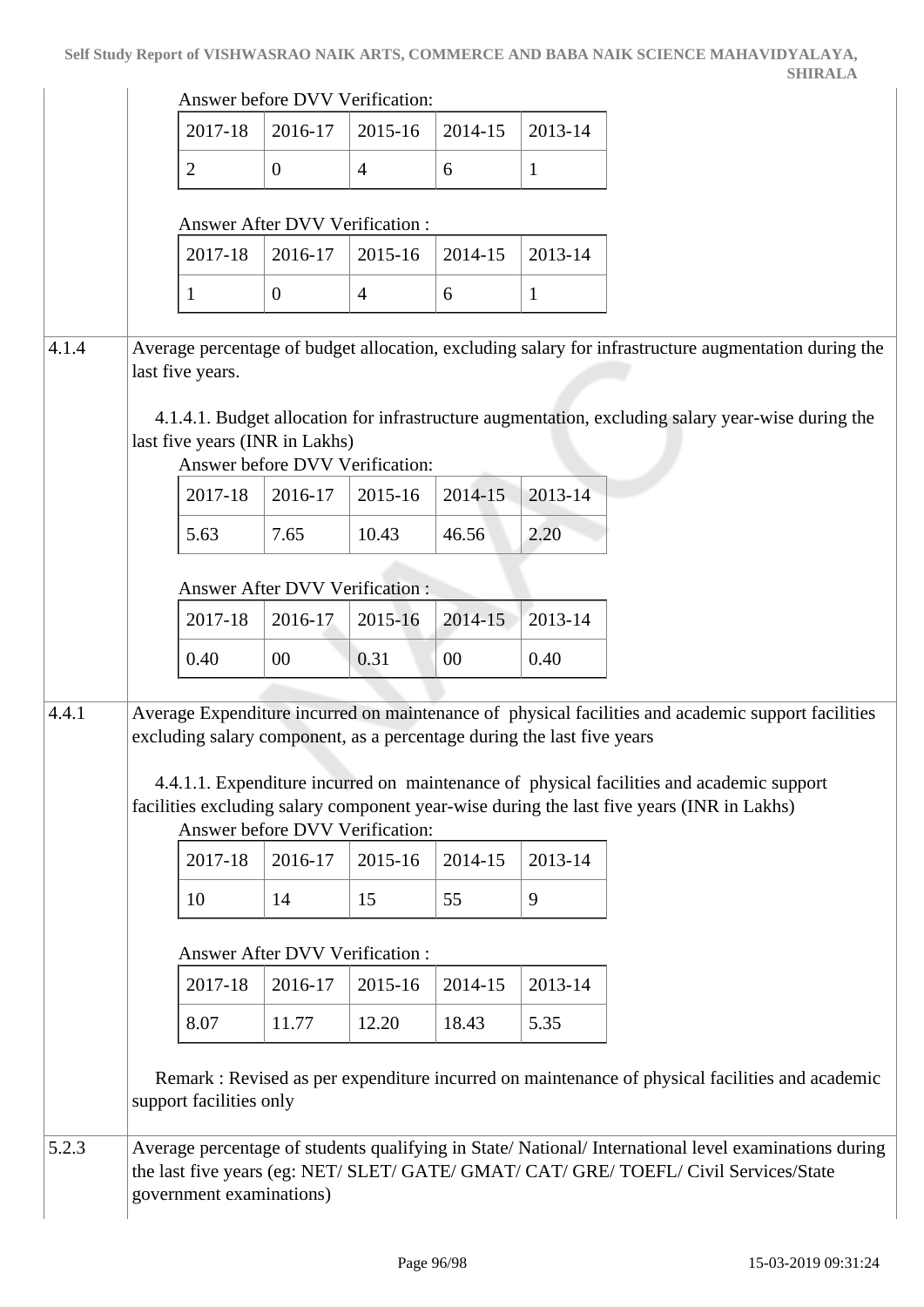**SHIRALA**

 5.2.3.1. Number of students qualifying in state/ national/ international level examinations (eg: NET/ SLET/ GATE/ GMAT/ CAT/ GRE/ TOEFL/ Civil services/ State government examinations) year-wise during the last five years Answer before DVV Verification:

|  | $2017-18$   2016-17   2015-16   2014-15   2013-14 |  |
|--|---------------------------------------------------|--|
|  |                                                   |  |

Answer After DVV Verification :

|  |  | $2017-18$ 2016-17 2015-16 2014-15 2013-14 |  |
|--|--|-------------------------------------------|--|
|  |  |                                           |  |

 5.2.3.2. Number of students who have appeared for the exams year-wise during the last five years Answer before DVV Verification:

| $2017-18$   2016-17   2015-16   2014-15   2013-14 |  |  |  |
|---------------------------------------------------|--|--|--|
|                                                   |  |  |  |

## Answer After DVV Verification :

|  | $\mid$ 2017-18 $\mid$ 2016-17 $\mid$ 2015-16 $\mid$ 2014-15 $\mid$ 2013-14 |    |  |
|--|----------------------------------------------------------------------------|----|--|
|  |                                                                            | 18 |  |

 Remark : Considered only where pass certificates were uploaded. No appointment letters etc taken into consideration

7.1.1 Number of gender equity promotion programs organized by the institution during the last five years

> 7.1.1.1. Number of gender equity promotion programs organized by the institution year-wise during the last five years

Answer before DVV Verification:

|    |    | $2017-18$ 2016-17 2015-16 2014-15 2013-14 |    |    |
|----|----|-------------------------------------------|----|----|
| 09 | 09 | 09                                        | 09 | 09 |

## Answer After DVV Verification :

|    |    | $2017-18$   2016-17   2015-16   2014-15   2013-14 |    |    |
|----|----|---------------------------------------------------|----|----|
| 00 | 00 | 00                                                | 00 | 00 |

 Remark : No individual program detail or brochure or photograph provided. Lookslike Reports made for purpose

7.1.9 Differently abled (Divyangjan) Friendliness Resources available in the institution: